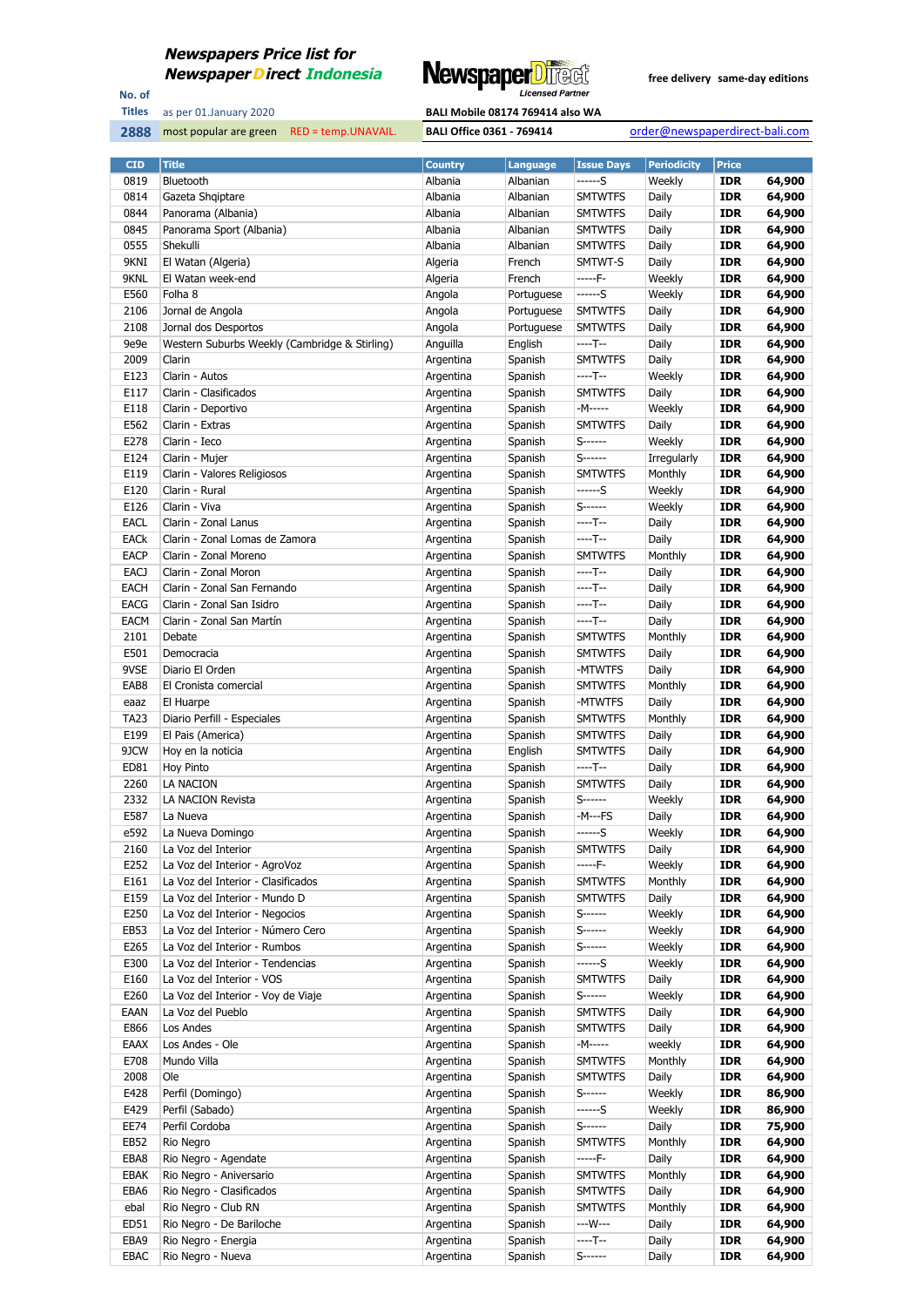

No. of **Titles**

as per 01.January 2020 **BALI Mobile 08174 769414 also WA** 

| <b>CID</b>          | <b>Title</b>                                                | <b>Country</b>         | <b>Language</b>    | <b>Issue Days</b>      | <b>Periodicity</b> | Price                    |                  |
|---------------------|-------------------------------------------------------------|------------------------|--------------------|------------------------|--------------------|--------------------------|------------------|
| 9VS1                | Rio Negro - Opiniones                                       | Argentina              | Spanish            | -----F-                | Daily              | <b>IDR</b>               | 64,900           |
| EBAA                | Rio Negro - Pulso                                           | Argentina              | Spanish            | $S$ ------             | Daily              | <b>IDR</b>               | 64,900           |
| EBAB                | Rio Negro - Voy                                             | Argentina              | Spanish            | $S$ ------             | Daily              | <b>IDR</b>               | 64,900           |
| 34P7                | Rio Negro Neuquen                                           | Argentina              | Spanish            | <b>SMTWTFS</b>         | Daily              | <b>IDR</b>               | 64,900           |
| 0095                | Golos Armenii Russian edition                               | Armenia                | Armenian           | $-T-T-S$               | Daily              | <b>IDR</b>               | 64,900           |
| 9GU9                | AgLife                                                      | Australia              | English            | <b>SMTWTFS</b>         | Monthly            | <b>IDR</b>               | 64,900           |
| 9GJ6                | Albany Advertiser                                           | Australia              | English            | $-T-T-$                | Weekly             | <b>IDR</b>               | 64,900           |
| 9665                | <b>Alpine News</b>                                          | Australia              | English            | <b>SMTWTFS</b>         | Monthly            | <b>IDR</b>               | 64,900           |
| 9659                | Alpine Observer                                             | Australia              | English            | ---W---                | Weekly             | <b>IDR</b>               | 64,900           |
| 9GJ8                | Augusta Margaret River Times                                | Australia              | English            | -----F-                | Weekly             | <b>IDR</b>               | 64,900           |
| 1139                | Australian                                                  | Australia              | English            | -MTWTFS                | Daily              | <b>IDR</b>               | 64,900           |
| 9671                | Australian and New Zealand Timberman                        | Australia              | English            | <b>SMTWTFS</b>         | Monthly            | <b>IDR</b>               | 64,900           |
| 9672                | Australian Farmers & Dealers Journal                        | Australia              | English            | <b>SMTWTFS</b>         | Monthly            | <b>IDR</b>               | 64,900           |
| 9673                | Australian Forests and Timber                               | Australia              | English            | <b>SMTWTFS</b>         | Monthly            | <b>IDR</b>               | 64,900           |
| 9FHC                | <b>Ballina Shire Advocate</b>                               | Australia              | English            | ---W---                | Daily              | <b>IDR</b>               | 64,900           |
| 8985                | Balonne Beacon                                              | Australia              | English            | $---T--$               | Daily              | <b>IDR</b>               | 64,900           |
| 9369                | Bayside and Northern Suburbs Star                           | Australia              | English            | ---W---<br>---W---     | Weekly             | <b>IDR</b>               | 64,900           |
| 7291                | Benalla Ensign                                              | Australia              | English            | $---F-$                | Weekly             | <b>IDR</b><br><b>IDR</b> | 64,900           |
| <b>SA03</b><br>8699 | <b>Big Rigs</b><br><b>Blacktown Advocate</b>                | Australia<br>Australia | English<br>English | $--W---$               | Daily<br>Weekly    | <b>IDR</b>               | 64,900<br>64,900 |
| 9GJ9                | <b>Broome Advertiser</b>                                    | Australia              | English            | $---T--$               | Weekly             | <b>IDR</b>               | 64,900           |
| 9GJB                | <b>Bunbury Herald</b>                                       | Australia              | English            | $-T$ ----              | Weekly             | <b>IDR</b>               | 64,900           |
| 9HU9                | <b>Bundaberg Property Guide</b>                             | Australia              | English            | $---S$                 | Weekly             | <b>IDR</b>               | 64,900           |
| 9GJC                | <b>Busselton Dunsborough Times</b>                          | Australia              | English            | $---F-$                | Weekly             | <b>IDR</b>               | 64,900           |
| 9FHB                | <b>Byron Shire News</b>                                     | Australia              | English            | $---T--$               | Daily              | <b>IDR</b>               | 64,900           |
| 9161                | Caboolture News                                             | Australia              | English            | ---W---                | Weekly             | <b>IDR</b>               | 64,900           |
| 9ALJ                | Caloundra Weekly                                            | Australia              | English            | $---T--$               | Weekly             | <b>IDR</b>               | 64,900           |
| 8323                | Campaspe News                                               | Australia              | English            | $-T$ ----              | Weekly             | <b>IDR</b>               | 64,900           |
| 9e9a                | Canning Gazette                                             | Australia              | English            | $---T--$               | Daily              | <b>IDR</b>               | 64,900           |
| 9e05                | <b>Canning Times</b>                                        | Australia              | English            | $-T$ ----              | Weekly             | <b>IDR</b>               | 64,900           |
| 8701                | Canterbury Bankstown Express                                | Australia              | English            | $-T$ ----              | Weekly             | <b>IDR</b>               | 64,900           |
| 8983                | Central and North Burnett Times                             | Australia              | English            | $---T--$               | Daily              | <b>IDR</b>               | 64,900           |
| 9HPF                | Central and North Rural Weekly                              | Australia              | English            | -----F-                | Weekly             | <b>IDR</b>               | 64,900           |
| 8745                | Central Coast Express Advocate Gosford                      | Australia              | English            | --- W-F-               | Daily              | <b>IDR</b>               | 64,900           |
| 9141                | Central Queensland News                                     | Australia              | English            | $---F-$                | Weekly             | <b>IDR</b>               | 64,900           |
| 9142                | Central Telegraph                                           | Australia              | English            | $---F-$                | Weekly             | <b>IDR</b>               | 64,900           |
| 9143                | Chinchilla News                                             | Australia              | English            | $---T--$               | Weekly             | <b>IDR</b>               | 64,900           |
| 9e10                | Cockburn Gazette                                            | Australia              | English            | $-T$ ----              | Weekly             | <b>IDR</b>               | 64,900           |
| 9HUG                | Coffs Coast Property Guide                                  | Australia              | English            | $---S$                 | Weekly             | <b>IDR</b>               | 64,900           |
| 9YJ2                | Coolum & North Shore News                                   | Australia              | English            | $---F-$                | Daily              | <b>IDR</b>               | 64,900           |
| 7272                | <b>Country News</b>                                         | Australia              | English            | $-T$ -----             | Weekly             | <b>IDR</b>               | 64,900           |
| 9A65                | Countryman                                                  | Australia              | English            | ----T--                | Weekly             | <b>IDR</b>               | 64,900           |
| 8993                | Daily Mercury                                               | Australia              | English            | -MTWTFS                | Daily              | IDR                      | 64,900           |
| 8998                | Daily News                                                  | Australia              | English            | ------S                | Weekly             | <b>IDR</b>               | 64,900           |
| 9KH3                | Dairy News Australia                                        | Australia              | English            | ------S                | Irregularly        | <b>IDR</b>               | 64,900           |
| 9144                | Dalby Herald                                                | Australia              | English            | $-T - F -$             | Weekly             | <b>IDR</b>               | 64,900           |
| 8310                | Deniliquin Pastoral Times                                   | Australia              | English            | $-T - F -$             | Daily              | <b>IDR</b>               | 64,900           |
| <b>9e08</b><br>9e9b | Eastern Reporter<br>Eastern Reporter Bayswater & Bassendean | Australia<br>Australia | English<br>English | $-T$ -----<br>$---T--$ | Weekly<br>Daily    | <b>IDR</b><br><b>IDR</b> | 64,900<br>64,900 |
| 9e9c                | Eastern Reporter Stirling & Vincent                         | Australia              | English            | $---T--$               | Daily              | <b>IDR</b>               | 64,900           |
| 9661                | Euroa Gazette                                               | Australia              | English            | ---W---                | Weekly             | <b>IDR</b>               | 64,900           |
| 8705                | Fairfield Advance                                           | Australia              | English            | ---W---                | Weekly             | <b>IDR</b>               | 64,900           |
| 8980                | Fraser Coast Chronicle                                      | Australia              | English            | -MTWTFS                | Daily              | <b>IDR</b>               | 64,900           |
| 9HU5                | Fraser Coast Property Guide                                 | Australia              | English            | $---S$                 | Weekly             | <b>IDR</b>               | 64,900           |
| <b>9e09</b>         | Fremantle Gazette                                           | Australia              | English            | $-T$ -----             | Weekly             | <b>IDR</b>               | 64,900           |
| 9343                | Gatton Star                                                 | Australia              | English            | ---W---                | Daily              | <b>IDR</b>               | 64,900           |
| 6723                | Geelong Advertiser                                          | Australia              | English            | -MTWTFS                | Daily              | <b>IDR</b>               | 64,900           |
| 6726                | Geelong Advertiser - TV Guide                               | Australia              | English            | $---TF-$               | Daily              | <b>IDR</b>               | 64,900           |
| 9GJD                | Geraldton Guardian                                          | Australia              | English            | $-T-T$                 | Daily              | <b>IDR</b>               | 64,900           |
| 9HU6                | Gladstone Property Guide                                    | Australia              | English            | ------S                | Weekly             | <b>IDR</b>               | 64,900           |
| 7028                | Gold Coast Weekend Bulletin                                 | Australia              | English            | ------S                | Weekly             | <b>IDR</b>               | 64,900           |
| 9204                | Gold Coast Weekend Bulletin - Gold Coast Eye                | Australia              | English            | ------S                | Weekly             | <b>IDR</b>               | 64,900           |
| 7008                | Gold Coast Weekend Bulletin - Property                      | Australia              | English            | ------S                | Weekly             | <b>IDR</b>               | 64,900           |
| 9HU3                | <b>Grafton Property Guide</b>                               | Australia              | English            | -----F-                | Weekly             | <b>IDR</b>               | 64,900           |
| 9GL3                | Great Southern Herald                                       | Australia              | English            | ----T--                | Weekly             | <b>IDR</b>               | 64,900           |
| 9HU7                | <b>Gympie Property Guide</b>                                | Australia              | English            | $---S$                 | Weekly             | <b>IDR</b>               | 64,900           |
| 9GJE                | Harvey Waroona Reporter                                     | Australia              | English            | $-T$ -----             | Weekly             | <b>IDR</b>               | 64,900           |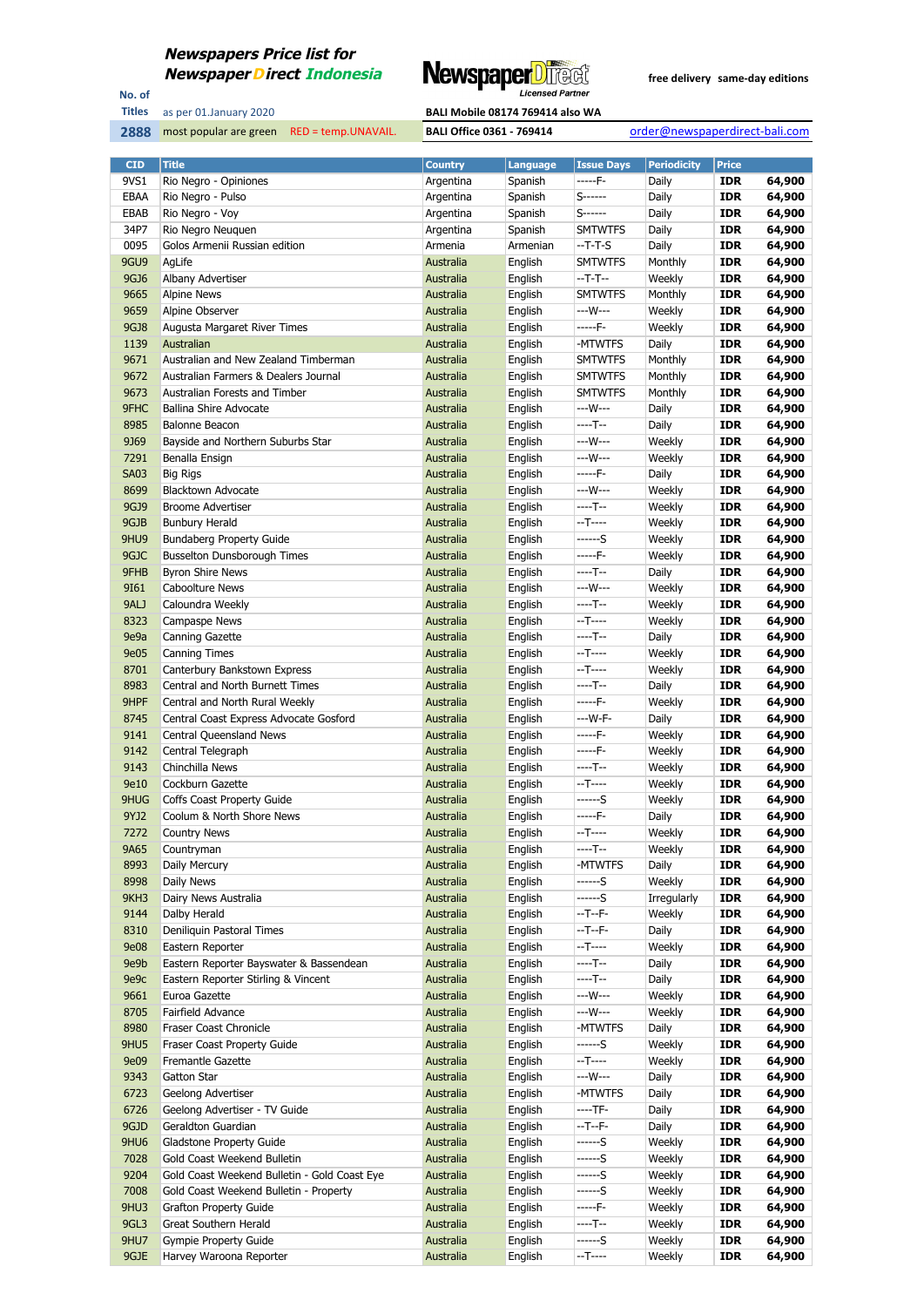

No. of **Titles**

as per 01.January 2020 **BALI Mobile 08174 769414 also WA** 

| <b>CID</b>   | <b>Title</b>                            | <b>Country</b>         | Language           | <b>Issue Days</b>      | <b>Periodicity</b> | <b>Price</b>             |                  |
|--------------|-----------------------------------------|------------------------|--------------------|------------------------|--------------------|--------------------------|------------------|
| 1851         | <b>Herald Sun</b>                       | Australia              | English            | -MTWTFS                | Daily              | <b>IDR</b>               | 75,900           |
| 1836         | Herald Sun - Motoring                   | Australia              | English            | -----F-                | Weekly             | <b>IDR</b>               | 64,900           |
| 1840         | Herald Sun - Property                   | Australia              | English            | $---S$                 | Weekly             | <b>IDR</b>               | 64,900           |
| 1839         | Herald Sun - Hit                        | Australia              | English            | ---W---                | Weekly             | <b>IDR</b>               | 64,900           |
| 1841         | Herald Sun - Weekend                    | Australia              | English            | ------S                | Weekly             | <b>IDR</b>               | 64,900           |
| 8747         | Hills Shire Times                       | Australia              | English            | $-T$ ----              | Weekly             | <b>IDR</b>               | 64,900           |
| 8746         | Hornsby Advocate                        | Australia              | English            | $---T--$               | Weekly             | <b>IDR</b>               | 64,900           |
| 8707         | Inner West Courier - Inner City Edition | Australia              | English            | $-T---$                | Weekly             | <b>IDR</b>               | 64,900           |
| 8744         | Inner West Courier - Inner West Edition | Australia              | English            | $-T---$                | Weekly             | <b>IDR</b>               | 64,900           |
| 9HUA         | <b>Ipswich Property Guide</b>           | Australia              | English            | ------S                | Weekly             | <b>IDR</b>               | 64,900           |
| 9e30         | Joondalup Times                         | Australia              | English            | $-T$ ----              | Weekly             | <b>IDR</b>               | 64,900           |
| 9e24         | Joondalup Weekender                     | <b>Australia</b>       | English            | $---T--$               | Weekly             | <b>IDR</b>               | 64,900           |
| 9G11         | Kalgoorlie Miner                        | Australia              | English            | -MTWTFS                | Daily              | <b>IDR</b>               | 64,900           |
| 9GJF         | Kimberley Echo                          | Australia              | English            | ----T--                | Weekly             | IDR                      | 64,900           |
| 7288         | Kyabram Free Press                      | Australia              | English            | ---W---                | Weekly             | <b>IDR</b>               | 64,900           |
| 9FHD         | Lismore Echo                            | Australia              | English            | $---T--$               | Daily              | <b>IDR</b>               | 64,900           |
| 9HUE         | Lismore Property Guide                  | Australia              | English            | ------S                | Weekly             | <b>IDR</b>               | 64,900           |
| 8709         | Liverpool Leader                        | Australia              | English            | ---W---                | Weekly             | IDR                      | 64,900           |
| 8702         | Macarthur Chronicle (Camden Edition)    | Australia              | English            | $-T$ ----              | Weekly             | <b>IDR</b>               | 64,900           |
| 8703         | Macarthur Chronicle (Campbelltown)      | <b>Australia</b>       | English            | $-T$ ----              | Weekly             | <b>IDR</b>               | 64,900           |
| 9HU4         | Mackay Property Guide                   | Australia              | English            | ------S                | Weekly             | <b>IDR</b>               | 64,900           |
| 9e12         | Mandurah Coastal Times                  | Australia              | English            | ---W---                | Weekly             | <b>IDR</b>               | 64,900           |
| 9GJG         | Manjimup Bridgetown Times               | Australia              | English            | ---W---                | Weekly             | <b>IDR</b>               | 64,900           |
| 8710         | Manly Daily                             | Australia              | English            | --TWTFS                | Daily              | <b>IDR</b>               | 64,900           |
| 5612         | Mansfield Courier                       | Australia              | English            | ---W---                | Weekly             | IDR                      | 64,900           |
| 9K23         | Maroochy Weekly                         | Australia              | English            | ----T--                | Weekly             | IDR                      | 64,900           |
| 8322         | <b>McIvor Times</b>                     | Australia              | English            | ---W---                | Weekly             | <b>IDR</b>               | 64,900           |
| 9e9d         | Melville Gazette                        | Australia              | English            | $---T--$               | Daily              | <b>IDR</b>               | 64,900           |
| 9e14         | <b>Melville Times</b>                   | Australia              | English            | $-T---$                | Weekly             | <b>IDR</b>               | 64,900           |
| 8538         | Mercury (Hobart)                        | Australia              | English            | -MTWTFS                | Daily              | <b>IDR</b>               | 64,900           |
| 8570         | Mercury (Hobart) - Motoring             | Australia              | English            | $---F-$                | Weekly             | <b>IDR</b>               | 64,900           |
| 8562         | Mercury (Hobart) - Property             | Australia              | English            | $---T--$<br>$S$ ------ | Weekly             | <b>IDR</b>               | 64,900           |
| 8563         | Mercury (Hobart) - TasWeekend           | Australia              | English            | ---W---                | Weekly             | <b>IDR</b>               | 64,900           |
| 9GJH         | Midwest Times                           | Australia              | English            | ----T--                | Weekly             | <b>IDR</b><br><b>IDR</b> | 64,900           |
| 8711<br>9667 | Mosman Daily<br>Mt Buller News          | Australia<br>Australia | English            | <b>SMTWTFS</b>         | Weekly<br>Monthly  | <b>IDR</b>               | 64,900<br>64,900 |
| 9669         | Mt Hotham Falls Creek                   | Australia              | English<br>English | <b>SMTWTFS</b>         | Monthly            | IDR                      | 64,900           |
| 9660         | <b>Myrtleford Times</b>                 | Australia              | English            | ---W---                | Weekly             | <b>IDR</b>               | 64,900           |
| 9GJJ         | Narrogin Observer                       | Australia              | English            | ----T--                | Weekly             | IDR                      | 64,900           |
| 8978         | NewsMail                                | Australia              | English            | -MTWTFS                | Daily              | <b>IDR</b>               | 64,900           |
| 9YJ1         | Noosa News                              | Australia              | English            | --T--F-                | Daily              | <b>IDR</b>               | 64,900           |
| 9666         | North East & Goulburn Murray Farmer     | Australia              | English            | <b>SMTWTFS</b>         | Monthly            | <b>IDR</b>               | 64,900           |
| 9670         | North East Motor Guide                  | Australia              | English            | <b>SMTWTFS</b>         | Monthly            | IDR                      | 64,900           |
| 9676         | North East Property Guide               | Australia              | English            | ----TF-                | Weekly             | IDR                      | 64,900           |
| 9678         | North East Regional Extra               | Australia              | English            | ---W---                | Weekly             | <b>IDR</b>               | 64,900           |
| 9664         | North East Tourist News                 | Australia              | English            | <b>SMTWTFS</b>         | Monthly            | <b>IDR</b>               | 64,900           |
| 9677         | North East Wedding Guide                | Australia              | English            | <b>SMTWTFS</b>         | Monthly            | <b>IDR</b>               | 64,900           |
| 8715         | North Shore Times                       | Australia              | English            | ----T--                | Daily              | <b>IDR</b>               | 64,900           |
| 9GJL         | North West Telegraph                    | Australia              | English            | ---W---                | Weekly             | <b>IDR</b>               | 64,900           |
| 8713         | Northern District Times                 | Australia              | English            | ---W---                | Weekly             | IDR                      | 64,900           |
| 9HPE         | Northern New South Wales Rural Weekly   | Australia              | English            | -----F-                | Weekly             | <b>IDR</b>               | 64,900           |
| 6696         | <b>Northern Territory News</b>          | Australia              | English            | -MTWTFS                | Daily              | <b>IDR</b>               | 64,900           |
| 6797         | Northern Territory News -Motoring       | Australia              | English            | ------S                | Weekly             | <b>IDR</b>               | 64,900           |
| 6795         | Northern Territory News - Property      | Australia              | English            | ------S                | Weekly             | <b>IDR</b>               | 64,900           |
| 9HPD         | Northern Territory Rural Weekly         | Australia              | English            | $---F-$                | Weekly             | <b>IDR</b>               | 64,900           |
| 9663         | Ovens & Murray Advertiser               | Australia              | English            | ---W---                | Weekly             | <b>IDR</b>               | 64,900           |
| 8716         | Parramatta Advertiser                   | Australia              | English            | ---W---                | Weekly             | <b>IDR</b>               | 64,900           |
| 8706         | Penrith Press                           | Australia              | English            | ----T--                | Weekly             | <b>IDR</b>               | 64,900           |
| 9GJM         | Pilbara News                            | Australia              | English            | ---W---                | Weekly             | <b>IDR</b>               | 64,900           |
| 1920         | Port Douglas & Mossman Gazette          | Australia              | English            | ----T--                | Weekly             | <b>IDR</b>               | 64,900           |
| 9HUD         | Rockhampton Property Guide              | Australia              | English            | ------S                | Weekly             | <b>IDR</b>               | 64,900           |
| 8764         | Rouse Hill Times                        | Australia              | English            | ---W---                | Weekly             | <b>IDR</b>               | 64,900           |
| 7287         | Seymour Telegraph                       | Australia              | English            | ---W---                | Weekly             | <b>IDR</b>               | 64,900           |
| 7070         | Shepparton News                         | Australia              | English            | -MTWTFS                | Daily              | <b>IDR</b>               | 64,900           |
| 7100         | Shepparton News - SN Local Real Estate  | Australia              | English            | -----F-                | Weekly             | <b>IDR</b>               | 64,900           |
| 9001         | South Burnett Times                     | Australia              | English            | --T--F-                | Weekly             | <b>IDR</b>               | 64,900           |
| 9HPD         | South West Queensland Rural Weekly      | Australia              | English            | -----F-                | Weekly             | <b>IDR</b>               | 64,900           |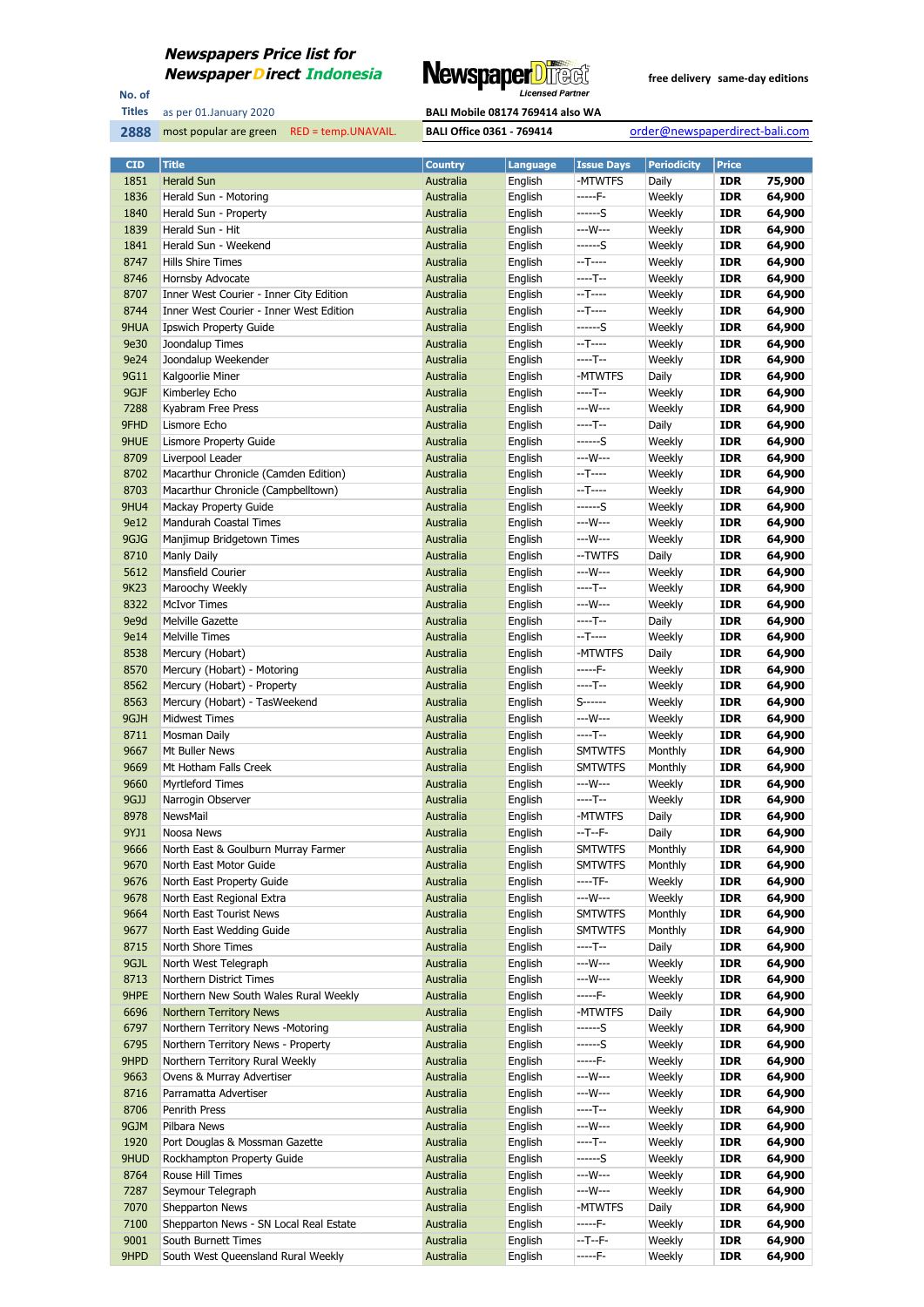

No. of **Titles**

most popular are green RED = temp.UNAVAIL. **BALI Office 0361 - 769414** order@newspaperdirect-bali.com

| <b>CID</b>        | <b>Title</b>                                   | <b>Country</b>         | Language           | <b>Issue Days</b>  | <b>Periodicity</b> | <b>Price</b>             |                  |
|-------------------|------------------------------------------------|------------------------|--------------------|--------------------|--------------------|--------------------------|------------------|
| 9A66              | South Western Times                            | Australia              | English            | $---T--$           | Weekly             | <b>IDR</b>               | 64,900           |
| 8717              | Southern Courier                               | Australia              | English            | $---T--$           | Weekly             | <b>IDR</b>               | 64,900           |
| 9e26              | Southern Gazette (Belmont)                     | Australia              | English            | $-T$ -----         | Weekly             | <b>IDR</b>               | 64,900           |
| 8324              | Southern Riverina news                         | Australia              | English            | ---W---            | Weekly             | <b>IDR</b>               | 64,900           |
| <b>9GJO</b>       | Southern Telegraph                             | Australia              | English            | ---W---            | Weekly             | <b>IDR</b>               | 64,900           |
| 8988              | Stanthorpe Border Post                         | Australia              | English            | $-T-T-$            | Weekly             | <b>IDR</b>               | 64,900           |
| 9e29              | <b>Stirling Times</b>                          | Australia              | English            | $-T$ -----         | Weekly             | <b>IDR</b>               | 64,900           |
| 1888              | Sunday Herald Sun                              | Australia              | English            | $S$ ------         | Weekly             | <b>IDR</b>               | 93,500           |
| 1881              | Sunday Herald Sun - Body and Soul              | Australia              | English            | $S$ ------         | Weekly             | <b>IDR</b>               | 64,900           |
| 1882              | Sunday Herald Sun - Escape                     | Australia              | English            | S------            | Weekly             | <b>IDR</b>               | 64,900           |
| 6522              | Sunday Herald Sun - TV Guide                   | Australia              | English            | $S$ -------        | Weekly             | <b>IDR</b>               | 64,900           |
| 1970              | <b>Sunday Mail</b>                             | Australia              | English            | $S$ ------         | Weekly             | <b>IDR</b>               | 93,500           |
| 6362              | Sunday Mail State Edition - Body and Soul      | Australia              | English            | S------            | Weekly             | <b>IDR</b>               | 64,900           |
| 6361              | Sunday Mail State Edition - Home               | Australia              | English            | S------            | Weekly             | <b>IDR</b>               | 64,900           |
| 6363              | Sunday Mail State Edition - Travel (Escape)    | Australia              | English            | $S$ ------         | Weekly             | <b>IDR</b>               | 64,900           |
| 8776              | Sunday Mail State Edition - TV Guide           | Australia              | English            | S------            | Weekly             | <b>IDR</b>               | 64,900           |
| 8587              | Sunday Tasmanian                               | Australia              | English            | $S$ ------         | Weekly             | <b>IDR</b>               | 64,900           |
| 8566              | Sunday Tasmanian - Tassie Living               | Australia              | English            | $S$ ------         | Weekly             | <b>IDR</b>               | 64,900           |
| 6794              | Sunday Territorian                             | Australia              | English            | $S$ ------         | Weekly             | <b>IDR</b>               | 64,900           |
| 8994              | Sunshine Coast Daily                           | Australia              | English            | -MTWTFS            | Daily              | <b>IDR</b>               | 64,900           |
| 9HQ1              | Sunshine Coast Daily - Multisport Mecca        | Australia              | English            | $--W---$           | Weekly             | <b>IDR</b>               | 64,900           |
| 9HUB              | Sunshine Coast Property Guide                  | Australia              | English            | ------S            | Weekly             | <b>IDR</b>               | 64,900           |
| 9L <sub>0</sub> S | Sunshine Coast TV Guide                        | Australia              | English            | $---T--$           | Weekly             | <b>IDR</b>               | 64,900           |
| 8565              | <b>Tasmanian Country</b>                       | Australia              | English            | $---F-$            | Weekly             | <b>IDR</b>               | 64,900           |
| 1968              | The Advertiser<br>The Advertiser - Careers     | Australia              | English            | -MTWTFS            | Daily              | <b>IDR</b>               | 71,500           |
| 6337<br>6340      | The Advertiser - Motoring                      | Australia<br>Australia | English<br>English | ------S<br>------S | Weekly<br>Weekly   | <b>IDR</b><br><b>IDR</b> | 64,900<br>64,900 |
| 6338              | The Advertiser - Real Estate                   | Australia              |                    | ------S            | Weekly             | <b>IDR</b>               | 64,900           |
| 6339              | The Advertiser - SA Weekend                    | Australia              | English<br>English | ------S            | Weekly             | <b>IDR</b>               | 64,900           |
| 9GJ7              | The Albany Extra                               | Australia              | English            | -----F-            | Weekly             | <b>IDR</b>               | 64,900           |
| 6410              | The Australian - The Deal                      | Australia              | English            | <b>SMTWTFS</b>     | Monthly            | <b>IDR</b>               | 64,900           |
| 1788              | The Australian - Wish Magazine                 | Australia              | English            | <b>SMTWTFS</b>     | Monthly            | <b>IDR</b>               | 64,900           |
| 1717              | The Australian Weekend - Magazine              | Australia              | English            | ------S            | Weekly             | <b>IDR</b>               | 64,900           |
| 1721              | The Australian Weekend - Review                | Australia              | English            | ------S            | Weekly             | <b>IDR</b>               | 64,900           |
| 1719              | The Australian Weekend - Travel                | Australia              | English            | ------S            | Weekly             | <b>IDR</b>               | 64,900           |
| 1460              | The Cairns Post                                | Australia              | English            | -MTWTFS            | Daily              | <b>IDR</b>               | 64,900           |
| 1723              | The Cairns Post - Cairns Eye                   | Australia              | English            | ------S            | Weekly             | <b>IDR</b>               | 64,900           |
| 1695              | The Cairns Weekend Post - Real Estate          | Australia              | English            | ------S            | Weekly             | <b>IDR</b>               | 64,900           |
| 8992              | The Chronicle                                  | Australia              | English            | -MTWTFS            | Daily              | <b>IDR</b>               | 64,900           |
| 7290              | The Cobram Courier                             | Australia              | English            | ---W---            | Weekly             | <b>IDR</b>               | 64,900           |
| 8997              | The Coffs Coast Advocate                       | Australia              | English            | -MTWTFS            | Daily              | <b>IDR</b>               | 64,900           |
| 6692              | The Courier-Mail                               | Australia              | English            | -MTWTFS            | Daily              | <b>IDR</b>               | 81,400           |
| 6713              | The Courier-Mail - Career One                  | Australia              | English            | ------S            | Weekly             | <b>IDR</b>               | 64,900           |
| 6717              | The Courier-Mail - Motoring                    | Australia              | English            | ------S            | Weekly             | <b>IDR</b>               | 64,900           |
| 6714              | The Courier-Mail - Home                        | Australia              | English            | ------S            | Weekly             | <b>IDR</b>               | 64,900           |
| 6715              | The Courier-Mail - Property                    | Australia              | English            | ------S            | Weekly             | <b>IDR</b>               | 64,900           |
| 9000              | The Courier-Mail - Queensland Business Monthly | Australia              | English            | <b>SMTWTFS</b>     | Monthly            | <b>IDR</b>               | 64,900           |
| t223              | The Courier-Mail - QWeekend                    | Australia              | English            | $S$ ----- $S$      | Weekly             | <b>IDR</b>               | 64,900           |
| 8979              | The Daily Examiner                             | Australia              | English            | -MTWTFS            | Daily              | <b>IDR</b>               | 64,900           |
| 6264              | The Daily Telegraph (Sydney) - Home            | Australia              | English            | ------S            | Weekly             | <b>IDR</b>               | 64,900           |
| 1843              | The Daily Telegraph Sydney                     | Australia              | English            | -MTWTFS            | Daily              | <b>IDR</b>               | 93,500           |
| 9226              | The Free Press (Corowa)                        | Australia              | English            | ---W---            | Weekly             | <b>IDR</b>               | 64,900           |
| 8845              | The Gold Coast Bulletin - Play Magazine        | Australia              | English            | $---T--$           | Weekly             | <b>IDR</b>               | 64,900           |
| 7004              | The Gold Coast Bulletin                        | Australia              | English            | -MTWTF-            | Daily              | <b>IDR</b>               | 64,900           |
| 8981              | The Gympie Times                               | Australia              | English            | --TWTFS            | Daily              | <b>IDR</b>               | 64,900           |
| 8996              | The Morning Bulletin                           | Australia              | English            | -MTWTFS            | Daily              | <b>IDR</b>               | 64,900           |
| 8984              | The Northern Star                              | Australia              | English            | -MTWTFS            | Daily              | <b>IDR</b>               | 64,900           |
| 8995              | The Observer                                   | Australia              | English            | -MTWTFS            | Daily              | <b>IDR</b>               | 81,400           |
| 8982              | The Queensland Times                           | Australia              | English            | -MTWTFS            | Daily              | <b>IDR</b>               | 64,900           |
| 8311              | The Riverine Herald                            | Australia              | English            | -M-W-F-            | Daily              | <b>IDR</b>               | 64,900           |
| 8312              | The Riverine Herald - Local Real Estate        | Australia              | English            | -----F-            | Weekly             | <b>IDR</b>               | 64,900           |
| 1722              | The Sportsman Midweek                          | Australia              | English            | $-T$ -----         | Weekly             | <b>IDR</b>               | 64,900           |
| 1831              | The Sportsman Weekend                          | Australia              | English            | $---TF-$           | Weekly             | <b>IDR</b>               | 64,900           |
| 6464              | The Sun-Herald Travel                          | Australia              | English            | $S$ ------         | Weekly             | <b>IDR</b>               | 64,900           |
| 6733              | The Sunday Mail (Queensland)                   | Australia              | English            | $S$ -------        | Weekly             | <b>IDR</b>               | 64,900           |
| 9202              | The Sunday Mail (Queensland) - Body and Soul   | Australia              | English            | S------            | Weekly             | <b>IDR</b>               | 64,900           |
| 6744              | The Sunday Mail (Queensland) - Escape          | Australia              | English            | $S$ ------         | Weekly             | <b>IDR</b>               | 64,900           |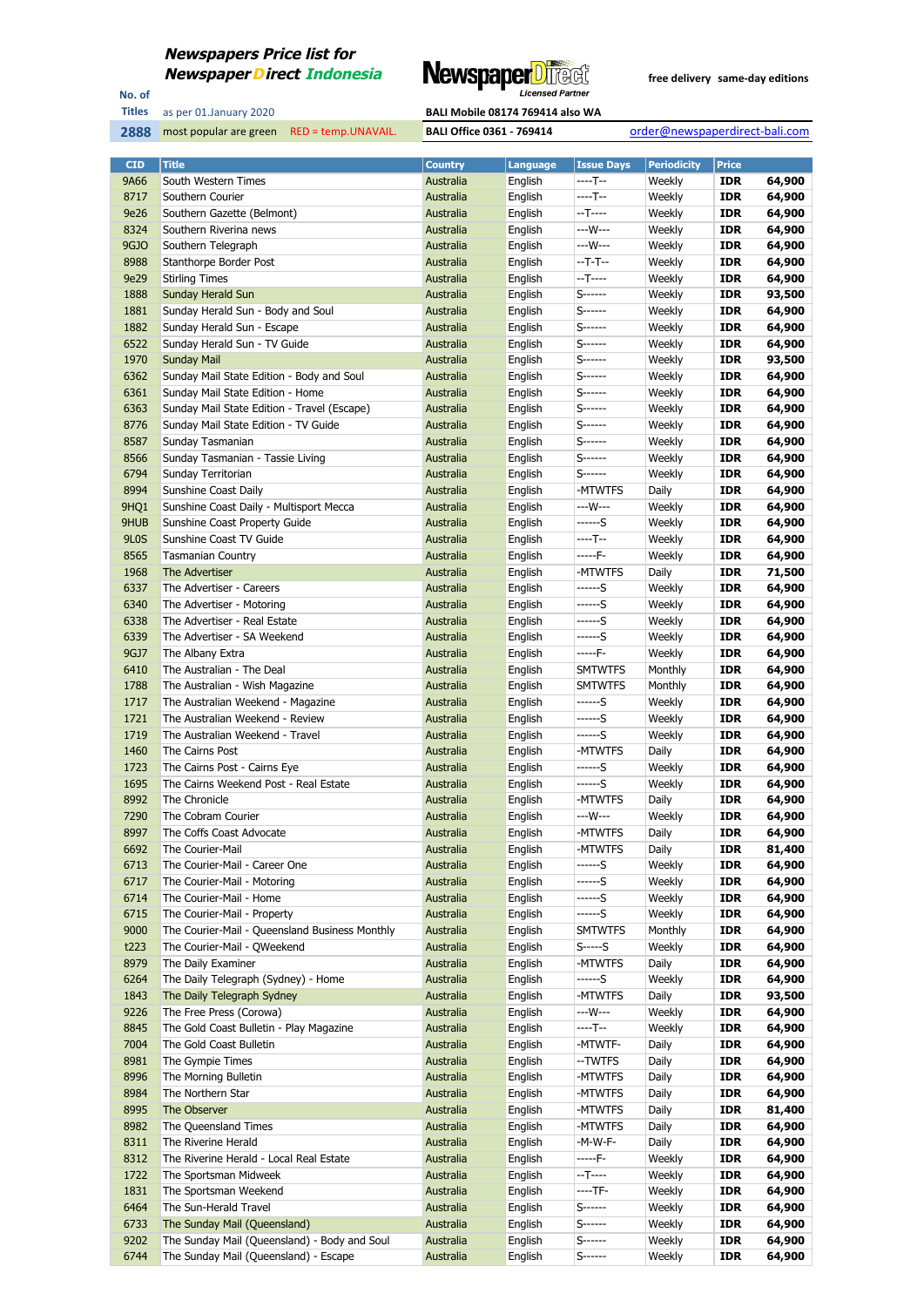

**Titles**

No. of

most popular are green RED = temp.UNAVAIL. **BALI Office 0361 - 769414** order@newspaperdirect-bali.com

| <b>CID</b>   | <b>Title</b>                                    | <b>Country</b>     | Language         | <b>Issue Days</b>  | <b>Periodicity</b> | <b>Price</b>             |                  |
|--------------|-------------------------------------------------|--------------------|------------------|--------------------|--------------------|--------------------------|------------------|
| 9245         | The Sunday Mail (Queensland) - Special Features | Australia          | English          | $S$ ------         | Weekly             | <b>IDR</b>               | 64,900           |
| 9GSK         | The Sunday Mail (Queensland) - Stellar          | Australia          | English          | $S$ ------         | Weekly             | <b>IDR</b>               | 64,900           |
| 9220         | The Sunday Mail (Queensland) - TV Guide         | Australia          | English          | S------            | Weekly             | <b>IDR</b>               | 64,900           |
| 1807         | The Sunday Telegraph (Sydney) - Body and Soul   | Australia          | English          | S-------           | Weekly             | <b>IDR</b>               | 64,900           |
| 1809         | The Sunday Telegraph (Sydney) - Escape          | Australia          | English          | $S$ ------         | Weekly             | <b>IDR</b>               | 64,900           |
| 1813         | The Sunday Telegraph (Sydney) - Stellar         | Australia          | English          | $S$ ------         | Weekly             | <b>IDR</b>               | 64,900           |
| 6263         | The Sunday Telegraph (Sydney) - TV Guide        | Australia          | English          | S------            | Weekly             | <b>IDR</b>               | 64,900           |
| 1850         | The Sunday Telegraph Sydney                     | Australia          | English          | S------            | Weekly             | <b>IDR</b>               | 93,500           |
| 9029         | The Sunday Times (Perth) <b>NEW</b>             | Australia          | English          | S------            | Weekly             | <b>IDR</b>               | 108,900          |
| 9GU7         | The Weekly Advertiser Horsham                   | Australia          | English          | ---W---            | Weekly             | <b>IDR</b>               | 64,900           |
| 8986         | The Western Star                                | Australia          | English          | $-T - F -$         | Weekly             | <b>IDR</b>               | 64,900           |
| 9HUC         | Toowoomba Property Guide                        | Australia          | English          | ------S            | Weekly             | <b>IDR</b>               | 64,900           |
| 1450         | The Townsville Bulletin                         | Australia          | English          | -MTWTFS            | Daily              | <b>IDR</b>               | 64,900           |
| 6400         | The Townsville Bulletin - Property              | Australia          | English          | ------S            | Weekly             | <b>IDR</b>               | 64,900           |
| 6490         | The Townsville Eye                              | Australia          | English          | ------S            | Weekly             | <b>IDR</b>               | 64,900           |
| 9HU8         | <b>Tweed Property Guide</b>                     | Australia          | English          | ------S            | Weekly             | <b>IDR</b>               | 64,900           |
| 5605         | Wangaratta Chronicle                            | Australia          | English          | -M-WTF-            | Daily              | <b>IDR</b>               | 64,900           |
| 9e31         | <b>Wanneroo Times</b>                           | Australia          | English          | $-T---$            | Weekly             | <b>IDR</b>               | 64,900           |
| 9GGM         | Warragul & Drouin Gazette                       | Australia          | English          | $-T$ ----          | Weekly             | <b>IDR</b>               | 64,900           |
| 8991         | <b>Warwick Daily News</b>                       | Australia          | English          | $--W-S$            | Daily              | <b>IDR</b>               | 64,900           |
| 9HUF         | <b>Warwick Property Guide</b>                   | Australia          | English          | ------S            | Weekly             | <b>IDR</b>               | 64,900           |
| 8718         | <b>Wentworth Courier</b>                        | Australia          | English          | $---T--$           | Weekly             | <b>IDR</b>               | 64,900           |
| 9e34         | Western Suburbs Weekly                          | Australia          | English          | --T----            | Weekly             | <b>IDR</b>               | 64,900           |
| 8987         | <b>Western Times</b>                            | Australia          | English          | ----T--            | Weekly             | <b>IDR</b>               | 64,900           |
| 9344         | <b>Whitsunday Times</b>                         | Australia          | English          | ----T--            | Weekly             | <b>IDR</b>               | 64,900           |
| 9225         | Yarrawonga Chronicle                            | Australia          | English          | ---W---            | Weekly             | <b>IDR</b>               | 64,900           |
| 3004         | Der Standard                                    | Austria            | German           | -MTWTFS            | Daily              | <b>IDR</b>               | 64,900           |
| 3013         | Die Presse                                      | Austria            | German           | -MTWTFS            | Daily              | <b>IDR</b>               | 64,900           |
| 3089         | Die Presse am Sonntag                           | Austria            | German           | $S$ ------         | Weekly             | <b>IDR</b>               | 64,900           |
| 34j2         | Heute - Niederösterreich Ausgabe                | Austria            | German           | -MTWTF-            | Daily              | <b>IDR</b>               | 64,900           |
| 34j3         | Heute - Oberösterreich Ausgabe                  | Austria            | German           | -MTWTF-            | Daily              | <b>IDR</b>               | 64,900           |
| 34j1         | Heute - Wien Ausgabe                            | Austria            | German           | -MTWTF-            | Daily              | <b>IDR</b>               | 64,900           |
| 3025         | Kleine Zeitung Karnten                          | Austria            | German           | <b>SMTWTFS</b>     | Daily              | <b>IDR</b>               | 64,900           |
| 3024         | Kleine Zeitung Steiermark                       | Austria            | German           | <b>SMTWTFS</b>     | Daily              | <b>IDR</b>               | 64,900           |
| 9GF1         | Kronen Zeitung                                  | Austria            | German           | <b>SMTWTFS</b>     | Daily              | <b>IDR</b>               | 64,900           |
| 3402<br>3403 | Kurier                                          | Austria<br>Austria | German           | SMTWTF-<br>------S | Daily<br>Weekly    | <b>IDR</b><br><b>IDR</b> | 64,900           |
| 3053         | Kurier (Samstag)<br>Salzburger Nachrichten      | Austria            | German<br>German | -MTWTFS            | Daily              | <b>IDR</b>               | 64,900<br>64,900 |
| 3016         | Vorarlberger Nachrichten                        | Austria            | German           | -MTWTFS            | Daily              | <b>IDR</b>               | 64,900           |
| 3076         | Wirtschaftsblatt Tirol                          | Austria            | German           | <b>SMTWTFS</b>     | Monthly            | <b>IDR</b>               | 64,900           |
| 3104         | Wirtschaftsblatt Vorarlberg                     | Austria            | German           | <b>SMTWTFS</b>     | Monthly            | <b>IDR</b>               | 64,900           |
| 1354         | Azer News                                       | Azerbaijan         | English          | $--W-S$            | Daily              | <b>IDR</b>               | 64,900           |
| 9455         | Azeri Observer                                  | Azerbaijan         | English          | <b>SMTWTFS</b>     | Monthly            | <b>IDR</b>               | 64,900           |
| 4212         | Alayam                                          | Bahrain            | Arabic           | <b>SMTWTFS</b>     | Daily              | <b>IDR</b>               | 64,900           |
| 1399         | <b>Barbados Business Authority</b>              | Barbados           | English          | -M-----            | Weekly             | <b>IDR</b>               | 64,900           |
| 9VY6         | UK Barbados Nation                              | Barbados           | English          | -----F-            | Weekly             | <b>IDR</b>               | 64,900           |
| 0241         | 7 dney                                          | <b>Belarus</b>     | Russian          | ----T--            | Weekly             | <b>IDR</b>               | 64,900           |
| 0336         | AiF Minsk                                       | Belarus            | Russian          | ---W---            | Weekly             | <b>IDR</b>               | 64,900           |
| 361D         | Ashmianski Vesnik                               | <b>Belarus</b>     | Russian          | $--W--S$           | Daily              | <b>IDR</b>               | 64,900           |
| 0247         | Belaruskaya Dumka                               | <b>Belarus</b>     | Russian          | <b>SMTWTFS</b>     | Monthly            | <b>IDR</b>               | 64,900           |
| 1617         | Belgazeta                                       | <b>Belarus</b>     | Russian          | $-T---$            | Daily              | <b>IDR</b>               | 64,900           |
| 0233         | Belorusskaya Voyennaya Gazeta                   | <b>Belarus</b>     | Russian          | --TWTFS            | Daily              | <b>IDR</b>               | 64,900           |
| 361N         | Berestovickaja gazeta                           | <b>Belarus</b>     | Russian          | ---W--S            | Daily              | <b>IDR</b>               | 64,900           |
| 0269         | Gazeta Slonimskaya                              | <b>Belarus</b>     | Belarusian       | $--W---$           | Weekly             | <b>IDR</b>               | 64,900           |
| 0255         | Gomelskaya pravda                               | <b>Belarus</b>     | Russian          | $-T-T-S$           | Daily              | <b>IDR</b>               | 64,900           |
| 0245         | Grodzenskaya Prauda                             | <b>Belarus</b>     | Russian          | $--WT-S$           | Daily              | <b>IDR</b>               | 64,900           |
| 1621         | Grodnenskaya pravda. Tolstushka                 | <b>Belarus</b>     | Russian          | $--W---$           | Daily              | <b>IDR</b>               | 64,900           |
| 0245         | Grodzenskaya Prauda                             | <b>Belarus</b>     | Russian          | $--WT-S$           | Daily              | <b>IDR</b>               | 64,900           |
| 361T         | Ivatsevitski Vesnik                             | <b>Belarus</b>     | Russian          | $--W--S$           | Daily              | <b>IDR</b>               | 64,900           |
| 0256         | Komsomolskaya Pravda (Belarus)                  | <b>Belarus</b>     | Russian          | --TWTFS            | Daily              | <b>IDR</b>               | 64,900           |
| 361G         | Majak Prydniaprowja                             | <b>Belarus</b>     | Russian          | $--W--S$           | Daily              | <b>IDR</b>               | 64,900           |
| 361J         | Mijorskija Naviny                               | <b>Belarus</b>     | Belarusian       | $-T--S$            | Daily              | <b>IDR</b>               | 64,900           |
| 1615         | Minskaya pravda                                 | <b>Belarus</b>     | Russian          | $-T$ -----         | Daily              | <b>IDR</b>               | 64,900           |
| 1616         | Minskaya pravda. Tolstushka                     | <b>Belarus</b>     | Russian          | -----F-            | Daily              | <b>IDR</b>               | 64,900           |
| 1610         | Minskiy kuryer                                  | <b>Belarus</b>     | Russian          | --TW---            | Daily              | <b>IDR</b>               | 64,900           |
| 1611         | Minskiy kuryer. Tolstushka                      | <b>Belarus</b>     | Russian          | -----F-            | Daily              | <b>IDR</b>               | 64,900           |
| 361H         | Narodny Golas                                   | <b>Belarus</b>     | Russian          | $--W--S$           | Daily              | <b>IDR</b>               | 64,900           |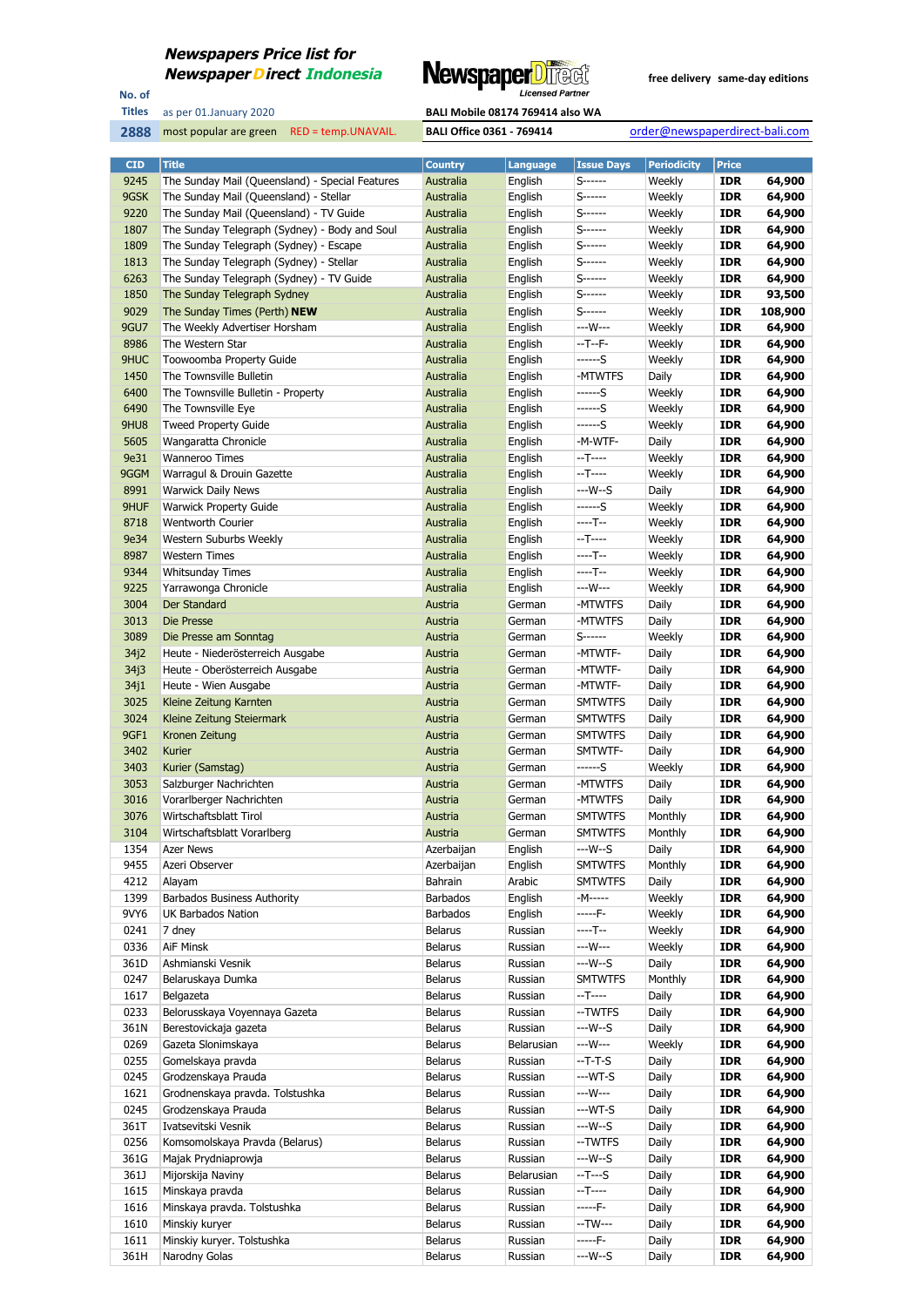

No. of **Titles**



| <b>CID</b>   | <b>Title</b>                                             | <b>Country</b>                 | Language                 | <b>Issue Days</b>                | <b>Periodicity</b> | <b>Price</b>             |                  |
|--------------|----------------------------------------------------------|--------------------------------|--------------------------|----------------------------------|--------------------|--------------------------|------------------|
| 361M         | Nash Chas                                                | <b>Belarus</b>                 | Russian                  | ---W--S                          | Daily              | <b>IDR</b>               | 64,900           |
| 361L         | Naviny Kamyanechyny                                      | <b>Belarus</b>                 | Russian                  | ------S                          | Weekly             | <b>IDR</b>               | 64,900           |
| 0264         | Nedvigimost Belorussii                                   | <b>Belarus</b>                 | Russian                  | ------S                          | Weekly             | <b>IDR</b>               | 64,900           |
| 361E         | Ostrovetskaja Pravda                                     | <b>Belarus</b>                 | Russian                  | ---W---                          | Weekly             | <b>IDR</b>               | 64,900           |
| 361F         | Ostrovetskaya Pravda. Tolstushka                         | <b>Belarus</b>                 | Russian                  | ------S                          | Weekly             | <b>IDR</b>               | 64,900           |
| 361K         | Perspektiva                                              | <b>Belarus</b>                 | Russian                  | --- W-F-                         | Daily              | <b>IDR</b>               | 64,900           |
| 0239         | Sportivnaya Panorama                                     | <b>Belarus</b>                 | Russian                  | --TWTF-                          | Daily              | <b>IDR</b>               | 64,900           |
| 361P         | Varyag-Press                                             | <b>Belarus</b>                 | Russian                  | -----F-                          | Weekly             | <b>IDR</b>               | 64,900           |
| 0261         | Vashe Zdorovie                                           | <b>Belarus</b>                 | Russian                  | ---W---                          | Weekly             | <b>IDR</b>               | 64,900           |
| 0260         | <b>Vecherny Minsk</b>                                    | <b>Belarus</b>                 | Russian                  | $---T--$                         | Weekly             | <b>IDR</b>               | 64,900           |
| 0262         | Vitbichi                                                 | <b>Belarus</b>                 | Russian                  | --T-T-S                          | Daily              | <b>IDR</b>               | 64,900           |
| 1618         | Vitebskie vesti                                          | <b>Belarus</b>                 | Russian                  | --T---S                          | Daily              | <b>IDR</b>               | 64,900           |
| 1619         | Vitebskie vesti. Tolstushka                              | <b>Belarus</b>                 | Russian                  | ----T--                          | Daily              | <b>IDR</b>               | 64,900           |
| 0265         | Zheleznodorozhnik Belorussii                             | <b>Belarus</b>                 | Russian                  | ---W--S                          | Daily              | <b>IDR</b>               | 64,900           |
| 361v<br>3214 | Zhytsyo Palessya<br>De Standaard                         | <b>Belarus</b><br>Belgium      | Russian<br>Dutch         | --T-T-S<br>-MTWTFS               | Daily<br>Daily     | <b>IDR</b><br><b>IDR</b> | 64,900<br>81,400 |
| 3238         | Gazet Van Antwerpen Kempen                               | Belgium                        | Dutch                    | -MTWTFS                          | Daily              | <b>IDR</b>               | 70,400           |
| 3239         | Gazet Van Antwerpen Mechelen-Lier                        | Belgium                        | Dutch                    | -MTWTFS                          | Daily              | <b>IDR</b>               | 70,400           |
| 3236         | Gazet Van Antwerpen Metropool Noord                      | <b>Belgium</b>                 | Dutch                    | -MTWTFS                          | Daily              | <b>IDR</b>               | 70,400           |
| 3235         | Gazet Van Antwerpen Metropool Stad                       | <b>Belgium</b>                 | Dutch                    | -MTWTFS                          | Daily              | <b>IDR</b>               | 70,400           |
| 3244         | Gazet Van Antwerpen Metropool Zuid                       | Belgium                        | Dutch                    | -MTWTFS                          | Daily              | <b>IDR</b>               | 70,400           |
| 3240         | Gazet Van Antwerpen Waas & Dender                        | Belgium                        | Dutch                    | -MTWTFS                          | Daily              | <b>IDR</b>               | 70,400           |
| 3231         | Het Belang Van Limburg                                   | Belgium                        | Dutch                    | -MTWTFS                          | Daily              | <b>IDR</b>               | 81,400           |
| 3218         | <b>Het Nieuwsblad</b>                                    | Belgium                        | Dutch                    | -MTWTFS                          | Daily              | <b>IDR</b>               | 70,400           |
| 3237         | Metro (Dutch Edition)                                    | Belgium                        | Dutch                    | -MTWTF-                          | Daily              | <b>IDR</b>               | 64,900           |
| 2530         | Metro (French Edition)                                   | <b>Belgium</b>                 | French                   | -MTWTF-                          | Daily              | <b>IDR</b>               | 64,900           |
| <b>EB78</b>  | Al fin Viernes                                           | <b>Bolivia</b>                 | Spanish                  | -----F-                          | Daily              | <b>IDR</b>               | 64,900           |
| EB74         | <b>Brujula</b>                                           | <b>Bolivia</b>                 | Spanish                  | ------S                          | Daily              | <b>IDR</b>               | 64,900           |
| EB72         | Cuerpo B                                                 | <b>Bolivia</b>                 | Spanish                  | S-------                         | Daily              | <b>IDR</b>               | 64,900           |
| EB70         | Diez                                                     | <b>Bolivia</b>                 | Spanish                  | <b>SMTWTFS</b>                   | Daily              | <b>IDR</b>               | 64,900           |
| EB76         | Dinero (Bolivia)                                         | <b>Bolivia</b>                 | Spanish                  | --T----                          | Daily              | <b>IDR</b>               | 64,900           |
| EB69         | El Deber                                                 | <b>Bolivia</b>                 | Spanish                  | <b>SMTWTFS</b>                   | Daily              | <b>IDR</b>               | 64,900           |
| 34p6         | El Deber - A todo Motor                                  | <b>Bolivia</b>                 | Spanish                  | -----F-                          | Daily              | <b>IDR</b>               | 64,900           |
| <b>EE89</b>  | El Deber - Autos                                         | <b>Bolivia</b>                 | Spanish                  | <b>SMTWTFS</b>                   | Monthly            | <b>IDR</b>               | 64,900           |
| ee96         | El Deber - Chic                                          | <b>Bolivia</b>                 | Spanish                  | ------S                          | Daily              | <b>IDR</b>               | 64,900           |
| EE91         | El Deber - Clasificados                                  | <b>Bolivia</b>                 | Spanish                  | <b>SMTWTFS</b>                   | Daily              | <b>IDR</b>               | 64,900           |
| EE92         | El Deber - Comercial                                     | <b>Bolivia</b>                 | Spanish                  | S-------                         | Daily              | <b>IDR</b>               | 64,900           |
| ee93         | El Deber - Contrata2                                     | <b>Bolivia</b>                 | Spanish                  | S------                          | Daily              | <b>IDR</b>               | 64,900           |
| <b>EE80</b>  | El Deber - Debercito                                     | <b>Bolivia</b>                 | Spanish                  | ----T--                          | Daily              | <b>IDR</b>               | 64,900           |
| 34u3         | El Deber - Edil                                          | <b>Bolivia</b>                 | Spanish                  | <b>SMTWTFS</b>                   | Monthly            | <b>IDR</b>               | 64,900           |
| ee94         | El Deber - Especial                                      | <b>Bolivia</b>                 | Spanish                  | <b>SMTWTFS</b>                   | Monthly            | <b>IDR</b>               | 64,900           |
| 34u2         | El Deber - Industrial                                    | <b>Bolivia</b>                 | Spanish                  | <b>SMTWTFS</b>                   | Monthly            | <b>IDR</b>               | 64,900           |
| ee95         | El Deber - Llave en mano                                 | <b>Bolivia</b>                 | Spanish                  | ------S                          | Daily              | <b>IDR</b>               | 64,900           |
| EE90<br>34RA | El Deber - Mi Casa                                       | <b>Bolivia</b><br>Bolivia      | Spanish<br>Spanish       | <b>SMTWTFS</b><br><b>SMTWTFS</b> | Monthly<br>Monthly | <b>IDR</b><br><b>IDR</b> | 64,900<br>64,900 |
| 34P4         | Especiales (Bolivia)<br>Los Tiempos                      | <b>Bolivia</b>                 | Spanish                  | <b>SMTWTFS</b>                   | Daily              | <b>IDR</b>               | 64,900           |
| 34pk         | Los Tiempos - Doble Click                                | <b>Bolivia</b>                 | Spanish                  | S-TWTFS                          | Daily              | <b>IDR</b>               | 64,900           |
| 34PP         | Los Tiempos - Lecturas                                   | <b>Bolivia</b>                 | Spanish                  | S-------                         | Daily              | <b>IDR</b>               | 64,900           |
| 34PN         | Los Tiempos - Numero 1                                   | <b>Bolivia</b>                 | Spanish                  | -M-----                          | Daily              | <b>IDR</b>               | 64,900           |
| 34pl         | Los Tiempos - Observador Economico                       | <b>Bolivia</b>                 | Spanish                  | $-T$ -----                       | Daily              | <b>IDR</b>               | 64,900           |
| 34P5         | Los Tiempos - Oh                                         | <b>Bolivia</b>                 | Spanish                  | $S$ ------                       | Daily              | <b>IDR</b>               | 64,900           |
| EB73         | Septimo Dia                                              | <b>Bolivia</b>                 | Spanish                  | S-------                         | Daily              | <b>IDR</b>               | 64,900           |
| EB71         | Sociales (Bolivia)                                       | <b>Bolivia</b>                 | Spanish                  | <b>SMTWTFS</b>                   | Daily              | <b>IDR</b>               | 64,900           |
| 0980         | Oslobodjenje                                             | Bosnia and                     | Bosnian                  | <b>SMTWTFS</b>                   | Daily              | <b>IDR</b>               | 64,900           |
| 2012         | Agora                                                    | Brazil                         | Portuguese               | <b>SMTWTFS</b>                   | Daily              | <b>IDR</b>               | 64,900           |
| 2148         | Correio da Bahia                                         | Brazil                         | Portuguese               | <b>SMTWTFS</b>                   | Daily              | <b>IDR</b>               | 64,900           |
| E715         | Folha de Londrina                                        | <b>Brazil</b>                  | Portuguese               | -MTWTFS                          | Daily              | <b>IDR</b>               | 64,900           |
| E728         | Folha de S. Paulo - Sãopaulo                             | Brazil                         | Portuguese               | S------                          | Weekly             | <b>IDR</b>               | 64,900           |
| 2011         | Folha De S.Paulo                                         | Brazil                         | Portuguese               | <b>SMTWTFS</b>                   | Daily              | <b>IDR</b>               | 64,900           |
| E200         | Folha De S.Paulo Print Edition                           | Brazil                         | Portuguese               | <b>SMTWTFS</b>                   | Daily              | <b>IDR</b>               | 64,900           |
| 2174         | Jornal da Metropole                                      | <b>Brazil</b>                  | Portuguese               | $---T--$                         | Weekly             | <b>IDR</b>               | 64,900           |
| EFB3         | Jornal do Commercio                                      | <b>Brazil</b>                  | Portuguese               | <b>SMTWTFS</b>                   | Daily              | <b>IDR</b>               | 64,900           |
| 9IK6         | Livecoins                                                | Brazil                         | Portuguese               | S------                          | Daily              | <b>IDR</b>               | 64,900           |
| 2221         | Meiahora - RJ                                            | Brazil                         | Portuguese               | <b>SMTWTFS</b>                   | Daily              | <b>IDR</b>               | 64,900           |
| e391         | Metro Brazil (ABC)                                       | <b>Brazil</b>                  | Portuguese               | -MTWTF-                          | Daily              | <b>IDR</b>               | 64,900<br>64,900 |
| E396<br>E398 | Metro Brazil (Belo Horizonte)<br>Metro Brazil (Brasilia) | <b>Brazil</b><br><b>Brazil</b> | Portuguese<br>Portuguese | -MTWTF-<br>-MTWTF-               | Daily<br>Daily     | <b>IDR</b><br><b>IDR</b> | 64,900           |
|              |                                                          |                                |                          |                                  |                    |                          |                  |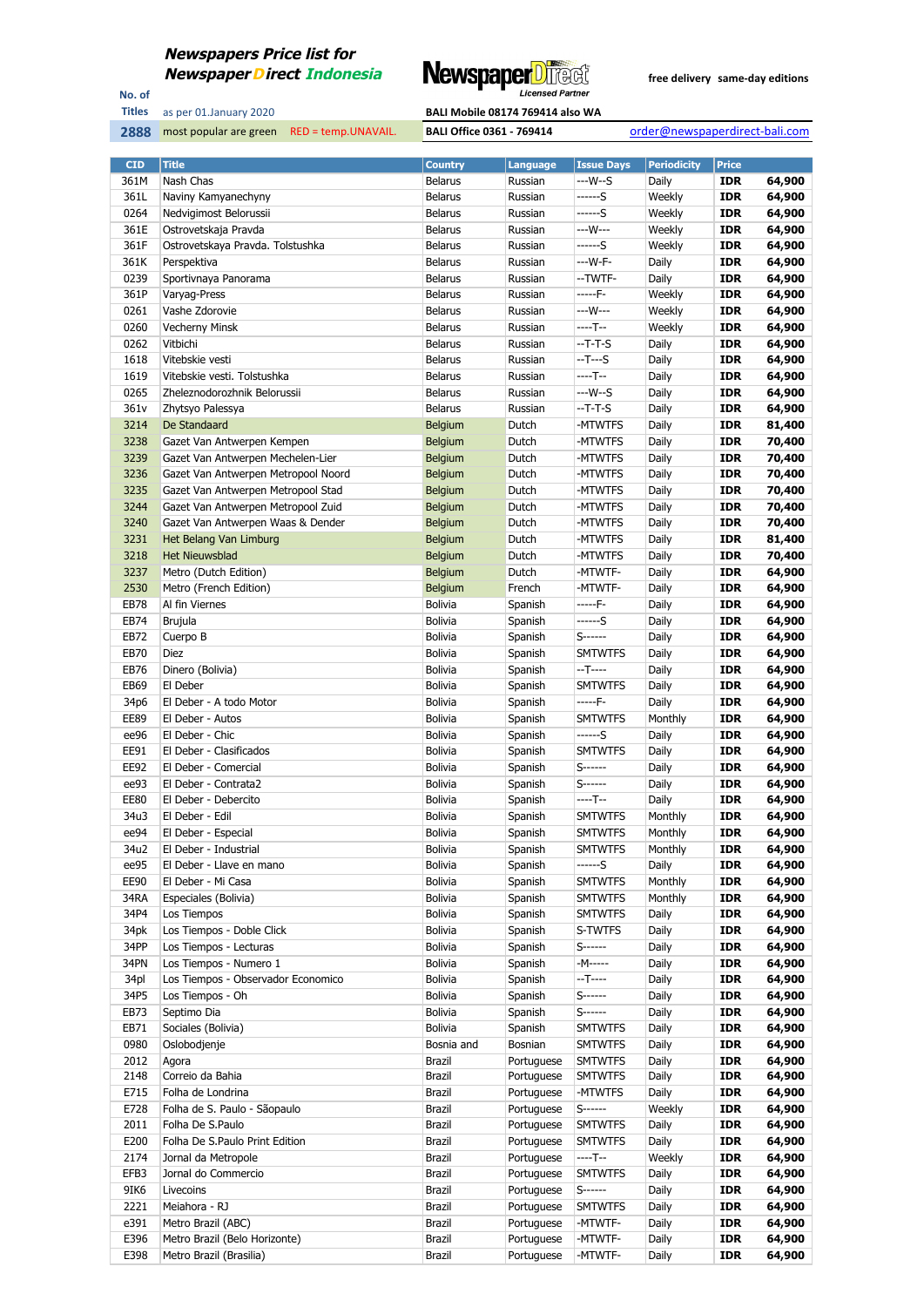

No. of **Titles**

as per 01.January 2020 **BALI Mobile 08174 769414 also WA** 

| <b>CID</b>   | <b>Title</b>                                | <b>Country</b>   | <b>Language</b>    | <b>Issue Days</b>  | <b>Periodicity</b> | <b>Price</b>             |                  |
|--------------|---------------------------------------------|------------------|--------------------|--------------------|--------------------|--------------------------|------------------|
| E392         | Metro Brazil (Campinas)                     | Brazil           | Portuguese         | -MTWTF-            | Daily              | <b>IDR</b>               | 64,900           |
| E395         | Metro Brazil (Curitiba)                     | Brazil           | Portuguese         | -MTWTF-            | Daily              | <b>IDR</b>               | 64,900           |
| E532         | Metro Brazil (Espiritu Santo)               | <b>Brazil</b>    | Portuguese         | -MTWTF-            | Daily              | <b>IDR</b>               | 64,900           |
| E397         | Metro Brazil (Porto Alegre)                 | Brazil           | Portuguese         | -MTWTF-            | Daily              | <b>IDR</b>               | 64,900           |
| E394         | Metro Brazil (Rio)                          | Brazil           | Portuguese         | -MTWTF-            | Daily              | <b>IDR</b>               | 64,900           |
| E393         | Metro Brazil (Santos)                       | Brazil           | Portuguese         | -MTWTF-            | Daily              | <b>IDR</b>               | 64,900           |
| 2223         | O Dia                                       | <b>Brazil</b>    | Portuguese         | <b>SMTWTFS</b>     | Daily              | <b>IDR</b>               | 64,900           |
| 2025         | O Estado de Sao Paulo                       | Brazil           | Portuguese         | <b>SMTWTFS</b>     | Daily              | <b>IDR</b>               | 64,900           |
| 2014         | Valor Economico                             | <b>Brazil</b>    | Portuguese         | -MTWTF-            | Daily              | <b>IDR</b>               | 64,900           |
| 3843         | Valor Economico - Eu & Fim de Semana        | Brazil           | Portuguese         | -----F-            | Weekly             | <b>IDR</b>               | 64,900           |
| efba         | The Bruneian                                | <b>Brunei</b>    | English            | ------S            | Weekly             | <b>IDR</b>               | 64,900           |
| 0533         | Capital                                     | Bulgaria         | Bulgarian          | ------S            | Weekly             | <b>IDR</b>               | 64,900           |
| 6203         | The Phnom Penh Post                         | Cambodia         | English            | -MTWTF-            | Daily              | <b>IDR</b>               | 64,900           |
| 2573         | 24 Heures Montreal                          | Canada           | French             | -MTWTF-            | Daily              | <b>IDR</b>               | 64,900           |
| 2856         | Acadie Nouvelle                             | Canada           | French             | -MTWTFS<br>---W--- | Daily              | <b>IDR</b>               | 64,900           |
| 6376<br>1032 | Annapolis Valley Register<br>Calgary Herald | Canada<br>Canada | English            | -MTWTFS            | Weekly<br>Daily    | <b>IDR</b><br><b>IDR</b> | 64,900<br>64,900 |
| 6944         | Calgary Herald New Condos                   | Canada           | English<br>English | ------S            | Weekly             | <b>IDR</b>               | 64,900           |
| 6283         | Calgary Sun                                 | Canada           | English            | <b>SMTWTFS</b>     | Daily              | <b>IDR</b>               | 64,900           |
| 6311         | Calgary Sun - Autonet                       | Canada           | English            | -----F-            | Weekly             | <b>IDR</b>               | 64,900           |
| 6308         | Calgary Sun - ENT                           | Canada           | English            | $S$ ------         | Weekly             | <b>IDR</b>               | 64,900           |
| 6309         | Calgary Sun - Homes                         | Canada           | English            | $---S$             | Daily              | <b>IDR</b>               | 64,900           |
| 6310         | Calgary Sun - Showbiz                       | Canada           | English            | -----F-            | Weekly             | <b>IDR</b>               | 64,900           |
| 1935         | Cape Breton Post                            | Canada           | English            | -MTWTFS            | Daily              | <b>IDR</b>               | 64,900           |
| 9wbe         | <b>CNEWS - Edition Nationale</b>            | Canada           | French             | -MTWTF-            | Daily              | <b>IDR</b>               | 64,900           |
| ZZZ1         | Dee Paper 1                                 | Canada           | English            | <b>SMTWTFS</b>     | Daily              | <b>IDR</b>               | 64,900           |
| ZZZ2         | Dee Paper 2                                 | Canada           | English            | <b>SMTWTFS</b>     | Daily              | <b>IDR</b>               | 64,900           |
| 1035         | Edmonton Journal                            | Canada           | English            | -MTWTFS            | Daily              | <b>IDR</b>               | 64,900           |
| 6326         | <b>Edmonton Sun</b>                         | Canada           | English            | <b>SMTWTFS</b>     | Daily              | <b>IDR</b>               | 64,900           |
| 6315         | Edmonton Sun - Autonet                      | Canada           | English            | $---F-$            | Weekly             | <b>IDR</b>               | 64,900           |
| 6332         | Edmonton Sun - ENT                          | Canada           | English            | $S$ ------         | Weekly             | <b>IDR</b>               | 64,900           |
| 6354         | Edmonton Sun - Showbiz                      | Canada           | English            | -----F-            | Weekly             | <b>IDR</b>               | 64,900           |
| 6331         | Edmonton Sun - Sports                       | Canada           | English            | <b>SMTWTFS</b>     | Daily              | <b>IDR</b>               | 64,900           |
| 1893         | Globe & Mail Metro                          | Canada           | English            | -MTWTFS            | Daily              | <b>IDR</b>               | 64,900           |
| 1052         | Globe and Mail                              | Canada           | English            | -MTWTFS            | Daily              | <b>IDR</b>               | 81,400           |
| 6913         | Globe and Mail BC edition                   | Canada           | English            | -MTWTFS            | Daily              | <b>IDR</b>               | 64,900           |
| 9089         | <b>Guelph Mercury</b>                       | Canada           | English            | -MTWTFS            | Daily              | <b>IDR</b>               | 64,900           |
| 4a08         | <b>Indo-Canadian Times</b>                  | Canada           | Punjabi            | ----T--            | Weekly             | <b>IDR</b>               | 64,900           |
| 1907         | Journal Pioneer                             | Canada           | English            | -MTWTFS            | Daily              | <b>IDR</b>               | 64,900           |
| 7226         | Kapuskasing Northern Times                  | Canada           | English            | ----T--            | Weekly             | <b>IDR</b>               | 64,900           |
| 6694         | Kenora Daily Miner and News                 | Canada           | English            | -MTW-F-            | Daily              | <b>IDR</b>               | 64,900           |
| 6238         | Kingston Whig-Standard                      | Canada           | English            | -MTWTFS            | Daily              | <b>IDR</b>               | 64,900           |
| 6348         | Kingston Whig-Standard Homes                | Canada           | English            | $---T--$           | Weekly             | IDR                      | 64,900           |
| F074         | L'Argenteuil                                | Canada           | French             | $---F-$            | Weekly             | <b>IDR</b>               | 64,900           |
| EBBR         | La Jornada (Canada)                         | Canada           | Spanish            | ---W---            | biweekly           | <b>IDR</b>               | 64,900           |
| 2798         | La Liberte                                  | Canada           | French             | ---W---            | Weekly             | <b>IDR</b>               | 64,900           |
| 2636         | La Tribune (Canada)<br>La Voix de l'Est     | Canada           | English            | -MTWTFS            | Daily              | <b>IDR</b>               | 64,900           |
| 2620<br>F075 | Le Carillon                                 | Canada<br>Canada | French<br>French   | -MTWTFS<br>-----F- | Daily<br>Weekly    | <b>IDR</b><br><b>IDR</b> | 64,900<br>64,900 |
| F613         | Le Delit                                    | Canada           | French             | $-T---$            | Daily              | <b>IDR</b>               | 64,900           |
| 2940         | Le Devoir                                   | Canada           | French             | -MTWTFS            | Daily              | <b>IDR</b>               | 64,900           |
| 2621         | Le Droit                                    | Canada           | French             | <b>SMTWTFS</b>     | Daily              | <b>IDR</b>               | 64,900           |
| 2855         | Le Franco                                   | Canada           | French             | ----T--            | Weekly             | <b>IDR</b>               | 64,900           |
| F615         | Le Gaboteur                                 | Canada           | French             | -M-----            | Weekly             | <b>IDR</b>               | 64,900           |
| 2503         | Le Journal de Montreal                      | Canada           | French             | <b>SMTWTFS</b>     | Daily              | <b>IDR</b>               | 64,900           |
| F651         | Le Journal de Montreal - Voyages            | Canada           | French             | $---S$             | Weekly             | <b>IDR</b>               | 64,900           |
| 2572         | Le Journal de Quebec                        | Canada           | French             | <b>SMTWTFS</b>     | Daily              | <b>IDR</b>               | 64,900           |
| 2575         | Le Journal de Quebec - CASA                 | Canada           | French             | ------S            | Weekly             | <b>IDR</b>               | 64,900           |
| F650         | Le Journal de Quebec - Evasion              | Canada           | French             | ------S            | Weekly             | <b>IDR</b>               | 64,900           |
| 2831         | Le Journal de Quebec - Maison Extra         | Canada           | French             | ------S            | Weekly             | <b>IDR</b>               | 64,900           |
| 2574         | Le Journal de Quebec Weekend                | Canada           | French             | -----FS            | Weekly             | <b>IDR</b>               | 64,900           |
| F600         | Le Kit                                      | Canada           | French             | <b>SMTWTFS</b>     | Monthly            | <b>IDR</b>               | 64,900           |
| 2622         | Le Nouvelliste                              | Canada           | French             | -MTWTFS            | Daily              | <b>IDR</b>               | 64,900           |
| 2623         | Le Quotidien                                | Canada           | French             | SMTWTF-            | Daily              | <b>IDR</b>               | 64,900           |
| F079         | Le Reflet (The News)                        | Canada           | French             | $-T$ -----         | Daily              | <b>IDR</b>               | 64,900           |
| 2624         | Le Soleil                                   | Canada           | French             | <b>SMTWTFS</b>     | Daily              | <b>IDR</b>               | 64,900           |
| 2853         | Le Vortex de Bagotville                     | Canada           | French             | <b>SMTWTFS</b>     | Monthly            | <b>IDR</b>               | 64,900           |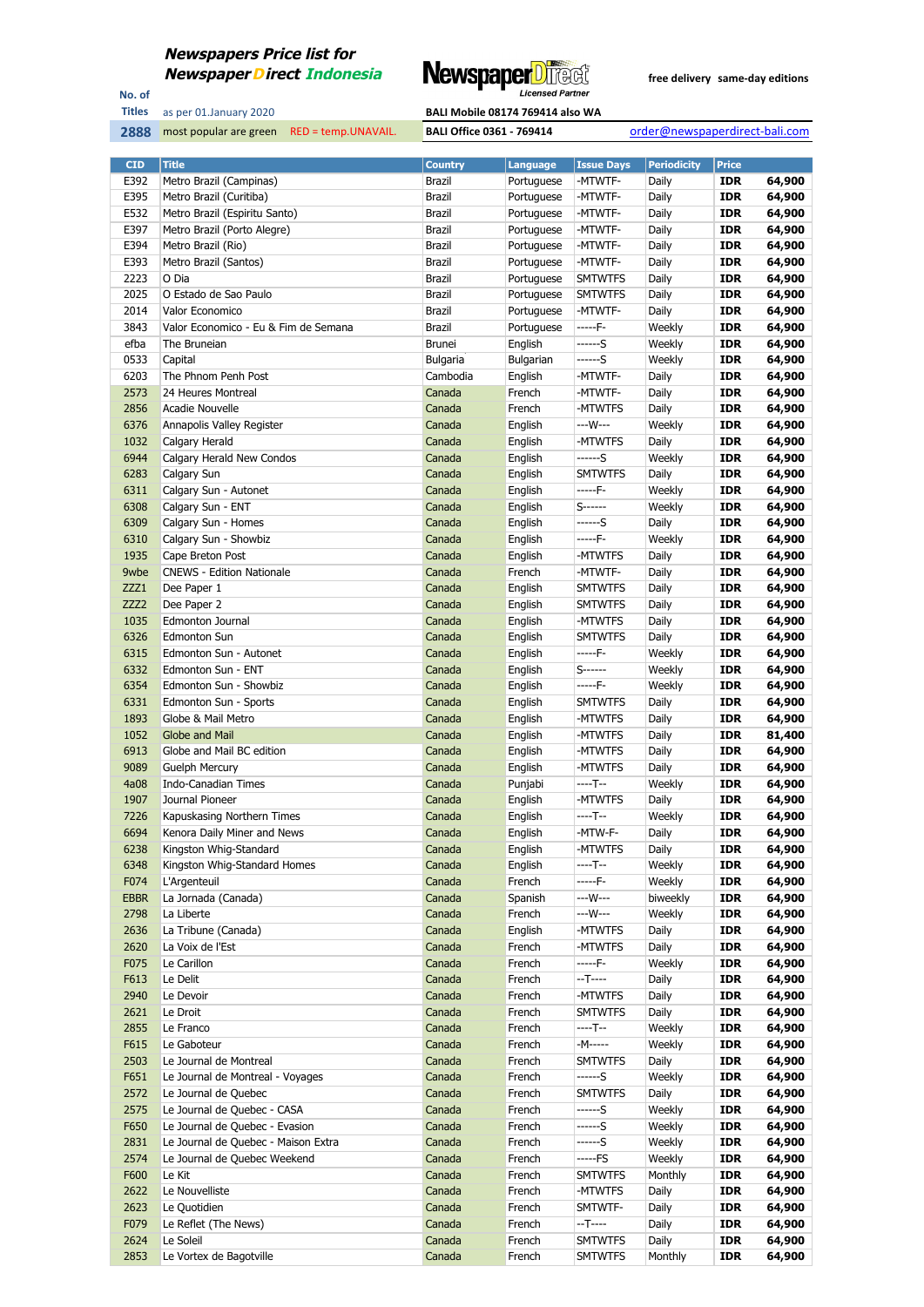

No. of **Titles**

as per 01.January 2020 **BALI Mobile 08174 769414 also WA** 

| <b>CID</b>       | <b>Title</b>                                     | <b>Country</b> | <b>Language</b> | <b>Issue Days</b> | <b>Periodicity</b> | <b>Price</b> |        |
|------------------|--------------------------------------------------|----------------|-----------------|-------------------|--------------------|--------------|--------|
| 1214             | Leader-Post, Regina                              | Canada         | English         | -MTWTFS           | Daily              | <b>IDR</b>   | 64,900 |
| 9G17             | Lethbridge Herald                                | Canada         | English         | <b>SMTWTFS</b>    | Daily              | <b>IDR</b>   | 64,900 |
| 2746             | Ma Ville - Beauport                              | Canada         | French          | SMTWTFS           | Monthly            | <b>IDR</b>   | 64,900 |
| 2747             | Ma Ville - Charlesbourg                          | Canada         | French          | <b>SMTWTFS</b>    | Monthly            | <b>IDR</b>   | 64,900 |
| 2748             | Ma Ville - La Cite-Limoilou                      | Canada         | French          | SMTWTFS           | Monthly            | <b>IDR</b>   | 64,900 |
| 2749             | Ma Ville - La Haute-Saint-Charles                | Canada         | French          | <b>SMTWTFS</b>    | Monthly            | <b>IDR</b>   | 64,900 |
| 2751             | Ma Ville - Rivieres                              | Canada         | French          | SMTWTFS           | Monthly            | <b>IDR</b>   | 64,900 |
| 2750             | Ma Ville - Sainte-Foy-Sillery-Cap-Rouge          | Canada         | French          | <b>SMTWTFS</b>    | Monthly            | <b>IDR</b>   | 64,900 |
| 9G16             | <b>Medicine Hat News</b>                         | Canada         | English         | -MTWTFS           | Daily              | <b>IDR</b>   | 64,900 |
| 2845             | <b>Metro Montreal</b>                            | Canada         | French          | -MTWTF-           | Daily              | <b>IDR</b>   | 64,900 |
| 9GSG             | <b>Montreal Times</b>                            | Canada         | English         | ---W--S           | Weekly             | <b>IDR</b>   | 64,900 |
| 8089             | Moose Jaw Express.com                            | Canada         | English         | ----T--           | Weekly             | <b>IDR</b>   | 64,900 |
| 6919             | Muskoka Magazine                                 | Canada         | English         | <b>SMTWTFS</b>    | Monthly            | <b>IDR</b>   | 64,900 |
| 1498             | National Post (National Edition)                 | Canada         | English         | -MTWTFS           | Daily              | <b>IDR</b>   | 64,900 |
| 1006             | National Post Toronto Edition                    | Canada         | English         | -MTWTFS           | Daily              | <b>IDR</b>   | 64,900 |
| 6243             | North Bay Nugget                                 | Canada         | English         | -MTWTFS           | Daily              | <b>IDR</b>   | 64,900 |
| 6450             | Northern Pen                                     | Canada         | English         | -M-W---           | Weekly             | <b>IDR</b>   | 64,900 |
| 7409             | Ottawa Business Journal - BOMA Magazine          | Canada         | English         | <b>SMTWTFS</b>    | Monthly            | <b>IDR</b>   | 64,900 |
| 7460             | Ottawa Business Journal - Book of Lists          | Canada         | English         | SMTWTFS           | Monthly            | <b>IDR</b>   | 64,900 |
| 7408             | Ottawa Business Journal - HR Update              | Canada         | English         | <b>SMTWTFS</b>    | Monthly            | <b>IDR</b>   | 64,900 |
| 7461             | Ottawa Business Journal - Meeting in the Capital | Canada         | English         | SMTWTFS           | Monthly            | <b>IDR</b>   | 64,900 |
| 7410             | Ottawa Business Journal - Ottawa at Home         | Canada         | English         | <b>SMTWTFS</b>    | Monthly            | <b>IDR</b>   | 64,900 |
| 7235             | Ottawa Business Journal - Ottawa                 | Canada         | English         | SMTWTFS           | Monthly            | <b>IDR</b>   | 64,900 |
| 1131             | Ottawa Citizen                                   | Canada         | English         | -MTWTFS           | Daily              | <b>IDR</b>   | 64,900 |
| 6237             | Ottawa Sun                                       | Canada         | English         | SMTWTFS           | Daily              | <b>IDR</b>   | 64,900 |
| 9A39             | Penticton Herald                                 | Canada         | English         | <b>SMTWTFS</b>    | Daily              | <b>IDR</b>   | 64,900 |
| 9ANS             | Philippine Canadian Inquirer (British Columbia)  | Canada         | English         | -----F-           | Weekly             | <b>IDR</b>   | 64,900 |
| 9ANT             | Philippine Canadian Inquirer (Ontario)           | Canada         | English         | -----F-           | Weekly             | <b>IDR</b>   | 64,900 |
| 9VTJ             | Prairie Post (East Edition)                      | Canada         | English         | -----F-           | Weekly             | <b>IDR</b>   | 64,900 |
| 9VTK             | Prairie Post (West Edition)                      | Canada         | English         | $---F-$           | Weekly             | <b>IDR</b>   | 64,900 |
| 6405             | Sackville Tribune                                | Canada         | English         | ---W---           | Weekly             | <b>IDR</b>   | 64,900 |
| 6648             | Seaway News                                      | Canada         | English         | ----T--           | Weekly             | <b>IDR</b>   | 64,900 |
| 6357             | Sentinel-Review (Woodstock)                      | Canada         | English         | -MTWTF-           | Daily              | <b>IDR</b>   | 64,900 |
| 9G15             | Sherbrooke Record                                | Canada         | English         | -MTWTF-           | Daily              | <b>IDR</b>   | 64,900 |
| 7211             | Shoreline Beacon                                 | Canada         | English         | $-T---$           | Weekly             | <b>IDR</b>   | 64,900 |
| 6316             | Simcoe Reformer                                  | Canada         | English         | -MT-TF-           | Daily              | <b>IDR</b>   | 64,900 |
| 649a             | South Shore Breaker                              | Canada         | English         | ---W---           | Daily              | <b>IDR</b>   | 64,900 |
| 6414             | Southwest Booster                                | Canada         | English         | ----T--           | Weekly             | <b>IDR</b>   | 64,900 |
| 6687             | St. Thomas Times-Journal                         | Canada         | English         | --TWTFS           | Daily              | <b>IDR</b>   | 64,900 |
| 6255             | Standard Freeholder (Cornwall)                   | Canada         | English         | -MTWTFS           | Daily              | <b>IDR</b>   | 64,900 |
| 9404             | <b>StarMetro Calgary</b>                         | Canada         | English         | -MTWTF-           | Daily              | <b>IDR</b>   | 64,900 |
| 9405             | StarMetro Edmonton                               | Canada         | English         | -MTWTF-           | Daily              | <b>IDR</b>   | 64,900 |
| 9403             | StarMetro Halifax                                | Canada         | English         | -MTWTF-           | Daily              | IDR          | 64,900 |
| 9401             | StarMetro Toronto                                | Canada         | English         | -MTWTF-           | Daily              | <b>IDR</b>   | 64,900 |
| 9402             | StarMetro Vancouver                              | Canada         | English         | -MTWTF-           | Daily              | <b>IDR</b>   | 64,900 |
| 9337             | Stockwatch Daily                                 | Canada         | English         | -MTWTF-           | Daily              | <b>IDR</b>   | 64,900 |
| 6217             | Sunday Sun (Toronto)                             | Canada         | English         | S-------          | Weekly             | <b>IDR</b>   | 86,900 |
| 1925             | The Amherst News                                 | Canada         | English         | -----F-           | Daily              | <b>IDR</b>   | 64,900 |
| 6688             | The Beacon Herald                                | Canada         | English         | -MTWTFS           | Daily              | IDR          | 64,900 |
| 649b             | The Casket                                       | Canada         | English         | ---W---           | Daily              | <b>IDR</b>   | 64,900 |
| 649c             | The Central Voice                                | Canada         | English         | ---W---           | Daily              | IDR          | 64,900 |
| 6267             | The Chatham Daily News                           | Canada         | English         | -MTWTFS           | Daily              | <b>IDR</b>   | 64,900 |
| 9L0M             | The Chronicle Herald (Metro)                     | Canada         | English         | -MTWTFS           | Daily              | IDR          | 64,900 |
| 6954             | The Chronicle Herald (Provincial)                | Canada         | English         | -MTWTFS           | Daily              | <b>IDR</b>   | 64,900 |
| 9LON             | The City Voice                                   | Canada         | English         | --T----           | Weekly             | <b>IDR</b>   | 64,900 |
| 9GLK             | The Coast                                        | Canada         | English         | ----T--           | Weekly             | <b>IDR</b>   | 64,900 |
| 9HZ <sub>6</sub> | The Coast's Holiday Gift Book 2016               | Canada         | English         | <b>SMTWTFS</b>    | Irregularly        | <b>IDR</b>   | 64,900 |
| 9GLU             | The Coast's Hot Summer Guide                     | Canada         | English         | <b>SMTWTFS</b>    | Monthly            | <b>IDR</b>   | 64,900 |
| 6496             | The Compass                                      | Canada         | English         | --T----           | Weekly             | <b>IDR</b>   | 64,900 |
| 9A38             | The Daily Courier                                | Canada         | English         | <b>SMTWTFS</b>    | Daily              | <b>IDR</b>   | 64,900 |
| 6321             | The Daily Press (Timmins)                        | Canada         | English         | -MTWTFS           | Daily              | <b>IDR</b>   | 64,900 |
| 6914             | The Drumheller Mail                              | Canada         | English         | ---W---           | Weekly             | <b>IDR</b>   | 64,900 |
| 6240             | The Expositor (Brantford)                        | Canada         | English         | -MTWTFS           | Daily              | <b>IDR</b>   | 64,900 |
| 9137             | The Expositor (Brantford) - Homes                | Canada         | English         | ----T--           | Weekly             | <b>IDR</b>   | 64,900 |
| 6727             | The Gananoque Reporter                           | Canada         | English         | ----T--           | Weekly             | IDR          | 64,900 |
| 1876             | The Gazette, Montreal                            | Canada         | English         | -MTWTFS           | Daily              | <b>IDR</b>   | 64,900 |
| <b>9GP6</b>      | The Georgia Straight                             | Canada         | English         | ----T--           | Weekly             | <b>IDR</b>   | 64,900 |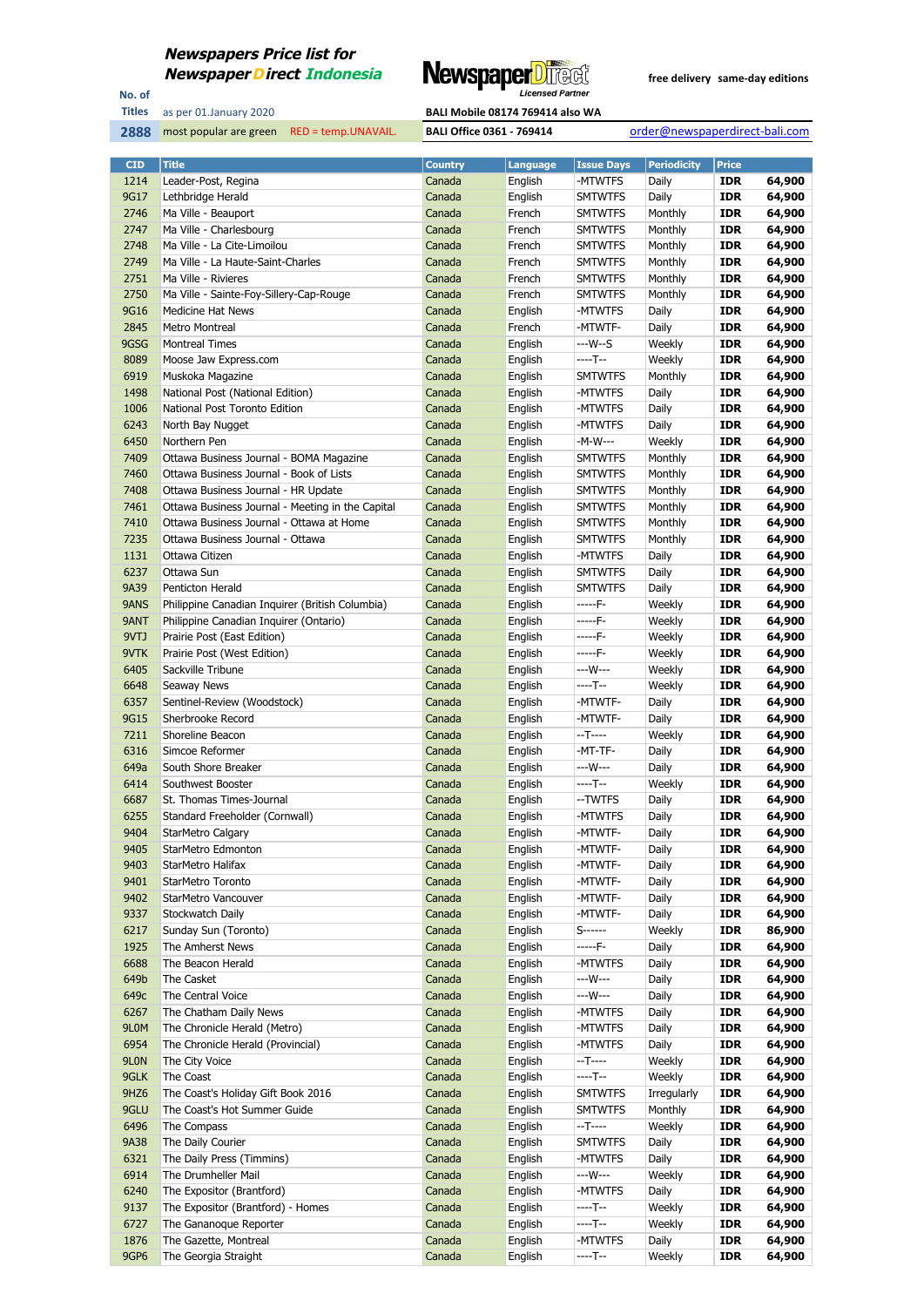

No. of **Titles**



| <b>CID</b>       | <b>Title</b>                                   | <b>Country</b> | <b>Language</b> | <b>Issue Days</b> | <b>Periodicity</b> | <b>Price</b> |        |
|------------------|------------------------------------------------|----------------|-----------------|-------------------|--------------------|--------------|--------|
| 6438             | The Georgian (Stephenville)                    | Canada         | English         | -M-----           | Weekly             | <b>IDR</b>   | 64,900 |
| <b>SAAZ</b>      | The Glengarry News                             | Canada         | English         | ---W---           | Weekly             | <b>IDR</b>   | 64,900 |
| 7729             | The Globe and Mail Alberta Edition             | Canada         | English         | -MTWTFS           | Daily              | <b>IDR</b>   | 64,900 |
| 7730             | The Globe and Mail Atlantic Edition            | Canada         | English         | -MTWTFS           | Daily              | <b>IDR</b>   | 64,900 |
| 7731             | The Globe and Mail Prairie Edition             | Canada         | English         | -MTWTFS           | Daily              | <b>IDR</b>   | 64,900 |
| 7261             | The Goderich Signal-Star                       | Canada         | English         | ---W---           | Daily              | <b>IDR</b>   | 64,900 |
| 1909             | The Guardian (Charlottetown)                   | Canada         | English         | -MTWTFS           | Daily              | <b>IDR</b>   | 64,900 |
| 6413             | The Gulf News (Port aux Basques)               | Canada         | English         | -M-----           | Weekly             | <b>IDR</b>   | 64,900 |
| 9148             | The Hamilton Spectator                         | Canada         | English         | -MTWTFS           | Daily              | <b>IDR</b>   | 64,900 |
| 6254             | The Intelligencer (Belleville)                 | Canada         | English         | -MTWTFS           | Daily              | <b>IDR</b>   | 64,900 |
| 7204             | The Kincardine News                            | Canada         | English         | $-T-T-$           | Weekly             | <b>IDR</b>   | 64,900 |
| <b>9GS2</b>      | The Kit                                        | Canada         | English         | $---T--$          | Weekly             | <b>IDR</b>   | 64,900 |
| 6378             | The Labrador Voice                             | Canada         | English         | -M-----           | Weekly             | <b>IDR</b>   | 64,900 |
| 6228             | The London Free Press                          | Canada         | English         | -MTWTFS           | Daily              | <b>IDR</b>   | 64,900 |
| 8551             | The Lunenburg County Progress Bulletin         | Canada         | English         | ---W---           | Weekly             | <b>IDR</b>   | 64,900 |
| 9HZN             | The McGill Daily                               | Canada         | English         | -M-----           | Weekly             | <b>IDR</b>   | 64,900 |
| <b>9GA8</b>      | The McLeod River Post                          | Canada         | English         | ---W---           | Weekly             | <b>IDR</b>   | 64,900 |
| 6507             | The Mid-North Monitor                          | Canada         | English         | ----T--           | Weekly             | <b>IDR</b>   | 64,900 |
| 1942             | The News (New Glasgow)                         | Canada         | English         | -MTWTFS           | Daily              | <b>IDR</b>   | 64,900 |
| 6244             | The Niagara Falls Review                       | Canada         | English         | -MTWTFS           | Daily              | <b>IDR</b>   | 64,900 |
| 6268             | The Observer (Sarnia)                          | Canada         | English         | -MTWTFS           | Daily              | IDR          | 64,900 |
| 6437             | The Packet (Clarenville)                       | Canada         | English         | ----T--           | Weekly             | <b>IDR</b>   | 64,900 |
| 6245             | The Peterborough Examiner                      | Canada         | English         | -MTWTFS           | Daily              | <b>IDR</b>   | 64,900 |
| 7254             | The Prince George Citizen                      | Canada         | English         | --TWTFS           | Daily              | <b>IDR</b>   | 64,900 |
| 7285             | The Prince George Citizen - Real Estate        | Canada         | English         | ------S           | Weekly             | <b>IDR</b>   | 64,900 |
| 1044             | The Province (Vancouver)                       | Canada         | English         | -MTWTF-           | Daily              | <b>IDR</b>   | 64,900 |
| 6504             | The Recorder & Times (Brockville)              | Canada         | English         | --TWTFS           | Daily              | <b>IDR</b>   | 64,900 |
| 6247             | The Sault Star                                 | Canada         | English         | -MTWTFS           | Daily              | <b>IDR</b>   | 64,900 |
| 6497             | The Southern Gazette                           | Canada         | English         | --T----           | Weekly             | IDR          | 64,900 |
| 6506             | The Standard (Elliot Lake)                     | Canada         | English         | $---T--$          | Weekly             | <b>IDR</b>   | 64,900 |
| 6248             | The Standard (St. Catharines)                  | Canada         | English         | -MTWTFS           | Daily              | <b>IDR</b>   | 64,900 |
| 1127             | The StarPhoenix, Saskatoon                     | Canada         | English         | -MTWTFS           | Daily              | <b>IDR</b>   | 64,900 |
| 6234             | The Sudbury Star                               | Canada         | English         | -MTWTFS           | Daily              | <b>IDR</b>   | 64,900 |
| 6302             | The Sun Times (Owen Sound)                     | Canada         | English         | -MTWTFS           | Daily              | <b>IDR</b>   | 64,900 |
| 1051             | The Sunday Province (Vancouver)                | Canada         | English         | $S$ ------        | Weekly             | <b>IDR</b>   | 81,400 |
| 6073             | The Telegram (St. John's)                      | Canada         | English         | -MTWTFS           | Daily              | <b>IDR</b>   | 64,900 |
| 6276             | The Telegram (St. John's) - Home Buyer's Guide | Canada         | English         | ------S           | Daily              | IDR          | 64,900 |
| 6249             | The Tribune (Welland)                          | Canada         | English         | -MTWTFS           | Daily              | <b>IDR</b>   | 64,900 |
| 9HRB             | The Victoria Standard                          | Canada         | English         | ---W---           | Weekly             | <b>IDR</b>   | 64,900 |
| 6420             | The Weekly News (Halifax)                      | Canada         | English         | $---T--$          | Weekly             | <b>IDR</b>   | 64,900 |
| 1948             | The Western Star                               | Canada         | English         | -MTWTFS           | Daily              | <b>IDR</b>   | 64,900 |
| 9186             | The Woolwich Observer                          | Canada         | English         | ----T-S           | Weekly             | <b>IDR</b>   | 64,900 |
| 1213             | Times-Colonist, Victoria                       | Canada         | English         | S-TWTFS           | Daily              | IDR          | 64,900 |
| 6330             | Times-Reformer                                 | Canada         | English         | ---W---           | Weekly             | <b>IDR</b>   | 64,900 |
| 1038             | <b>Toronto Star</b>                            | Canada         | English         | <b>SMTWTFS</b>    | Daily              | <b>IDR</b>   | 64,900 |
| 6218             | Toronto Sun                                    | Canada         | English         | <b>SMTWTFS</b>    | Daily              | <b>IDR</b>   | 64,900 |
| 6366             | Tri-County Vanguard                            | Canada         | English         | -M-----           | Weekly             | <b>IDR</b>   | 64,900 |
| F076             | <b>Tribune Express</b>                         | Canada         | French          | ---W---           | Weekly             | <b>IDR</b>   | 64,900 |
| 1934             | Truro Daily News                               | Canada         | English         | -MTWTFS           | Daily              | <b>IDR</b>   | 64,900 |
| 9L <sub>OP</sub> | Valley Harvester                               | Canada         | English         | $---T--$          | Weekly             | <b>IDR</b>   | 64,900 |
| 6375             | Valley Journal Advertiser                      | Canada         | English         | -M-----           | Weekly             | <b>IDR</b>   | 64,900 |
| 1000             | Vancouver Sun                                  | Canada         | English         | -MTWTFS           | Daily              | <b>IDR</b>   | 64,900 |
| F080             | Vision (Canada)                                | Canada         | French          | $---T--$          | Daily              | <b>IDR</b>   | 64,900 |
| 9088             | Waterloo Region Record                         | Canada         | English         | -MTWTFS           | Daily              | <b>IDR</b>   | 64,900 |
| 7203             | Wiarton Echo                                   | Canada         | English         | $-T---$           | Weekly             | <b>IDR</b>   | 64,900 |
| 1187             | Windsor Star                                   | Canada         | English         | -MTWTFS           | Daily              | <b>IDR</b>   | 64,900 |
| 1826             | Winnipeg Sun                                   | Canada         | English         | <b>SMTWTFS</b>    | Daily              | <b>IDR</b>   | 64,900 |
| ee40             | Agrocentro                                     | Chile          | Spanish         | -M-----           | Daily              | <b>IDR</b>   | 64,900 |
| EE42             | Centrito                                       | Chile          | Spanish         | ---W---           | Weekly             | <b>IDR</b>   | 64,900 |
| EE38             | Centro Deportes                                | Chile          | Spanish         | -M-----           | Weekly             | <b>IDR</b>   | 64,900 |
| 34NE             | Diario UNAB                                    | Chile          | Spanish         | <b>SMTWTFS</b>    | Monthly            | <b>IDR</b>   | 64,900 |
| EE43             | Economicos                                     | Chile          | Spanish         | $S$ ------        | Weekly             | <b>IDR</b>   | 64,900 |
| EE36             | El Centro                                      | Chile          | Spanish         | <b>SMTWTFS</b>    | Daily              | <b>IDR</b>   | 64,900 |
| EB47             | El Grafico (Chile)                             | Chile          | Spanish         | -M---F-           | Daily              | <b>IDR</b>   | 64,900 |
| EE37             | Ellas (Chile)                                  | Chile          | Spanish         | $-T---$           | Weekly             | <b>IDR</b>   | 64,900 |
| EB01             | La Cuarta                                      | Chile          | Spanish         | <b>SMTWTFS</b>    | Daily              | <b>IDR</b>   | 64,900 |
| EBAP             | La Cuarta - Aniversario                        | Chile          | Spanish         | -M-----           | Weekly             | <b>IDR</b>   | 64,900 |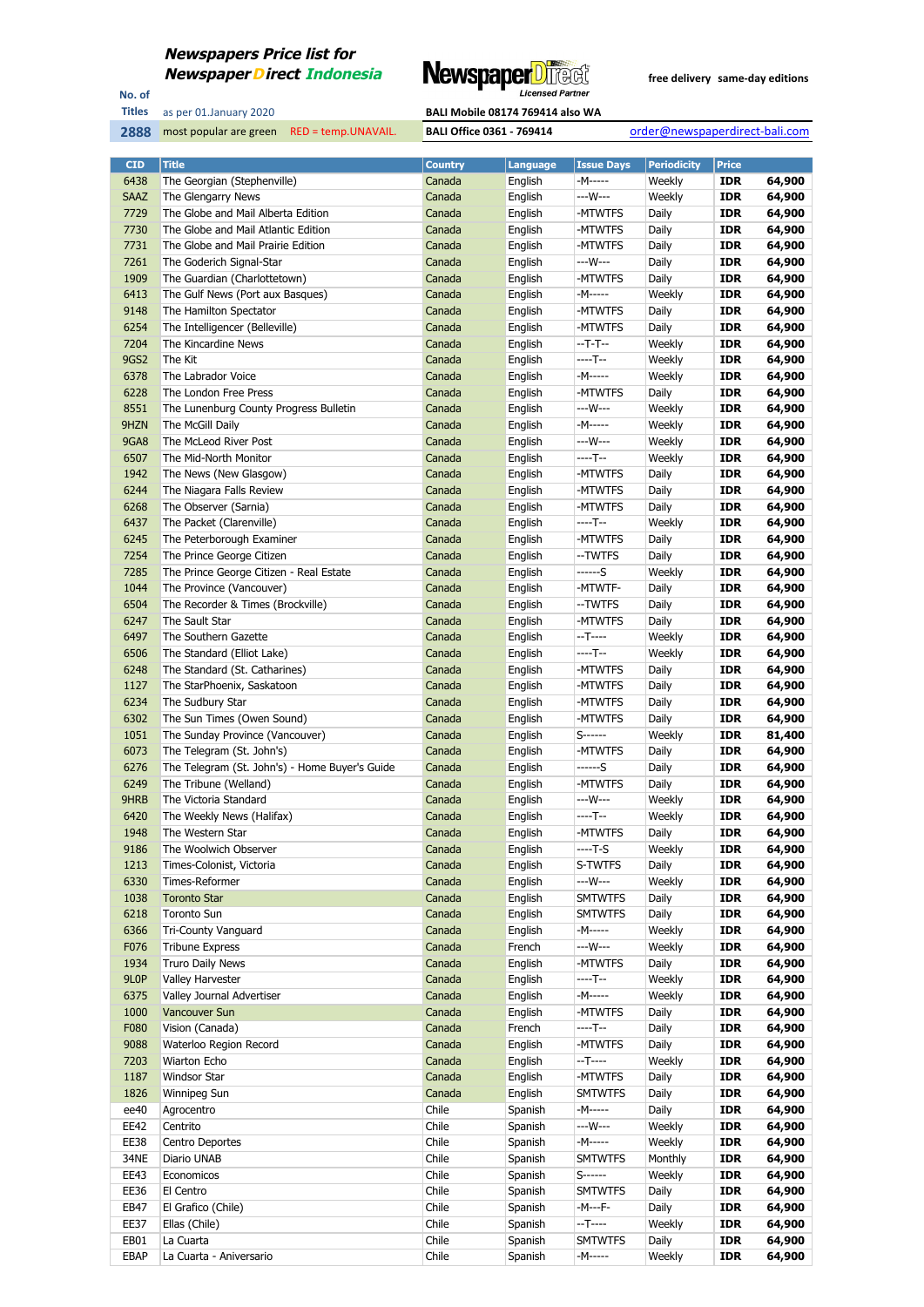

No. of **Titles**



| <b>CID</b>       | <b>Title</b>                          | <b>Country</b>           | <b>Language</b>     | <b>Issue Days</b>         | <b>Periodicity</b> | <b>Price</b>             |                  |
|------------------|---------------------------------------|--------------------------|---------------------|---------------------------|--------------------|--------------------------|------------------|
| EBC <sub>2</sub> | La Cuarta - Educación Pop             | Chile                    | Spanish             | ----T--                   | Daily              | <b>IDR</b>               | 64,900           |
| <b>EBAP</b>      | La Cuarta - El Comerciante            | Chile                    | Spanish             | -M-----                   | Weekly             | <b>IDR</b>               | 64,900           |
| EBAQ             | La Cuarta - El Constructor            | Chile                    | Spanish             | -M-----                   | Weekly             | <b>IDR</b>               | 64,900           |
| EBBW             | La Cuarta - Insertos                  | Chile                    | Spanish             | -----F-                   | Irregularly        | <b>IDR</b>               | 64,900           |
| <b>EBAR</b>      | La Cuarta - La Cuarta Deportiva       | Chile                    | Spanish             | -M-----                   | Irregularly        | <b>IDR</b>               | 64,900           |
| EBC1             | La Cuarta - Mi Barrio Pop             | Chile                    | Spanish             | ---W---                   | Weekly             | <b>IDR</b>               | 64,900           |
| EBC3             | La Cuarta - Solo para Reinas          | Chile                    | Spanish             | ------S                   | Weekly             | <b>IDR</b>               | 64,900           |
| EBC4             | La Cuarta - Vida Sana                 | Chile                    | Spanish             | S-------                  | Weekly             | <b>IDR</b>               | 64,900           |
| <b>EBBG</b>      | La Hora                               | Chile                    | Spanish             | -MTWTF-                   | Daily              | <b>IDR</b>               | 64,900           |
| EE51             | La Hora - Especiales                  | Chile                    | Spanish             | irregular                 | Monthly            | <b>IDR</b>               | 64,900           |
| EE23             | La Hora Mujeres - Catalogo            | Chile                    | Spanish             | $---T--$                  | Irregularly        | <b>IDR</b>               | 64,900           |
| 2044             | La Tercera                            | Chile                    | Spanish             | <b>SMTWTFS</b>            | Daily              | <b>IDR</b>               | 64,900           |
| EBAH             | La Tercera - El Deportivo             | Chile                    | Spanish             | -M-----                   | Weekly             | <b>IDR</b>               | 64,900           |
| <b>EBAJ</b>      | La Tercera - MT Motores               | Chile                    | Spanish             | -----F-                   | Weekly             | <b>IDR</b>               | 64,900           |
| EBAE             | La Tercera - Reportajes               | Chile                    | Spanish             | $S$ -------               | Weekly             | <b>IDR</b>               | 64,900           |
| <b>EBAF</b>      | La Tercera - Tendencias               | Chile                    | Spanish             | ------S                   | Weekly             | <b>IDR</b>               | 64,900           |
| ED34             | La Tribuna (Los Angeles, Chile)       | Chile                    | Spanish             | -MTWTFS                   | Daily              | <b>IDR</b>               | 64,900           |
| <b>EE39</b>      | Pasion Deportiva                      | Chile                    | Spanish             | ----T--                   | Weekly             | <b>IDR</b>               | 64,900           |
| EB45             | Publimetro Chile                      | Chile                    | Spanish             | -MTWTF-                   | Daily              | <b>IDR</b>               | 64,900           |
| EB02             | Pulso                                 | Chile                    | Spanish             | -MTWTF-                   | Daily              | <b>IDR</b>               | 64,900           |
| <b>EBCU</b>      | Pulso - Especial Hub Sustentabilidad  | Chile                    | Spanish             | -M-----                   | Irregularly        | <b>IDR</b>               | 64,900           |
| <b>EBCU</b>      | Pulso - Especial Pulso Ciudad         | Chile                    | Spanish             | -M-----                   | Irregularly        | <b>IDR</b>               | 64,900           |
| <b>EBCU</b>      | Pulso - Especial Pulso Extra          | Chile                    | Spanish             | -M-----                   | Irregularly        | <b>IDR</b>               | 64,900           |
| EBEY             | Que pasa - Especiales                 | Chile                    | Spanish             | <b>SMTWTFS</b>            | Monthly            | <b>IDR</b>               | 64,900           |
| EE41             | Temas                                 | Chile                    | Spanish             | S-------                  | Weekly             | <b>IDR</b>               | 64,900           |
| 1143             | China Daily Hong Kong                 | China                    | English             | -MTWTFS                   | Daily              | <b>IDR</b>               | 64,900           |
| 5995             | China Securities Journal              | China                    | Chinese             | -MTWTF-                   | Daily              | <b>IDR</b>               | 64,900           |
| 9GH3             | Chinese Social Sciences Today         | China                    | English             | ----T--                   | Weekly             | <b>IDR</b>               | 64,900           |
| 5698             | <b>Collected Literary Writings</b>    | China                    | Chinese             | -----F-                   | Daily              | <b>IDR</b>               | 64,900           |
| 8725             | <b>Global Times</b>                   | China                    | English             | -MTWTF-                   | Daily              | <b>IDR</b>               | 64,900           |
| 8729             | Global Times - Weekend                | China                    | English             | ------S                   | Weekly             | <b>IDR</b>               | 64,900           |
| 59b1             | Jiefang Daily                         | China                    | Chinese             | <b>SMTWTFS</b>            | Daily              | <b>IDR</b>               | 64,900           |
| 5742             | National Business Daily               | China                    | Chinese             | -MTWTF-                   | Daily              | <b>IDR</b>               | 64,900           |
| 5201             | Shanghai Daily                        | China                    | English             | <b>SMTWTFS</b>            | Daily              | <b>IDR</b>               | 64,900           |
| 59c7             | Shanghai Newspaper of (TCM)           | China                    | Chinese             | -----F-                   | Daily              | <b>IDR</b>               | 64,900           |
| 5534             | The Time Weekly                       | China                    | Chinese             | $-T$ -----                | Daily              | <b>IDR</b>               | 64,900           |
| 5726             | <b>United Times</b>                   | China                    | Chinese             | $-T - F -$                | Daily              | <b>IDR</b>               | 64,900           |
| ef12             | ADN Barranquilla                      | Colombia                 | Spanish             | -MTWTF-                   | Daily              | <b>IDR</b>               | 64,900           |
| ef09             | <b>ADN Bogota</b>                     | Colombia                 | Spanish             | -MTWTF-                   | Daily              | <b>IDR</b>               | 64,900           |
| ef13             | ADN Bucaramanga                       | Colombia                 | Spanish             | -MTWTFS                   | Daily              | <b>IDR</b>               | 64,900           |
| ef11             | <b>ADN Cali</b>                       | Colombia                 | Spanish             | -MTWTFS                   | Daily              | <b>IDR</b>               | 64,900           |
| ef10             | <b>ADN Medellin</b>                   | Colombia                 | Spanish             | -MTWTFS                   | Daily              | <b>IDR</b>               | 64,900           |
| 2038             | El Colombiano                         | Colombia                 | Spanish             | <b>SMTWTFS</b>            | Daily              | IDR                      | 64,900           |
| ef58             | El Espectador                         | Colombia                 | Spanish             | <b>SMTWTFS</b>            | Daily              | <b>IDR</b>               | 64,900           |
| E918             | El Heraldo (Colombia)                 | Colombia                 | Spanish             | <b>SMTWTFS</b>            | Daily              | <b>IDR</b>               | 64,900           |
| 34u1             | El Pais de Cali                       | Colombia                 | Spanish             | <b>SMTWTFS</b>            | Daily              | <b>IDR</b>               | 64,900           |
| <b>EA57</b>      | La Opinion de Cucuta                  | Colombia                 | Spanish             | <b>SMTWTFS</b>            | Daily              | <b>IDR</b>               | 64,900           |
| EA64             | La Opinion de Cucuta - Imagenes       | Colombia                 | Spanish             | S-------                  | Weekly             | <b>IDR</b>               | 64,900           |
| EA63             | La Opinion de Cucuta - Mundo Infantil | Colombia                 | Spanish             | ------S                   | Weekly             | <b>IDR</b>               | 64,900           |
| 9GW8             | La Patria (Colombia)                  | Colombia                 | Spanish             | <b>SMTWTFS</b>            | Daily              | <b>IDR</b>               | 64,900           |
| E919             | Mas Negocios                          | Colombia                 | Spanish             | <b>SMTWTFS</b>            | Monthly            | <b>IDR</b>               | 64,900           |
| 34nk             | Publimetro Barranquilla               | Colombia                 | Spanish             | -----F-                   | Daily              | <b>IDR</b>               | 64,900           |
| 34nl             | Publimetro Cali                       | Colombia                 | Spanish             | -----F-                   | Daily              | <b>IDR</b>               | 64,900           |
| 34nd             | Publimetro Colombia                   | Colombia                 | Spanish             | -MTWTF-                   | Daily              | <b>IDR</b>               | 64,900           |
| 34nm             | Publimetro Medellin                   | Colombia                 | Spanish             | -----F-                   | Daily              | <b>IDR</b>               | 64,900           |
| 9La1             | Q'Hubo Manizales                      | Colombia                 | Spanish             | <b>SMTWTFS</b>            | Daily              | <b>IDR</b>               | 64,900           |
| EB10             | Ancora                                | Costa Rica               | Spanish             | S-------                  | Weekly             | <b>IDR</b>               | 64,900           |
| EB11             | De Compras                            | Costa Rica               | Spanish             | ----T--                   | Weekly             | <b>IDR</b>               | 64,900           |
| EA62             | El Financiero (Costa Rica)            | Costa Rica               | Spanish             | ------S                   | Weekly             | <b>IDR</b>               | 64,900           |
| EA61             | La Nacion (Costa Rica)                | Costa Rica               | Spanish             | <b>SMTWTFS</b>            | Daily              | <b>IDR</b>               | 64,900           |
| 3889             | La Republica                          | Costa Rica               | Spanish             | -MTWTF-                   | Weekly             | <b>IDR</b>               | 64,900           |
| EA85             | La Teja                               | Costa Rica               | Spanish             | <b>SMTWTFS</b>            | Daily              | <b>IDR</b>               | 64,900           |
| EB09<br>EA89     | Revista Dominical<br>VIVA             | Costa Rica<br>Costa Rica | Spanish             | S------<br><b>SMTWTFS</b> | Weekly<br>Daily    | <b>IDR</b><br><b>IDR</b> | 64,900           |
| 0558             | 24sata                                | Croatia                  | Spanish<br>Croatian | -M-----                   | Daily              | <b>IDR</b>               | 64,900<br>64,900 |
| 0527             | 24sata - Cafe 24                      | Croatia                  | Croatian            | -----F-                   | Weekly             | <b>IDR</b>               | 64,900           |
|                  |                                       | Croatia                  | Croatian            | $---F-$                   | Weekly             | <b>IDR</b>               | 64,900           |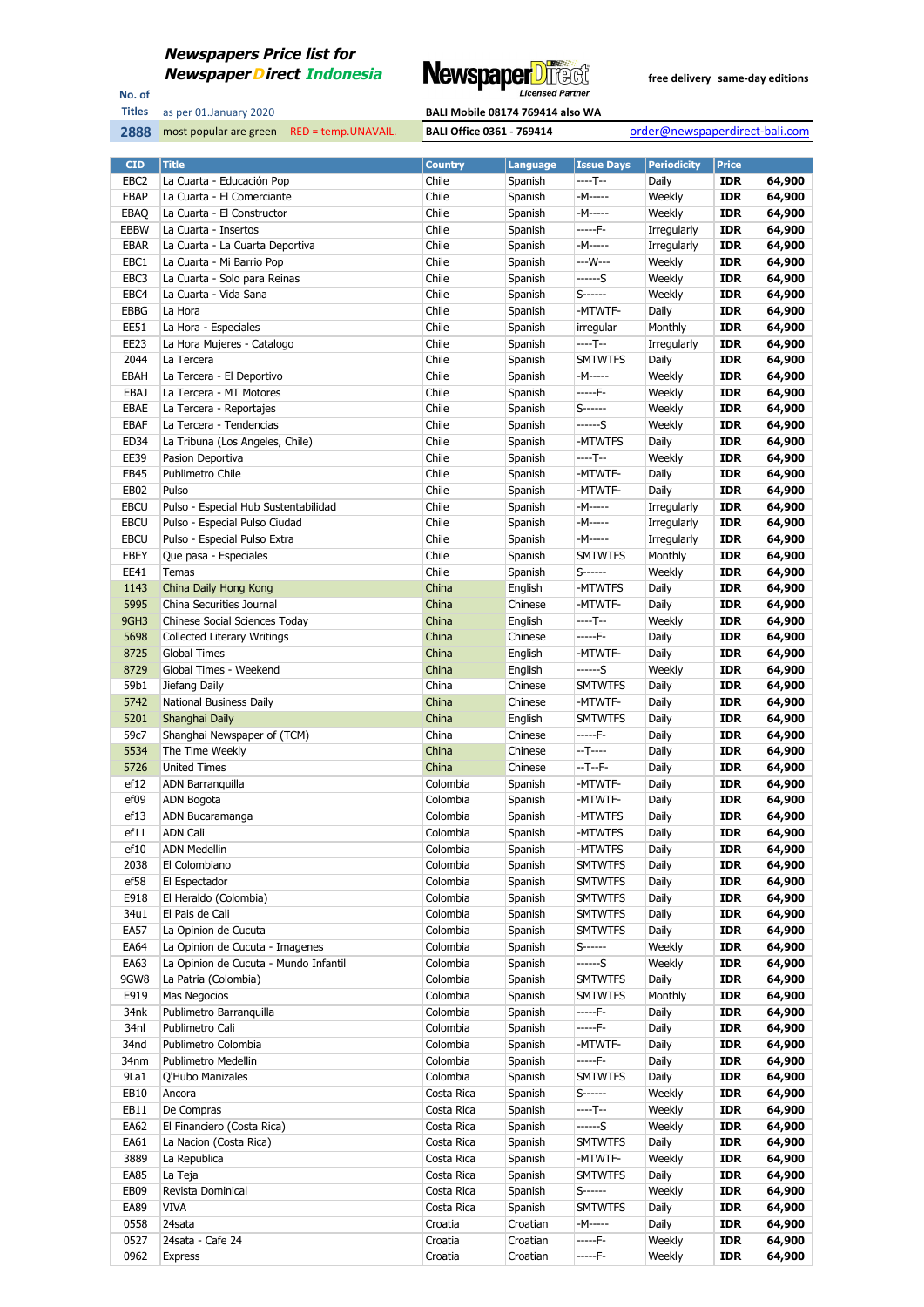

No. of **Titles**

as per 01.January 2020 **BALI Mobile 08174 769414 also WA** 

| <b>CID</b>   | <b>Title</b>                           | <b>Country</b> | Language         | <b>Issue Days</b>         | <b>Periodicity</b> | <b>Price</b>             |                  |
|--------------|----------------------------------------|----------------|------------------|---------------------------|--------------------|--------------------------|------------------|
| 0815         | Poslovni Dnevnik                       | Croatia        | Croatian         | -MTWTF-                   | Daily              | <b>IDR</b>               | 64,900           |
| 0961         | Vecernji List - City                   | Croatia        | Croatian         | ----T--                   | Weekly             | <b>IDR</b>               | 64,900           |
| 0896         | Vecernji List - Diva                   | Croatia        | Croatian         | ------S                   | Weekly             | <b>IDR</b>               | 64,900           |
| 0894         | Vecernji List - Ekran                  | Croatia        | Croatian         | -----F-                   | Weekly             | <b>IDR</b>               | 64,900           |
| 0503         | Vecernji List - Hrvatska               | Croatia        | Croatian         | <b>SMTWTFS</b>            | Daily              | <b>IDR</b>               | 64,900           |
| ED65         | Trabajadores                           | Cuba           | Spanish          | -M-----                   | Daily              | <b>IDR</b>               | 64,900           |
| 4606         | Financial Mirror (Cyprus)              | Cyprus         | English          | ---W---                   | Weekly             | <b>IDR</b>               | 64,900           |
| 4733         | Havadis Gazetesi                       | Cyprus         | Turkish          | <b>SMTWTFS</b>            | Daily              | <b>IDR</b>               | 64,900           |
| 4608         | Kibris Gazetesi                        | Cyprus         | Turkish          | <b>SMTWTFS</b>            | Daily              | <b>IDR</b>               | 64,900           |
| 4645         | Kibris Postasi                         | Cyprus         | Turkish          | <b>SMTWTFS</b>            | Daily              | <b>IDR</b>               | 64,900           |
| 4604         | Politis (Cyprus)                       | Cyprus         | Greek            | <b>SMTWTFS</b>            | Daily              | <b>IDR</b>               | 64,900           |
| 0501         | Dnes                                   | Czech Republic | Czech            | -MTWTFS                   | Daily              | <b>IDR</b>               | 64,900           |
| 0853         | Dnes Prague Edition                    | Czech Republic | Czech            | -MTWTFS                   | Daily              | <b>IDR</b>               | 64,900           |
| 0430         | Hospodarske noviny                     | Czech Republic | Czech            | -MTWTF-                   | Daily              | <b>IDR</b>               | 64,900           |
| 0528         | Lidove Noviny                          | Czech Republic | Czech            | -MTWTFS                   | Daily              | <b>IDR</b>               | 64,900           |
| 0972         | Metro Czech Republic (Praha)           | Czech Republic | Czech            | -MTWTF-                   | Daily              | <b>IDR</b>               | 64,900           |
| 34J6         | Borsen                                 | <b>Denmark</b> | Danish           | -MTWTF-                   | Daily              | <b>IDR</b>               | 86,900           |
| 3215         | Ekstra Bladet                          | <b>Denmark</b> | Danish           | <b>SMTWTFS</b>            | Daily              | <b>IDR</b>               | 64,900           |
| 3228         | Jyllands-Posten                        | <b>Denmark</b> | Danish           | -MTWTFS                   | Daily              | <b>IDR</b>               | 75,900           |
| 3232         | Jyllands-Posten Sunday                 | <b>Denmark</b> | Danish           | S------                   | Daily              | <b>IDR</b>               | 121,000          |
| 3216         | Politiken                              | <b>Denmark</b> | Danish           | -MTWTF-                   | Daily              | <b>IDR</b>               | 64,900           |
| 3216         | Politiken Saturday ed.                 | <b>Denmark</b> | Danish           | ------S                   | Weekly             | <b>IDR</b>               | 75,900           |
| 3216         | Politiken Sunday ed.                   | <b>Denmark</b> | Danish           | S-------                  | Weekly             | <b>IDR</b>               | 82,500           |
| 34b5         | Tipsbladet                             | <b>Denmark</b> | Danish           | --T--F-                   | Weekly             | <b>IDR</b>               | 64,900           |
| EAAK         | <b>BavaroNews</b>                      | Dominican      | Spanish          | ----T--                   | Daily              | <b>IDR</b>               | 64,900           |
| 3750         | El Caribe                              | Dominican      | Spanish          | -MTWTFS                   | Daily              | <b>IDR</b>               | 64,900           |
| EAAK         | <b>BavaroNews</b>                      | Dominican      | Spanish          | ----T--                   | Daily              | <b>IDR</b>               | 64,900           |
| 3750         | El Caribe                              | Dominican      | Spanish          | -MTWTF-                   | Daily              | <b>IDR</b>               | 64,900           |
| ED38         | Listin Diario                          | Dominican      | Spanish          | <b>SMTWTFS</b>            | Daily              | <b>IDR</b>               | 64,900           |
| e739         | Diario Expreso                         | Ecuador        | Spanish          | <b>SMTWTFS</b>            | Daily              | <b>IDR</b>               | 64,900           |
| e740         | Diario Extra                           | Ecuador        | Spanish          | <b>SMTWTFS</b>            | Daily              | <b>IDR</b>               | 64,900           |
| 9xuu         | El Comercio (Ecuador)                  | Ecuador        | Spanish          | <b>SMTWTFS</b>            | Daily              | <b>IDR</b>               | 64,900           |
| 2062         | El Universo (Ecuador)                  | Ecuador        | Spanish          | <b>SMTWTFS</b>            | Daily              | <b>IDR</b>               | 64,900           |
| eacb         | La Hora Carchi                         | Ecuador        | Spanish          | <b>SMTWTFS</b>            | Daily              | <b>IDR</b>               | 64,900           |
| eac6         | La Hora Cotopaxi                       | Ecuador        | Spanish          | <b>SMTWTFS</b>            | Daily              | <b>IDR</b>               | 64,900           |
| eac7         | La Hora Esmeraldas                     | Ecuador        | Spanish          | <b>SMTWTFS</b>            | Daily              | <b>IDR</b>               | 64,900           |
| eac8         | La Hora Imbabura                       | Ecuador        | Spanish          | <b>SMTWTFS</b>            | Daily              | <b>IDR</b>               | 64,900           |
| eac9         | La Hora Loja                           | Ecuador        | Spanish          | <b>SMTWTFS</b>            | Daily              | <b>IDR</b>               | 64,900           |
| eaca         | La Hora Los Rios                       | Ecuador        | Spanish          | <b>SMTWTFS</b>            | Daily              | <b>IDR</b>               | 64,900           |
| <b>EABV</b>  | La Hora Quito                          | Ecuador        | Spanish          | <b>SMTWTFS</b>            | Daily              | IDR                      | 64,900           |
| eacc         | La Hora Santo Domingo                  | Ecuador        | Spanish          | <b>SMTWTFS</b>            | Daily              | <b>IDR</b>               | 64,900           |
| eacd         | La Hora Tungutahua                     | Ecuador        | Spanish          | <b>SMTWTFS</b>            | Daily              | <b>IDR</b>               | 64,900           |
| eace         | La Hora Zamora                         | Ecuador        | Spanish          | <b>SMTWTFS</b>            | Daily              | <b>IDR</b>               | 64,900           |
| 4236         | Ahram                                  | Egypt          | Arabic           | <b>SMTWTFS</b>            | Daily              | <b>IDR</b>               | 64,900           |
| T163         | Ahram Local Edition - Molahak AlGomaa  | Egypt          | Arabic           | -----F-                   | Weekly             | <b>IDR</b>               | 64,900           |
| T162         | Ahram Local Edition - Molahak AlSearat | Egypt          | Arabic           | -----F-                   | Weekly             | <b>IDR</b>               | 64,900           |
| 4295         | Ahram Massay                           | Egypt          | Arabic           | <b>SMTWTFS</b>            | Daily              | <b>IDR</b>               | 64,900           |
| 4418         | Akhbar Al-Adab                         | Egypt          | Arabic           | $S$ ------                | Daily              | <b>IDR</b>               | 64,900           |
| 4421         | Akhbar Al-Hawadith                     | Egypt          | Arabic           | ----T--                   | Daily              | <b>IDR</b>               | 64,900           |
| 4414         | Akhbar Al-Nogoom                       | Egypt          | Arabic           | ----T--                   | Weekly             | <b>IDR</b>               | 64,900           |
| 4417<br>4415 | Akhbar Al-Ryada<br>Akhbar Al-Sayarat   | Egypt          | Arabic<br>Arabic | --T----<br><b>SMTWTFS</b> | Daily<br>Monthly   | <b>IDR</b><br><b>IDR</b> | 64,900<br>64,900 |
|              |                                        | Egypt          |                  |                           |                    |                          |                  |
| 4413<br>4420 | Akhbar El-Yom<br>Akher Saa             | Egypt<br>Egypt | Arabic<br>Arabic | ------S<br>---W---        | Weekly<br>Daily    | <b>IDR</b><br><b>IDR</b> | 64,900<br>64,900 |
| 2786         | Al Ahram Hebdo                         | Egypt          | French           | ---W---                   | Weekly             | <b>IDR</b>               | 64,900           |
| 7715         | Al Ahram Weekly                        | Egypt          | English          | ----T--                   | Weekly             | <b>IDR</b>               | 64,900           |
| 4271         | Al Masry Al Youm                       | Egypt          | Arabic           | <b>SMTWTFS</b>            | Daily              | <b>IDR</b>               | 64,900           |
| 4407         | Al-Akhbar                              | Egypt          | Arabic           | SMTWTF-                   | Daily              | <b>IDR</b>               | 64,900           |
| 4479         | Alakhbar Al-Msaey                      | Egypt          | Arabic           | <b>SMTWTFS</b>            | Daily              | <b>IDR</b>               | 64,900           |
| 9I17         | Alborsa Newspaper                      | Egypt          | Arabic           | SMTWT--                   | Daily              | <b>IDR</b>               | 64,900           |
| 4416         | Allewaa Al-Islami                      | Egypt          | Arabic           | ----T--                   | Daily              | <b>IDR</b>               | 64,900           |
| 9116         | Daily News Egypt                       | Egypt          | English          | SMTWT--                   | Daily              | <b>IDR</b>               | 64,900           |
| 4917         | El Watan                               | Egypt          | Arabic           | <b>SMTWTFS</b>            | Daily              | <b>IDR</b>               | 64,900           |
| S823         | Nesf elDonia Special Supplement        | Egypt          | Arabic           | <b>SMTWTFS</b>            | Monthly            | IDR                      | 64,900           |
| 4266         | Shorouk                                | Egypt          | Arabic           | <b>SMTWTFS</b>            | Daily              | <b>IDR</b>               | 64,900           |
| 4450         | Watani                                 | Egypt          | Arabic           | S------                   | Weekly             | <b>IDR</b>               | 64,900           |
| 4452         | Watani Francophone                     | Egypt          | French           | S-------                  | Weekly             | <b>IDR</b>               | 64,900           |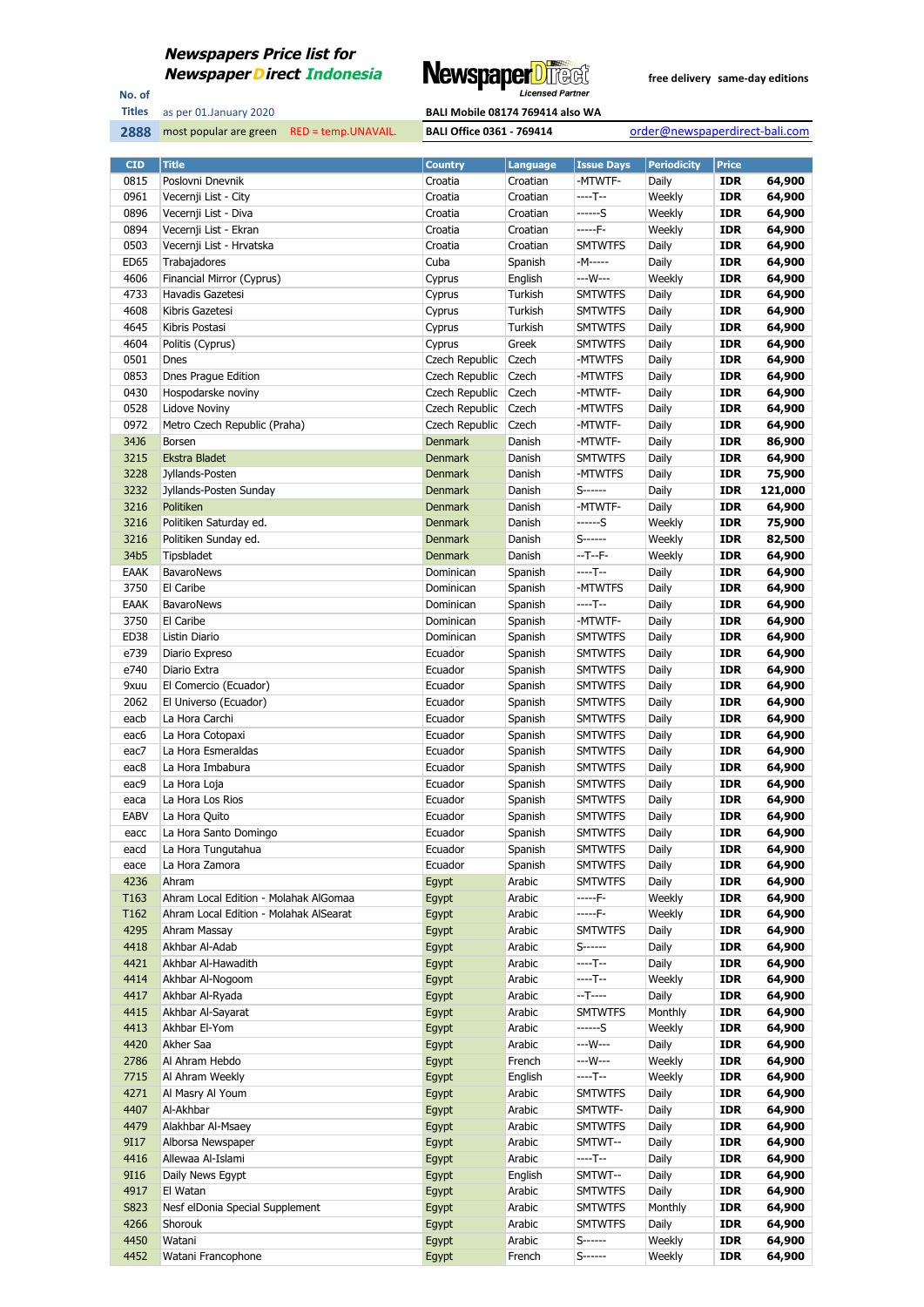

No. of **Titles**

| as per 01.January 2020 | <b>BALI Mobile 08174 769414 also WA</b> |
|------------------------|-----------------------------------------|
|                        |                                         |

| <b>CID</b>       | <b>Title</b>                                     | <b>Country</b> | Language | <b>Issue Days</b> | <b>Periodicity</b> | <b>Price</b> |        |
|------------------|--------------------------------------------------|----------------|----------|-------------------|--------------------|--------------|--------|
| 4451             | Watani International                             | Egypt          | English  | S------           | Weekly             | <b>IDR</b>   | 64,900 |
| 4446             | Youm7                                            | Egypt          | Arabic   | <b>SMTWTFS</b>    | Monthly            | <b>IDR</b>   | 64,900 |
| 2031             | El Grafico                                       | El Salvador    | Spanish  | <b>SMTWTFS</b>    | Daily              | <b>IDR</b>   | 64,900 |
| 2032             | La Prensa Grafica                                | El Salvador    | Spanish  | <b>SMTWTFS</b>    | Daily              | <b>IDR</b>   | 64,900 |
| 0982             | <b>MK Estonia</b>                                | Estonia        | Estonian | ---W---           | Daily              | <b>IDR</b>   | 64,900 |
| 0948             | The Baltic Guide (Estonian)                      | Estonia        | Estonian | <b>SMTWTFS</b>    | Monthly            | <b>IDR</b>   | 64,900 |
| 9GMW             | Fiji Sun                                         | Fiji           | English  | <b>SMTWTFS</b>    | Daily              | <b>IDR</b>   | 64,900 |
| 9ANP             | The Fiji Times                                   | Fiji           | English  | <b>SMTWTFS</b>    | Daily              | <b>IDR</b>   | 64,900 |
| 3500             | Abo Underrattelser                               | Finland        | Finnish  | --TWTFS           | Daily              | <b>IDR</b>   | 64,900 |
| 3900             | <b>Helsingin Sanomat</b>                         | Finland        | Finnish  | <b>SMTWTFS</b>    | Daily              | <b>IDR</b>   | 86,900 |
| 3909             | Helsingin Sanomat NYT                            | Finland        | Finnish  | -----F-           | Weekly             | <b>IDR</b>   | 64,900 |
|                  |                                                  |                | Finnish  | -MTWTF-           |                    | <b>IDR</b>   | 70,400 |
| 3226             | <b>HS Metro</b>                                  | Finland        |          |                   | Daily              |              |        |
| 3354             | Hufvudstadsbladet                                | Finland        | Swedish  | <b>SMTWTFS</b>    | Daily              | IDR          | 64,900 |
| 3911             | Ilta Sanomat                                     | Finland        | Finnish  | -MTWTFS           | Daily              | <b>IDR</b>   | 86,900 |
| 0289             | Novosti Helsinki with FINNBAY                    | Finland        | Russian  | <b>SMTWTFS</b>    | Monthly            | <b>IDR</b>   | 64,900 |
| 3356             | Ostnyland                                        | Finland        | Swedish  | --TWTFS           | Daily              | <b>IDR</b>   | 64,900 |
| 3357             | Vastra Nyland                                    | Finland        | Swedish  | S-TWTFS           | Daily              | IDR          | 64,900 |
| 2505             | Aujourd'hui en France                            | France         | French   | <b>SMTWTFS</b>    | Daily              | <b>IDR</b>   | 64,900 |
| 9wbl             | <b>CNEWS - Bordeaux</b>                          | France         | French   | -MTWTF-           | Daily              | <b>IDR</b>   | 64,900 |
| 9wbg             | CNEWS - Cote d azur                              | France         | French   | -MTWTF-           | Daily              | <b>IDR</b>   | 64,900 |
| 9wbf             | <b>CNEWS - Grand Ouest</b>                       | France         | French   | -MTWTF-           | Daily              | IDR          | 64,900 |
| 9wbk             | <b>CNEWS - Lille</b>                             | France         | French   | -MTWTF-           | Daily              | <b>IDR</b>   | 64,900 |
| 9WBM             | CNEWS - Lyon                                     | France         | French   | -MTWTF-           | Daily              | <b>IDR</b>   | 64,900 |
| 9WBP             | <b>CNEWS - Montpellier</b>                       | France         | French   | -MTWTF-           | Daily              | <b>IDR</b>   | 64,900 |
| 9WBN             | <b>CNEWS - Provence</b>                          | France         | French   | -MTWTF-           | Daily              | <b>IDR</b>   | 64,900 |
| 9wbj             | CNEWS - Strasbourg                               | France         | French   | -MTWTF-           | Daily              | <b>IDR</b>   | 64,900 |
| 9wbh             | <b>CNEWS - Toulouse</b>                          | France         | French   | -MTWTF-           | Daily              | <b>IDR</b>   | 64,900 |
| F256             | Dimanche Ouest France (Auray)                    | France         | French   | S------           | Weekly             | <b>IDR</b>   | 70,400 |
| F257             | Dimanche Ouest France (Chateaubriant-Ancenis)    | France         | French   | S------           | Weekly             | IDR          | 70,400 |
| F <sub>258</sub> | Dimanche Ouest France (Dinan-Lamballe)           | France         | French   | S------           | Weekly             | <b>IDR</b>   | 70,400 |
| F264             | Dimanche Ouest France (Finistere-Nord)           | France         | French   | S------           | Weekly             | <b>IDR</b>   | 70,400 |
| F251             | Dimanche Ouest France (Finistere-Sud)            | France         | French   | S------           | Weekly             | <b>IDR</b>   | 70,400 |
| F254             | Dimanche Ouest France (Ille-et-Vilaine)          | France         | French   | S------           | Weekly             | <b>IDR</b>   | 70,400 |
| F259             | Dimanche Ouest France (La Roche-sur-Yon)         | France         | French   | S------           | Weekly             | <b>IDR</b>   | 70,400 |
| F255             | Dimanche Ouest France (Lannion)                  | France         | French   | S------           | Weekly             | <b>IDR</b>   | 70,400 |
| F260             |                                                  | France         | French   | S------           | Weekly             | <b>IDR</b>   | 70,400 |
|                  | Dimanche Ouest France (Les Herbiers-Fontenay-le- |                |          | S------           |                    |              |        |
| F261             | Dimanche Ouest France (Lorient)                  | France         | French   |                   | Weekly             | IDR          | 70,400 |
| F <sub>262</sub> | Dimanche Ouest France (Maine-et-Loire)           | France         | French   | S------           | Weekly             | <b>IDR</b>   | 70,400 |
| F263             | Dimanche Ouest France (Mayenne)                  | France         | French   | $S$ -------       | Weekly             | <b>IDR</b>   | 70,400 |
| F185             | Dimanche Ouest France (Nantes Metropole)         | France         | French   | $S$ ------        | Weekly             | <b>IDR</b>   | 70,400 |
| F252             | Dimanche Ouest France (Normandie)                | France         | French   | S-------          | Weekly             | <b>IDR</b>   | 70,400 |
| F186             | Dimanche Ouest France (Rennes Metropole)         | France         | French   | S                 | Weekly             | <b>IDR</b>   | 70,400 |
| F <sub>265</sub> | Dimanche Ouest France (Saint-Brieuc)             | France         | French   | $S$ ------        | Weekly             | IDR          | 70,400 |
| F266             | Dimanche Ouest France (Saint-Malo-Dinard)        | France         | French   | S------           | Weekly             | <b>IDR</b>   | 70,400 |
| F267             | Dimanche Ouest France (Saint-Nazaire-La Baule)   | France         | French   | S------           | Weekly             | <b>IDR</b>   | 70,400 |
| F268             | Dimanche Ouest France (Sarthe)                   | France         | French   | S-------          | Weekly             | <b>IDR</b>   | 70,400 |
| F269             | Dimanche Ouest France (Vannes)                   | France         | French   | S-------          | Weekly             | <b>IDR</b>   | 70,400 |
| F270             | Dimanche Ouest France (Vendee littoral)          | France         | French   | S-------          | Weekly             | <b>IDR</b>   | 70,400 |
| 2520             | Journal Du Dimanche                              | France         | French   | $S$ ----- $S$     | Weekly             | <b>IDR</b>   | 64,900 |
| f33v             | L' Edition Quotidienne Toulouse                  | France         | French   | -MTWTF-           | Daily              | <b>IDR</b>   | 64,900 |
| F618             | L' edition Toulouse de La Tribune                | France         | French   | <b>SMTWTFS</b>    | Monthly            | <b>IDR</b>   | 64,900 |
| 2508             | L'Equipe                                         | France         | French   | <b>SMTWTFS</b>    | Daily              | <b>IDR</b>   | 71,500 |
| 2962             | L'Opinion                                        | France         | French   | -MTWTF-           | Daily              | <b>IDR</b>   | 64,900 |
| 9VGU             | La Manche Libre (Avranches)                      | France         | French   | ------S           | Daily              | <b>IDR</b>   | 75,900 |
| 9VGX             | La Manche Libre (Cherbourg)                      | France         | French   | ------S           | Daily              | <b>IDR</b>   | 64,900 |
| 9VGV             | La Manche Libre (Coutances)                      | France         | French   | ------S           | Daily              | <b>IDR</b>   | 64,900 |
| 9VGW             | La Manche Libre (Granville)                      | France         | English  | ------S           | Daily              | <b>IDR</b>   | 64,900 |
| 9VGY             | La Manche Libre (Saint-Lô)                       | France         | French   | ------S           | Daily              | <b>IDR</b>   | 64,900 |
| 2576             | La Tribune                                       | France         | French   | --TWTFS           | Daily              | <b>IDR</b>   | 64,900 |
| 9J58             | La Tribune Bordeaux                              | France         | French   | -----F-           | Quarterly          | <b>IDR</b>   | 64,900 |
| 2847             | La Tribune de Lyon                               | France         | French   | $---T--$          | Weekly             | <b>IDR</b>   | 64,900 |
| 2850             | La Tribune Hebdomadaire                          | France         | French   | -----F-           | Weekly             | <b>IDR</b>   | 64,900 |
| 9vgs             | Le Bessin Libre                                  | France         | French   | ------S           | Daily              | <b>IDR</b>   | 64,900 |
| 9vgt             | Le Bocage Libre                                  | France         | French   | ------S           | Daily              | <b>IDR</b>   | 64,900 |
| 2510             | Le Figaro                                        | France         | French   | -MTWTFS           | Daily              | <b>IDR</b>   | 64,900 |
| 2900             | Le Figaro Magazine                               | France         | French   | -----F-           | Weekly             | <b>IDR</b>   | 64,900 |
|                  |                                                  |                |          | S-TWTFS           |                    |              | 64,900 |
| f191             | Le Monde Print Edition                           | France         | French   |                   | Daily              | <b>IDR</b>   |        |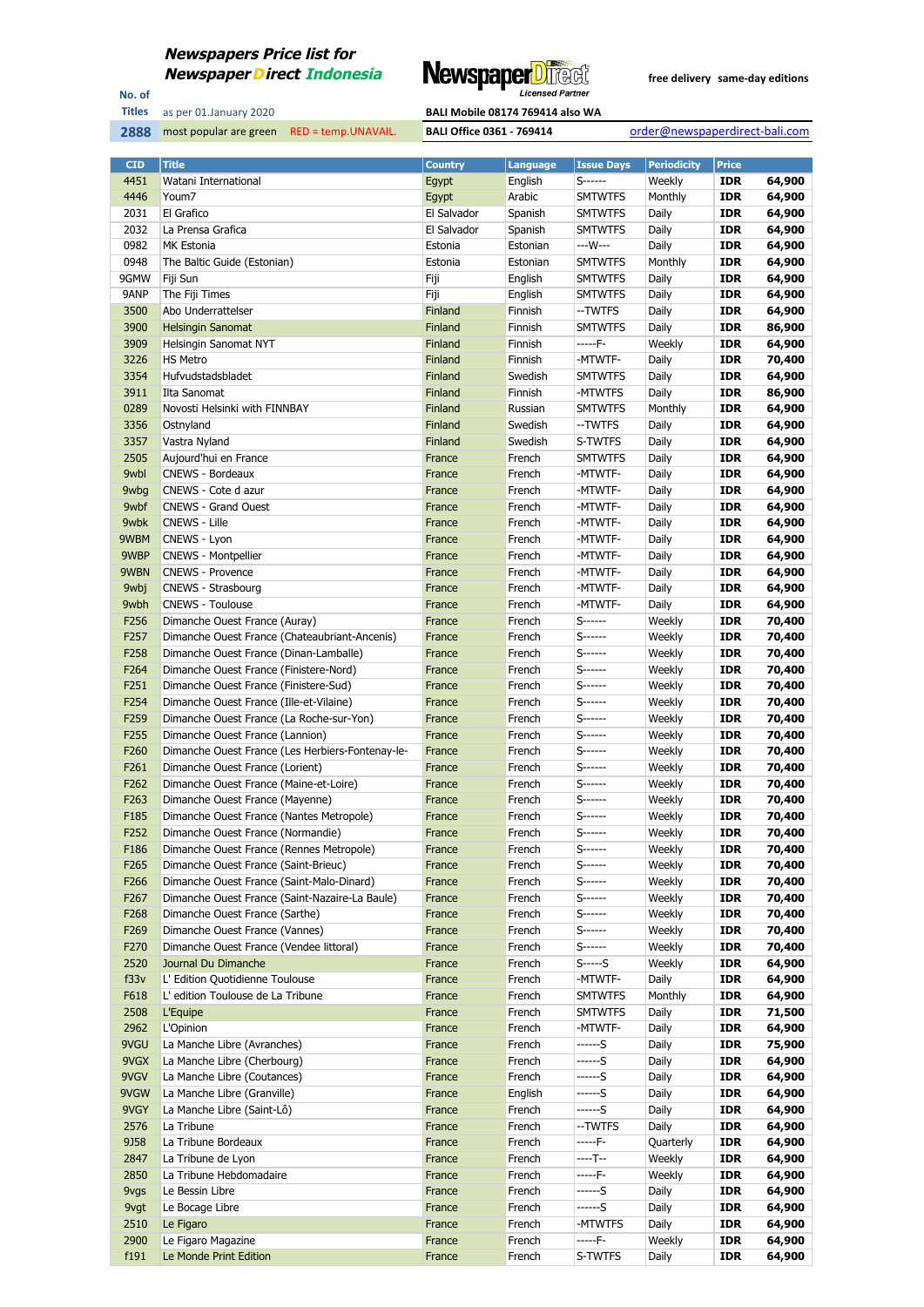

No. of **Titles**



| <b>CID</b>       | <b>Title</b>                                                 | <b>Country</b>   | Language         | <b>Issue Days</b>  | <b>Periodicity</b> | <b>Price</b>             |                  |
|------------------|--------------------------------------------------------------|------------------|------------------|--------------------|--------------------|--------------------------|------------------|
| <b>F30Z</b>      | Le Petit Journal - Catalan                                   | France           | French           | -----F-            | Weekly             | <b>IDR</b>               | 64,900           |
| <b>F30P</b>      | Le Petit Journal - du Tarn-et-Garonne                        | France           | French           | $-T-T-S$           | Daily              | <b>IDR</b>               | 70,400           |
| <b>F30W</b>      | Le Petit Journal - L'hebdo des Hautes-Pyrenees               | France           | French           | ----T--            | Weekly             | <b>IDR</b>               | 64,900           |
| <b>F30X</b>      | Le Petit Journal - L'hebdo du Lot-et-Garonne                 | France           | French           | --T----            | Weekly             | <b>IDR</b>               | 64,900           |
| <b>F30Y</b>      | Le Petit Journal - L'hebdo du Pays Toulousain                | France           | French           | --T--F-            | Weekly             | <b>IDR</b>               | 64,900           |
| <b>F30N</b>      | Le Petit Journal - L'hebdo local de l'Ariege                 | France           | French           | $---F-$            | Weekly             | <b>IDR</b>               | 64,900           |
| <b>F30S</b>      | Le Petit Journal - L'hebdo local de l'Aveyron                | France           | French           | ----T--            | Weekly             | <b>IDR</b>               | 64,900           |
| <b>F30U</b>      | Le Petit Journal - L'hebdo local de l'Herault                | France           | French           | -----F-            | Weekly             | <b>IDR</b>               | 64,900           |
| <b>F30R</b>      | Le Petit Journal - L'hebdo local du Comminges                | France           | French           | ---W---            | Weekly             | <b>IDR</b>               | 64,900           |
| F30T             | Le Petit Journal - L'hebdo local du Gers                     | France           | French           | $---F-$            | Weekly             | <b>IDR</b>               | 64,900           |
| <b>F30V</b>      | Le Petit Journal - L'hebdo local du Lot                      | France           | French           | ----T--            | Weekly             | <b>IDR</b>               | 64,900           |
| F30Q             | Le Petit Journal - L'hedbo local de l'Aude Carcassone        | France           | French           | ----T--            | Weekly             | <b>IDR</b>               | 64,900           |
| 2843             | Le Revenu - Hebdo Bourse                                     | France           | French           | -----F-            | Daily              | <b>IDR</b>               | 64,900           |
| 2846             | Le Revenu - Mensuel Placement                                | France           | French           | <b>SMTWTFS</b>     | Monthly            | <b>IDR</b>               | 75,900           |
| 2521             | Les Echos                                                    | France           | French           | -MTWTF-            | Daily              | <b>IDR</b>               | 70,400           |
| 2504             | Liberation                                                   | France           | French           | -MTWTFS            | Daily              | <b>IDR</b>               | 75,900           |
| 2899             | Madame Figaro                                                | France           | French           | -----F-            | Weekly             | <b>IDR</b>               | 93,500           |
| 2897             | Metronews (Provence)                                         | France           | French           | -MTWTF-            | Daily              | <b>IDR</b>               | 64,900           |
| F605             | Midi Olympique                                               | France           | French           | -M---F-            | Weekly             | <b>IDR</b>               | 64,900           |
| 2874             | Motor Sport                                                  | France           | French           | <b>SMTWTFS</b>     | Monthly            | <b>IDR</b>               | 75,900           |
| F313             | Nice-Matin (Cannes)                                          | France           | French           | <b>SMTWTFS</b>     | Daily              | <b>IDR</b>               | 64,900           |
| F315             | Nice-Matin (Menton)                                          | France           | French           | <b>SMTWTFS</b>     | Daily              | <b>IDR</b>               | 64,900           |
| F310             | Nice-Matin (Nice Littoral et Vallees)                        | France           | French           | <b>SMTWTFS</b>     | Daily              | <b>IDR</b>               | 64,900           |
| F209             | Ouest France (Angers-Segre)                                  | France           | French           | -MTWTFS<br>-MTWTFS | Daily              | <b>IDR</b>               | 70,400           |
| F210<br>F246     | Ouest France (Auray)<br><b>Ouest France (Avranches)</b>      | France           | French           |                    | Daily              | <b>IDR</b>               | 70,400<br>70,400 |
| F211             | Ouest France (Bayeux-Caen)                                   | France<br>France | French<br>French | -MTWTFS<br>-MTWTFS | Daily<br>Daily     | <b>IDR</b><br><b>IDR</b> | 70,400           |
| F187             | Ouest France (Caen)                                          | France           | French           | -MTWTFS            | Daily              | <b>IDR</b>               | 70,400           |
| F215             | Ouest France (Centre-Finistere)                              | France           | French           | -MTWTFS            | Daily              | <b>IDR</b>               | 70,400           |
| F212             | Ouest France (Challans-Saint-Gilles-Croix-de-Vie)            | France           | French           | -MTWTFS            | Daily              | <b>IDR</b>               | 70,400           |
| F214             | Ouest France (Chateau-Gontier)                               | France           | French           | -MTWTFS            | Daily              | <b>IDR</b>               | 70,400           |
| F213             | Ouest France (Chateaubriant-Ancenis)                         | France           | French           | -MTWTFS            | Daily              | <b>IDR</b>               | 70,400           |
| 9jao             | Ouest France (Chateaubriant)                                 | France           | French           | -MTWTFS            | Daily              | <b>IDR</b>               | 75,900           |
| F216             | Ouest France (Cholet)                                        | France           | French           | -MTWTFS            | Daily              | <b>IDR</b>               | 70,400           |
| F217             | Ouest France (Concarneau)                                    | France           | French           | -MTWTFS            | Daily              | <b>IDR</b>               | 70,400           |
| F218             | Ouest France (Dinan)                                         | France           | French           | -MTWTFS            | Daily              | <b>IDR</b>               | 70,400           |
| F219             | Ouest France (Fontenay-le-Comte-Lucon)                       | France           | French           | -MTWTFS            | Daily              | <b>IDR</b>               | 70,400           |
| F <sub>220</sub> | <b>Ouest France (Fougeres)</b>                               | France           | French           | -MTWTFS            | Daily              | <b>IDR</b>               | 70,400           |
| F301             | Ouest France (Granville)                                     | France           | French           | -MTWTFS            | Daily              | <b>IDR</b>               | 70,400           |
| F201             | Ouest France (Guingamp)                                      | France           | French           | -MTWTFS            | Daily              | <b>IDR</b>               | 70,400           |
| F221             | Ouest France (La Baule-Guerande)                             | France           | French           | -MTWTFS            | Daily              | <b>IDR</b>               | 70,400           |
| F202             | Ouest France (La Roche-sur-Yon)                              | France           | French           | -MTWTFS            | Daily              | <b>IDR</b>               | 70,400           |
| F222             | Ouest France (Lamballe)                                      | France           | French           | -MTWTFS            | Daily              | IDR                      | 70,400           |
| F223             | Ouest France (Lannion)                                       | France           | French           | -MTWTFS            | Daily              | <b>IDR</b>               | 70,400           |
| F224             | Ouest France (Laval)                                         | France           | French           | -MTWTFS            | Daily              | <b>IDR</b>               | 70,400           |
| F225             | Ouest France (Les Herbiers-Montaigu)                         | France           | French           | -MTWTFS            | Daily              | <b>IDR</b>               | 70,400           |
| F226             | Ouest France (Les Sables-d'Olonne)                           | France           | French           | -MTWTFS            | Daily              | <b>IDR</b>               | 70,400           |
| F203             | Ouest France (Lorient)                                       | France           | French           | -MTWTFS            | Daily              | <b>IDR</b>               | 70,400           |
| F227             | Ouest France (Loudeac-Rostrenen)                             | France           | French           | -MTWTFS            | Daily              | <b>IDR</b>               | 70,400           |
| F229             | Ouest France (Nantes Sud-Loire-Vignoble)                     | France           | French           | -MTWTFS            | Daily              | <b>IDR</b>               | 70,400           |
| F228             | Ouest France (Nantes-Nord-Loire)                             | France           | French           | -MTWTFS            | Daily              | <b>IDR</b>               | 70,400           |
| F182             | <b>Ouest France (Nantes)</b>                                 | France           | French           | -MTWTFS            | Daily              | <b>IDR</b>               | 70,400           |
| F230             | Ouest France (Nord-Finistere)                                | France           | French           | -MTWTFS            | Daily              | <b>IDR</b>               | 70,400           |
| F231             | Ouest France (Nord-Mayenne)                                  | France           | French           | -MTWTFS            | Daily              | <b>IDR</b>               | 70,400           |
| F232             | Ouest France (Orne)                                          | France           | French           | -MTWTFS            | Daily              | <b>IDR</b>               | 70,400           |
| 9HX2             | Ouest France (Paimpol)                                       | France           | French           | -MTWTFS            | Daily              | <b>IDR</b>               | 70,400           |
| F233             | Ouest France (Pays d'Auge)                                   | France           | French           | -MTWTFS            | Daily              | <b>IDR</b>               | 70,400           |
| F234             | Ouest France (Ploermel)                                      | France           | French           | -MTWTFS            | Daily              | <b>IDR</b>               | 70,400           |
| F235<br>F236     | Ouest France (Pontivy)<br>Ouest France (Pornic-Pays de Retz) | France<br>France | French<br>French | -MTWTFS<br>-MTWTFS | Daily<br>Daily     | <b>IDR</b><br><b>IDR</b> | 70,400<br>70,400 |
| F204             | Ouest France (Quimper)                                       | France           | French           | -MTWTFS            | Daily              | <b>IDR</b>               | 70,400           |
| F237             | Ouest France (Quimperle)                                     | France           | French           | -MTWTFS            | Daily              | <b>IDR</b>               | 70,400           |
| F238             | Ouest France (Redon-Pays de Vilaine)                         | France           | French           | -MTWTFS            | Daily              | <b>IDR</b>               | 70,400           |
| F239             | Ouest France (Rennes Est)                                    | France           | French           | -MTWTFS            | Daily              | <b>IDR</b>               | 70,400           |
| F240             | Ouest France (Rennes Nord)                                   | France           | French           | -MTWTFS            | Daily              | <b>IDR</b>               | 70,400           |
| F241             | <b>Ouest France (Rennes Ouest)</b>                           | France           | French           | -MTWTFS            | Daily              | <b>IDR</b>               | 70,400           |
| F242             | Ouest France (Rennes Sud)                                    | France           | French           | -MTWTFS            | Daily              | <b>IDR</b>               | 70,400           |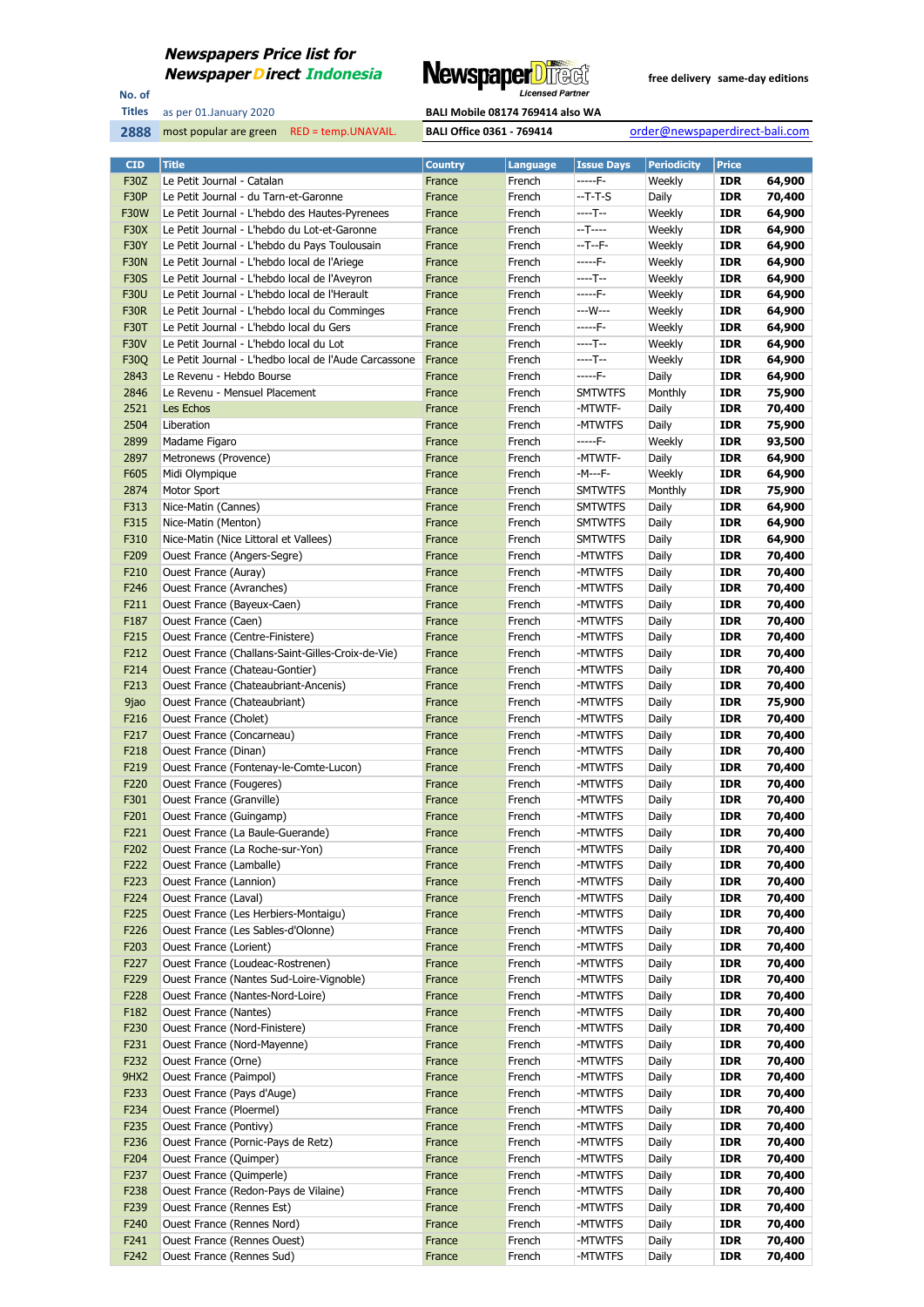

No. of **Titles**



| <b>CID</b>       | <b>Title</b>                                                              | <b>Country</b>     | <b>Language</b>  | <b>Issue Days</b>         | <b>Periodicity</b> | <b>Price</b>             |                  |
|------------------|---------------------------------------------------------------------------|--------------------|------------------|---------------------------|--------------------|--------------------------|------------------|
| F180             | Ouest France (Rennes)                                                     | France             | French           | -MTWTFS                   | Daily              | <b>IDR</b>               | 70,400           |
| F205             | Ouest France (Saint-Brieuc)                                               | France             | French           | -MTWTFS                   | Daily              | <b>IDR</b>               | 70,400           |
| F244             | Ouest France (Saint-Lo-Coutances-Cherbourg)                               | France             | French           | -MTWTFS                   | Daily              | <b>IDR</b>               | 70,400           |
| F <sub>206</sub> | Ouest France (Saint-Malo)                                                 | France             | French           | -MTWTFS                   | Daily              | <b>IDR</b>               | 70,400           |
| F <sub>245</sub> | Ouest France (Saint-Nazaire)                                              | France             | French           | -MTWTFS                   | Daily              | <b>IDR</b>               | 70,400           |
| F181             | Ouest France (Sarthe)                                                     | France             | French           | -MTWTFS                   | Daily              | <b>IDR</b>               | 70,400           |
| F207             | Ouest France (Vannes)                                                     | France             | French           | -MTWTFS                   | Daily              | <b>IDR</b>               | 70,400           |
| F <sub>247</sub> | Ouest France (Vire-Falaise)                                               | France             | French           | -MTWTFS                   | Daily              | <b>IDR</b>               | 70,400           |
| F248             | Ouest France (Vitre)                                                      | France             | French           | -MTWTFS                   | Daily              | <b>IDR</b>               | 70,400           |
| 9VI1             | <b>Tendance Ouest Caen</b>                                                | France             | French           | $---T-$                   | Weekly             | <b>IDR</b>               | 64,900           |
| 9VI2<br>F317     | <b>Tendance Ouest Rouen</b><br>Var-Matin (Brignoles-Le Luc-Saint-Maximin) | France<br>France   | French<br>French | $---T-$<br><b>SMTWTFS</b> | Weekly<br>Daily    | <b>IDR</b><br><b>IDR</b> | 64,900<br>64,900 |
| F319             | Var-Matin (Frejus-Saint-Raphael)                                          | France             | French           | <b>SMTWTFS</b>            | Daily              | <b>IDR</b>               | 64,900           |
| F31D             | Var-Matin (Grand Toulon)                                                  | France             | French           | <b>SMTWTFS</b>            | Daily              | <b>IDR</b>               | 64,900           |
| <b>F31C</b>      | Var-Matin (La Seyne-Sanary)                                               | France             | French           | <b>SMTWTFS</b>            | Daily              | <b>IDR</b>               | 64,900           |
| F31B             | Var-Matin (Sainte-Maxime-Saint-Tropez)                                    | France             | French           | <b>SMTWTFS</b>            | Daily              | <b>IDR</b>               | 64,900           |
| 3624             | Aalener Nachrichten                                                       | Germany            | German           | -MTWTFS                   | Daily              | <b>IDR</b>               | 64,900           |
| 3190             | Abendzeitung Muenchen                                                     | Germany            | German           | -MTWTFS                   | Daily              | <b>IDR</b>               | 64,900           |
| 369J             | Aichacher Nachrichten                                                     | Germany            | German           | -MTWTFS                   | Daily              | <b>IDR</b>               | 64,900           |
| 9HUY             | Alb Bote (Munsinger)                                                      | Germany            | German           | -MTWTFS                   | Daily              | <b>IDR</b>               | 64,900           |
| 34GL             | Aller Zeitung                                                             | Germany            | German           | -MTWTFS                   | Daily              | <b>IDR</b>               | 64,900           |
| 3043             | Alt-Neuottinger Anzeiger                                                  | Germany            | German           | -MTWTFS                   | Daily              | <b>IDR</b>               | 70,400           |
| 369G             | Augsburger Allgemeine (Ausgabe Stadt)                                     | Germany            | German           | -MTWTFS                   | Daily              | <b>IDR</b>               | 75,900           |
| 369L             | Augsburger Allgemeine (Land Nord)                                         | Germany            | German           | -MTWTFS                   | Daily              | <b>IDR</b>               | 64,900           |
| 369M             | Augsburger Allgemeine (Land West)                                         | Germany            | German           | -MTWTFS                   | Daily              | <b>IDR</b>               | 64,900           |
| 9WT3             | Bergische Morgenpost Hueckeswagen                                         | Germany            | German           | -MTWTFS                   | Daily              | <b>IDR</b>               | 64,900           |
| 36B2             | Bersenbrucker Kreisblatt                                                  | Germany            | German           | -MTWTFS                   | Daily              | <b>IDR</b>               | 64,900           |
| 9HUZ<br>36B1     | Bietigheimer Zeitung<br>Bramscher Nachrichten                             | Germany<br>Germany | German<br>German | -MTWTFS<br>-MTWTFS        | Daily<br>Daily     | <b>IDR</b><br><b>IDR</b> | 64,900<br>64,900 |
| 3045             | Burghauser Anzeiger                                                       | Germany            | German           | -MTWTFS                   | Daily              | <b>IDR</b>               | 64,900           |
| 3360             | Chemnitzer Morgenpost                                                     | Germany            | German           | -MTWTFS                   | Daily              | <b>IDR</b>               | 64,900           |
| 3046             | Deggendorfer Zeitung                                                      | Germany            | German           | -MTWTFS                   | Daily              | <b>IDR</b>               | 64,900           |
| 36B8             | Delmenhorster Kreisblatt                                                  | Germany            | German           | -MTWTFS                   | Daily              | <b>IDR</b>               | 64,900           |
| 3044             | Der Bayerwald-Bote                                                        | Germany            | German           | -MTWTFS                   | Daily              | <b>IDR</b>               | 64,900           |
| 3035             | Der Tagesspiegel                                                          | Germany            | German           | <b>SMTWTFS</b>            | Daily              | <b>IDR</b>               | 64,900           |
| 369U             | Donau Zeitung                                                             | Germany            | German           | -MTWTFS                   | Daily              | <b>IDR</b>               | 64,900           |
| 369Q             | Donauwoerther Zeitung                                                     | Germany            | German           | -MTWTFS                   | Daily              | <b>IDR</b>               | 64,900           |
| 3359             | Dresdner Morgenpost                                                       | Germany            | German           | -MTWTFS                   | Daily              | <b>IDR</b>               | 64,900           |
| 34GM             | Dresdner Neueste Nachrichten                                              | Germany            | German           | -MTWTFS                   | Daily              | <b>IDR</b>               | 64,900           |
| 34GN             | Eichsfelder Tageblatt                                                     | Germany            | German           | -MTWTFS                   | Daily              | IDR                      | 64,900           |
| 36B7             | Ems-Zeitung                                                               | Germany            | German           | -MTWTFS                   | Daily              | <b>IDR</b><br><b>IDR</b> | 70,400           |
| 3063<br>3005     | Erlanger Nachrichten<br>Frankfurter Allgemeine Zeitung                    | Germany<br>Germany | German<br>German | -MTWTFS<br>-MTWTF-        | Daily<br>Daily     | IDR                      | 64,900<br>64,900 |
| 3005             | Frankfurter Allgemeine Zeitung am Samstag                                 | Germany            | German           | ------S                   | Daily              | <b>IDR</b>               | 75,900           |
| 369K             | Friedberger Allgemeine                                                    | Germany            | German           | -MTWTFS                   | Daily              | <b>IDR</b>               | 64,900           |
| 3062             | Fuerther Nachrichten                                                      | Germany            | German           | -MTWTFS                   | Daily              | <b>IDR</b>               | 64,900           |
| 9HV1             | Geislinger Zeitung                                                        | Germany            | German           | -MTWTFS                   | Daily              | <b>IDR</b>               | 64,900           |
| 34GP             | Goettinger Tageblatt                                                      | Germany            | German           | -MTWTFS                   | Daily              | <b>IDR</b>               | 64,900           |
| 3642             | Graenzbote                                                                | Germany            | German           | -MTWTFS                   | Daily              | IDR                      | 64,900           |
| 3047             | Grafenauer Anzeiger                                                       | Germany            | German           | -MTWTFS                   | Daily              | <b>IDR</b>               | 70,400           |
| 369R             | Guenzburger Zeitung                                                       | Germany            | German           | -MTWTFS                   | Daily              | IDR                      | 64,900           |
| 9HUW             | Haller Tagblatt                                                           | Germany            | German           | -MTWTFS                   | Daily              | <b>IDR</b>               | 64,900           |
| 3021             | Hamburger Morgenpost                                                      | Germany            | German           | <b>SMTWTFS</b>            | Daily              | IDR                      | 71,500           |
| 3155             | Hannoversche Allgemeine Zeitung                                           | Germany            | German           | -MTWTFS                   | Daily              | <b>IDR</b>               | 75,900           |
| 9HV <sub>2</sub> | Heidenheimer Neue Press                                                   | Germany            | German           | -MTWTFS                   | Daily              | <b>IDR</b>               | 64,900           |
| 9HV3             | Heidenheimer Zeitung                                                      | Germany            | German           | -MTWTFS                   | Daily              | <b>IDR</b>               | 64,900           |
| 3629<br>9HUX     | Heuberger Bote<br>Hohenloher Tagblatt                                     | Germany<br>Germany | German<br>German | -MTWTFS<br>-MTWTFS        | Daily<br>Daily     | IDR<br><b>IDR</b>        | 64,900<br>64,900 |
| 9HYI             | Hohenzollerische Zeitung                                                  | Germany            | German           | -MTWTFS                   | Daily              | <b>IDR</b>               | 64,900           |
| 369T             | Illertisser Zeitung                                                       | Germany            | German           | -MTWTFS                   | Daily              | <b>IDR</b>               | 64,900           |
| 3627             | Ipf- und Jagst-Zeitung                                                    | Germany            | German           | -MTWTFS                   | Daily              | IDR                      | 64,900           |
| 3023             | Kicker Magazine                                                           | Germany            | German           | -M--T--                   | Daily              | <b>IDR</b>               | 81,400           |
| 34Z2             | Kieler Nachrichten                                                        | Germany            | German           | -MTWTFS                   | Daily              | <b>IDR</b>               | 70,400           |
| 369P             | Koenigsbrunner Zeitung                                                    | Germany            | German           | -MTWTFS                   | Daily              | <b>IDR</b>               | 64,900           |
| 3048             | Landauer Neue Presse                                                      | Germany            | German           | -MTWTFS                   | Daily              | IDR                      | 70,400           |
| 369W             | Landsberger Tagblatt                                                      | Germany            | German           | -MTWTFS                   | Daily              | <b>IDR</b>               | 64,900           |
| 34GR             | Leipziger Volkszeitung                                                    | Germany            | German           | -MTWTFS                   | Daily              | IDR                      | 64,900           |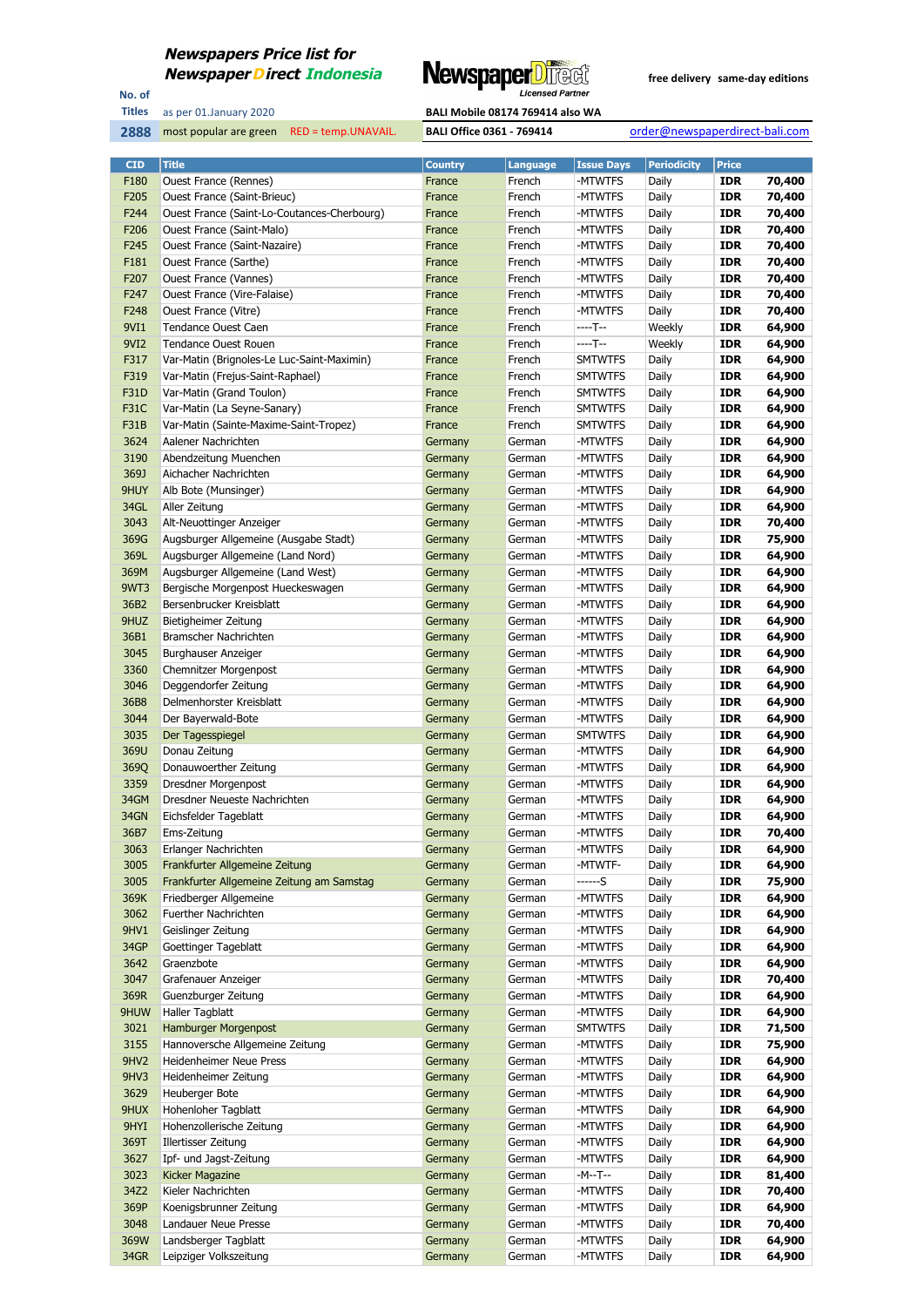

No. of **Titles**

**2888** most popular are green RED = temp.UNAVAIL. **BALI Office 0361 - 769414** order@newspaperdirect-bali.com

| <b>CID</b>   | <b>Title</b>                                                                                       | <b>Country</b> | Language         | <b>Issue Days</b>  | <b>Periodicity</b> | <b>Price</b>      |                  |
|--------------|----------------------------------------------------------------------------------------------------|----------------|------------------|--------------------|--------------------|-------------------|------------------|
| 3633         | Lindauer Zeitung                                                                                   | Germany        | German           | -MTWTFS            | Daily              | <b>IDR</b>        | 64,900           |
| 36B5         | Lingener Tagespost                                                                                 | Germany        | German           | -MTWTFS            | Daily              | <b>IDR</b>        | 64,900           |
| 34RY         | Lübecker Nachrichten                                                                               | Germany        | German           | S-TWTFS            | Daily              | <b>IDR</b>        | 70,400           |
| 34GS         | Markische Allgemiene                                                                               | Germany        | German           | -MTWTFS            | Daily              | <b>IDR</b>        | 64,900           |
| 9HRZ         | Markische Oderzeitung Angermunde                                                                   | Germany        | German           | -MTWTFS            | Daily              | <b>IDR</b>        | 86,900           |
| 9HSG         | Markische Oderzeitung Bad Freienwalde                                                              | Germany        | German           | -MTWTFS            | Daily              | <b>IDR</b>        | 86,900           |
| 9HSA         | Markische Oderzeitung Beeskow                                                                      | Germany        | German           | -MTWTFS            | Daily              | <b>IDR</b>        | 86,900           |
| 9HSB         | Markische Oderzeitung Bernau                                                                       | Germany        | German           | -MTWTFS            | Daily              | <b>IDR</b>        | 86,900           |
| 9HSC         | Markische Oderzeitung Eberswalde                                                                   | Germany        | German           | -MTWTFS            | Daily              | <b>IDR</b>        | 86,900           |
| 9HSD         | Markische Oderzeitung Eisenhüttenstadt                                                             | Germany        | German           | -MTWTFS            | Daily              | <b>IDR</b>        | 86,900           |
| 9HSE         | Markische Oderzeitung Erkner                                                                       | Germany        | German           | -MTWTFS            | Daily              | <b>IDR</b>        | 86,900           |
| 9HSF         | Markische Oderzeitung Frankfurt                                                                    | Germany        | German           | -MTWTFS            | Daily              | <b>IDR</b>        | 86,900           |
| 9HSH         | Markische Oderzeitung Furstenwalde                                                                 | Germany        | German           | -MTWTFS            | Daily              | <b>IDR</b>        | 86,900           |
| 9HSK         | Markische Oderzeitung Schwedt                                                                      | Germany        | German           | -MTWTFS            | Daily              | <b>IDR</b>        | 86,900           |
| 9HSI         | Markische Oderzeitung Seelow                                                                       | Germany        | German           | -MTWTFS            | Daily              | <b>IDR</b>        | 86,900           |
| 9HSJ         | Markische Oderzeitung Strausberg                                                                   | Germany        | Greek            | -MTWTFS            | Daily              | <b>IDR</b>        | 86,900           |
| 9HSL         | Markischer Zeitungsverlag Oranienburger                                                            | Germany        | German           | -MTWTFS            | Daily              | <b>IDR</b>        | 86,900           |
| 36B4         | Meller Kreisblatt                                                                                  | Germany        | German           | -MTWTFS            | Daily              | <b>IDR</b>        | 64,900           |
| 36B6         | Meppener Tagespost                                                                                 | Germany        | German           | -MTWTFS            | Daily              | <b>IDR</b>        | 64,900           |
| 369X         | Mindelheimer Zeitung                                                                               | Germany        | German           | -MTWTFS            | Daily              | <b>IDR</b>        | 64,900           |
| 369V         | Mittelschwaebische Nachrichten                                                                     | Germany        | German           | -MTWTFS            | Daily              | <b>IDR</b>        | 64,900           |
| 3363         | Morgenpost am Sonntag (Chemnitzer)                                                                 | Germany        | German           | S------            | Weekly             | <b>IDR</b>        | 71,500           |
| 3362         | Morgenpost am Sonntag (Dresdner)                                                                   | Germany        | German           | S------            | Weekly             | <b>IDR</b>        | 71,500           |
| 369S         | Neu-Ulmer Zeitung                                                                                  | Germany        | German           | -MTWTFS            | Daily              | <b>IDR</b>        | 64,900           |
| 369Y         | Neuburger Rundschau                                                                                | Germany        | German           | -MTWTFS            | Daily              | <b>IDR</b>        | 64,900           |
| 36C4         | Neue Osnabrucker Zeitung - Bad Laer, Bad                                                           | Germany        | German           | -MTWTFS            | Daily              | <b>IDR</b>        | 64,900           |
| 36C2         | Neue Osnabrucker Zeitung - Hagen, Hasbergen                                                        | Germany        | German           | -MTWTFS            | Daily              | <b>IDR</b>        | 64,900           |
| 36C5         | Neue Osnabrucker Zeitung - Lotte, Westerkappeln,                                                   | Germany        | German           | -MTWTFS            | Daily              | <b>IDR</b>        | 64,900           |
| 36A9         | Neue Osnabrucker Zeitung - Stadt Osnabruck                                                         | Germany        | German           | -MTWTFS            | Daily              | <b>IDR</b>        | 75,900           |
| 36B9         | Neue Osnabrucker Zeitung - Wallenhorst                                                             | Germany        | German           | -MTWTFS            | Daily              | <b>IDR</b>        | 64,900           |
| 3148         | <b>Neue Presse</b>                                                                                 | Germany        | German           | -MTWTFS            | Daily              | <b>IDR</b>        | 75,900           |
| 34HL         | Neue Westfälische - Bad Oeynhausener Kurier                                                        | Germany        | German           | -MTWTFS            | Daily              | <b>IDR</b>        | 75,900           |
| 34HD         | Neue Westfälische - Bielefelder Tageblatt - Bielefeld                                              | Germany        | German           | -MTWTFS            | Daily              | <b>IDR</b>        | 64,900           |
| 34HC         | Neue Westfälische - Bielefelder Tageblatt - Bielefeld                                              | Germany        | German           | -MTWTFS            | Daily              | <b>IDR</b>        | 64,900           |
| 34HA         | Neue Westfälische - Bielefelder Tageblatt - Bielefeld                                              | Germany        | German           | -MTWTFS            | Daily              | <b>IDR</b>        | 64,900           |
| 34HB         | Neue Westfälische - Bielefelder Tageblatt - Bielefeld                                              | Germany        | German           | -MTWTFS            | Daily              | <b>IDR</b>        | 64,900           |
| 34GZ         | Neue Westfälische - Bielefelder Tageblatt - Bielefeld                                              | Germany        | German           | -MTWTFS            | Daily              | <b>IDR</b>        | 64,900           |
| 34HK         | Neue Westfälische - Bünder Tageblatt                                                               | Germany        | German           | -MTWTFS            | Daily              | <b>IDR</b>        | 64,900           |
| 34HF         | Neue Westfälische - Gütersloher Zeitung                                                            | Germany        | German           | -MTWTFS            | Daily              | <b>IDR</b>        | 64,900           |
| 34HH         | Neue Westfälische - Herforder Kreisanzeiger                                                        | Germany        | German           | -MTWTFS            | Daily              | <b>IDR</b>        | 64,900           |
| 34HQ         | Neue Westfälische - Höxtersche Kreiszeitung                                                        | Germany        | German           | -MTWTFS            | Daily              | <b>IDR</b>        | 64,900           |
| 34HR         | Neue Westfälische - Kreiszeitung für Warburg                                                       | Germany        | German           | -MTWTFS            | Daily              | <b>IDR</b>        | 64,900           |
| 34HM         |                                                                                                    | Germany        | German           | -MTWTFS            | Daily              | <b>IDR</b>        | 64,900           |
|              | Neue Westfälische - Löhner Nachrichten                                                             |                |                  |                    |                    |                   |                  |
| 34HP<br>34HJ | Neue Westfälische - Paderborner Kreiszeitung<br>Neue Westfälische - Tageblatt für Enger und Spenge | Germany        | German<br>German | -MTWTFS<br>-MTWTFS | Daily<br>Daily     | IDR<br><b>IDR</b> | 64,900<br>64,900 |
|              |                                                                                                    | Germany        |                  |                    |                    |                   |                  |
| 34HE         | Neue Westfälische - Tageblatt für Schloß Holte-                                                    | Germany        | German           | -MTWTFS            | Daily              | <b>IDR</b>        | 64,900           |
| 34HG         | Neue Westfälische - Verler Tageblatt                                                               | Germany        | German           | -MTWTFS            | Daily              | <b>IDR</b>        | 64,900           |
| 34HN         | Neue Westfälische - Zeitung für das Lübbecker Land                                                 | Germany        | German           | -MTWTFS            | Daily              | IDR               | 64,900           |
| 3605         | Neues Deutschland                                                                                  | Germany        | German           | -MTWTFS            | Daily              | <b>IDR</b>        | 64,900<br>64,900 |
| 3064         | Neumarkter Nachrichten                                                                             | Germany        | German           | -MTWTFS            | Daily              | IDR               |                  |
| 3167         | Neuss-Grevenbroicher Zeitung Grevenbroich                                                          | Germany        | German           | -MTWTFS            | Daily              | <b>IDR</b>        | 64,900           |
| 3180         | Neuss-Grevenbroicher Zeitung Neuss                                                                 | Germany        | German           | -MTWTFS            | Daily              | IDR               | 64,900           |
| 3065         | Nordbayerische Nachrichten Forchheim                                                               | Germany        | German           | -MTWTFS            | Daily              | <b>IDR</b>        | 64,900           |
| 3071         | Nordbayerische Zeitung Furth                                                                       | Germany        | German           | -MTWTFS            | Daily              | <b>IDR</b>        | 64,900           |
| 9HUJ         | Nordwest-Zeitung                                                                                   | Germany        | German           | -MTWTFS            | Daily              | <b>IDR</b>        | 86,900           |
| 3059         | Nuernberger Nachrichten                                                                            | Germany        | German           | -MTWTFS            | Daily              | IDR               | 64,900           |
| 3070         | Nuernberger Zeitung                                                                                | Germany        | German           | -MTWTFS            | Daily              | <b>IDR</b>        | 64,900           |
| 9HV5         | NWZ (Goppinger Kreisnachrichten)                                                                   | Germany        | German           | -MTWTFS            | Daily              | IDR               | 64,900           |
| 3049         | Osterhofener Zeitung                                                                               | Germany        | German           | -MTWTFS            | Daily              | IDR               | 70,400           |
| 34RZ         | Ostsee Zeitung                                                                                     | Germany        | German           | -MTWTFS            | Daily              | IDR               | 70,400           |
| <b>9GG5</b>  | Ostthuringer Zeitung(Bad Lobenstein)                                                               | Germany        | German           | -MTWTFS            | Daily              | <b>IDR</b>        | 64,900           |
| 9GG6         | Ostthuringer Zeitung (Eisenberg)                                                                   | Germany        | German           | -MTWTFS            | Daily              | IDR               | 64,900           |
| 9GFM         | Ostthuringer Zeitung(Gera)                                                                         | Germany        | German           | -MTWTFS            | Daily              | <b>IDR</b>        | 64,900           |
| <b>9GG7</b>  | Ostthuringer Zeitung(Greiz)                                                                        | Germany        | German           | -MTWTFS            | Daily              | IDR               | 64,900           |
| 9GG8         | Ostthuringer Zeitung(Jena)                                                                         | Germany        | German           | -MTWTFS            | Daily              | <b>IDR</b>        | 64,900           |
| 9GG9         | Ostthuringer Zeitung(Possneck)                                                                     | Germany        | German           | -MTWTFS            | Daily              | IDR               | 64,900           |
| 9GKJ         | Ostthuringer Zeitung(Rudolstadt)                                                                   | Germany        | German           | -MTWTFS            | Daily              | <b>IDR</b>        | 64,900           |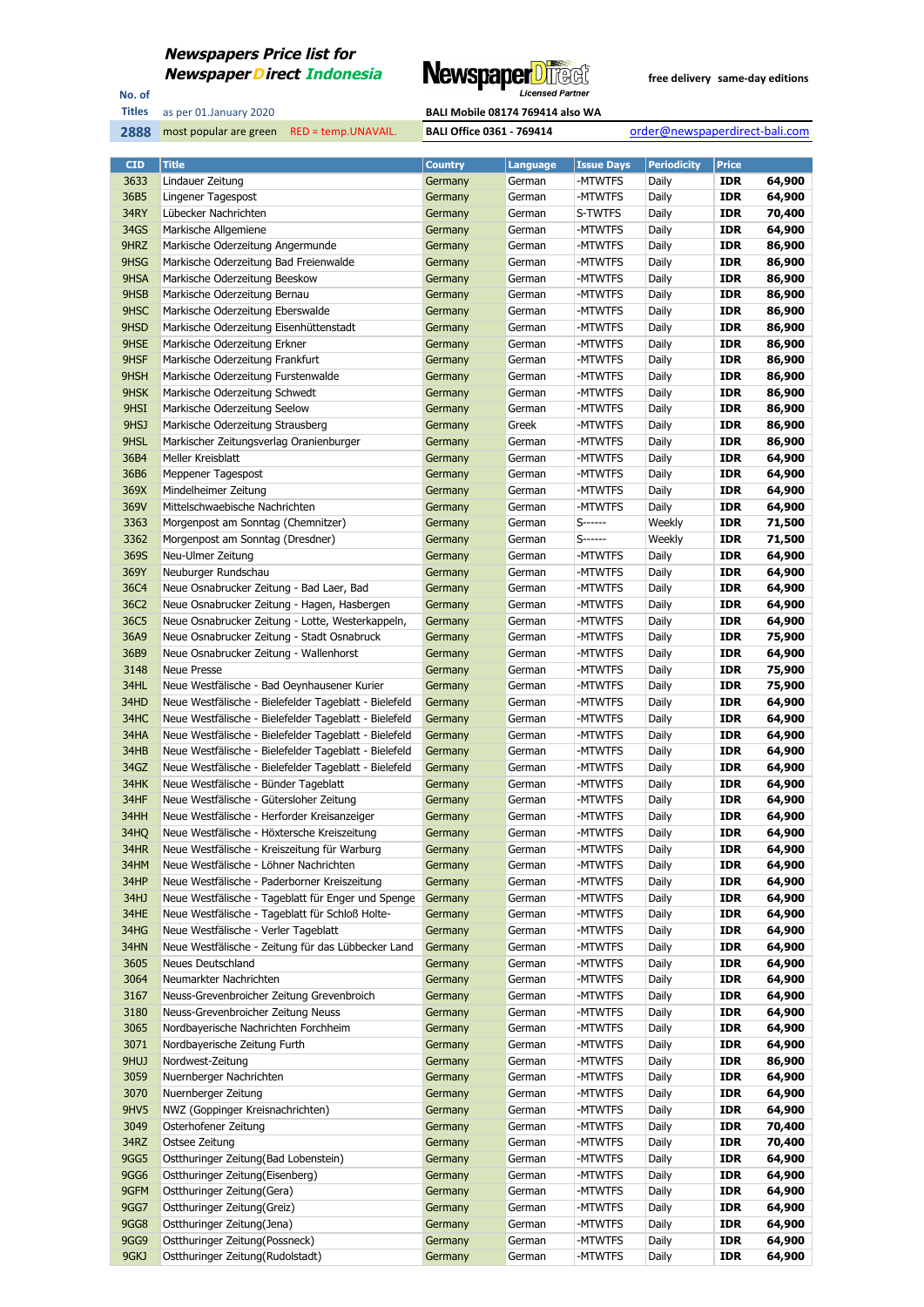

No. of **Titles**

#### as per 01.January 2020 **BALI Mobile 08174 769414 also WA**

| <b>CID</b>       | <b>Title</b>                                      | <b>Country</b> | Language | <b>Issue Days</b> | <b>Periodicity</b> | <b>Price</b> |        |
|------------------|---------------------------------------------------|----------------|----------|-------------------|--------------------|--------------|--------|
| 9GKK             | Ostthuringer Zeitung(Saalfeld)                    | Germany        | German   | -MTWTFS           | Daily              | <b>IDR</b>   | 64,900 |
| 9GKL             | Ostthuringer Zeitung(Schleiz)                     | Germany        | German   | -MTWTFS           | Daily              | <b>IDR</b>   | 64,900 |
| 9GKM             | Ostthuringer Zeitung(Schmolln)                    | Germany        | German   | -MTWTFS           | Daily              | <b>IDR</b>   | 64,900 |
| 9GKN             | Ostthuringer Zeitung (Stadtroda)                  | Germany        | German   | -MTWTFS           | Daily              | <b>IDR</b>   | 64,900 |
| 9GKP             | Ostthuringer Zeitung (Zeulenroda-Triebes)         | Germany        | German   | -MTWTFS           | Daily              | <b>IDR</b>   | 64,900 |
| 3050             | Passauer Neue Presse - Freyung                    |                | German   | -MTWTFS           | Daily              | <b>IDR</b>   | 70,400 |
|                  |                                                   | Germany        |          |                   |                    |              |        |
| 3092             | Passauer Neue Presse - Passau                     | Germany        | German   | -MTWTFS           | Daily              | <b>IDR</b>   | 70,400 |
| 3093             | Passauer Neue Presse - Pfarrkirchen Simbach       | Germany        | German   | -MTWTFS           | Daily              | <b>IDR</b>   | 70,400 |
| 3094             | Passauer Neue Presse - Pocking Griesbach          | Germany        | German   | -MTWTFS           | Daily              | <b>IDR</b>   | 70,400 |
| 34GU             | Peiner Allgemeine Zeitung                         | Germany        | German   | -MTWTFS           | Daily              | <b>IDR</b>   | 64,900 |
| 3095             | Plattlinger Zeitung                               | Germany        | German   | -MTWTFS           | Daily              | <b>IDR</b>   | 64,900 |
| 9HV <sub>6</sub> | Reutlinger Nachrichten                            | Germany        | German   | -MTWTFS           | Daily              | <b>IDR</b>   | 64,900 |
| 3012             | <b>Rheinische Post</b>                            | Germany        | German   | -MTWTFS           | Daily              | <b>IDR</b>   | 70,400 |
| 3012             | Rheinische Post                                   | Germany        | German   | -MTWTFS           | Daily              | <b>IDR</b>   | 64,900 |
| 9WST             | Rheinische Post - Dusseldorf                      | Germany        | German   | -MTWTFS           | Daily              | <b>IDR</b>   | 70,400 |
| 9WSW             | Rheinische Post - Geldern an Kevelaer             | Germany        | German   | -MTWTFS           | Daily              | <b>IDR</b>   | 70,400 |
| 9WSV             | Rheinische Post - Kleve, Goch and Emmerich        | Germany        | German   | -MTWTFS           | Daily              | <b>IDR</b>   | 70,400 |
| 9WSY             | Rheinische Post - Mönchengladbach and             | Germany        | German   | -MTWTFS           | Daily              | <b>IDR</b>   | 70,400 |
| 9WSX             | Rheinische Post - Opladen/Langenfeld              | Germany        | German   | -MTWTFS           | Daily              | <b>IDR</b>   | 70,400 |
| 9WSU             | Rheinische Post - Wesel/Dinslaken                 | Germany        | German   | -MTWTFS           | Daily              | <b>IDR</b>   | 70,400 |
| 9WSZ             | Rheinische Post - Xanten and Moers                | Germany        | German   | -MTWTFS           | Daily              | <b>IDR</b>   | 70,400 |
| 3151             | Rheinische Post Duesseldorf Meerbusch             | Germany        | German   | -MTWTFS           | Daily              | <b>IDR</b>   | 70,400 |
| 3161             | Rheinische Post Duisburg                          | Germany        | German   | -MTWTFS           | Daily              | <b>IDR</b>   | 70,400 |
| 3164             | Rheinische Post Erkelenz                          | Germany        | German   | -MTWTFS           | Daily              | <b>IDR</b>   | 70,400 |
| 3149             | Rheinische Post Hilden                            | Germany        | German   | -MTWTFS           | Daily              | <b>IDR</b>   | 70,400 |
| 3171             | Rheinische Post Krefeld Kempen                    | Germany        | German   | -MTWTFS           | Daily              | <b>IDR</b>   | 70,400 |
| 3152             | Rheinische Post Mettmann                          | Germany        | German   | -MTWTFS           | Daily              | <b>IDR</b>   | 70,400 |
| 3156             | Rheinische Post Ratingen                          | Germany        | German   | -MTWTFS           | Daily              | <b>IDR</b>   | 70,400 |
| 3183             | Rheinische Post Viersen                           | Germany        | German   | -MTWTFS           | Daily              | <b>IDR</b>   | 70,400 |
| 369Z             | Rieser Nachrichten                                | Germany        | German   | -MTWTFS           | Daily              | <b>IDR</b>   | 64,900 |
| 3096             | Rottaler Anzeiger                                 | Germany        | German   | -MTWTFS           | Daily              | <b>IDR</b>   | 70,400 |
| 9HSP             | Rundschau fur den Schwabischen Wald - Der         | Germany        | German   | -MTWTFS           | Daily              | <b>IDR</b>   | 64,900 |
| 3205             | Saarbruecker Zeitung                              | Germany        | German   | -MTWTFS           | Daily              | <b>IDR</b>   | 64,900 |
| 3068             | Schwabacher Tagblatt                              | Germany        | German   | -MTWTFS           | Daily              | <b>IDR</b>   | 64,900 |
| 369N             | Schwabmuenchner Allgemeine                        | Germany        | German   | -MTWTFS           | Daily              | <b>IDR</b>   | 64,900 |
| 3630             | Schwaebische Zeitung (Alb-Donau)                  | Germany        | German   | -MTWTFS           | Daily              | <b>IDR</b>   | 64,900 |
|                  |                                                   |                |          |                   |                    |              |        |
| 3638             | Schwaebische Zeitung (Bad Saulgau)                | Germany        | German   | -MTWTFS           | Daily              | <b>IDR</b>   | 64,900 |
| 3643             | Schwaebische Zeitung (Bad Waldsee-Aulendorf)      | Germany        | German   | -MTWTFS           | Daily              | <b>IDR</b>   | 64,900 |
| 3625             | Schwaebische Zeitung (Biberach)                   | Germany        | German   | -MTWTFS           | Daily              | <b>IDR</b>   | 64,900 |
| 3626             | Schwaebische Zeitung (Ehingen)                    | Germany        | German   | -MTWTFS           | Daily              | <b>IDR</b>   | 64,900 |
| 3628             | Schwaebische Zeitung (Friedrichshafen)            | Germany        | German   | -MTWTFS           | Daily              | IDR          | 64,900 |
| 3632             | Schwaebische Zeitung (Laupheim)                   | Germany        | German   | -MTWTFS           | Daily              | IDR          | 64,900 |
| 3631             | Schwaebische Zeitung (Leutkirch-Isny-Bad Wurzach) | Germany        | German   | -MTWTFS           | Daily              | IDR          | 64,900 |
| 3613             | Schwaebische Zeitung (Ravensburg-Weingarten)      | Germany        | German   | -MTWTFS           | Daily              | <b>IDR</b>   | 64,900 |
| 3637             | Schwaebische Zeitung (Riedlingen)                 | Germany        | German   | -MTWTFS           | Daily              | <b>IDR</b>   | 64,900 |
| 3639             | Schwaebische Zeitung (Sigmaringen)                | Germany        | German   | -MTWTFS           | Daily              | <b>IDR</b>   | 64,900 |
| 3640             | Schwaebische Zeitung (Tettnang)                   | Germany        | German   | -MTWTFS           | Daily              | IDR          | 64,900 |
| 3644             | Schwaebische Zeitung (Wangen)                     | Germany        | German   | -MTWTFS           | Daily              | <b>IDR</b>   | 64,900 |
| 34Z3             | Segeberger Zeitung                                | Germany        | German   | -MTWTFS           | Daily              | IDR          | 64,900 |
| 3182             | Solinger Morgenpost                               | Germany        | German   | -MTWTFS           | Daily              | <b>IDR</b>   | 64,900 |
| 9HV4             | Südwest Presse (Metzinger-Uracher)                | Germany        | German   | -MTWTFS           | Daily              | IDR          | 64,900 |
| 9HV7             | Südwest Presse (Ulm)                              | Germany        | German   | -MTWTFS           | Daily              | <b>IDR</b>   | 64,900 |
| 3000             | Sueddeutsche Zeitung Deutschland-Ausgabe          | Germany        | German   | -MTWTFS           | Daily              | <b>IDR</b>   | 64,900 |
| 3029             | Sueddeutsche Zeitung Stadt-Ausgabe                | Germany        | German   | -MTWTFS           | Daily              | <b>IDR</b>   | 64,900 |
| 9GG3             | Thuringer Allgemeine (Erfurt-Land)                | Germany        | German   | -MTWTFS           | Daily              | IDR          | 64,900 |
| 9GFP             | Thuringer Allgemeine(Apolda)                      | Germany        | German   | -MTWTFS           | Daily              | <b>IDR</b>   | 64,900 |
| 9GFQ             | Thuringer Allgemeine(Arnstadt)                    | Germany        | German   | -MTWTFS           | Daily              | IDR          | 64,900 |
| 9GFR             | Thuringer Allgemeine(Artern)                      | Germany        | German   | -MTWTFS           | Daily              | <b>IDR</b>   | 64,900 |
| 9GFS             | Thuringer Allgemeine(Bad Langensalza)             | Germany        | German   | -MTWTFS           | Daily              | IDR          | 64,900 |
| 9GFT             | Thuringer Allgemeine(Eichsfeld)                   | Germany        | German   | -MTWTFS           | Daily              | <b>IDR</b>   | 64,900 |
| 9GFU             | Thuringer Allgemeine(Eisenach)                    | Germany        | German   | -MTWTFS           | Daily              | <b>IDR</b>   | 64,900 |
| 9GAZ             | Thuringer Allgemeine(Erfurt)                      | Germany        | German   | -MTWTFS           | Daily              | <b>IDR</b>   | 64,900 |
| 9GFV             | Thuringer Allgemeine(Gotha)                       | Germany        | German   | -MTWTFS           | Daily              | IDR          | 64,900 |
| 9GFW             | Thuringer Allgemeine(Ilmenau)                     | Germany        | German   | -MTWTFS           | Daily              | <b>IDR</b>   | 64,900 |
| 9GFX             | Thuringer Allgemeine(Mühlhausen)                  | Germany        | German   | -MTWTFS           | Daily              | <b>IDR</b>   | 64,900 |
| 9GFY             | Thuringer Allgemeine(Nordhausen)                  | Germany        | German   | -MTWTFS           | Daily              | <b>IDR</b>   | 64,900 |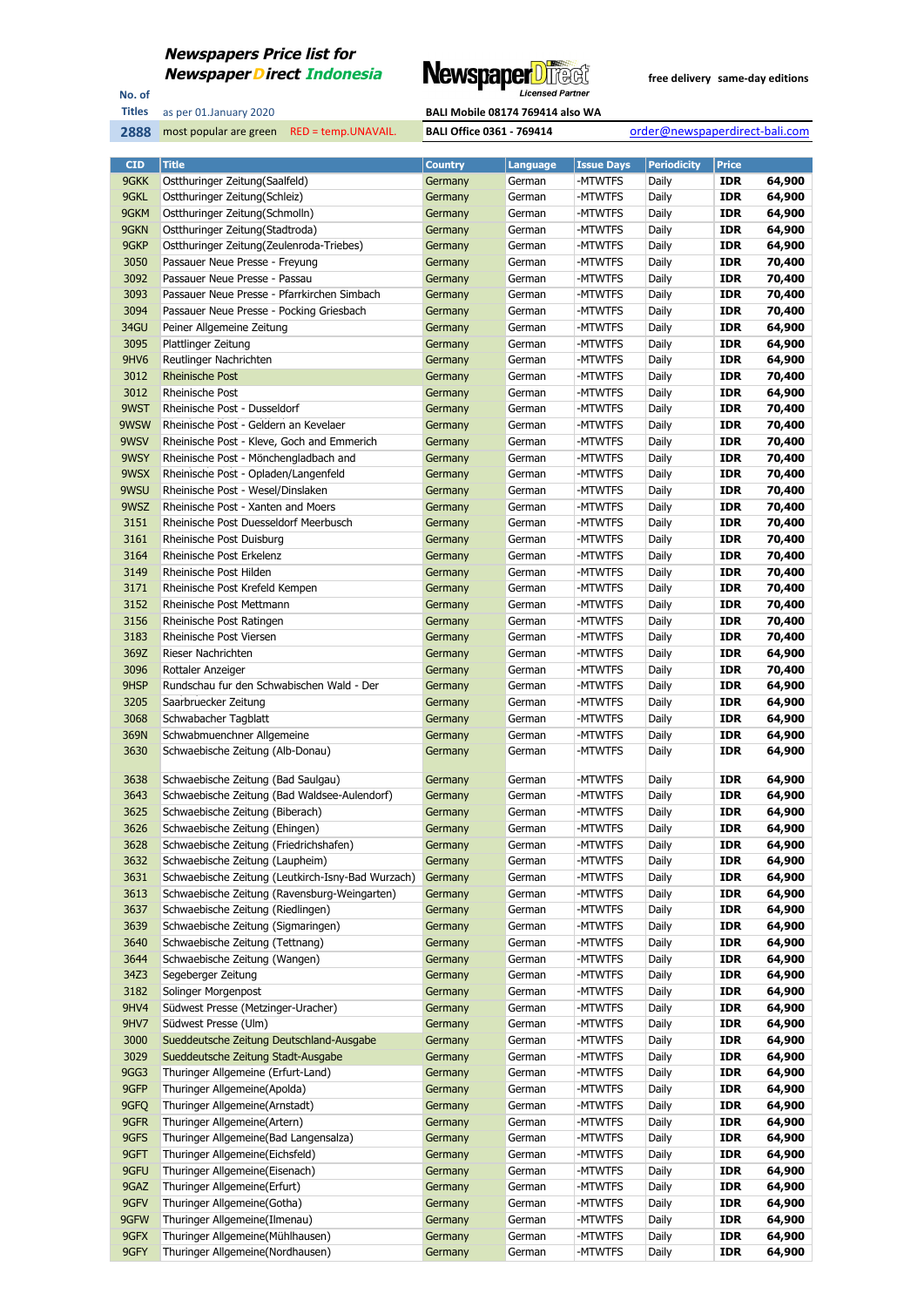

No. of **Titles**



| <b>CID</b>   | <b>Title</b>                                      | <b>Country</b>     | Language               | <b>Issue Days</b>  | <b>Periodicity</b> | <b>Price</b>             |                  |
|--------------|---------------------------------------------------|--------------------|------------------------|--------------------|--------------------|--------------------------|------------------|
| 9GG1         | Thuringer Allgemeine(Sömmerda)                    | Germany            | German                 | -MTWTFS            | Daily              | <b>IDR</b>               | 64,900           |
| 9GFZ         | Thuringer Allgemeine (Sondershausen)              | Germany            | German                 | -MTWTFS            | Daily              | <b>IDR</b>               | 64,900           |
| 9GG2         | Thuringer Allgemeine(Weimar)                      | Germany            | German                 | -MTWTFS            | Daily              | <b>IDR</b>               | 64,900           |
| 9GKQ         | Thuringische Landezeitung(Eichsfeld)              | Germany            | German                 | -MTWTFS            | Daily              | <b>IDR</b>               | 64,900           |
| 9GKR         | Thuringische Landezeitung (Eisenach)              | Germany            | German                 | -MTWTFS            | Daily              | <b>IDR</b>               | 64,900           |
| 9GKS         | Thuringische Landezeitung(Erfurt)                 | Germany            | German                 | -MTWTFS            | Daily              | <b>IDR</b>               | 64,900           |
| 9GKT         | Thuringische Landezeitung(Gera)                   | Germany            | German                 | -MTWTFS            | Daily              | <b>IDR</b>               | 64,900           |
| 9GKU         | Thuringische Landezeitung(Gotha)                  | Germany            | German                 | -MTWTFS            | Daily              | <b>IDR</b>               | 64,900           |
| 9GKV         | Thuringische Landezeitung(Jena)                   | Germany            | German                 | -MTWTFS            | Daily              | <b>IDR</b>               | 64,900           |
| 9GKW         | Thuringische Landezeitung (Unstrut-Hainich-Kreis) | Germany            | German                 | -MTWTFS            | Daily              | <b>IDR</b>               | 64,900           |
| 9GFN         | Thuringische Landezeitung(Weimar)                 | Germany            | German                 | -MTWTFS            | Daily              | <b>IDR</b>               | 64,900           |
| 3641         | <b>Trossinger Zeitung</b>                         | Germany            | German                 | -MTWTFS            | Daily              | <b>IDR</b>               | 64,900           |
| 9i18         | <b>VDI Nachrichten</b>                            | Germany            | German                 | -----F-            | Weekly             | <b>IDR</b>               | 77,000           |
| 3097         | Viechtacher Bayerwald Bote                        | Germany            | German                 | -MTWTFS            | Daily              | <b>IDR</b>               | 70,400           |
| 3098         | Vilshofener Anzeiger                              | Germany            | German                 | -MTWTFS            | Daily              | <b>IDR</b>               | 70,400           |
| 368A         | Wertinger Zeitung                                 | Germany            | German                 | -MTWTFS            | Daily              | <b>IDR</b><br><b>IDR</b> | 64,900           |
| 3090<br>36B3 | Westfalen-Blatt<br>Wittlager Kreisblatt           | Germany            | German                 | -MTWTFS<br>-MTWTFS | Daily<br>Daily     | <b>IDR</b>               | 70,400<br>64,900 |
| 34GV         | Wolfsburger Allgemeine                            | Germany<br>Germany | German<br>German       | -MTWTFS            | Daily              | <b>IDR</b>               | 75,900           |
| 4602         | Kathimerini                                       | Greece             | Greek                  | <b>SMTWTFS</b>     | Daily              | <b>IDR</b>               | 64,900           |
| 1142         | Kathimerini English Edition                       | Greece             | English                | -MTWTFS            | Daily              | <b>IDR</b>               | 64,900           |
| 4603         | Kerdos                                            | Greece             | Greek                  | S-TWTFS            | Daily              | <b>IDR</b>               | 64,900           |
| 4601         | Naftemporiki                                      | Greece             | Greek                  | -MTWTFS            | Daily              | <b>IDR</b>               | 64,900           |
| EA42         | <b>Actitud News</b>                               | Guatemala          | Spanish                | S------            | Weekly             | <b>IDR</b>               | 64,900           |
| E486         | Metro Guatemala (Guatemala City)                  | Guatemala          | Spanish                | -MTWTF-            | Daily              | <b>IDR</b>               | 64,900           |
| 2016         | Prensa Libre                                      | Guatemala          | Spanish                | <b>SMTWTFS</b>     | Daily              | <b>IDR</b>               | 64,900           |
| 6298         | <b>Stabroek News</b>                              | Guyana             | English                | -MTWTFS            | Daily              | <b>IDR</b>               | 64,900           |
| 6341         | Stabroek News Sunday                              | Guyana             | English                | S-------           | Weekly             | <b>IDR</b>               | 64,900           |
| 9GV6         | <b>Weekend Mirror</b>                             | Guyana             | English                | ------S            | Weekly             | <b>IDR</b>               | 64,900           |
| 2699         | Haiti Liberte                                     | Haiti              | French                 | ---W---            | Weekly             | <b>IDR</b>               | 64,900           |
| E892         | Diario Deportivo Diez                             | Honduras           | Spanish                | <b>SMTWTFS</b>     | Daily              | <b>IDR</b>               | 64,900           |
| E891         | Diario El Heraldo                                 | Honduras           | Spanish                | <b>SMTWTFS</b>     | Daily              | <b>IDR</b>               | 64,900           |
| E890         | Diario La Prensa                                  | Honduras           | Spanish                | <b>SMTWTFS</b>     | Daily              | <b>IDR</b>               | 64,900           |
| 5562         | Metro Daily Hong Kong                             | Hong Kong          | Chinese                | -MTWTF-            | Daily              | <b>IDR</b>               | 64,900           |
| 5889         | <b>Economic Digest</b>                            | Hong Kong          | Chinese                | ------S            | Weekly             | <b>IDR</b>               | 77,000           |
| 5933         | Oriental Daily News (HK)                          | Hong Kong          | Chinese                | <b>SMTWTFS</b>     | Daily              | <b>IDR</b>               | 75,900           |
| 5890         | Oriental Sunday                                   | <b>Hong Kong</b>   | Chinese                | ----T--            | Weekly             | <b>IDR</b>               | 77,000           |
| 5895         | Weekend Weekly                                    | <b>Hong Kong</b>   | Chinese                | ----T--            | Weekly             | <b>IDR</b>               | 77,000           |
| 0524         | 24 Ora                                            | Hungary            | Hungarian              | <b>SMTWTFS</b>     | Daily              | <b>IDR</b>               | 64,900           |
| 0519         | Bekes Megyei Hirlap                               | Hungary            | Hungarian              | -MTWTFS            | Daily              | <b>IDR</b>               | 64,900           |
| 0521         | Dunantuli Naplo                                   | Hungary            | Hungarian              | -MTWTFS            | Daily              | <b>IDR</b>               | 64,900           |
| 0659         | Dunaujvarosi Hirlap                               | Hungary            | Hungarian              | -MTWTFS            | Daily              | <b>IDR</b>               | 64,900           |
| 0509         | Eszak-Magyarorszag                                | Hungary            | Hungarian              | -MTWTFS            | Daily              | <b>IDR</b>               | 64,900           |
| 0506         | Hajdu-Bihari Naplo                                | Hungary            | Hungarian              | -MTWTFS            | Daily              | <b>IDR</b>               | 64,900           |
| 0525         | Heves Megyei Hirlap                               | Hungary            | Hungarian              | -MTWTFS            | Daily              | <b>IDR</b>               | 64,900           |
| 0511         | Kelet Magyarorszag                                | Hungary            | Hungarian              | -MTWTFS            | Daily              | <b>IDR</b>               | 64,900           |
| 0526         | Neplap                                            | Hungary            | Hungarian              | -MTWTFS            | Daily              | <b>IDR</b>               | 64,900           |
| 0520         | Petofi Nepe                                       | Hungary            | Hungarian              | -MTWTFS            | Daily              | <b>IDR</b>               | 64,900           |
| 0522<br>0523 | Somogyi Hirlap<br>Tolnai Nepujsag                 | Hungary            | Hungarian              | -MTWTFS<br>-MTWTFS | Daily              | <b>IDR</b><br><b>IDR</b> | 64,900<br>64,900 |
| 0661         | Veszpremi Naplo                                   | Hungary<br>Hungary | Hungarian<br>Hungarian | -MTWTFS            | Daily<br>Daily     | <b>IDR</b>               | 64,900           |
| 0663         | Zalai Hirlap                                      | Hungary            | Hungarian              | -MTWTFS            | Daily              | <b>IDR</b>               | 64,900           |
| 3198         | Frettabladid Print Edition                        | Iceland            | Icelandic              | -MTWTFS            | Daily              | <b>IDR</b>               | 64,900           |
| 3394         | Frettatiminn                                      | Iceland            | Icelandic              | -----FS            | Weekly             | <b>IDR</b>               | 64,900           |
| 9509         | Adorn                                             | India              | English                | <b>SMTWTFS</b>     | Monthly            | <b>IDR</b>               | 64,900           |
| <b>SGHJ</b>  | AMBCrypto Weekly                                  | India              | English                | <b>SMTWTFS</b>     | Biweekly           | <b>IDR</b>               | 64,900           |
| 9504         | Apparel                                           | India              | English                | <b>SMTWTFS</b>     | Monthly            | <b>IDR</b>               | 64,900           |
| 8957         | <b>Bike India</b>                                 | India              | English                | <b>SMTWTFS</b>     | Monthly            | <b>IDR</b>               | 64,900           |
| 9118         | Brunch Collector's Edition                        | India              | English                | <b>SMTWTFS</b>     | Monthly            | <b>IDR</b>               | 64,900           |
| 9103         | <b>Business Sphere</b>                            | India              | English                | <b>SMTWTFS</b>     | Monthly            | <b>IDR</b>               | 64,900           |
| 1396         | <b>Business Standard</b>                          | India              | English                | <b>SMTWTFS</b>     | Daily              | <b>IDR</b>               | 64,900           |
| 8958         | Car India                                         | India              | English                | <b>SMTWTFS</b>     | Monthly            | <b>IDR</b>               | 64,900           |
| 9025         | Cargo Talk                                        | India              | English                | <b>SMTWTFS</b>     | Monthly            | <b>IDR</b>               | 64,900           |
| 8960         | <b>Commercial Vehicle</b>                         | India              | English                | <b>SMTWTFS</b>     | Monthly            | <b>IDR</b>               | 64,900           |
| 9ieg         | Daily Thanthi                                     | India              | Hindi                  | <b>SMTWTFS</b>     | Daily              | <b>IDR</b>               | 64,900           |
| 4881         | Dainik Jagran                                     | India              | Hindi                  | <b>SMTWTFS</b>     | Daily              | <b>IDR</b>               | 64,900           |
| 8819         | Dataquest                                         | India              | English                | <b>SMTWTFS</b>     | Monthly            | <b>IDR</b>               | 64,900           |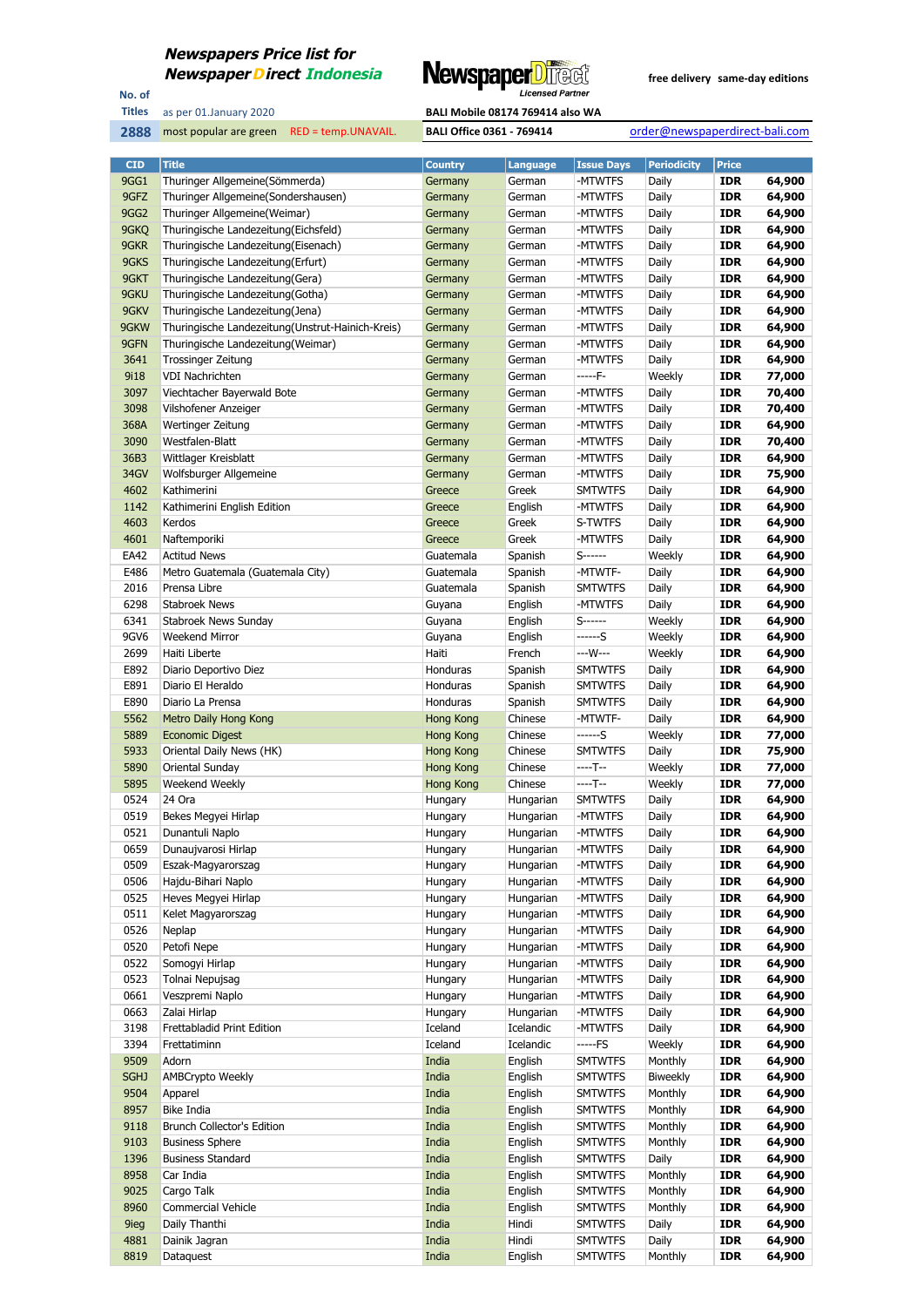

No. of **Titles**

most popular are green RED = temp.UNAVAIL. **BALI Office 0361 - 769414** order@newspaperdirect-bali.com

| <b>CID</b>       | Title                                           | Country | <b>Language</b> | <b>Issue Days</b> | <b>Periodicity</b> | Price      |        |
|------------------|-------------------------------------------------|---------|-----------------|-------------------|--------------------|------------|--------|
| 1391             | Deccan Chronicle                                | India   | English         | <b>SMTWTFS</b>    | Daily              | <b>IDR</b> | 64,900 |
| 4823             | Deshbandhu                                      | India   | Hindi           | <b>SMTWTFS</b>    | Daily              | <b>IDR</b> | 64,900 |
|                  |                                                 |         | Hindi           |                   |                    |            |        |
| 4834             | Deshbandhu - Supplement (Sunday)                | India   |                 | S------           | Weekly             | <b>IDR</b> | 64,900 |
| 4831             | Deshbandhu (Bhopal)                             | India   | Hindi           | <b>SMTWTFS</b>    | Daily              | <b>IDR</b> | 64,900 |
| 4832             | Deshbandhu (Bilaspur)                           | India   | Hindi           | <b>SMTWTFS</b>    | Daily              | <b>IDR</b> | 64,900 |
| 4833             | Deshbandhu (Raipur)                             | India   | Hindi           | <b>SMTWTFS</b>    | Daily              | <b>IDR</b> | 64,900 |
| 4801             | Dinamani                                        | India   | Tamil           | <b>SMTWTFS</b>    | Daily              | <b>IDR</b> | 64,900 |
| 9506             | Domus                                           | India   | English         | <b>SMTWTFS</b>    | Monthly            | <b>IDR</b> | 64,900 |
| 8914             | DQ Channels                                     | India   | English         | <b>SMTWTFS</b>    | Monthly            | <b>IDR</b> | 64,900 |
| 9ieh             | DT Next                                         | India   | English         | <b>SMTWTFS</b>    | Daily              | <b>IDR</b> | 64,900 |
|                  |                                                 |         |                 |                   |                    |            |        |
| 1137             | <b>Economic Times</b>                           | India   | English         | -MTWTFS           | Daily              | <b>IDR</b> | 64,900 |
| 9019             | <b>Electronics Bazaar</b>                       | India   | English         | <b>SMTWTFS</b>    | Monthly            | <b>IDR</b> | 64,900 |
| 8961             | <b>Electronics For You</b>                      | India   | English         | <b>SMTWTFS</b>    | Monthly            | <b>IDR</b> | 64,900 |
| 9F91             | Evo India                                       | India   | English         | <b>SMTWTFS</b>    | Monthly            | <b>IDR</b> | 64,900 |
| 9505             | Hair                                            | India   | English         | <b>SMTWTFS</b>    | Monthly            | <b>IDR</b> | 64,900 |
| 4838             | Hindustan                                       | India   | Hindi           | <b>SMTWTFS</b>    | Daily              | <b>IDR</b> | 64,900 |
| 4839             | Hindustan - Anokhi                              | India   | Hindi           | ------S           | Weekly             | <b>IDR</b> | 64,900 |
| 4847             | Hindustan - Estates                             | India   | Hindi           | -----F-           | Weekly             | <b>IDR</b> | 64,900 |
|                  |                                                 |         |                 |                   |                    |            |        |
| 4848             | Hindustan - Tan-Mann                            | India   | Hindi           | ------S           | Weekly             | <b>IDR</b> | 64,900 |
| 4933             | Hindustan (Allahabad)                           | India   | Hindi           | <b>SMTWTFS</b>    | Daily              | <b>IDR</b> | 64,900 |
| 4934             | Hindustan (Bareilly)                            | India   | Hindi           | <b>SMTWTFS</b>    | Daily              | <b>IDR</b> | 64,900 |
| 4937             | Hindustan (Gorakhpur)                           | India   | Hindi           | <b>SMTWTFS</b>    | Daily              | <b>IDR</b> | 64,900 |
| 4935             | Hindustan (Kanpur)                              | India   | Hindi           | <b>SMTWTFS</b>    | Daily              | <b>IDR</b> | 64,900 |
| 4936             | Hindustan (Varanasi)                            | India   | Hindi           | <b>SMTWTFS</b>    | Daily              | <b>IDR</b> | 64,900 |
| 4869             | Hindustan Lucknow ST (Hindi)                    | India   | Hindi           | <b>SMTWTFS</b>    | Daily              | <b>IDR</b> | 64,900 |
| 4867             | Hindustan Patna ST (Hindi)                      | India   | Hindi           | <b>SMTWTFS</b>    | Daily              | <b>IDR</b> | 64,900 |
|                  |                                                 |         |                 |                   |                    |            |        |
| 7124             | Hindustan Times - Brunch                        | India   | English         | S------           | Weekly             | <b>IDR</b> | 64,900 |
| 7123             | Hindustan Times - Shine Weekly                  | India   | English         | --T----           | Weekly             | <b>IDR</b> | 64,900 |
| 8778             | Hindustan Times (Amritsar)                      | India   | English         | <b>SMTWTFS</b>    | Daily              | <b>IDR</b> | 64,900 |
| 8779             | Hindustan Times (Bathinda)                      | India   | English         | <b>SMTWTFS</b>    | Daily              | <b>IDR</b> | 64,900 |
| 8738             | Hindustan Times (Chandigarh) - City             | India   | English         | <b>SMTWTFS</b>    | Daily              | <b>IDR</b> | 64,900 |
| 8823             | Hindustan Times (Chandigarh) - Estates          | India   | English         | ------S           | Weekly             | <b>IDR</b> | 64,900 |
| 8739             | Hindustan Times (Chandigarh) - Guide            | India   | English         | ----T--           | Weekly             | <b>IDR</b> | 64,900 |
| 8761             | Hindustan Times (Chandigarh) - HT Ludhiana Live | India   | English         | <b>SMTWTFS</b>    | Daily              | <b>IDR</b> | 64,900 |
|                  |                                                 |         |                 |                   |                    |            |        |
| 8737             | Hindustan Times (Chandigarh) - Live             | India   | English         | <b>SMTWTFS</b>    | Daily              | <b>IDR</b> | 64,900 |
| 9320             | Hindustan Times (Gurgaon) - City                | India   | English         | <b>SMTWTFS</b>    | Daily              | <b>IDR</b> | 64,900 |
| 9494             | Hindustan Times (Jaipur) - City                 | India   | English         | <b>SMTWTFS</b>    | Daily              | <b>IDR</b> | 64,900 |
| 8780             | Hindustan Times (Jalandhar)                     | India   | English         | <b>SMTWTFS</b>    | Daily              | <b>IDR</b> | 64,900 |
| <b>9AB6</b>      | Hindustan Times (Lucknow) - Live                | India   | English         | <b>SMTWTFS</b>    | Daily              | <b>IDR</b> | 64,900 |
| 8824             | Hindustan Times (Mumbai) - Brunch               | India   | English         | S------           | Weekly             | <b>IDR</b> | 64,900 |
| 8821             | Hindustan Times (Mumbai) - HT Live Navi Mumbai  | India   | English         | S-TWTFS           | Daily              | <b>IDR</b> | 64,900 |
| 8820             | Hindustan Times (Mumbai) - Live                 | India   | English         | ------S           | Weekly             | <b>IDR</b> | 64,900 |
| 8781             | Hindustan Times (Patiala)                       | India   | English         | <b>SMTWTFS</b>    | Daily              | <b>IDR</b> | 64,900 |
|                  |                                                 |         |                 |                   |                    |            |        |
| <b>9AB7</b>      | Hindustan Times (Patna) - Live                  | India   | English         | <b>SMTWTFS</b>    | Daily              | <b>IDR</b> | 64,900 |
| 9KF7             | Hindustan Times (Pune) - Cafe                   | India   | English         | <b>SMTWTFS</b>    | Daily              | <b>IDR</b> | 64,900 |
| 9AB8             | Hindustan Times (Ranchi) - Live                 | India   | English         | <b>SMTWTFS</b>    | Daily              | <b>IDR</b> | 64,900 |
| 8832             | Hindustan Times ST (Chandigarh)                 | India   | English         | <b>SMTWTFS</b>    | Daily              | <b>IDR</b> | 64,900 |
| 9049             | Hindustan Times ST (Delhi)                      | India   | English         | <b>SMTWTFS</b>    | Daily              | <b>IDR</b> | 64,900 |
| 9321             | Hindustan Times ST (Gurgaon)                    | India   | English         | <b>SMTWTFS</b>    | Daily              | <b>IDR</b> | 64,900 |
| 9248             | Hindustan Times ST (Jaipur)                     | India   | English         | <b>SMTWTFS</b>    | Daily              | <b>IDR</b> | 64,900 |
| 9115             | Hindustan Times ST (Lucknow)                    | India   | English         | <b>SMTWTFS</b>    | Daily              | <b>IDR</b> | 64,900 |
| 8831             | Hindustan Times ST (Mumbai)                     | India   | English         | <b>SMTWTFS</b>    | Daily              | <b>IDR</b> | 64,900 |
|                  |                                                 |         |                 |                   |                    |            |        |
| 9116             | Hindustan Times ST (Patna)                      | India   | English         | <b>SMTWTFS</b>    | Daily              | <b>IDR</b> | 64,900 |
| 9VWZ             | Hindustan Times ST (Noida)                      | India   | English         | <b>SMTWTFS</b>    | Daily              | <b>IDR</b> | 64,900 |
| 9KF <sub>6</sub> | Hindustan Times ST (Pune)                       | India   | English         | <b>SMTWTFS</b>    | Daily              | <b>IDR</b> | 64,900 |
| 9117             | Hindustan Times ST (Ranchi)                     | India   | English         | <b>SMTWTFS</b>    | Daily              | <b>IDR</b> | 64,900 |
| 7119             | HT Cafe                                         | India   | English         | -MTWTFS           | Daily              | <b>IDR</b> | 64,900 |
| 7118             | HT Cafe Sunday                                  | India   | English         | S------           | Weekly             | <b>IDR</b> | 64,900 |
| 7120             | HT City                                         | India   | English         | -MTWTFS           | Daily              | <b>IDR</b> | 64,900 |
| 7263             | HT City Sunday                                  | India   | English         | $S$ ------        | Weekly             | <b>IDR</b> | 64,900 |
| 7121             |                                                 |         |                 |                   |                    |            |        |
|                  | <b>HT Estates</b>                               | India   | English         | ------S           | Weekly             | <b>IDR</b> | 64,900 |
| 8876             | India Strategic                                 | India   | English         | <b>SMTWTFS</b>    | Monthly            | <b>IDR</b> | 64,900 |
| 4822             | Kadambini                                       | India   | Hindi           | <b>SMTWTFS</b>    | Monthly            | <b>IDR</b> | 64,900 |
| 4314             | Loksatta                                        | India   | Marathi         | <b>SMTWTFS</b>    | Daily              | <b>IDR</b> | 64,900 |
| 9KWD             | Mail Today                                      | India   | English         | <b>SMTWTFS</b>    | Daily              | <b>IDR</b> | 64,900 |
| 4202             | Malayala Manorama                               | India   | Malayalam       | -MTWTFS           | Daily              | <b>IDR</b> | 64,900 |
| 9508             | Marwar                                          | India   | English         | <b>SMTWTFS</b>    | Monthly            | <b>IDR</b> | 64,900 |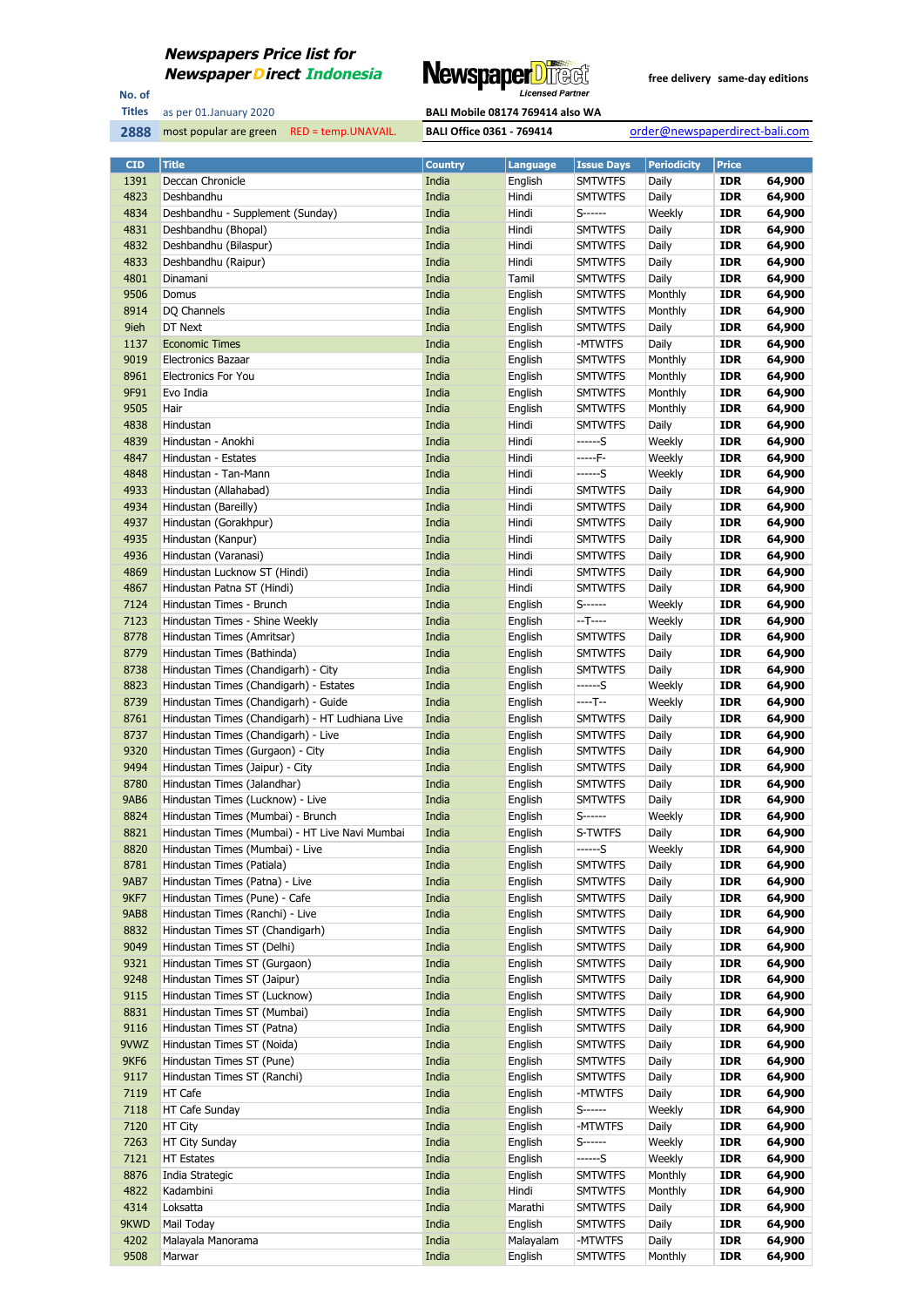

No. of **Titles**



| <b>CID</b> | <b>Title</b>                                 | <b>Country</b>   | <b>Language</b> | <b>Issue Days</b> | <b>Periodicity</b> | <b>Price</b> |        |
|------------|----------------------------------------------|------------------|-----------------|-------------------|--------------------|--------------|--------|
| 4810       | Mathrubhumi Daily                            | India            | English         | <b>SMTWTFS</b>    | Daily              | <b>IDR</b>   | 64,900 |
| 4373       | Mi Marathi                                   | India            | Hindi           | <b>SMTWTFS</b>    | Daily              | <b>IDR</b>   | 64,900 |
| 9026       | Micetalk                                     | India            | English         | <b>SMTWTFS</b>    | Monthly            | <b>IDR</b>   | 64,900 |
| 9520       | Mid Day                                      | India            | English         | <b>SMTWTFS</b>    | Daily              | <b>IDR</b>   | 64,900 |
| 9GAL       | Millennium Post                              | India            | English         | <b>SMTWTFS</b>    | Daily              | <b>IDR</b>   | 64,900 |
| 9323       | Mint Asia ST                                 | India            | English         | -----F-           | Weekly             | <b>IDR</b>   | 64,900 |
| 9278       | Mint ST                                      | India            | English         | -MTWTFS           | Daily              | <b>IDR</b>   | 64,900 |
| 9012       | <b>Money Times</b>                           | India            | English         | $-T$ ----         | Weekly             | <b>IDR</b>   | 64,900 |
| 1108       | Mother & Baby                                | India            | English         | <b>SMTWTFS</b>    | Monthly            | <b>IDR</b>   | 64,900 |
| 4924       | Naidunia                                     | India            | Hindi           | <b>SMTWTFS</b>    | Daily              | <b>IDR</b>   | 64,900 |
| 4821       | Nandan                                       | India            | Hindi           | <b>SMTWTFS</b>    | Monthly            | <b>IDR</b>   | 64,900 |
| 8963       | OpenSource For You                           | India            | English         | <b>SMTWTFS</b>    | Monthly            | <b>IDR</b>   | 64,900 |
| 9046       | Outdoor Asia                                 | India            | English         | <b>SMTWTFS</b>    | Monthly            | <b>IDR</b>   | 64,900 |
| 8829       | PCQuest                                      | India            | English         | <b>SMTWTFS</b>    | Monthly            | <b>IDR</b>   | 86,900 |
| 9047       | Point of Purchase                            | India            | English         |                   | Monthly            | <b>IDR</b>   | 64,900 |
|            |                                              |                  |                 | <b>SMTWTFS</b>    |                    |              |        |
| 8954       | Power Watch India                            | India            | English         | <b>SMTWTFS</b>    | Monthly            | <b>IDR</b>   | 64,900 |
| E955       | Pragativadi Bhubaneswar                      | India            | Odia            | <b>SMTWTFS</b>    | Daily              | <b>IDR</b>   | 64,900 |
| 4818       | Prahaar                                      | India            | Marathi         | <b>SMTWTFS</b>    | Daily              | <b>IDR</b>   | 64,900 |
| 4817       | Rajasthan Patrika                            | India            | Hindi           | <b>SMTWTFS</b>    | Daily              | <b>IDR</b>   | 64,900 |
| 4809       | Rashtriya Sahara                             | India            | Hindi           | <b>SMTWTFS</b>    | Daily              | <b>IDR</b>   | 64,900 |
| 4307       | Sanmarg                                      | India            | Hindi           | <b>SMTWTFS</b>    | Daily              | <b>IDR</b>   | 64,900 |
| 8955       | Smart Photography                            | India            | English         | <b>SMTWTFS</b>    | Monthly            | <b>IDR</b>   | 64,900 |
| 9503       | Solitaire                                    | India            | English         | <b>SMTWTFS</b>    | Monthly            | <b>IDR</b>   | 64,900 |
| 9096       | <b>SPs Airbuz</b>                            | India            | English         | <b>SMTWTFS</b>    | Monthly            | <b>IDR</b>   | 64,900 |
| 9097       | <b>SPs Aviation</b>                          | India            | English         | <b>SMTWTFS</b>    | Monthly            | <b>IDR</b>   | 64,900 |
| 9098       | <b>SPs LandForces</b>                        | India            | English         | <b>SMTWTFS</b>    | Monthly            | <b>IDR</b>   | 64,900 |
| 9134       | <b>SPs MAI</b>                               | India            | English         | <b>SMTWTFS</b>    | Monthly            | <b>IDR</b>   | 64,900 |
| 9099       | <b>SPs NavalForces</b>                       | India            | English         | <b>SMTWTFS</b>    | Monthly            | <b>IDR</b>   | 64,900 |
| 8291       | Sunday Express                               | India            | English         | S-------          | Weekly             | <b>IDR</b>   | 64,900 |
| 7761       | Tehelka                                      | India            | English         | <b>SMTWTFS</b>    | Weekly             | <b>IDR</b>   | 64,900 |
| 1392       | The Asian Age                                | India            | English         | <b>SMTWTFS</b>    | Daily              | <b>IDR</b>   | 64,900 |
| 9087       | The Free Press Journal                       | India            | English         | <b>SMTWTFS</b>    | Daily              | <b>IDR</b>   | 64,900 |
| 1091       | The Hindu                                    | India            | English         | <b>SMTWTFS</b>    | Daily              | <b>IDR</b>   | 64,900 |
| 1092       | The Hindu Business Line                      | India            | English         | -MTWTFS           | Daily              | <b>IDR</b>   | 64,900 |
| 9kib       | The Hitavada                                 | India            | English         | <b>SMTWTFS</b>    | Daily              | <b>IDR</b>   | 64,900 |
| 8964       | The Ideal Home and Garden                    | India            | English         | <b>SMTWTFS</b>    | Monthly            | <b>IDR</b>   | 64,900 |
| 7838       | The New Indian Express                       | India            | English         | -MTWTFS           | Daily              | <b>IDR</b>   | 64,900 |
| 9kic       | The Northlines                               | India            | English         | <b>SMTWTFS</b>    | Daily              | <b>IDR</b>   | 64,900 |
| 8813       | The Pioneer                                  | India            | English         | <b>SMTWTFS</b>    | Daily              | <b>IDR</b>   | 64,900 |
| 9507       | The Smart Manager                            | India            | English         | <b>SMTWTFS</b>    | Monthly            | <b>IDR</b>   | 64,900 |
| 7742       | The Sunday Guardian                          | India            | English         | $S$ -------       | Weekly             | <b>IDR</b>   | 64,900 |
| 1066       | The Times of India (Mumbai edition)          | India            | English         | <b>SMTWTFS</b>    | Daily              | <b>IDR</b>   | 64,900 |
| 1011       | The Times of India (New Delhi edition)       | India            | English         |                   |                    |              | 64,900 |
| 9102       |                                              |                  |                 | <b>SMTWTFS</b>    | Daily              | IDR          |        |
|            | TravTalk - India                             | India            | English         | <b>SMTWTFS</b>    | Monthly            | <b>IDR</b>   | 64,900 |
| 9027       | TravTalk - Middle East                       | India            | English         | <b>SMTWTFS</b>    | Monthly            | <b>IDR</b>   | 64,900 |
| 4203       | Udayavani Daily                              | India            | Kannada         | <b>SMTWTFS</b>    | Daily              | <b>IDR</b>   | 64,900 |
| 4268       | Vartha Bharathi Kannada Daily                | India            | Kannada         | <b>SMTWTFS</b>    | Daily              | <b>IDR</b>   | 64,900 |
| 9053       | VM and RD                                    | India            | English         | <b>SMTWTFS</b>    | Monthly            | <b>IDR</b>   | 64,900 |
| 8817       | Voice&Data                                   | India            | English         | <b>SMTWTFS</b>    | Monthly            | <b>IDR</b>   | 64,900 |
| 9999       | Bisnis Indonesia (original issue)            | <b>Indonesia</b> | Indonesian      | -MTWTFS           | Daily              | <b>IDR</b>   | 17,500 |
| 9999       | Jawa Pos (original issue)                    | <b>Indonesia</b> | Indonesian      | <b>SMTWTFS</b>    | Daily              | <b>IDR</b>   | 5,500  |
| 9999       | Kompas (original issue)                      | <b>Indonesia</b> | Indonesian      | <b>SMTWTFS</b>    | <b>Daily</b>       | <b>IDR</b>   | 4,500  |
| 9999       | The Jakarta Post - JPlus (original issue)    | <b>Indonesia</b> | English         | ------S           | Weekly             | <b>IDR</b>   | 9,500  |
| 9999       | The Jakarta Post - Magazine (original issue) | <b>Indonesia</b> | English         | <b>SMTWTFS</b>    | Monthly            | <b>IDR</b>   | 9,500  |
| 9999       | The Jakarta Post - Speak! (original issue)   | <b>Indonesia</b> | English         | <b>SMTWTFS</b>    | Monthly            | <b>IDR</b>   | 9,500  |
| 9999       | The Jakarta Post (original issue)            | <b>Indonesia</b> | English         | -MTWTFS           | <b>Daily</b>       | <b>IDR</b>   | 9,500  |
| 9999       | Tribun Bali (original issue)                 | <b>Indonesia</b> | Indonesian      | <b>SMTWTFS</b>    | <b>Daily</b>       | <b>IDR</b>   | 2,000  |
| 4A04       | Alvefagh                                     | Iran             | Persian         | SMTWT-S           | Daily              | <b>IDR</b>   | 64,900 |
| 4989       | Amordad Weekly Newspaper                     | Iran             | Persian         | ------S           | <b>Bi-Weekly</b>   | <b>IDR</b>   | 64,900 |
| 9HW2       | Asia Daily                                   | Iran             | Persian         | SMTWT-S           | Daily              | <b>IDR</b>   | 64,900 |
| 4325       | <b>Byte</b>                                  | Iran             | Persian         | ---W---           | Weekly             | <b>IDR</b>   | 64,900 |
| 4A03       | Iran Daily                                   | Iran             | Persian         | SMTWT-S           | Daily              | <b>IDR</b>   | 64,900 |
| 4A02       | Iran Newspaper                               | Iran             | Persian         | SMTWT-S           | Daily              | <b>IDR</b>   | 64,900 |
| 4A05       | Iran Varzeshi                                | Iran             | Persian         | SMTWT-S           | Daily              | <b>IDR</b>   | 64,900 |
| 4324       | Jeem                                         | Iran             | Persian         | $-T-$             | Daily              | <b>IDR</b>   | 64,900 |
| 4319       | Khorasan                                     | Iran             | Persian         | SMTWT-S           | Daily              | <b>IDR</b>   | 64,900 |
| 4322       | Khorasan Jonubi                              | Iran             | Persian         | SMTWT-S           | Daily              | <b>IDR</b>   | 64,900 |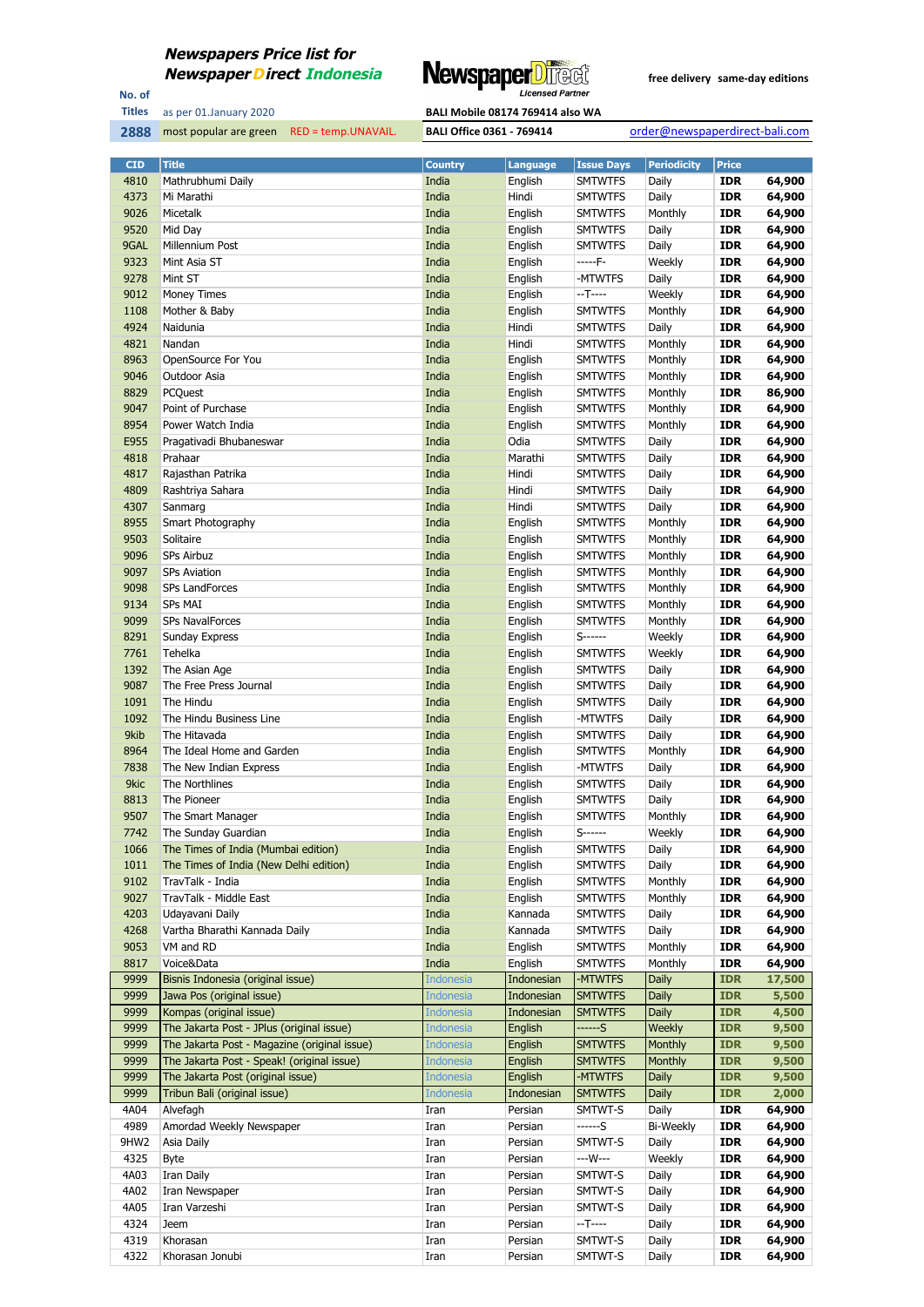

No. of **Titles**

| as per 01.January 2020 | <b>BALI Mobile 08174 769414 also WA</b> |
|------------------------|-----------------------------------------|

| <b>CID</b> | <b>Title</b>                               | <b>Country</b> | <b>Language</b> | <b>Issue Days</b> | <b>Periodicity</b> | <b>Price</b> |        |
|------------|--------------------------------------------|----------------|-----------------|-------------------|--------------------|--------------|--------|
| 4320       | Khorasan Razavi                            | Iran           | Persian         | SMTWT-S           | Daily              | <b>IDR</b>   | 64,900 |
| 4321       | Khorasan Shomali                           | Iran           | Persian         | SMTWT-S           | Daily              | <b>IDR</b>   | 64,900 |
| 4327       | Khorasan Special Edition                   | Iran           | Persian         | <b>SMTWTFS</b>    | Monthly            | <b>IDR</b>   | 64,900 |
| 4323       | Khorasan Varzeshi                          | Iran           | Persian         | SMTWT-S           | Daily              | <b>IDR</b>   | 64,900 |
| 4325       | Pezeshky Emrooz                            | Iran           | Persian         | ---W---           | Weekly             | <b>IDR</b>   | 64,900 |
| 4326       | Rasad                                      | Iran           | Persian         | <b>SMTWTFS</b>    | Monthly            | <b>IDR</b>   | 64,900 |
| 4870       | Shahrara Institute                         | Iran           | Persian         | SMTWT-S           | Daily              | <b>IDR</b>   | 64,900 |
| 9198       | The Kurdish Globe                          | Iraq           | English         | $---T--$          | Weekly             | <b>IDR</b>   | 64,900 |
| 6208       | <b>Bray People</b>                         | Ireland        | English         | <b>SMTWTFS</b>    | Daily              | <b>IDR</b>   | 64,900 |
| 6148       | Drogheda Independent                       | Ireland        | English         | <b>SMTWTFS</b>    | Daily              | <b>IDR</b>   | 64,900 |
| 6659       | Enniscorthy Guardian                       | Ireland        | English         | $-T$ ----         | Weekly             | <b>IDR</b>   | 64,900 |
| 6149       | Fingal Independent                         | Ireland        | English         | ---W---           | Weekly             | <b>IDR</b>   | 64,900 |
| 6210       | Gorey Guardian                             | Ireland        | English         | $-T$ -----        | Weekly             | <b>IDR</b>   | 64,900 |
| 9GTD       | <b>Irish Daily Mirror</b>                  | Ireland        | English         | -MTWTFS           | Daily              | <b>IDR</b>   | 75,900 |
| 9295       | <b>Irish Examiner</b>                      | Ireland        | English         | -MTWTFS           | Weekly             | <b>IDR</b>   | 75,900 |
|            |                                            |                |                 | $-T$ ----         |                    |              |        |
| 9165       | Irish Examiner - County                    | Ireland        | English         | $---T--$          | Daily              | <b>IDR</b>   | 70,400 |
| 9166       | Irish Examiner - Farming                   | Ireland        | English         | $---F-$           | Daily              | <b>IDR</b>   | 70,400 |
| 9167       | Irish Examiner - Feelgood                  | Ireland        | English         |                   | Daily              | <b>IDR</b>   | 70,400 |
| 9311       | Irish Examiner - Property and Interiors    | Ireland        | English         | ------S           | Weekly             | <b>IDR</b>   | 70,400 |
| 9309       | Irish Examiner - Racing                    | Ireland        | English         | <b>SMTWTFS</b>    | Monthly            | <b>IDR</b>   | 70,400 |
| 9310       | Irish Examiner - Sport                     | Ireland        | English         | -MTWTFS           | Weekly             | <b>IDR</b>   | 70,400 |
| 9168       | Irish Examiner - Supplement                | Ireland        | English         | <b>SMTWTFS</b>    | Monthly            | <b>IDR</b>   | 70,400 |
| 9308       | Irish Examiner - Weekend                   | Ireland        | English         | ------S           | Weekly             | <b>IDR</b>   | 70,400 |
| 1336       | Irish Independent                          | Ireland        | English         | -MTWTFS           | Daily              | <b>IDR</b>   | 64,900 |
| 9035       | Irish Independent - Insider                | Ireland        | English         | ----T--           | Weekly             | <b>IDR</b>   | 64,900 |
| 6359       | Irish Independent - Mothers and Babies     | Ireland        | English         | <b>SMTWTFS</b>    | Monthly            | <b>IDR</b>   | 64,900 |
| 9034       | Irish Independent - Seachtain              | Ireland        | Irish Gaelic    | ---W---           | Weekly             | <b>IDR</b>   | 64,900 |
| 1337       | Irish Independent Weekend Magazine         | Ireland        | English         | $S$ ------        | Weekly             | <b>IDR</b>   | 64,900 |
| 9GTE       | <b>Irish Sunday Mirror</b>                 | Ireland        | English         | $S$ ------        | Weekly             | <b>IDR</b>   | 81,400 |
| 9236       | Mid Louth Independent                      | Ireland        | English         | $--W---$          | Weekly             | <b>IDR</b>   | 64,900 |
| 6211       | New Ross Standard                          | Ireland        | English         | $-T$ -----        | Weekly             | <b>IDR</b>   | 64,900 |
| 6706       | Sunday Independent - Life                  | Ireland        | English         | $S$ -------       | Weekly             | <b>IDR</b>   | 64,900 |
| 1339       | Sunday Independent (Ireland)               | Ireland        | English         | $S$ ------        | Weekly             | <b>IDR</b>   | 75,900 |
| 6213       | The Argus                                  | Ireland        | English         | <b>SMTWTFS</b>    | Daily              | <b>IDR</b>   | 64,900 |
| 6147       | The Corkman                                | Ireland        | English         | <b>SMTWTFS</b>    | Daily              | <b>IDR</b>   | 64,900 |
| 1346       | The Irish Times                            | Ireland        | English         | -MTWTF-           | Daily              | <b>IDR</b>   | 64,900 |
| 1330       | The Irish Times - Business                 | Ireland        | English         | -MTWTF-           | Daily              | <b>IDR</b>   | 64,900 |
| 1326       | The Irish Times - Health                   | Ireland        | English         | $-T---$           | Weekly             | <b>IDR</b>   | 64,900 |
| 1325       | The Irish Times - Monday Sport             | Ireland        | English         | -M-----           | Weekly             | <b>IDR</b>   | 64,900 |
| 1329       | The Irish Times - Property                 | Ireland        | English         | ----T--           | Weekly             | <b>IDR</b>   | 64,900 |
| 1331       | The Irish Times - The Ticket               | Ireland        | English         | $---F-$           | Weekly             | <b>IDR</b>   | 64,900 |
| 1333       | The Irish Times Magazine                   | Ireland        | English         | $---S$            | Weekly             | <b>IDR</b>   | 64,900 |
| 1347       | The Irish Times Weekend                    | Ireland        | English         | ------S           | Weekly             | IDR          | 75,900 |
| 1332       | The Irish Times Weekend - Review           | Ireland        | English         | $---S$            | Weekly             | <b>IDR</b>   | 64,900 |
| 1456       | The Irish Times Weekend - Sports           | Ireland        | English         | $---S$            | Weekly             | <b>IDR</b>   | 64,900 |
|            |                                            |                |                 |                   |                    |              | 64,900 |
| 6145       | The Kerryman                               | Ireland        | English         | <b>SMTWTFS</b>    | Daily              | <b>IDR</b>   |        |
| 7133       | The Kerryman (South Kerry Edition)         | Ireland        | English         | ---W---           | Weekly             | <b>IDR</b>   | 64,900 |
| 7154       | The Kerryman (Tralee Edition)              | Ireland        | English         | ---W---           | Weekly             | <b>IDR</b>   | 64,900 |
| 6212       | The Sligo Champion                         | Ireland        | English         | $-T$ -----        | Weekly             | <b>IDR</b>   | 64,900 |
| 6214       | <b>Wexford People</b>                      | Ireland        | English         | $-T$ -----        | Weekly             | <b>IDR</b>   | 64,900 |
| 6215       | <b>Wicklow People</b>                      | Ireland        | English         | <b>SMTWTFS</b>    | Daily              | <b>IDR</b>   | 64,900 |
| 9318       | Wicklow People (Arklow)                    | Ireland        | English         | ---W---           | Weekly             | <b>IDR</b>   | 64,900 |
| 9319       | Wicklow People (West Edition)              | Ireland        | English         | ---W---           | Weekly             | <b>IDR</b>   | 64,900 |
| 9JAG       | Israel Hayom                               | Israel         | Hebrew          | SMTWTF-           | Daily              | <b>IDR</b>   | 77,000 |
| 1147       | <b>Israel News Faxx</b>                    | Israel         | English         | $---F-$           | Weekly             | <b>IDR</b>   | 64,900 |
| 1007       | Jerusalem Post                             | Israel         | English         | SMTWTF-           | Daily              | <b>IDR</b>   | 64,900 |
| 9KKG       | Jerusalem Post Magazine                    | Israel         | English         | $---F-$           | Weekly             | <b>IDR</b>   | 75,900 |
| 3587       | <b>Best Movie</b>                          | Italy          | Italian         | <b>SMTWTFS</b>    | Monthly            | <b>IDR</b>   | 64,900 |
| 3588       | <b>Business People</b>                     | Italy          | Italian         | <b>SMTWTFS</b>    | Monthly            | <b>IDR</b>   | 64,900 |
| 3591       | Classic Voice                              | Italy          | Italian         | <b>SMTWTFS</b>    | Monthly            | <b>IDR</b>   | 64,900 |
| 36D8       | Corriere Adriatico (Ancona)                | Italy          | Italian         | <b>SMTWTFS</b>    | Daily              | <b>IDR</b>   | 64,900 |
| 36D9       | Corriere Adriatico (Ascoli)                | Italy          | Italian         | <b>SMTWTFS</b>    | Daily              | <b>IDR</b>   | 64,900 |
| 36DA       | Corriere Adriatico (Fermo)                 | Italy          | Italian         | <b>SMTWTFS</b>    | Daily              | <b>IDR</b>   | 64,900 |
| 36DB       | Corriere Adriatico (Macerata)              | Italy          | Italian         | <b>SMTWTFS</b>    | Daily              | <b>IDR</b>   | 64,900 |
| 36DC       | Corriere Adriatico (Pesaro)                | Italy          | Italian         | <b>SMTWTFS</b>    | Daily              | <b>IDR</b>   | 64,900 |
| 3528       | Corriere del Mezzogiorno (Bari-Puglia)     | Italy          | Italian         | <b>SMTWTFS</b>    | Daily              | <b>IDR</b>   | 64,900 |
| 3540       | Corriere del Mezzogiorno (Napoli-Campania) | Italy          | Italian         | <b>SMTWTFS</b>    | Daily              | <b>IDR</b>   | 64,900 |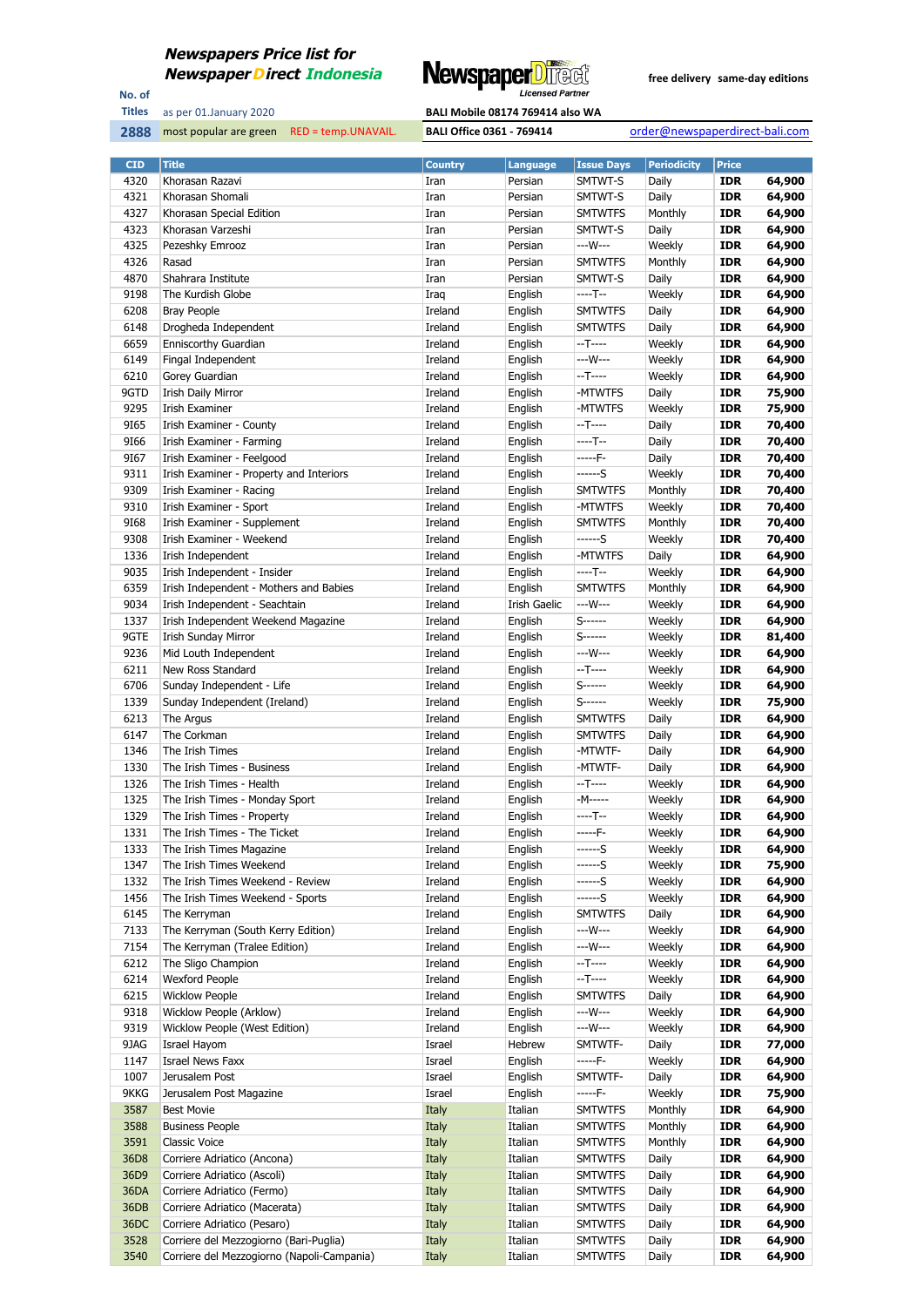

No. of **Titles**



| <b>CID</b>   | <b>Title</b>                                             | <b>Country</b> | <b>Language</b>    | <b>Issue Days</b>                | <b>Periodicity</b> | <b>Price</b>             |                  |
|--------------|----------------------------------------------------------|----------------|--------------------|----------------------------------|--------------------|--------------------------|------------------|
| 3530         | Corriere del Trentino                                    | Italy          | Italian            | <b>SMTWTFS</b>                   | Daily              | <b>IDR</b>               | 64,900           |
| 3532         | Corriere del Veneto (Padova)                             | Italy          | Italian            | <b>SMTWTFS</b>                   | Daily              | <b>IDR</b>               | 64,900           |
| 3542         | Corriere del Veneto (Treviso-Belluno)                    | Italy          | Italian            | SMTWTF-                          | Daily              | <b>IDR</b>               | 64,900           |
| 3543         | Corriere del Veneto (Venezia-Mestre)                     | Italy          | Italian            | <b>SMTWTFS</b>                   | Daily              | <b>IDR</b>               | 64,900           |
| 3544         | Corriere del Veneto (Vicenza)                            | Italy          | Italian            | <b>SMTWTFS</b>                   | Daily              | <b>IDR</b>               | 64,900           |
| 36ea         | Corriere dell Umbria                                     | Italy          | Italian            | <b>SMTWTFS</b>                   | Daily              | <b>IDR</b>               | 75,900           |
| 3531         | Corriere dell'Alto Adige                                 | Italy          | Italian            | <b>SMTWTFS</b>                   | Daily              | <b>IDR</b>               | 64,900           |
| 3501         | Corriere della Sera                                      | Italy          | Italian            | <b>SMTWTFS</b>                   | Daily              | <b>IDR</b>               | 71,500           |
| 3690         | Corriere della Sera - Bergamo                            | Italy          | Italian            | <b>SMTWTFS</b>                   | Daily              | <b>IDR</b>               | 64,900           |
| 3691         | Corriere della Sera - Brescia                            | Italy          | Italian            | <b>SMTWTFS</b>                   | Daily              | <b>IDR</b>               | 64,900           |
| 3526         | Corriere della Sera - Milano                             | Italy          | Italian            | <b>SMTWTFS</b>                   | Daily              | <b>IDR</b>               | 64,900           |
| 3525         | Corriere della Sera - Roma                               | Italy          | Italian            | <b>SMTWTFS</b>                   | Daily              | <b>IDR</b>               | 64,900           |
| 3520         | Corriere della Sera - Vivi Milano                        | Italy          | Italian            | <b>SMTWTFS</b>                   | Daily              | <b>IDR</b>               | 64,900           |
| 3506         | Corriere dello Sport                                     | Italy          | Italian            | <b>SMTWTFS</b>                   | Daily              | <b>IDR</b>               | 64,900           |
| 3549         | Corriere dello Sport Campania                            | Italy          | Italian            | <b>SMTWTFS</b>                   | Daily              | <b>IDR</b>               | 64,900           |
| 3547         | Corriere dello Sport Lazio                               | Italy          | Italian            | <b>SMTWTFS</b>                   | Daily              | <b>IDR</b>               | 64,900           |
| 3548         | Corriere dello Sport Lombardia                           | Italy          | Italian            | <b>SMTWTFS</b>                   | Daily              | <b>IDR</b>               | 64,900           |
| 3560         | Corriere dello Sport Nazionale                           | Italy          | Italian            | <b>SMTWTFS</b>                   | Daily              | <b>IDR</b>               | 64,900           |
| 3551         | Corriere dello Sport Roma                                | Italy          | Italian            | <b>SMTWTFS</b>                   | Daily              | <b>IDR</b>               | 64,900           |
| 3550         | Corriere dello Sport Stadio Bologna                      | Italy          | Italian            | <b>SMTWTFS</b>                   | Daily              | <b>IDR</b>               | 64,900           |
| 350B         | Corriere dello Sport Stadio Emilia                       | Italy          | Italian            | <b>SMTWTFS</b>                   | Daily              | <b>IDR</b>               | 64,900           |
| 350D         | Corriere dello Sport Stadio Firenze                      | Italy          | Italian            | <b>SMTWTFS</b>                   | Daily              | <b>IDR</b>               | 64,900           |
| 3552         | Corriere dello Sport Stadio Nazionale                    | Italy          | Italian            | <b>SMTWTFS</b>                   | Daily              | <b>IDR</b>               | 64,900           |
| 350C         | Corriere dello Sport Stadio Toscana                      | Italy          | Italian            | <b>SMTWTFS</b>                   | Daily              | <b>IDR</b>               | 64,900           |
| 36EF         | Corriere di Arezzo                                       | Italy          | Italian            | <b>SMTWTFS</b>                   | Daily              | <b>IDR</b>               | 75,900           |
| 3527         | Corriere di Bologna                                      | Italy          | Italian            | <b>SMTWTFS</b>                   | Daily              | <b>IDR</b>               | 64,900           |
| 36EB         | Corriere di Rieti                                        | Italy          | Italian            | <b>SMTWTFS</b>                   | Daily              | IDR                      | 75,900           |
| 36ED         | Corriere di Siena                                        | Italy          | Italian            | <b>SMTWTFS</b>                   | Daily              | <b>IDR</b>               | 75,900           |
| 3533         | Corriere di Verona                                       | Italy          | Italian            | <b>SMTWTFS</b>                   | Daily              | <b>IDR</b>               | 64,900           |
| 36EC         | Corriere di Viterbo                                      | Italy          | Italian            | <b>SMTWTFS</b>                   | Daily              | <b>IDR</b>               | 75,900           |
| 3529         | Corriere Fiorentino                                      | Italy          | Italian            | <b>SMTWTFS</b>                   | Daily              | <b>IDR</b>               | 64,900           |
| 3522         | Corriere Motori                                          | Italy          | Italian            | ----T--                          | Weekly             | <b>IDR</b>               | 64,900           |
| 36G6         | Corriere Torino                                          | Italy          | Italian            | <b>SMTWTFS</b>                   | Daily              | <b>IDR</b>               | 64,900           |
| 9XU2         | Dire Oggi                                                | Italy          | Italian            | -MTWTF-                          | Daily              | <b>IDR</b>               | 64,900           |
| 36FZ         | Gazetta Regionale                                        | Italy          | Italian            | -M-----                          | Daily              | <b>IDR</b>               | 64,900           |
| 3943         | Il Fatto Quotidiano                                      | Italy          | Italian            | <b>SMTWTFS</b>                   | Daily              | <b>IDR</b>               | 64,900           |
| 36G7         | Il Foglio Quotidiano                                     | Italy          | Italian            | <b>SMTWTFS</b>                   | Daily              | <b>IDR</b>               | 64,900           |
| 36C7         | Il Gazzettino (Belluno)                                  | Italy          | Italian            | <b>SMTWTFS</b>                   | Daily              | <b>IDR</b>               | 75,900           |
| <b>36C8</b>  | Il Gazzettino (Padova)                                   | Italy          | Italian            | <b>SMTWTFS</b>                   | Daily              | <b>IDR</b>               | 75,900           |
| 36C9         | Il Gazzettino (Pordenone)                                | Italy          | Italian            | <b>SMTWTFS</b>                   | Daily              | <b>IDR</b>               | 75,900           |
| 36C0         | Il Gazzettino (Rovigo)                                   | Italy          | Italian            | <b>SMTWTFS</b>                   | Daily              | <b>IDR</b>               | 75,900           |
| 36D0         | Il Gazzettino (Treviso)                                  | Italy          | Italian            | <b>SMTWTFS</b>                   | Daily              | <b>IDR</b>               | 75,900           |
| 36D1         | Il Gazzettino (Udine)                                    | Italy          | Italian            | <b>SMTWTFS</b>                   | Daily              | IDR                      | 75,900           |
| 36C6         | Il Gazzettino (Venezia)                                  | Italy          | Italian            | <b>SMTWTFS</b>                   | Daily              | <b>IDR</b>               | 75,900           |
| 36D3         | Il Mattino (Avellino)                                    | Italy          | Italian            | <b>SMTWTFS</b>                   | Daily              | <b>IDR</b>               | 64,900           |
| 36D4         | Il Mattino (Benevento)                                   | Italy          | Italian            | <b>SMTWTFS</b>                   | Daily              | <b>IDR</b>               | 64,900           |
| 36D5         | Il Mattino (Caserta)                                     | Italy          | Italian            | <b>SMTWTFS</b>                   | Daily              | <b>IDR</b>               | 64,900           |
| 36DZ         | Il Mattino (Circondario Nord)                            | Italy          | Italian            | <b>SMTWTFS</b>                   | Daily              | <b>IDR</b>               | 64,900           |
| 36E1         | Il Mattino (Circondario Sud 2)                           | Italy          | Italian            | <b>SMTWTFS</b>                   | Daily              | <b>IDR</b>               | 64,900           |
| 36DY         | Il Mattino (Napoli)                                      | Italy          | Italian            | <b>SMTWTFS</b>                   | Daily              | <b>IDR</b>               | 64,900           |
| 3508         | Il Mattino (Nazionale)                                   | Italy          | Italian            | <b>SMTWTFS</b>                   | Daily              | <b>IDR</b>               | 64,900           |
| 36D7         | Il Mattino (Salerno)                                     | Italy          | Italian            | <b>SMTWTFS</b>                   | Daily              | <b>IDR</b>               | 64,900           |
| 36DR<br>36DE | Il Messaggero (Abruzzo)<br>Il Messaggero (Civitavecchia) | Italy<br>Italy | Italian<br>Italian | <b>SMTWTFS</b><br><b>SMTWTFS</b> | Daily<br>Daily     | <b>IDR</b><br><b>IDR</b> | 64,900<br>64,900 |
|              |                                                          |                |                    |                                  |                    |                          |                  |
| 36DM<br>36DN | Il Messaggero (Frosinone)<br>Il Messaggero (Latina)      | Italy<br>Italy | Italian<br>Italian | <b>SMTWTFS</b><br><b>SMTWTFS</b> | Daily<br>Daily     | <b>IDR</b><br><b>IDR</b> | 64,900<br>64,900 |
| 3509         | Il Messaggero (Nazionale)                                | Italy          | Italian            | <b>SMTWTFS</b>                   | Daily              | <b>IDR</b>               | 64,900           |
| 36DX         | Il Messaggero (Ostia - Litorale)                         | Italy          | Italian            | <b>SMTWTFS</b>                   | Daily              | <b>IDR</b>               | 64,900           |
| 36DP         | Il Messaggero (Rieti)                                    | Italy          | Italian            | <b>SMTWTFS</b>                   | Daily              | <b>IDR</b>               | 64,900           |
| 36DW         | Il Messaggero (Roma - Metropoli)                         | Italy          | Italian            | <b>SMTWTFS</b>                   | Daily              | <b>IDR</b>               | 64,900           |
| 36DD         | Il Messaggero (Roma)                                     | Italy          | Italian            | <b>SMTWTFS</b>                   | Daily              | <b>IDR</b>               | 64,900           |
| 36DT         | Il Messaggero (Umbria)                                   | Italy          | Italian            | <b>SMTWTFS</b>                   | Daily              | <b>IDR</b>               | 64,900           |
| 36DQ         | Il Messaggero (Viterbo)                                  | Italy          | Italian            | <b>SMTWTFS</b>                   | Daily              | <b>IDR</b>               | 64,900           |
| 9156         | Il Notiziario                                            | Italy          | Italian            | -----F-                          | Daily              | <b>IDR</b>               | 64,900           |
| 3511         | Il Sole 24 Ore                                           | Italy          | Italian            | <b>SMTWTFS</b>                   | Daily              | <b>IDR</b>               | 77,000           |
| 3563         | IL Tempo - Nazionale                                     | Italy          | Italian            | <b>SMTWTFS</b>                   | Daily              | <b>IDR</b>               | 64,900           |
| 36B0         | L'Economia                                               | Italy          | Italian            | -M-----                          | Weekly             | <b>IDR</b>               | 77,000           |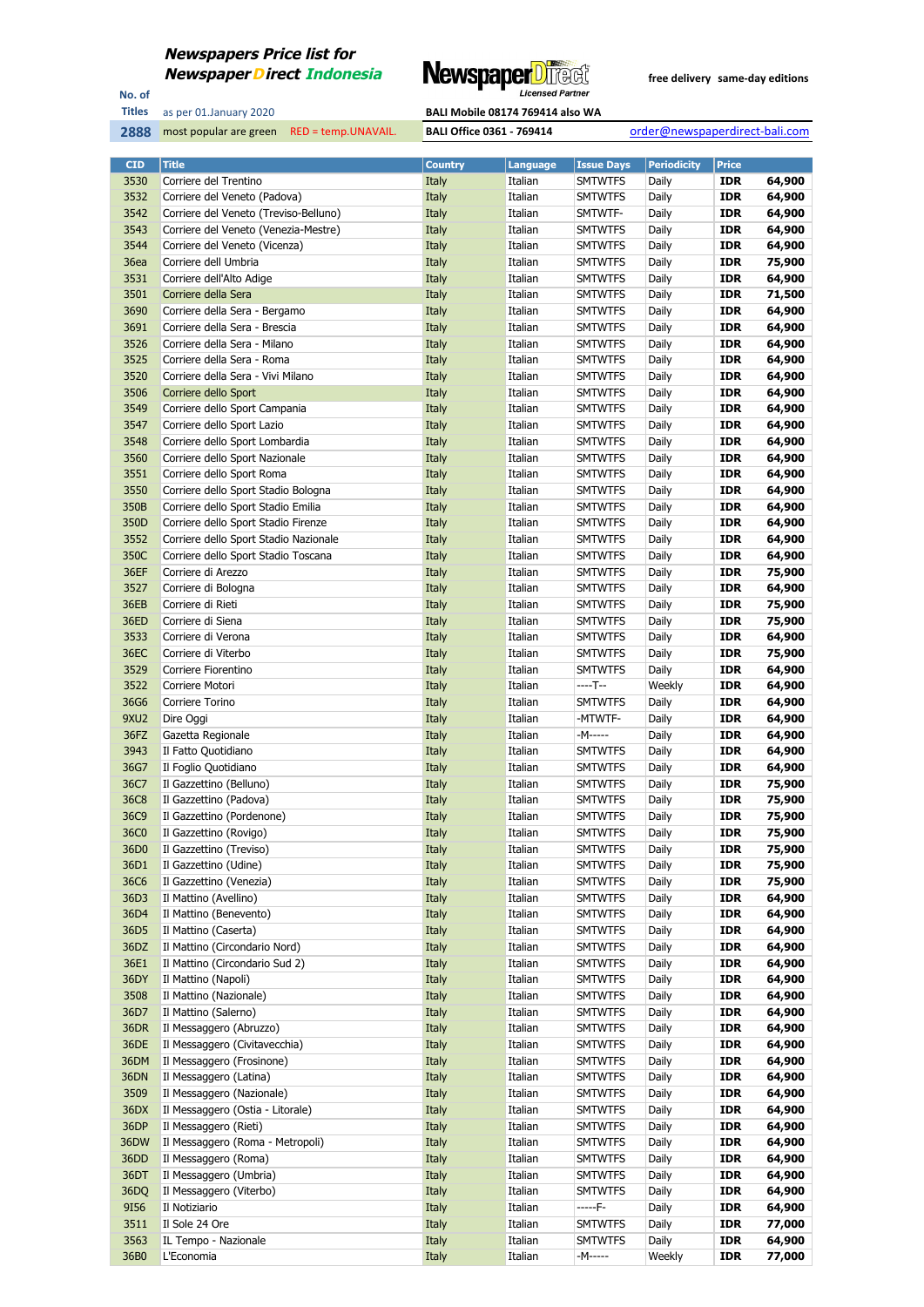

No. of **Titles**

most popular are green RED = temp.UNAVAIL. **BALI Office 0361 - 769414** order@newspaperdirect-bali.com

| <b>CID</b>   | <b>Title</b>                                                     | <b>Country</b>        | Language           | <b>Issue Days</b>                | <b>Periodicity</b> | <b>Price</b>             |                  |
|--------------|------------------------------------------------------------------|-----------------------|--------------------|----------------------------------|--------------------|--------------------------|------------------|
| 3502         | La Gazzetta dello Sport                                          | Italy                 | Italian            | <b>SMTWTFS</b>                   | Daily              | <b>IDR</b>               | 71,500           |
| 360Q         | La Lettura                                                       | Italy                 | Italian            | $S$ ------                       | Weekly             | <b>IDR</b>               | 64,900           |
| 3505         | La Repubblica                                                    | Italy                 | Italian            | <b>SMTWTFS</b>                   | Daily              | <b>IDR</b>               | 64,900           |
| 36DF         | Leggo (Milano)                                                   | Italy                 | Italian            | -MTWTF-                          | Daily              | <b>IDR</b>               | 64,900           |
| 36DG         | Leggo (Roma)                                                     | Italy                 | Italian            | -MTWTF-                          | Daily              | <b>IDR</b>               | 64,900           |
| 3513         | Libero                                                           | Italy                 | Italian            | <b>SMTWTFS</b>                   | Daily              | <b>IDR</b>               | 64,900           |
| 3517         | News Cinema                                                      | Italy                 | Italian            | <b>SMTWTFS</b>                   | Monthly            | <b>IDR</b>               | 64,900           |
| 36DK         | Quotidiano di Puglia (Brindisi)                                  | Italy                 | Italian            | <b>SMTWTFS</b>                   | Daily              | <b>IDR</b>               | 64,900           |
| 36DH         | Quotidiano di Puglia (Lecce)                                     | Italy                 | Italian            | <b>SMTWTFS</b>                   | Daily              | <b>IDR</b>               | 64,900           |
| 36DL         | Quotidiano di Puglia (Taranto)                                   | Italy                 | Italian            | <b>SMTWTFS</b>                   | Daily              | <b>IDR</b>               | 64,900           |
| 350E         | <b>TTG Italia</b>                                                | Italy                 | Italian            | -M-----                          | Daily              | <b>IDR</b>               | 64,900           |
| 3507<br>9164 | <b>Tuttosport</b><br>The Gleaner                                 | Italy<br>Jamaica      | Italian<br>English | <b>SMTWTFS</b>                   | Daily              | <b>IDR</b><br><b>IDR</b> | 64,900<br>64,900 |
| 9171         | The Star (Jamaica)                                               | Jamaica               | English            | <b>SMTWTFS</b><br>-MTWTFS        | Daily<br>Daily     | <b>IDR</b>               | 64,900           |
| 5014         | Mainichi Shimbun                                                 | Japan                 | Japanese           | <b>SMTWTFS</b>                   | Daily              | <b>IDR</b>               | 71,500           |
| 4230         | Al Ghad                                                          | Jordan                | Arabic             | <b>SMTWTFS</b>                   | Daily              | <b>IDR</b>               | 64,900           |
| 0143         | The Expert Kazakhstan                                            | Kazakhstan            | Russian            | -M-----                          | Weekly             | <b>IDR</b>               | 70,400           |
| 0935         | Vremya                                                           | Kazakhstan            | Russian            | --TWT-S                          | Daily              | <b>IDR</b>               | 64,900           |
| 4253         | Al Qabas                                                         | Kuwait                | Arabic             | <b>SMTWTFS</b>                   | Daily              | <b>IDR</b>               | 64,900           |
| 4315         | Al Seyassah                                                      | Kuwait                | Arabic             | SMTWTF-                          | Daily              | <b>IDR</b>               | 64,900           |
| 4310         | Al-Anbaa                                                         | Kuwait                | English            | <b>SMTWTFS</b>                   | Daily              | <b>IDR</b>               | 64,900           |
| 9139         | Arab Times                                                       | Kuwait                | English            | SMTWTF-                          | Daily              | <b>IDR</b>               | 64,900           |
| 9184         | Kuwait Times                                                     | Kuwait                | English            | SMTWT-S                          | Daily              | <b>IDR</b>               | 64,900           |
| 9HYJ         | <b>Baltic News Network</b>                                       | Latvia                | English            | M------                          | Weekly             | <b>IDR</b>               | 64,900           |
| 3105         | Diena                                                            | Latvia                | Latvian            | -MTWTF-                          | Daily              | <b>IDR</b>               | 64,900           |
| 3374         | Diena - KDi (Kulturas Diena un izklaide)                         | Latvia                | Latvian            | ----T--                          | Weekly             | <b>IDR</b>               | 64,900           |
| 3189         | Diena - Sestdiena                                                | Latvia                | Latvian            | -----F-                          | Weekly             | <b>IDR</b>               | 64,900           |
| 3188         | Diena - TV Diena                                                 | Latvia                | Latvian            | ----T--                          | Weekly             | <b>IDR</b>               | 64,900           |
| 3115         | Dienas Bizness                                                   | Latvia                | Latvian            | -MTWTF-                          | Daily              | <b>IDR</b>               | 64,900           |
| 9GTS         | The Baltic Times                                                 | Latvia                | Latvian            | ----T--                          | Weekly             | <b>IDR</b>               | 64,900           |
| 4239         | Al Balad                                                         | Lebanon               | Arabic             | -MTWTFS                          | Daily              | <b>IDR</b>               | 64,900           |
| 4210         | Al-Mustaqbal                                                     | Lebanon               | Arabic             | <b>SMTWTFS</b>                   | Daily              | <b>IDR</b>               | 64,900           |
| 9FA0         | The Daily Star (Lebanon)                                         | Lebanon               | English            | -MTWTFS                          | Daily              | <b>IDR</b>               | 64,900           |
| 9F82         | Lesotho Times                                                    | Lesotho               | English            | ----T--                          | Weekly             | <b>IDR</b>               | 64,900           |
| 9F83         | Sunday Express (Lesotho)                                         | Lesotho               | English            | S------                          | Weekly             | <b>IDR</b>               | 64,900           |
| 3031         | Liechtensteiner Volksblatt                                       | Liechtenstein         | German             | -MTWTFS                          | Daily              | <b>IDR</b>               | 64,900           |
| 0855<br>5831 | Lietuvos Rytas<br>Berita Harian                                  | Lithuania<br>Malaysia | Lithuanian         | --TWTFS<br><b>SMTWTFS</b>        | Daily<br>Daily     | <b>IDR</b><br><b>IDR</b> | 64,900<br>64,900 |
| 5601         | China Press                                                      | Malaysia              | Malay<br>Chinese   | <b>SMTWTFS</b>                   | Daily              | <b>IDR</b>               | 93,500           |
| 9VSF         | Good English                                                     | Malaysia              | English            | ---W---                          | Daily              | IDR                      | 70,400           |
| 5832         | <b>Harian Metro</b>                                              | Malaysia              | Malay              | <b>SMTWTFS</b>                   | Daily              | <b>IDR</b>               | 64,900           |
| 5569         | Kwong Wah Yit Poh and Penang Sin Poe                             | Malaysia              | Chinese            | <b>SMTWTFS</b>                   | Daily              | <b>IDR</b>               | 64,900           |
| 4263         | Mingguan Malaysia                                                | Malaysia              | Malay              | S-------                         | Weekly             | <b>IDR</b>               | 64,900           |
| T263         | Nanyang Siang Pau                                                | Malaysia              | Chinese            | <b>SMTWTFS</b>                   | Daily              | <b>IDR</b>               | 64,900           |
| 9VSG         | Nature and health                                                | Malaysia              | English            | ------S                          | Daily              | <b>IDR</b>               | 70,400           |
| 9GQU         | <b>New Straits Times</b>                                         | Malaysia              | English            | <b>SMTWTFS</b>                   | Daily              | <b>IDR</b>               | 64,900           |
| 5503         | Oriental Daily News                                              | Malaysia              | Chinese            | <b>SMTWTFS</b>                   | Daily              | <b>IDR</b>               | 64,900           |
| 9FB9         | Oriental Daily News (Evening Edition)                            | Malaysia              | Chinese            | <b>SMTWTFS</b>                   | Daily              | <b>IDR</b>               | 64,900           |
| 5778         | Sin Chew Daily - East Coast Edition                              | Malaysia              | Chinese            | <b>SMTWTFS</b>                   | Daily              | <b>IDR</b>               | 64,900           |
| 5774         | Sin Chew Daily - Johor Edition (Day)                             | Malaysia              | Chinese            | <b>SMTWTFS</b>                   | Daily              | <b>IDR</b>               | 64,900           |
| 5776         | Sin Chew Daily - Melaka Edition                                  | Malaysia              | Chinese            | <b>SMTWTFS</b>                   | Daily              | <b>IDR</b>               | 64,900           |
| 5772         | Sin Chew Daily - Metro Edition (Day)                             | Malaysia              | Chinese            | <b>SMTWTFS</b>                   | Daily              | <b>IDR</b>               | 64,900           |
| 5773         | Sin Chew Daily - Metro Edition (Evening)                         | Malaysia              | Chinese            | <b>SMTWTFS</b>                   | Daily              | <b>IDR</b>               | 64,900           |
| 5779         | Sin Chew Daily - Negeri Sembilan Edition                         | Malaysia              | Chinese            | <b>SMTWTFS</b>                   | Daily              | <b>IDR</b>               | 64,900           |
| 5777         | Sin Chew Daily - Northern Edition                                | Malaysia              | Chinese            | <b>SMTWTFS</b>                   | Daily              | <b>IDR</b>               | 64,900           |
| 5780<br>5781 | Sin Chew Daily - Perak Edition<br>Sin Chew Daily - Sabah Edition | Malaysia              | Chinese            | <b>SMTWTFS</b>                   | Daily              | <b>IDR</b><br><b>IDR</b> | 64,900<br>64,900 |
| 5782         | Sin Chew Daily - Sarawak Edition (Kuching)                       | Malaysia<br>Malaysia  | Chinese<br>Chinese | <b>SMTWTFS</b><br><b>SMTWTFS</b> | Daily<br>Daily     | <b>IDR</b>               | 64,900           |
| 5783         | Sin Chew Daily - Sarawak Edition (Miri)                          | Malaysia              | Chinese            | <b>SMTWTFS</b>                   | Daily              | <b>IDR</b>               | 64,900           |
| 5784         | Sin Chew Daily - Sarawak Edition (Sibu)                          | Malaysia              | Chinese            | <b>SMTWTFS</b>                   | Daily              | <b>IDR</b>               | 64,900           |
| 7258         | The Borneo Post                                                  | Malaysia              | English            | <b>SMTWTFS</b>                   | Daily              | <b>IDR</b>               | 64,900           |
| 9E80         | The Borneo Post (Sabah)                                          | Malaysia              | English            | <b>SMTWTFS</b>                   | Daily              | <b>IDR</b>               | 64,900           |
| 5550         | The Busy Weekly                                                  | Malaysia              | Chinese            | <b>SMTWTFS</b>                   | Monthly            | <b>IDR</b>               | 64,900           |
| 7843         | The Star - Star2                                                 | Malaysia              | English            | <b>SMTWTFS</b>                   | Daily              | <b>IDR</b>               | 64,900           |
| 1342         | The Star Malaysia                                                | Malaysia              | English            | <b>SMTWTFS</b>                   | Daily              | <b>IDR</b>               | 64,900           |
| 9G80         | The Sun (Malaysia)                                               | Malaysia              | English            | -MTWTF-                          | Daily              | <b>IDR</b>               | 64,900           |
| 4888         | Utusan Borneo                                                    | Malaysia              | Malay              | <b>SMTWTFS</b>                   | Daily              | <b>IDR</b>               | 64,900           |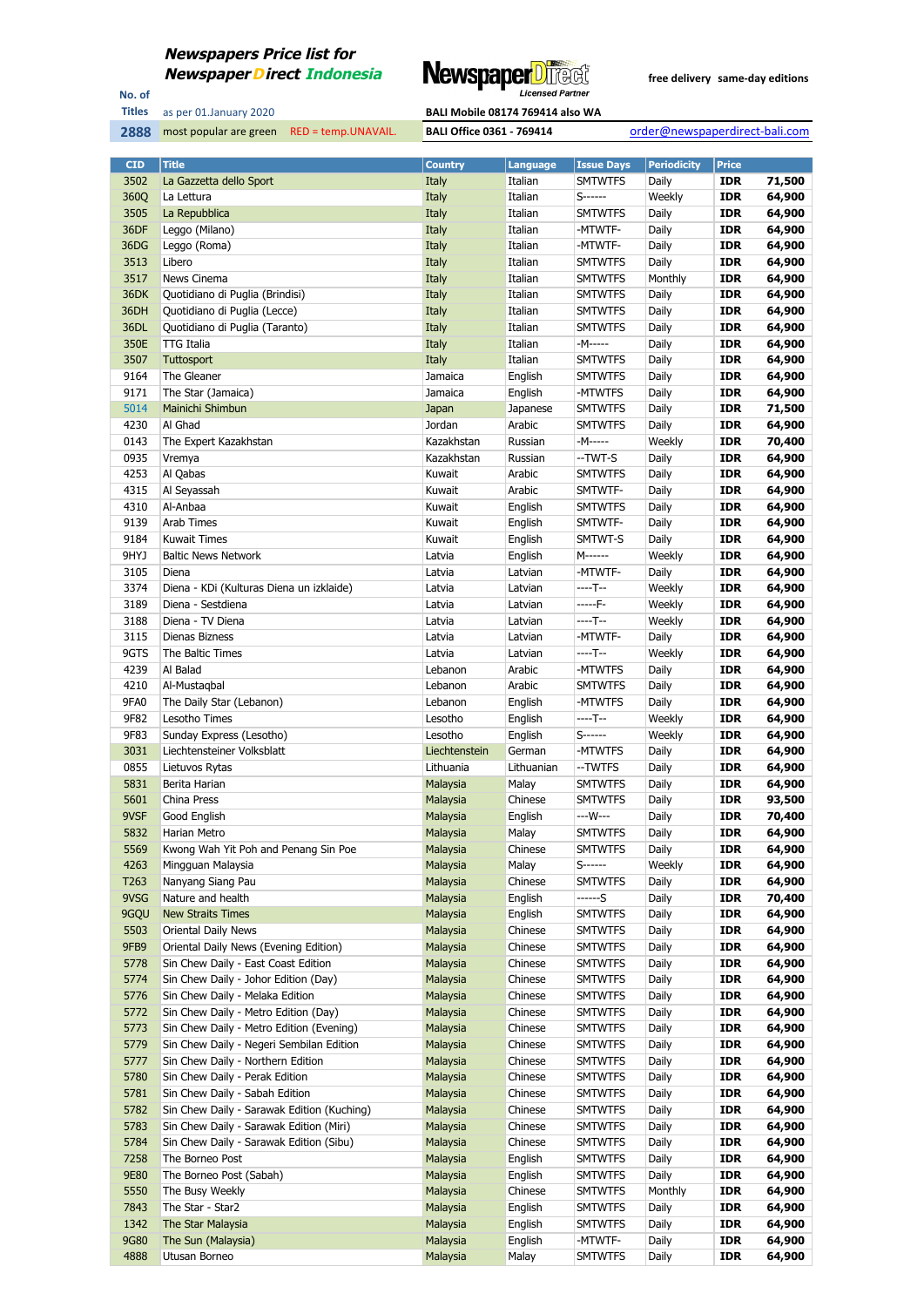

No. of **Titles**



| <b>CID</b>       | <b>Title</b>                                  | <b>Country</b> | <b>Language</b> | <b>Issue Days</b> | <b>Periodicity</b> | <b>Price</b> |        |
|------------------|-----------------------------------------------|----------------|-----------------|-------------------|--------------------|--------------|--------|
| 4965             | Utusan Borneo (Sabah)                         | Malaysia       | Malay           | <b>SMTWTFS</b>    | Daily              | <b>IDR</b>   | 64,900 |
| 1770             | Malta Independent                             | Malta          | English         | <b>SMTWTFS</b>    | Daily              | <b>IDR</b>   | 64,900 |
| 9146             | The Malta Business Weekly                     | Malta          | English         | ----T--           | Daily              | <b>IDR</b>   | 64,900 |
| 9145             | The Malta Independent on Sunday               | Malta          | English         | S------           | Weekly             | <b>IDR</b>   | 64,900 |
| 2779             | Le Matinal                                    | Mauritius      | French          | -MTWTFS           | Daily              | <b>IDR</b>   | 64,900 |
| 9VRN             | 24 Horas - El diario sin limites              | Mexico         | Spanish         | -MTWTF-           | Daily              | <b>IDR</b>   | 70,400 |
| E751             | Al Chile                                      | Mexico         | Spanish         | <b>SMTWTFS</b>    | Daily              | <b>IDR</b>   | 64,900 |
| EE22             | Al Dia La Piedad                              | Mexico         |                 | <b>SMTWTFS</b>    |                    | <b>IDR</b>   | 64,900 |
|                  |                                               |                | Spanish         |                   | Daily              |              |        |
| 2172             | Apertura 2013                                 | Mexico         | Spanish         | <b>SMTWTFS</b>    | Annually           | <b>IDR</b>   | 64,900 |
| S787             | Barcelona                                     | Mexico         | Spanish         | <b>SMTWTFS</b>    | Annually           | <b>IDR</b>   | 81,400 |
| E747             | Diario de Yucatan                             | Mexico         | Spanish         | <b>SMTWTFS</b>    | Daily              | IDR          | 70,400 |
| E803             | El Diario de Juarez                           | Mexico         | Spanish         | <b>SMTWTFS</b>    | Daily              | <b>IDR</b>   | 70,400 |
| E805             | El Diario de Nuevo Casas Grandes              | Mexico         | Spanish         | <b>SMTWTFS</b>    | Daily              | IDR          | 64,900 |
| 2034             | El Economista (Mexico)                        | Mexico         | Spanish         | -MTWTF-           | Daily              | <b>IDR</b>   | 64,900 |
| E858             | El Economista (Mexico) - Autos                | Mexico         | Spanish         | -----F-           | Weekly             | IDR          | 64,900 |
| E948             | El Economista (Mexico) - Estrategias          | Mexico         | Spanish         | <b>SMTWTFS</b>    | Monthly            | <b>IDR</b>   | 64,900 |
| E879             | El Economista (Mexico) - Fondos               | Mexico         | Spanish         | <b>SMTWTFS</b>    | Monthly            | <b>IDR</b>   | 64,900 |
| E861             | El Economista (Mexico) - Los Políticos        | Mexico         | Spanish         | --T----           | Weekly             | <b>IDR</b>   | 64,900 |
| E867             | El Economista (Mexico) - Prevision            | Mexico         | Spanish         | <b>SMTWTFS</b>    | Monthly            | IDR          | 64,900 |
| ED33             | El Economista (Mexico) - Reporte Especial     | Mexico         | Spanish         | <b>SMTWTFS</b>    | Monthly            | <b>IDR</b>   | 64,900 |
| E857             | El Economista (Mexico) - Termometro Economico | Mexico         | Spanish         | -MTWTF-           | Daily              | <b>IDR</b>   | 64,900 |
| E863             | El Economista (Mexico) - The Washington Post  | Mexico         | Spanish         | -----F-           | Weekly             | <b>IDR</b>   | 64,900 |
| E860             | El Economista (Mexico) - Turismo              | Mexico         | Spanish         | -M-----           | Daily              | <b>IDR</b>   | 64,900 |
| E865             | El Economista (Mexico) - Uniones              | Mexico         | Spanish         | <b>SMTWTFS</b>    | Monthly            | <b>IDR</b>   | 64,900 |
| 2132             | El Financiero                                 | Mexico         | Spanish         | -MTWTF-           | Daily              | <b>IDR</b>   | 64,900 |
|                  |                                               | Mexico         |                 |                   |                    |              |        |
| E959             | El Guardian                                   |                | Spanish         | <b>SMTWTFS</b>    | Daily              | <b>IDR</b>   | 64,900 |
| ED14             | El mundo de Cordoba                           | Mexico         | Spanish         | <b>SMTWTFS</b>    | Daily              | <b>IDR</b>   | 64,900 |
| ED16             | El mundo de Orizaba                           | Mexico         | Spanish         | <b>SMTWTFS</b>    | Daily              | <b>IDR</b>   | 64,900 |
| ED15             | El mundo de Tecamachalco                      | Mexico         | Spanish         | <b>SMTWTFS</b>    | Daily              | <b>IDR</b>   | 64,900 |
| ED17             | El mundo de Tehuacán                          | Mexico         | Spanish         | <b>SMTWTFS</b>    | Daily              | <b>IDR</b>   | 64,900 |
| 2053             | El Universal                                  | Mexico         | Spanish         | <b>SMTWTFS</b>    | Daily              | <b>IDR</b>   | 81,400 |
| S864             | Eurocopa 2012                                 | Mexico         | Spanish         | <b>SMTWTFS</b>    | Annually           | <b>IDR</b>   | 93,500 |
| E908             | Excelsior (Mexico)                            | Mexico         | Spanish         | <b>SMTWTFS</b>    | Monthly            | <b>IDR</b>   | 64,900 |
| E749             | La i Campeche                                 | Mexico         | Spanish         | <b>SMTWTFS</b>    | Daily              | <b>IDR</b>   | 64,900 |
| E748             | La i Merida                                   | Mexico         | Spanish         | <b>SMTWTFS</b>    | Daily              | <b>IDR</b>   | 64,900 |
| 2033             | La Jornada                                    | Mexico         | Spanish         | <b>SMTWTFS</b>    | Daily              | <b>IDR</b>   | 64,900 |
| e195             | Mas Por Mas                                   | Mexico         | Spanish         | -MTWTF-           | Daily              | <b>IDR</b>   | 64,900 |
| T475             | Messi                                         | Mexico         | Spanish         | <b>SMTWTFS</b>    | Annually           | <b>IDR</b>   | 81,400 |
| E489             | Metro Mexico (Guadalajara)                    | Mexico         | Spanish         | -MTWTF-           | Daily              | IDR          | 64,900 |
| E487             | Metro Mexico (Monterrey)                      | Mexico         | Spanish         | -MTWTF-           | Daily              | <b>IDR</b>   | 64,900 |
| E488             | Metro Mexico (Publimetro)                     | Mexico         | Spanish         | -MTWTF-           | Daily              | <b>IDR</b>   | 64,900 |
| S987             | Mexico Champion 2012                          | Mexico         | Spanish         | <b>SMTWTFS</b>    | Annually           | <b>IDR</b>   | 81,400 |
| E707             | Mi Super Diario                               | Mexico         | Spanish         | S------           | Weekly             | IDR          | 64,900 |
| 2073             | Milenio                                       | Mexico         | Spanish         | SMTWTFS           | Daily              | <b>IDR</b>   | 75,900 |
| EC25             | Milenio (Nacional) - El Mundo                 | Mexico         | Spanish         | <b>SMTWTFS</b>    | Daily              | <b>IDR</b>   | 64,900 |
|                  |                                               |                |                 |                   |                    |              |        |
| EC <sub>28</sub> | Milenio (Nacional) - Laberinto                | Mexico         | Spanish         | ------S           | Weekly             | <b>IDR</b>   | 64,900 |
| EC26             | Milenio (Nacional) - Mercados Milenio         | Mexico         | Spanish         | -M-----           | Weekly             | IDR          | 64,900 |
| EC17             | Milenio Edo de México                         | Mexico         | Spanish         | SMTWTFS           | Daily              | <b>IDR</b>   | 64,900 |
| EC <sub>23</sub> | Milenio Hidalgo                               | Mexico         | Spanish         | <b>SMTWTFS</b>    | Daily              | <b>IDR</b>   | 64,900 |
| EC19             | Milenio Jalisco                               | Mexico         | Spanish         | SMTWTFS           | Daily              | <b>IDR</b>   | 64,900 |
| ED26             | Milenio Jalisco - La Aficion Jalisco          | Mexico         | Spanish         | <b>SMTWTFS</b>    | Daily              | <b>IDR</b>   | 64,900 |
| EC20             | Milenio Laguna                                | Mexico         | Spanish         | SMTWTFS           | Daily              | <b>IDR</b>   | 64,900 |
| ED27             | Milenio Laguna - La Aficion Laguna            | Mexico         | Spanish         | <b>SMTWTFS</b>    | Daily              | <b>IDR</b>   | 64,900 |
| EC22             | Milenio León                                  | Mexico         | Spanish         | SMTWTFS           | Daily              | <b>IDR</b>   | 64,900 |
| ED <sub>29</sub> | Milenio León - La Aficion Leon                | Mexico         | Spanish         | <b>SMTWTFS</b>    | Daily              | <b>IDR</b>   | 64,900 |
| EC18             | Milenio Monterrey                             | Mexico         | Spanish         | SMTWTFS           | Daily              | <b>IDR</b>   | 64,900 |
| ED25             | Milenio Monterrey - La Aficion Monterrey      | Mexico         | Spanish         | <b>SMTWTFS</b>    | Daily              | <b>IDR</b>   | 64,900 |
| EC24             | Milenio Puebla                                | Mexico         | Spanish         | SMTWTFS           | Daily              | <b>IDR</b>   | 64,900 |
| ED30             | Milenio Puebla - La Aficion Puebla            | Mexico         | Spanish         | <b>SMTWTFS</b>    | Daily              | <b>IDR</b>   | 64,900 |
| EC21             | Milenio Tamaulipas                            | Mexico         | Spanish         | SMTWTFS           | Daily              | <b>IDR</b>   | 64,900 |
| ED <sub>28</sub> | Milenio Tamaulipas - La Aficion Tamaulipas    | Mexico         | Spanish         | <b>SMTWTFS</b>    | Daily              | <b>IDR</b>   | 64,900 |
| S988             | <b>NFL 2014</b>                               | Mexico         | Spanish         | SMTWTFS           | Annually           | <b>IDR</b>   | 81,400 |
| T597             | NFL Temporada 2013                            | Mexico         | Spanish         | <b>SMTWTFS</b>    | Annually           | <b>IDR</b>   | 81,400 |
| S932             | <b>Olympic Games</b>                          | Mexico         | Spanish         | <b>SMTWTFS</b>    | Annually           | <b>IDR</b>   | 93,500 |
| E941             |                                               |                |                 |                   |                    |              |        |
|                  | Periodico Al Dia Celaya                       | Mexico         | Spanish         | <b>SMTWTFS</b>    | Daily              | <b>IDR</b>   | 64,900 |
| E939             | Periodico Al Dia Leon                         | Mexico         | Spanish         | SMTWTFS           | Daily              | <b>IDR</b>   | 64,900 |
| E944             | Periodico Al Dia Moroleon                     | Mexico         | Spanish         | <b>SMTWTFS</b>    | Daily              | <b>IDR</b>   | 64,900 |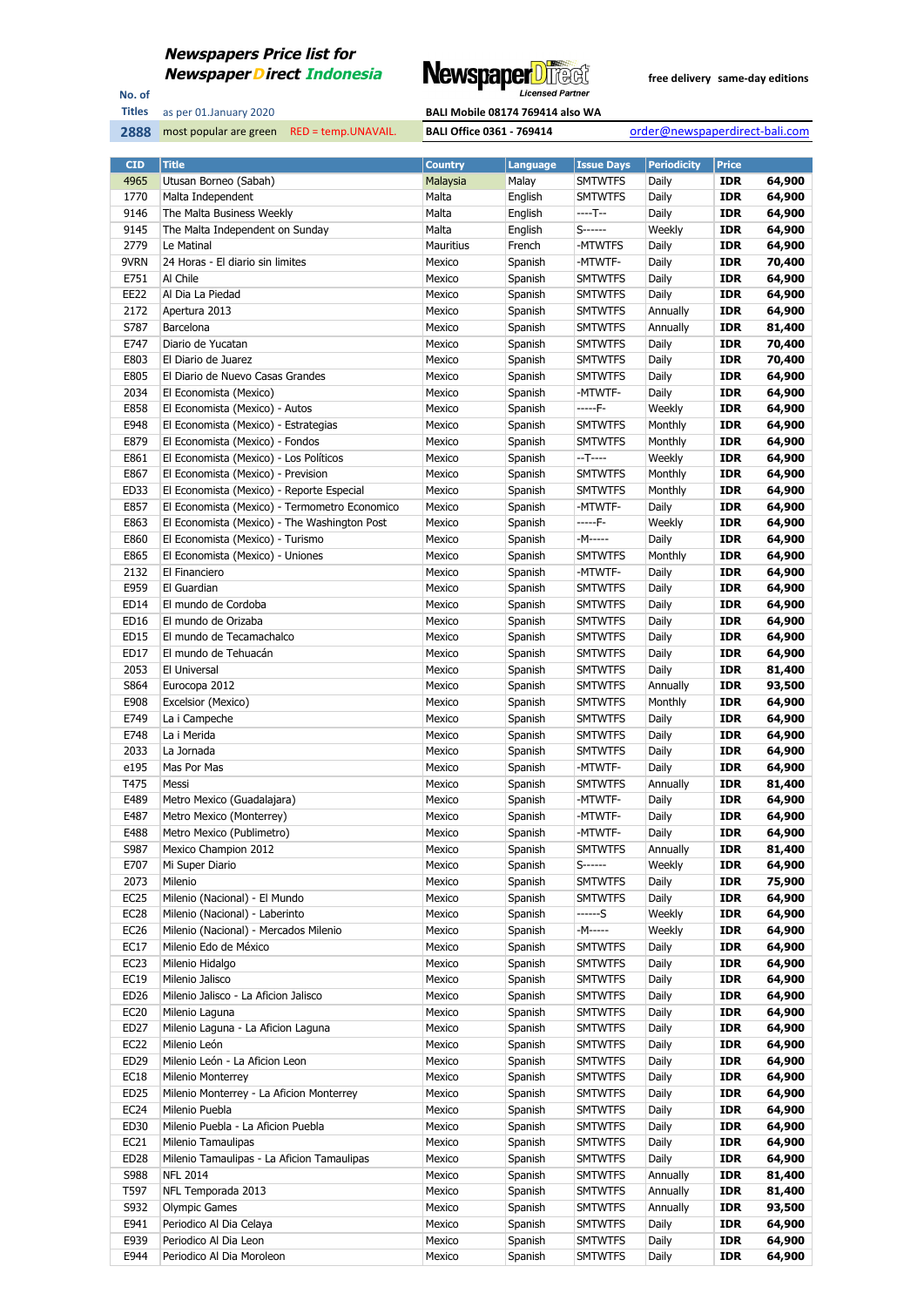

No. of **Titles**



| <b>CID</b> | <b>Title</b>                                 | <b>Country</b>     | <b>Language</b> | <b>Issue Days</b> | <b>Periodicity</b> | <b>Price</b> |        |
|------------|----------------------------------------------|--------------------|-----------------|-------------------|--------------------|--------------|--------|
| E943       | Periodico Al Dia Salamanca                   | Mexico             | Spanish         | <b>SMTWTFS</b>    | Daily              | <b>IDR</b>   | 64,900 |
| E935       | Periodico AM Express Celaya                  | Mexico             | Spanish         | <b>SMTWTFS</b>    | Daily              | <b>IDR</b>   | 64,900 |
| E937       | Periodico AM Express Guanajuato              | Mexico             | Spanish         | <b>SMTWTFS</b>    | Daily              | <b>IDR</b>   | 64,900 |
| E940       | Periodico AM Express Irapuato                | Mexico             | Spanish         | <b>SMTWTFS</b>    | Daily              | <b>IDR</b>   | 64,900 |
| E970       | Periodico AM Express Norte                   | Mexico             | Spanish         | <b>SMTWTFS</b>    | Daily              | <b>IDR</b>   | 64,900 |
| E938       | Periodico AM Express San Francisco del Ricon | Mexico             | Spanish         | <b>SMTWTFS</b>    | Daily              | <b>IDR</b>   | 64,900 |
| E934       | Periodico AM Irapuato                        | Mexico             | Spanish         | <b>SMTWTFS</b>    | Daily              | <b>IDR</b>   | 64,900 |
| E933       | Periodico AM Leon                            | Mexico             | Spanish         | <b>SMTWTFS</b>    | Daily              | <b>IDR</b>   | 64,900 |
| ED35       | Publimetro Ciudad de Mexico                  | Mexico             | Spanish         | -MTWTF-           | Daily              | <b>IDR</b>   | 64,900 |
| ED36       | Publimetro Guadalajara                       | Mexico             | Spanish         | -MTWTF-           | Daily              | <b>IDR</b>   | 64,900 |
| ED37       | <b>Publimetro Monterrey</b>                  | Mexico             | Spanish         | -MTWTF-           | Daily              | <b>IDR</b>   | 64,900 |
| EB88       | Publimetro Quintana Roo                      | Mexico             | Spanish         | -MTWTF-           | Daily              | <b>IDR</b>   | 64,900 |
| S788       | <b>Real Madrid</b>                           | Mexico             | Spanish         | <b>SMTWTFS</b>    | Annually           | <b>IDR</b>   | 81,400 |
| ED83       | Record - Buen Fin                            | Mexico             | Spanish         | <b>SMTWTFS</b>    | Irregular          | <b>IDR</b>   | 64,900 |
| 2133       | Record (Mexico)                              | Mexico             | Spanish         | <b>SMTWTFS</b>    | Daily              | <b>IDR</b>   | 64,900 |
| 2152       | Record Guadalajara                           | Mexico             | Spanish         | <b>SMTWTFS</b>    | Daily              | <b>IDR</b>   | 64,900 |
| S528       | Record Special - 100 Leyendas de America     | Mexico             | Spanish         | <b>SMTWTFS</b>    | Monthly            | <b>IDR</b>   | 64,900 |
| S527       | Record Special - 100 Leyendas de Chivas      | Mexico             | Spanish         | <b>SMTWTFS</b>    | Monthly            | <b>IDR</b>   | 64,900 |
| S530       | Record Special - 100 Leyendas de Cruz Azul   | Mexico             | Spanish         | <b>SMTWTFS</b>    | Monthly            | <b>IDR</b>   | 64,900 |
| S529       | Record Special - 100 Leyendas de Pumas       | Mexico             | Spanish         | <b>SMTWTFS</b>    | Monthly            | <b>IDR</b>   | 64,900 |
| 2169       | Todo Sobre Sudáfrica                         | Mexico             | Spanish         | <b>SMTWTFS</b>    | Annually           | <b>IDR</b>   | 97,900 |
| E808       | Vamos Cd. Juarez                             | Mexico             | Spanish         | -----F-           | Daily              | <b>IDR</b>   | 64,900 |
| 2102       | Vanguardia                                   | Mexico             | Spanish         | <b>SMTWTFS</b>    | Daily              | <b>IDR</b>   | 64,900 |
| F316       | Monaco-Matin                                 | Monaco             | French          | <b>SMTWTFS</b>    | Daily              | <b>IDR</b>   | 64,900 |
| 0752       | Monitor                                      | Montenegro         | Serbian         | -----F-           | Weekly             | <b>IDR</b>   | 64,900 |
| 4431       | <b>ALAKHBAR</b>                              | Morocco            | Arabic          | -MTWTFS           | Daily              | <b>IDR</b>   | 64,900 |
| 9fak       | The Myanmar Times                            | Myanmar            | English         | -MTWT--           | Daily              | <b>IDR</b>   | 64,900 |
| 4925       | The Myanmar Times (Burmese)                  | Myanmar            | <b>Burmese</b>  | ----T--           | Weekly             | <b>IDR</b>   | 64,900 |
| 9aa3       | The Myanmar Times (Weekend)                  | Myanmar            | English         | -----F-           | Weekly             | <b>IDR</b>   | 64,900 |
| 4873       | Aarthik Abhiyan                              | Nepal              | Nepali          | SMTWTF-           | Daily              | <b>IDR</b>   | 64,900 |
| 4862       | Annapurna Post                               | Nepal              | Nepali          | <b>SMTWTFS</b>    | Daily              | <b>IDR</b>   | 64,900 |
| 6476       | People's Review                              | Nepal              | English         | ----T--           | Weekly             | <b>IDR</b>   | 64,900 |
| 3207       | De Telegraaf                                 | Netherlands        | Dutch           | -MTWTF-           | Daily              | <b>IDR</b>   | 75,900 |
| 3207       | De Telegraaf van Zaterdag                    | Netherlands        | Dutch           | ------S           | Weekly             | <b>IDR</b>   | 86,900 |
| 3249       | Het Financieele Dagblad                      | <b>Netherlands</b> | Dutch           | -MTWTFS           | Daily              | <b>IDR</b>   | 64,900 |
| 3375       | Metro Holland (Amsterdam)                    | Netherlands        | Dutch           | -MTWTF-           | Daily              | <b>IDR</b>   | 64,900 |
| 3376       | Metro Holland (Holland)                      | Netherlands        | Dutch           | -MTWTF-           | Daily              | <b>IDR</b>   | 64,900 |
| 3377       | Metro Holland (Rotterdam)                    | Netherlands        | Dutch           | -MTWTF-           | Daily              | <b>IDR</b>   | 64,900 |
| 3208       | Nederlands Dagblad                           | <b>Netherlands</b> | Dutch           | -MTWTFS           | Daily              | <b>IDR</b>   | 64,900 |
| 3211       | <b>NRC Handelsblad</b><br>next day delivery  | Netherlands        | Dutch           | -MTWTF-           | Daily              | <b>IDR</b>   | 71,500 |
| 3211       | NRC Handelsblad (Zaterdag) next day delivery | <b>Netherlands</b> | Dutch           | ------S           | Weekly             | <b>IDR</b>   | 86,900 |
| 1366       | Adventure                                    | New Zealand        | English         | <b>SMTWTFS</b>    | Monthly            | <b>IDR</b>   | 64,900 |
| 6041       | Bay of Plenty Times                          | New Zealand        | English         | <b>SMTWTFS</b>    | Daily              | <b>IDR</b>   | 64,900 |
| 9GBA       | <b>Bush Telegraph</b>                        | New Zealand        | English         | -M-----           | Daily              | <b>IDR</b>   | 64,900 |
| 1816       | Central South Island Farmer                  | New Zealand        | English         | SMTWTFS           | Monthly            | <b>IDR</b>   | 64,900 |
| 6032       | Hawkes Bay Today                             | New Zealand        | English         | -MTWTFS           | Daily              | <b>IDR</b>   | 64,900 |
| 1211       | Herald on Sunday (New Zealand)               | New Zealand        | English         | S-------          | Weekly             | <b>IDR</b>   | 82,500 |
| 9GBh       | Horowhenua Chronicle                         | New Zealand        | English         | ---W-F-           | Daily              | <b>IDR</b>   | 70,400 |
| 1776       | Kaikoura Star                                | New Zealand        | English         | ---W---           | Weekly             | <b>IDR</b>   | 64,900 |
| 1830       | Kapi News                                    | New Zealand        | English         | --T----           | Weekly             | <b>IDR</b>   | 64,900 |
| 9GBr       | Manawatu Guardian                            | New Zealand        | English         | ----T--           | Daily              | <b>IDR</b>   | 64,900 |
| 1483       | Manawatu Standard                            | New Zealand        | English         | -MTWTFS           | Daily              | <b>IDR</b>   | 64,900 |
| 8032       | Manawatu Standard - Property Weekly          | New Zealand        | English         | ----T--           | Weekly             | <b>IDR</b>   | 64,900 |
| 9083       | New Zealand Herald - National Farming Review | New Zealand        | English         | <b>SMTWTFS</b>    | Monthly            | <b>IDR</b>   | 64,900 |
| 9120       | New Zealand Herald - Outdoors Magazine       | New Zealand        | English         | <b>SMTWTFS</b>    | Monthly            | <b>IDR</b>   | 64,900 |
| 9HYM       | <b>Otago Daily Times</b>                     | New Zealand        | English         | -MTWTFS           | Daily              | <b>IDR</b>   | 64,900 |
| 1428       | Prime Times                                  | New Zealand        | English         | <b>SMTWTFS</b>    | Monthly            | <b>IDR</b>   | 64,900 |
| 1754       | Real Estate Outlook                          | New Zealand        | English         | ----T--           | Weekly             | <b>IDR</b>   | 64,900 |
| 1743       | Rotorua Review                               | New Zealand        | English         | ---W---           | Weekly             | <b>IDR</b>   | 64,900 |
| 1425       | Ski & Snow                                   | New Zealand        | English         | <b>SMTWTFS</b>    | Monthly            | <b>IDR</b>   | 64,900 |
| 9GBm       | <b>Stratford Press</b>                       | New Zealand        | English         | ---W---           | Daily              | <b>IDR</b>   | 64,900 |
| 1273       | Sunday Magazine (New Zealand)                | New Zealand        | English         | S-------          | Weekly             | <b>IDR</b>   | 71,500 |
| 1274       | Sunday News                                  | New Zealand        | English         | S-------          | Weekly             | <b>IDR</b>   | 64,900 |
| 1543       | Sunday Star Times                            | New Zealand        | English         | S------           | Weekly             | <b>IDR</b>   | 82,500 |
| 1858       | Taieri Herald                                | New Zealand        | English         | --T----           | Daily              | <b>IDR</b>   | 64,900 |
| 1464       | Taranaki Daily News                          | New Zealand        | English         | -MTWTFS           | Daily              | <b>IDR</b>   | 64,900 |
| 8868       | Taranaki Daily News - Your Property Weekly   | New Zealand        | English         | ------S           | Weekly             | <b>IDR</b>   | 64,900 |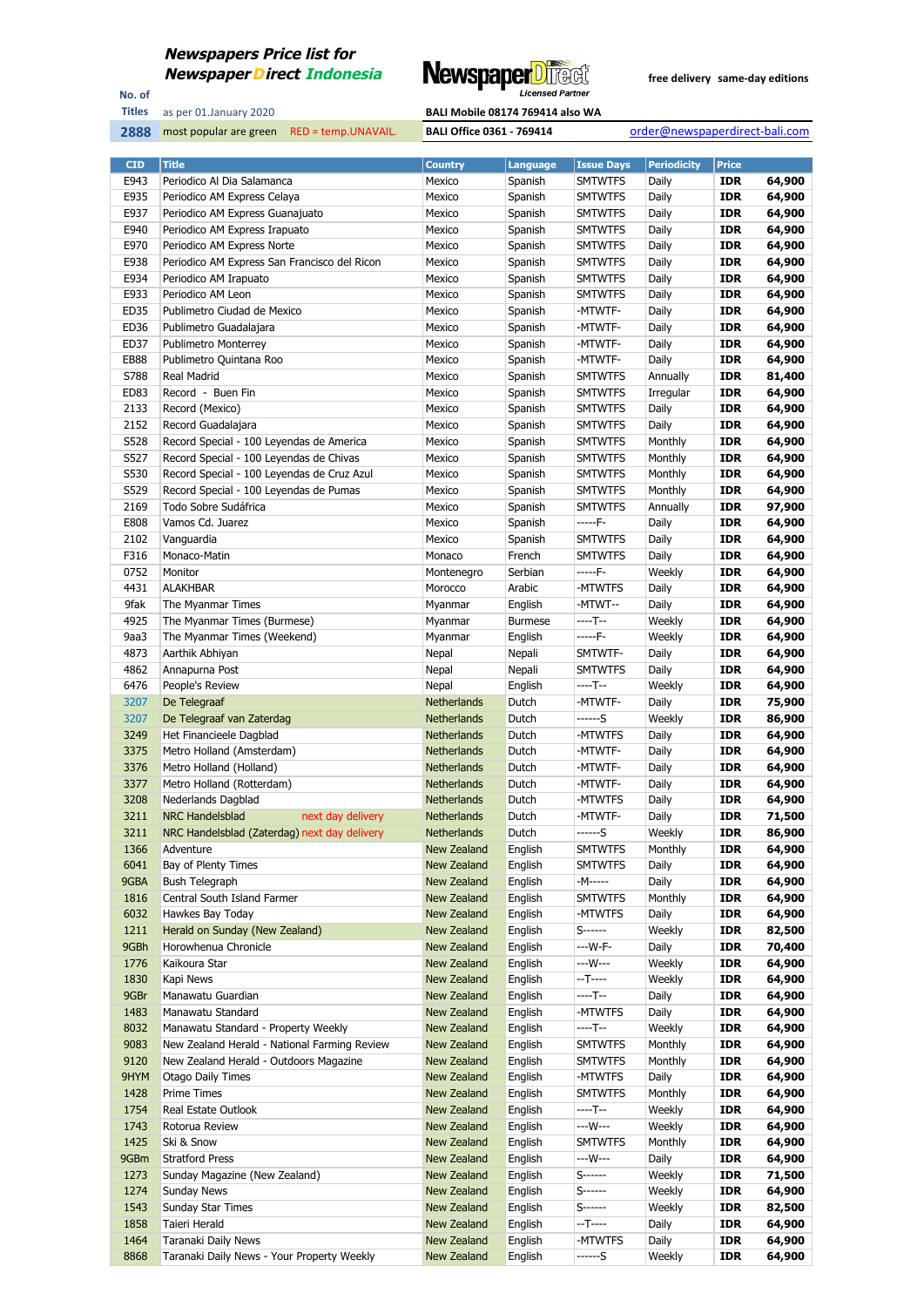

No. of **Titles**

**2888** most popular are green RED = temp.UNAVAIL. **BALI Office 0361 - 769414** order@newspaperdirect-bali.com

| <b>CID</b>       | <b>Title</b>                                                     | <b>Country</b>     | Language               | <b>Issue Days</b>  | <b>Periodicity</b> | <b>Price</b>             |                  |
|------------------|------------------------------------------------------------------|--------------------|------------------------|--------------------|--------------------|--------------------------|------------------|
| 9JAC             | Taumarunui                                                       | New Zealand        | English                | -----F-            | Weekly             | <b>IDR</b>               | 64,900           |
| 1796             | The Dominion Post Print edition                                  | New Zealand        | English                | -MTWTFS            | Daily              | <b>IDR</b>               | 81,400           |
| 1485             | The Marlborough Express                                          | New Zealand        | English                | -MTWTF-            | Daily              | <b>IDR</b>               | 64,900           |
| 9135             | The Migrant Times                                                | New Zealand        | English                | ---W---            | Weekly             | <b>IDR</b>               | 64,900           |
| 7811             | The Napier Mail                                                  | New Zealand        | English                | ---W---            | Weekly             | <b>IDR</b>               | 64,900           |
| 7488             | The New Zealand Herald                                           | New Zealand        | English                | -MTWTFS            | Daily              | <b>IDR</b>               | 93,500           |
| 8046             | The New Zealand Herald - Canvas                                  | New Zealand        | English                | ------S            | Weekly             | <b>IDR</b>               | 64,900           |
| 7472             | The New Zealand Herald - Onform                                  | New Zealand        | English                | -----F-            | Weekly             | <b>IDR</b>               | 64,900           |
| 6030             | The Northern Advocate                                            | New Zealand        | English                | -MTWTFS            | Daily              | <b>IDR</b>               | 70,400           |
| 6942             | The Northland Age                                                | New Zealand        | English                | --T-T--            | Daily              | <b>IDR</b>               | 70,400           |
| 7170             | The Press (New Zealand)                                          | New Zealand        | English                | -MTWTFS            | Daily              | <b>IDR</b>               | 64,900           |
| 8005             | The Saturday Express                                             | New Zealand        | English                | ------S            | Weekly             | IDR                      | 64,900           |
| 1377             | The Southland Times                                              | New Zealand        | English                | -MTWTFS            | Daily              | <b>IDR</b>               | 64,900           |
| 8470             | The Southland Times (Lakes District & Central Otago) New Zealand |                    | English                | -MTWTFS            | Daily              | <b>IDR</b>               | 64,900           |
| 1382             | The Timaru Herald                                                | New Zealand        | English                | -MTWTFS            | Daily              | <b>IDR</b>               | 64,900           |
| 9GBG             | <b>Waikato News</b>                                              | New Zealand        | English                | --T----            | Weekly             | <b>IDR</b>               | 64,900           |
| 1849             | <b>Waikato Property Guide</b>                                    | New Zealand        | English                | ---W---            | Weekly             | <b>IDR</b>               | 64,900           |
| 1482             | <b>Waikato Times</b>                                             | New Zealand        | English                | -MTWTFS            | Daily              | <b>IDR</b>               | 75,900           |
| 7603             | Waikato Times Weekend                                            | New Zealand        | English                | ------S            | Weekly             | <b>IDR</b>               | 75,900           |
| 9gvt             | Waipa Post                                                       | New Zealand        | English                | $-T$ -----         | Daily              | <b>IDR</b>               | 64,900           |
| 6065             | Wanganui Chronicle                                               | New Zealand        | English                | <b>SMTWTFS</b>     | Daily              | <b>IDR</b>               | 64,900           |
| 9GBn             | Wanganui Midweek                                                 | New Zealand        | English                | ---W---            | Daily              | <b>IDR</b>               | 64,900           |
| 6368             | Your Weekend (The Dominion Post)                                 | <b>New Zealand</b> | English                | ------S            | Weekly             | <b>IDR</b>               | 70,400           |
| 6369             | Your Weekend (The Press)                                         | <b>New Zealand</b> | English                | ------S            | Weekly             | <b>IDR</b>               | 70,400           |
| 6367             | Your Weekend (Waikato Times)                                     | <b>New Zealand</b> | English                | ------S            | Weekly             | <b>IDR</b>               | 70,400           |
| ED67             | El Nuevo Diario                                                  | Nicaragua          | Spanish                | <b>SMTWTFS</b>     | Daily              | <b>IDR</b>               | 64,900           |
| ED69             | Metro (Nicaragua)                                                | Nicaragua          | Spanish                | -MTWTF-            | Daily              | <b>IDR</b>               | 64,900           |
| ED <sub>68</sub> | Q'Hubo                                                           | Nicaragua          | Spanish                | <b>SMTWTFS</b>     | Daily              | IDR                      | 64,900           |
| 9369             | Daily Trust                                                      | Nigeria            | English                | -MTWTF-            | Daily              | <b>IDR</b>               | 64,900           |
| 9642             | Sunday Trust                                                     | Nigeria            | English                | $S$ ------         | Weekly             | <b>IDR</b>               | 64,900           |
| 9F92             | <b>THISDAY</b>                                                   | Nigeria            | English                | <b>SMTWTFS</b>     | Daily              | <b>IDR</b>               | 64,900           |
| 9F93             | THISDAY Style                                                    | Nigeria            | English                | S-------           | Weekly             | <b>IDR</b>               | 64,900           |
| 9641             | <b>Weekly Trust</b>                                              | Nigeria            | English                | ------S            | Weekly             | <b>IDR</b>               | 64,900           |
| 4733             | Havadis Gazetesi                                                 | Northern           | Turkish                | <b>SMTWTFS</b>     | Daily              | <b>IDR</b>               | 64,900           |
| 4608             | Kibris Gazetesi                                                  | Northern           | Turkish                | <b>SMTWTFS</b>     | Daily              | <b>IDR</b>               | 64,900           |
| 4645             | Kibris Postasi                                                   | Northern           | Turkish                | <b>SMTWTFS</b>     | Daily              | IDR                      | 64,900           |
| 3100             | Aftenposten                                                      | Norway             | Norwegian              | <b>SMTWTFS</b>     | Daily              | <b>IDR</b>               | 75,900           |
| 34B1             | Agderposten                                                      | Norway             | Norwegian              | -MTWTFS            | Daily              | <b>IDR</b>               | 64,900           |
| 9JAL             | Altaposten                                                       | <b>Norway</b>      | Norwegian              | <b>SMTWTFS</b>     | Daily              | <b>IDR</b>               | 75,900           |
| 9HYS             | Askoyvaeringen                                                   | Norway             | Norwegian              | ----T--            | Daily              | <b>IDR</b>               | 64,900           |
| 34DQ             | Avisa Nordland                                                   | Norway             | Norwegian              | -MTWTFS            | Daily              | <b>IDR</b>               | 70,400           |
| 9JAM             | Avvir                                                            | Norway             | Northern               | <b>SMTWTFS</b>     | Daily              | <b>IDR</b>               | 75,900           |
| 9HYT             | Bygdanytt                                                        | Norway             | Norwegian              | --T--F-            | Daily              | <b>IDR</b>               | 64,900           |
| 3222             | Dagbladet                                                        | Norway             | Norwegian              | -MTWTFS            | Daily              | <b>IDR</b>               | 64,900           |
| 3245             | Dagbladet - Magasinet                                            | Norway             | English                | ------S            | Weekly             | <b>IDR</b>               | 70,400           |
| 36FW             | Dagsavisen                                                       | Norway             | Norwegian              | -MTWTFS            | Daily              | <b>IDR</b>               | 64,900           |
| 36FV             | Dagsavisen Fremtiden                                             | Norway             | Norwegian              | -MTWTFS            | Daily              | <b>IDR</b>               | 64,900           |
| 36FU             | Dagsavisen Ostfold                                               | Norway             | Norwegian              | -MTWTFS            | Daily              | <b>IDR</b>               | 64,900           |
| 3488             | Eikerbladet                                                      | Norway             | Norwegian              | --T--F-            | Daily              | <b>IDR</b>               | 70,400           |
| 9J22             | Faedrelandsvennen                                                | Norway             | Norwegian              | -MTWTFS            | Daily              | <b>IDR</b>               | 64,900           |
| 34lk             | Finansavisen                                                     | Norway             | Norwegian              | <b>SMTWTFS</b>     | Daily              | <b>IDR</b>               | 75,900           |
| 34DY             | Glamdalen                                                        | Norway             | Norwegian              | -MTWTFS            | Daily              | <b>IDR</b>               | 70,400           |
| 34B2             | Grimstad Adressetidende                                          | Norway             | Norwegian              | --T-T-S            | Daily              | <b>IDR</b>               | 64,900           |
| 9HYW             | Lindesnes                                                        | Norway             | Norwegian              | -M-WT-S            | Daily              | <b>IDR</b>               | 64,900           |
| 9HYX<br>36FX     | Lister                                                           | Norway             | Norwegian<br>Norwegian | -M-WT-S<br>-MTWTFS | Daily<br>Daily     | <b>IDR</b><br><b>IDR</b> | 64,900<br>64,900 |
| 9jan             | Rogalands Avis<br>Ruijan Kaiku                                   | Norway<br>Norway   | Finnish                | <b>SMTWTFS</b>     | Daily              | <b>IDR</b>               | 77,000           |
| 3107             | Stavanger Aftenblad                                              | Norway             | Norwegian              | -MTWTFS            | Daily              | <b>IDR</b>               | 64,900           |
| 9HYU             | Strilen                                                          | Norway             | Norwegian              | --T--F-            | Daily              | <b>IDR</b>               | 64,900           |
| 3289             | Varden                                                           | Norway             | Norwegian              | -MTWTFS            | Daily              | <b>IDR</b>               | 64,900           |
| 3109             | Verdens Gang                                                     | Norway             | Norwegian              | <b>SMTWTFS</b>     | Daily              | <b>IDR</b>               | 64,900           |
| 9HYV             | Vestnytt                                                         | Norway             | Norwegian              | --T--F-            | Daily              | <b>IDR</b>               | 64,900           |
| 34KP             | 7 Ayam                                                           | Oman               | Arabic                 | -----F-            | Daily              | <b>IDR</b>               | 70,400           |
| 9KJD             | Al Roya Newspaper                                                | Oman               | Arabic                 | SMTWT-S            | Daily              | <b>IDR</b>               | 64,900           |
| 4227             | Al Shabiba                                                       | Oman               | Arabic                 | SMTWT-S            | Daily              | <b>IDR</b>               | 64,900           |
| 9KH7             | <b>Muscat Daily</b>                                              | Oman               | English                | SMTWT--            | Daily              | <b>IDR</b>               | 70,400           |
| 4244             | Oman Arabic Daily                                                | Oman               | Arabic                 | <b>SMTWTFS</b>     | Daily              | <b>IDR</b>               | 64,900           |
|                  |                                                                  |                    |                        |                    |                    |                          |                  |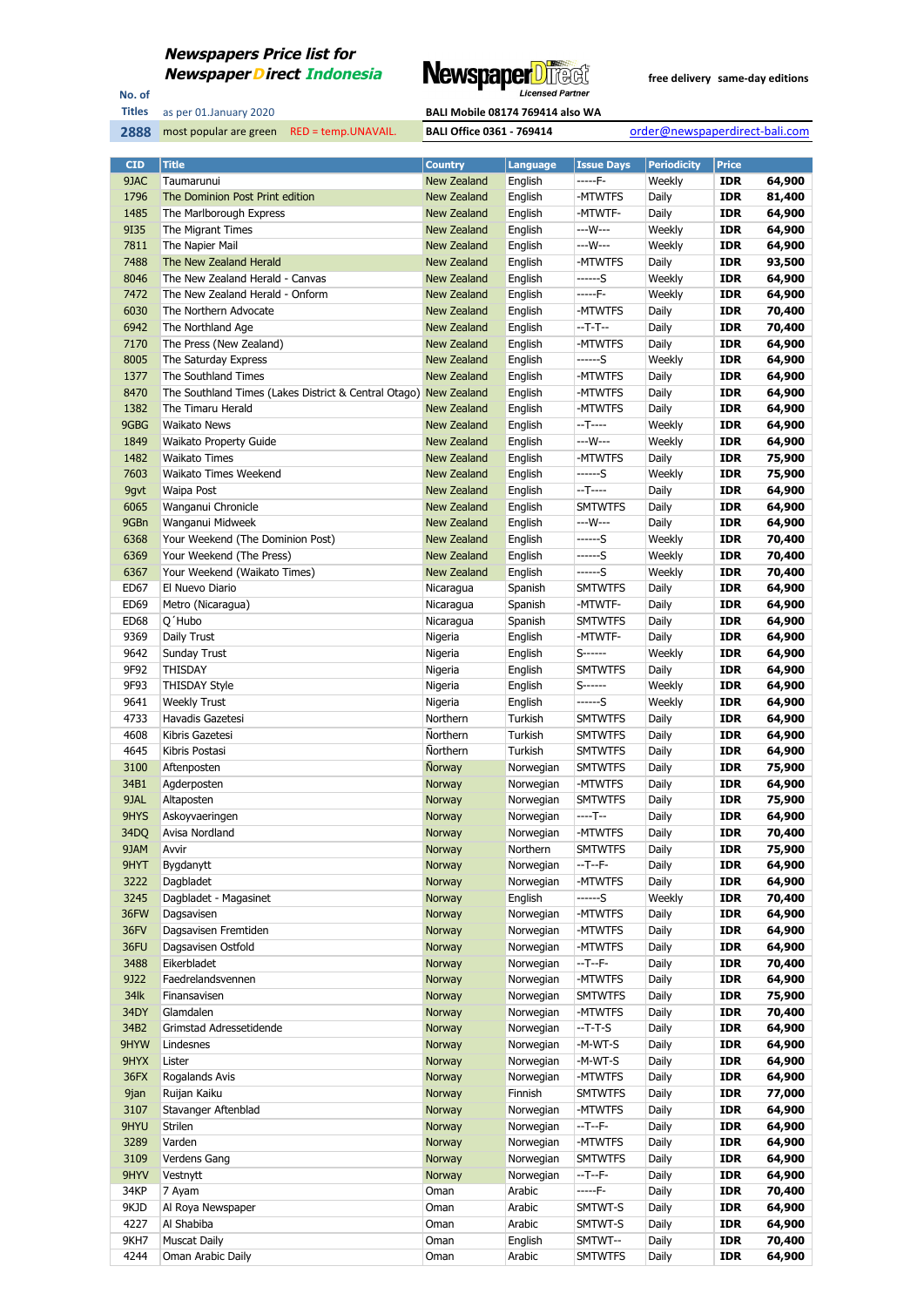

No. of **Titles**



| <b>CID</b>   | <b>Title</b>                             | <b>Country</b>       | <b>Language</b> | <b>Issue Days</b> | <b>Periodicity</b> | <b>Price</b> |        |
|--------------|------------------------------------------|----------------------|-----------------|-------------------|--------------------|--------------|--------|
| 4246         | Oman Arabic Shurafat                     | Oman                 | Arabic          | --T----           | Weekly             | <b>IDR</b>   | 64,900 |
| 1797         | Oman Daily Observer                      | Oman                 | English         | <b>SMTWTFS</b>    | Daily              | <b>IDR</b>   | 64,900 |
| 1311         | Oman Observer Weekend                    | Oman                 | English         | $---T-$           | Weekly             | <b>IDR</b>   | 64,900 |
| 1145         | Times of Oman                            | Oman                 | English         | SMTWT-S           | Daily              | <b>IDR</b>   | 64,900 |
| 8502         | Bulletin of Education and Research       | Pakistan             | English         | <b>SMTWTFS</b>    | Monthly            | <b>IDR</b>   | 64,900 |
| 9D44         | Daily Messenger                          | Pakistan             | English         | <b>SMTWTFS</b>    | Daily              | <b>IDR</b>   | 64,900 |
| 8618         | Enterprise                               | Pakistan             | English         | <b>SMTWTFS</b>    | Monthly            | <b>IDR</b>   | 64,900 |
| 8110         | Monthly Flare                            | Pakistan             | English         | <b>SMTWTFS</b>    | Monthly            | <b>IDR</b>   | 64,900 |
| 8612         | National Herald Tribune                  | Pakistan             | English         | -MTWTFS           | Daily              | <b>IDR</b>   | 64,900 |
| 9199         | Pakistan Observer                        | Pakistan             | English         | <b>SMTWTFS</b>    | Daily              | <b>IDR</b>   | 64,900 |
| 8616         | Slogan                                   | Pakistan             | English         | <b>SMTWTFS</b>    | Monthly            | <b>IDR</b>   | 64,900 |
| 8617         | Southasia                                | Pakistan             | English         | <b>SMTWTFS</b>    | Monthly            | <b>IDR</b>   | 64,900 |
| 1144         | The Diplomatic Insight                   | Pakistan             | English         | <b>SMTWTFS</b>    | Monthly            | <b>IDR</b>   | 64,900 |
| 1093         | The Financial Daily                      | Pakistan             | English         | -MTWTFS           | Daily              | <b>IDR</b>   | 64,900 |
| 7167         | The Pak Banker                           | Pakistan             |                 | -MTWTFS           | Daily              | <b>IDR</b>   | 64,900 |
| 4317         | Al Quds                                  |                      | English         |                   |                    | <b>IDR</b>   |        |
|              |                                          | Palestine            | Arabic          | <b>SMTWTFS</b>    | Daily              | <b>IDR</b>   | 64,900 |
| 4206<br>EE24 | Al Hayat International edition           | Pan-arab /<br>Panama | Arabic          | <b>SMTWTFS</b>    | Daily              |              | 64,900 |
|              | Critica                                  |                      | Spanish         | <b>SMTWTFS</b>    | Daily              | <b>IDR</b>   | 64,900 |
| EE26         | Dia a Dia                                | Panama               | Spanish         | <b>SMTWTFS</b>    | Daily              | <b>IDR</b>   | 64,900 |
| 2067         | La Prensa                                | Panama               | Spanish         | <b>SMTWTFS</b>    | Daily              | <b>IDR</b>   | 64,900 |
| 2066         | Mi Diario                                | Panama               | Spanish         | <b>SMTWTFS</b>    | Daily              | <b>IDR</b>   | 64,900 |
| <b>EE25</b>  | Panama America                           | Panama               | Spanish         | <b>SMTWTFS</b>    | Daily              | <b>IDR</b>   | 64,900 |
| E834         | <b>ABC Color</b>                         | Paraguay             | Spanish         | <b>SMTWTFS</b>    | Daily              | <b>IDR</b>   | 64,900 |
| 2072         | Ultima Hora                              | Paraguay             | Spanish         | <b>SMTWTFS</b>    | Daily              | <b>IDR</b>   | 64,900 |
| <b>EB06</b>  | Diario Expreso (Peru)                    | Peru                 | Spanish         | <b>SMTWTFS</b>    | Daily              | <b>IDR</b>   | 64,900 |
| <b>EA59</b>  | La Primera Diario                        | Peru                 | Spanish         | <b>SMTWTFS</b>    | Daily              | <b>IDR</b>   | 64,900 |
| EB94         | La Primera Espana                        | Peru                 | Spanish         | <b>SMTWTFS</b>    | Daily              | <b>IDR</b>   | 64,900 |
| EA60         | La Primera Semanal                       | Peru                 | Spanish         | $S$ -----S        | Daily              | <b>IDR</b>   | 64,900 |
| EB25         | La Republica edicion Lima                | Peru                 | Spanish         | <b>SMTWTFS</b>    | Daily              | <b>IDR</b>   | 64,900 |
| EB26         | La Segunda                               | Peru                 | Spanish         | <b>SMTWTFS</b>    | Daily              | <b>IDR</b>   | 64,900 |
| E490         | Metro Peru (Lima)                        | Peru                 | Spanish         | -MTWTF-           | Daily              | <b>IDR</b>   | 64,900 |
| 8809         | <b>Banat News</b>                        | Philippines          | Tagalog         | <b>SMTWTFS</b>    | Daily              | <b>IDR</b>   | 64,900 |
| 8534         | Bandera                                  | Philippines          | Tagalog         | <b>SMTWTFS</b>    | Daily              | <b>IDR</b>   | 64,900 |
| 8582         | Bandera (Mindanao)                       | Philippines          | Tagalog         | <b>SMTWTFS</b>    | Daily              | <b>IDR</b>   | 64,900 |
| 8583         | Bandera (Visayas)                        | Philippines          | Tagalog         | <b>SMTWTFS</b>    | Daily              | <b>IDR</b>   | 64,900 |
| 8913         | Bisdak Magasin                           | Philippines          | Tagalog         | <b>SMTWTFS</b>    | Monthly            | <b>IDR</b>   | 64,900 |
| 9D43         | <b>Business Mirror</b>                   | Philippines          | English         | <b>SMTWTFS</b>    | Monthly            | <b>IDR</b>   | 64,900 |
| 8533         | Cebu Daily News                          | Philippines          | English         | <b>SMTWTFS</b>    | Daily              | <b>IDR</b>   | 64,900 |
| 9a27         | Cebu Libre                               | Philippines          | English         | -----F-           | Daily              | <b>IDR</b>   | 64,900 |
| 8601         | Cebu Living                              | Philippines          | English         | <b>SMTWTFS</b>    | Monthly            | <b>IDR</b>   | 64,900 |
| 9221         | Eats                                     | Philippines          | English         | <b>SMTWTFS</b>    | Monthly            | <b>IDR</b>   | 64,900 |
| 8599         | F&B World                                | Philippines          | English         | <b>SMTWTFS</b>    | Monthly            | <b>IDR</b>   | 64,900 |
| 4472         | Hublas nga Kamatuoran                    | Philippines          | Tagalog         | -MTWTFS           | Daily              | <b>IDR</b>   | 64,900 |
| 8535         | <b>Inquirer Libre</b>                    | Philippines          | Tagalog         | -M---F-           | Weekly             | <b>IDR</b>   | 64,900 |
| <b>TA69</b>  | Inquirer Libre - Davao                   | Philippines          | Tagalog         | -----F-           | Weekly             | <b>IDR</b>   | 64,900 |
| 9300         | Makati Leads                             | Philippines          | English         | <b>SMTWTFS</b>    | Monthly            | <b>IDR</b>   | 64,900 |
| 9F70         | Manila Bulletin                          | Philippines          | English         | <b>SMTWTFS</b>    | Daily              | <b>IDR</b>   | 64,900 |
| 1138         | Manila Times                             | Philippines          | English         | <b>SMTWTFS</b>    | Daily              | <b>IDR</b>   | 64,900 |
| 8605         | Multisport                               | Philippines          | English         | <b>SMTWTFS</b>    | Monthly            | <b>IDR</b>   | 64,900 |
| 8606         | Northern Living                          | Philippines          | English         | <b>SMTWTFS</b>    | Monthly            | <b>IDR</b>   | 64,900 |
| 9HPN         | Panay News                               | Philippines          | English         | <b>SMTWTFS</b>    | Daily              | <b>IDR</b>   | 64,900 |
| 1109         | Philippine Daily Inquirer                | Philippines          | English         | <b>SMTWTFS</b>    | Daily              | <b>IDR</b>   | 64,900 |
| 8812         | Pilipino Star Ngayon                     | Philippines          | Tagalog         | <b>SMTWTFS</b>    | Daily              | <b>IDR</b>   | 64,900 |
| 8811         | PM Pang-Masa                             | Philippines          | Tagalog         | <b>SMTWTFS</b>    | Daily              | <b>IDR</b>   | 64,900 |
| 8643         | Rebound Magazine                         | Philippines          | English         | <b>SMTWTFS</b>    | Monthly            | <b>IDR</b>   | 64,900 |
| 8816         | Soul BGC                                 | Philippines          | English         | <b>SMTWTFS</b>    | Monthly            | <b>IDR</b>   | 64,900 |
| 8602         | Southern Living                          | Philippines          | English         | <b>SMTWTFS</b>    | Monthly            | <b>IDR</b>   | 64,900 |
| 9106         | Sun. Star Davao                          | Philippines          | English         | <b>SMTWTFS</b>    | Daily              | <b>IDR</b>   | 64,900 |
| 9F06         | Sun.Star Baguio                          | Philippines          | English         | -MTWTFS           | Daily              | <b>IDR</b>   | 64,900 |
| 9A19         | Sun.Star Cagayan de Oro                  | Philippines          | English         | <b>SMTWTFS</b>    | Daily              | <b>IDR</b>   | 64,900 |
| 8500         | Sun.Star Cebu                            | Philippines          | English         | <b>SMTWTFS</b>    | Daily              | <b>IDR</b>   | 64,900 |
| 9470         | Sun.Star Cebu Weekend                    | Philippines          | English         | -----F-           | Weekly             | <b>IDR</b>   | 64,900 |
| 8720         | Sun.Star Cebu Yearbook                   | Philippines          | Tagalog         | <b>SMTWTFS</b>    | Monthly            | <b>IDR</b>   | 64,900 |
| 9377         | Sun.Star Pampanga                        | Philippines          | English         | <b>SMTWTFS</b>    | Daily              | <b>IDR</b>   | 64,900 |
| 8658         | SuperBalita Cebu                         | Philippines          | Tagalog         | <b>SMTWTFS</b>    | Daily              | <b>IDR</b>   | 64,900 |
| 8810         | The Freeman                              | Philippines          | English         | <b>SMTWTFS</b>    | Daily              | <b>IDR</b>   | 64,900 |
| 9GMX         | The Mindanao Examiner Regional Newspaper | Philippines          | Tagalog         | -----F-           | Weekly             | <b>IDR</b>   | 64,900 |
|              |                                          |                      |                 |                   |                    |              |        |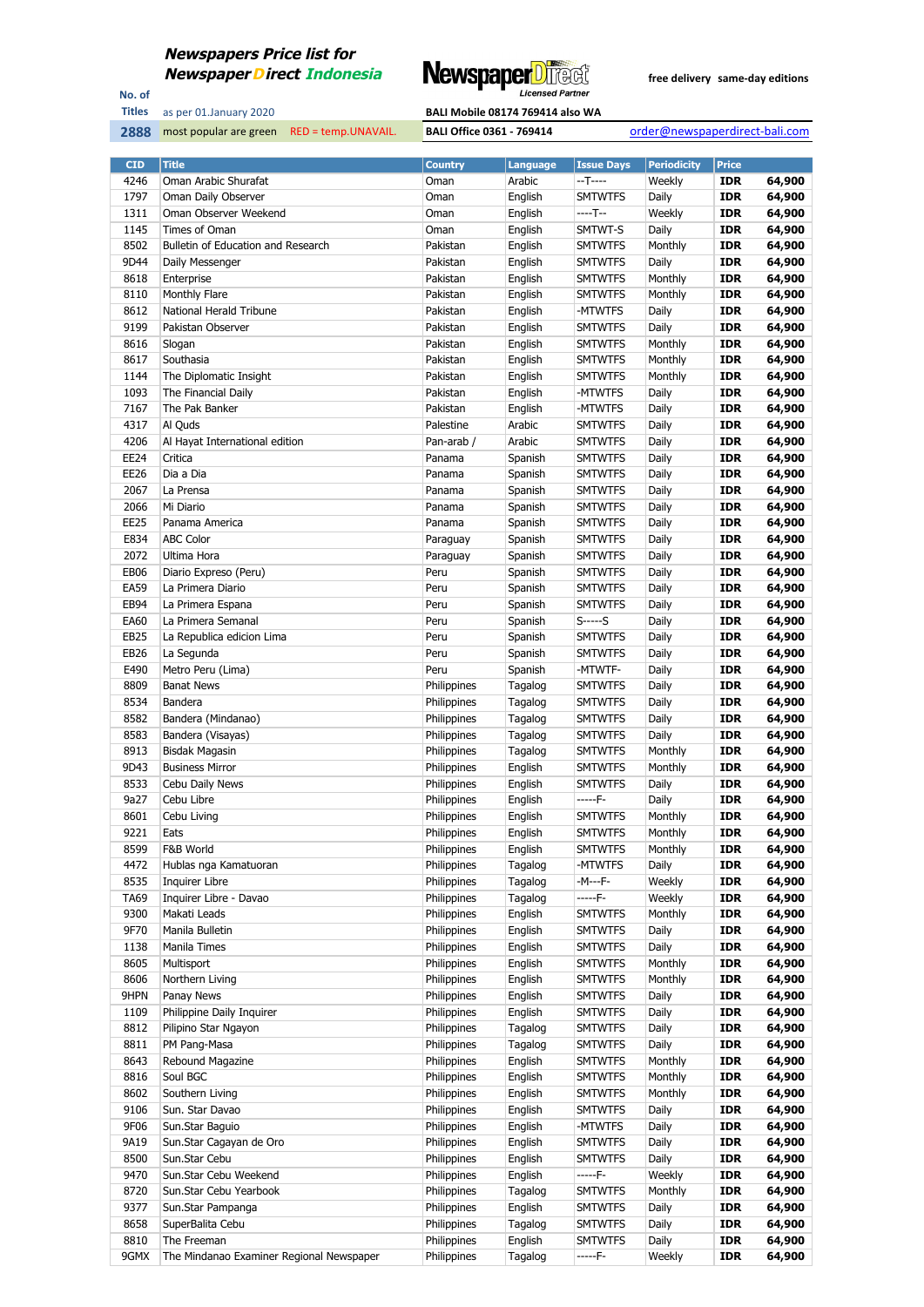

No. of **Titles**

| as per 01.January 2020 | <b>BALI Mobile 08174 769414 also WA</b> |
|------------------------|-----------------------------------------|
|                        |                                         |

| <b>CID</b>       | <b>Title</b>                             | <b>Country</b> | Language                 | <b>Issue Days</b>   | <b>Periodicity</b> | <b>Price</b> |        |
|------------------|------------------------------------------|----------------|--------------------------|---------------------|--------------------|--------------|--------|
| 1731             | The Philippine Star                      | Philippines    | English                  | <b>SMTWTFS</b>      | Daily              | <b>IDR</b>   | 64,900 |
| 7916             | <b>UNO Magazine</b>                      | Philippines    | English                  | <b>SMTWTFS</b>      | Monthly            | <b>IDR</b>   | 64,900 |
| 0941             | Angora                                   | Poland         | Polish                   | $S$ ------          | Weekly             | <b>IDR</b>   | 64,900 |
| 0517             | Fakt                                     | Poland         | Polish                   | -MTWTFS             | Daily              | IDR          | 64,900 |
| 0557             | Gazeta Wyborcza                          | Poland         | Polish                   | -MTWTFS             | Daily              | <b>IDR</b>   | 64,900 |
| 0547             | Gazeta Wyborcza CJG Warsaw               | Poland         | Polish                   | -----F-             | Weekly             | <b>IDR</b>   | 64,900 |
| 0552             | Gazeta Wyborcza Duzy Format              | Poland         | Polish                   | -M-----             | Weekly             | <b>IDR</b>   | 64,900 |
| 0546             | Gazeta Wyborcza Nieruchomosci Warsaw     | Poland         | Polish                   | ---W---             | Weekly             | IDR          | 64,900 |
| 0543             | Gazeta Wyborcza Regionalna (Stoleczna)   | Poland         | Polish                   | -MTWTFS             | Daily              | <b>IDR</b>   | 64,900 |
| 0549             | Gazeta Wyborcza Telewizyjna              | Poland         | Polish                   | -----F-             | Weekly             | <b>IDR</b>   | 64,900 |
| 0553             | Gazeta Wyborcza Wysokie Obcasy           | Poland         | Polish                   | ------S             | Weekly             | <b>IDR</b>   | 64,900 |
| 2501             | A Verdade                                | Portugal       | Portuguese               | ----T--             | Weekly             | <b>IDR</b>   | 64,900 |
| 2121             | Acores Magazine                          | Portugal       | Portuguese               | $S$ ------          | Weekly             | <b>IDR</b>   | 64,900 |
| 2120             | Acoriano Oriental                        | Portugal       | Portuguese               | <b>SMTWTFS</b>      | Daily              | <b>IDR</b>   | 64,900 |
| 2104             | Diario de Noticias                       | Portugal       | Portuguese               | <b>SMTWTFS</b>      | Daily              | <b>IDR</b>   | 64,900 |
| 3867             | Dinheiro Vivo                            | Portugal       | Portuguese               | ------S             | Weekly             | IDR          | 64,900 |
| 2103             | Jornal de Noticias                       | Portugal       |                          | <b>SMTWTFS</b>      | Daily              | <b>IDR</b>   | 64,900 |
|                  |                                          |                | Portuguese<br>Portuguese | ------S             | Weekly             | <b>IDR</b>   |        |
| E872             | Jornal de Noticias - ATAQUE              | Portugal       |                          | ----T--             |                    |              | 64,900 |
| 2119             | Jornal do Fundao                         | Portugal       | Portuguese               |                     | Weekly             | <b>IDR</b>   | 64,900 |
| 2112             | Noticias Magazine                        | Portugal       | Portuguese               | $S$ ------          | Weekly             | <b>IDR</b>   | 64,900 |
| 2105             | O Jogo                                   | Portugal       | Portuguese               | <b>SMTWTFS</b>      | Daily              | <b>IDR</b>   | 64,900 |
| 2146             | Publico - Fugas                          | Portugal       | Portuguese               | ------S             | Weekly             | <b>IDR</b>   | 64,900 |
| 2142             | Publico - Imobiliario                    | Portugal       | Portuguese               | ---W---             | Weekly             | <b>IDR</b>   | 64,900 |
| 2143             | Publico - Inimigo                        | Portugal       | Portuguese               | -----F-             | Weekly             | <b>IDR</b>   | 64,900 |
| 2145             | Publico - Ipsilon                        | Portugal       | Portuguese               | -----F-             | Weekly             | <b>IDR</b>   | 64,900 |
| 2161             | Publico Lisbon Edition                   | Portugal       | Portuguese               | <b>SMTWTFS</b>      | Daily              | <b>IDR</b>   | 64,900 |
| 2027             | Publico Porto Edition                    | Portugal       | Portuguese               | <b>SMTWTFS</b>      | Daily              | <b>IDR</b>   | 64,900 |
| 2028             | The Portugal News                        | Portugal       | English                  | ------S             | Weekly             | <b>IDR</b>   | 64,900 |
| 2117             | Volta ao Mundo                           | Portugal       | Portuguese               | <b>SMTWTFS</b>      | Monthly            | <b>IDR</b>   | 64,900 |
| 3863             | El Nuevo Dia                             | Puerto Rico    | Spanish                  | -MTWTFS             | Daily              | <b>IDR</b>   | 64,900 |
| 9181             | Metro (Puerto Rico)                      | Puerto Rico    | Spanish                  | -MTWTF-             | Daily              | <b>IDR</b>   | 64,900 |
| 3890             | Por Dentro                               | Puerto Rico    | Spanish                  | <b>SMTWTFS</b>      | Daily              | IDR          | 64,900 |
| E212             | Primera Hora                             | Puerto Rico    | Spanish                  | -MTWTFS             | Daily              | <b>IDR</b>   | 64,900 |
| 9ig9             | Al Raya                                  | Qatar          | Arabic                   | <b>SMTWTFS</b>      | Daily              | <b>IDR</b>   | 70,400 |
| 9ih <sub>0</sub> | Al Raya - Economy                        | Qatar          | Arabic                   | <b>SMTWTFS</b>      | Daily              | <b>IDR</b>   | 70,400 |
| 9ih <sub>2</sub> | Al Raya - Shamel                         | Qatar          | Arabic                   | SMTWT-S             | Daily              | <b>IDR</b>   | 70,400 |
| 9ih1             | Al Raya - Sport                          | Qatar          | Arabic                   | <b>SMTWTFS</b>      | Daily              | <b>IDR</b>   | 70,400 |
| 4878             | Al-Sharq - Health and Society            | Qatar          | Arabic                   | <b>SMTWTFS</b>      | Monthly            | <b>IDR</b>   | 64,900 |
| 4223             | Al-Sharg Cars                            | Qatar          | Arabic                   | $-T---$             | Weekly             | <b>IDR</b>   | 64,900 |
| 4220             | Al-Sharq Economy                         | Qatar          | Arabic                   | <b>SMTWTFS</b>      | Daily              | IDR          | 64,900 |
| 4219             | Al-Sharg News                            | Qatar          | Arabic                   | <b>SMTWTFS</b>      | Daily              | <b>IDR</b>   | 64,900 |
| 4221             | Al-Sharg Sports                          | Qatar          | Arabic                   | <b>SMTWTFS</b>      | Daily              | <b>IDR</b>   | 64,900 |
| 4222             | Al-Sharg Waseet                          | Qatar          | Arabic                   | SMTWT-S             | Daily              | <b>IDR</b>   | 64,900 |
| 9XVM             | Al-Watan Newspaper                       | Qatar          | Arabic                   | <b>SMTWTFS</b>      | Daily              | <b>IDR</b>   | 70,400 |
| 9IH4             | <b>Gulf Times - Business</b>             | Qatar          | English                  | <b>SMTWTFS</b>      | Daily              | <b>IDR</b>   | 70,400 |
| 9IH5             | <b>Gulf Times - Classified</b>           | Qatar          | English                  | <b>SMTWTFS</b>      | Daily              | <b>IDR</b>   | 70,400 |
| 9IH <sub>6</sub> | <b>Gulf Times - Community</b>            | Qatar          | English                  | SMTWTF-             | Daily              | <b>IDR</b>   | 70,400 |
| 9IH7             | Gulf Times - Sport                       | Qatar          | English                  | <b>SMTWTFS</b>      | Daily              | <b>IDR</b>   | 70,400 |
| 9IH3             | Gulf Times (Qatar)                       | Qatar          | English                  | <b>SMTWTFS</b>      | Daily              | <b>IDR</b>   | 70,400 |
| 0507             | Bihari Naplo                             | Romania        | Hungarian                | -MTWTF-             | Daily              | <b>IDR</b>   | 64,900 |
| 0536             | Business Magazin (Romania)               | Romania        | Romanian                 | -M-----             | Weekly             | <b>IDR</b>   | 64,900 |
| 0944             | National                                 | Romania        | Romanian                 | -MTWTF-             | Daily              | <b>IDR</b>   | 64,900 |
| 0537             | Ziarul Financiar                         | Romania        | Romanian                 | -MTWTF-             | Daily              | <b>IDR</b>   | 64,900 |
| 0335             |                                          | <b>Russia</b>  | Russian                  | ---W---             | Weekly             | <b>IDR</b>   | 64,900 |
|                  | AiF Adygea (Maykop)                      |                |                          |                     |                    |              |        |
| 0307             | AiF Altay                                | Russia         | Russian                  | ---W---             | Weekly             | <b>IDR</b>   | 64,900 |
| 0306             | AiF Astrakhan                            | Russia         | Russian                  | ---W---<br>$--W---$ | Weekly             | <b>IDR</b>   | 64,900 |
| 0361             | AiF Bashkortostan (Ufa)                  | Russia         | Russian                  |                     | Weekly             | <b>IDR</b>   | 64,900 |
| 0308             | AiF Belgorod                             | Russia         | Russian                  | ---W---             | Weekly             | <b>IDR</b>   | 64,900 |
| 0310             | AiF Bryansk                              | Russia         | Russian                  | ---W---             | Weekly             | <b>IDR</b>   | 64,900 |
| 0368             | AiF Chernozemye (Voronezh)               | Russia         | Russian                  | ---W---             | Weekly             | <b>IDR</b>   | 64,900 |
| 0311             | AiF Chuvashia (Cheboksary)               | Russia         | Russian                  | ---W---             | Weekly             | <b>IDR</b>   | 64,900 |
| 0315             | AiF Dalinform (Khabarovsk)               | Russia         | Russian                  | ---W---             | Weekly             | <b>IDR</b>   | 64,900 |
| 0309             | AiF Dalny Vostok (Blagoveshchensk)       | Russia         | Russian                  | ---W---             | Weekly             | <b>IDR</b>   | 64,900 |
| 0320             | AiF Kaliningrad                          | Russia         | Russian                  | ---W---             | Weekly             | <b>IDR</b>   | 64,900 |
| 0345             | AiF Kamchatka (Petropavlovsk-Kamchatsky) | Russia         | Russian                  | $--W---$            | Weekly             | <b>IDR</b>   | 64,900 |
| 0346             | AiF Karelia (Petrozavodsk)               | Russia         | Russian                  | ---W---             | Weekly             | <b>IDR</b>   | 64,900 |
| 0325             | AiF Komi                                 | Russia         | Russian                  | $--W---$            | Weekly             | <b>IDR</b>   | 64,900 |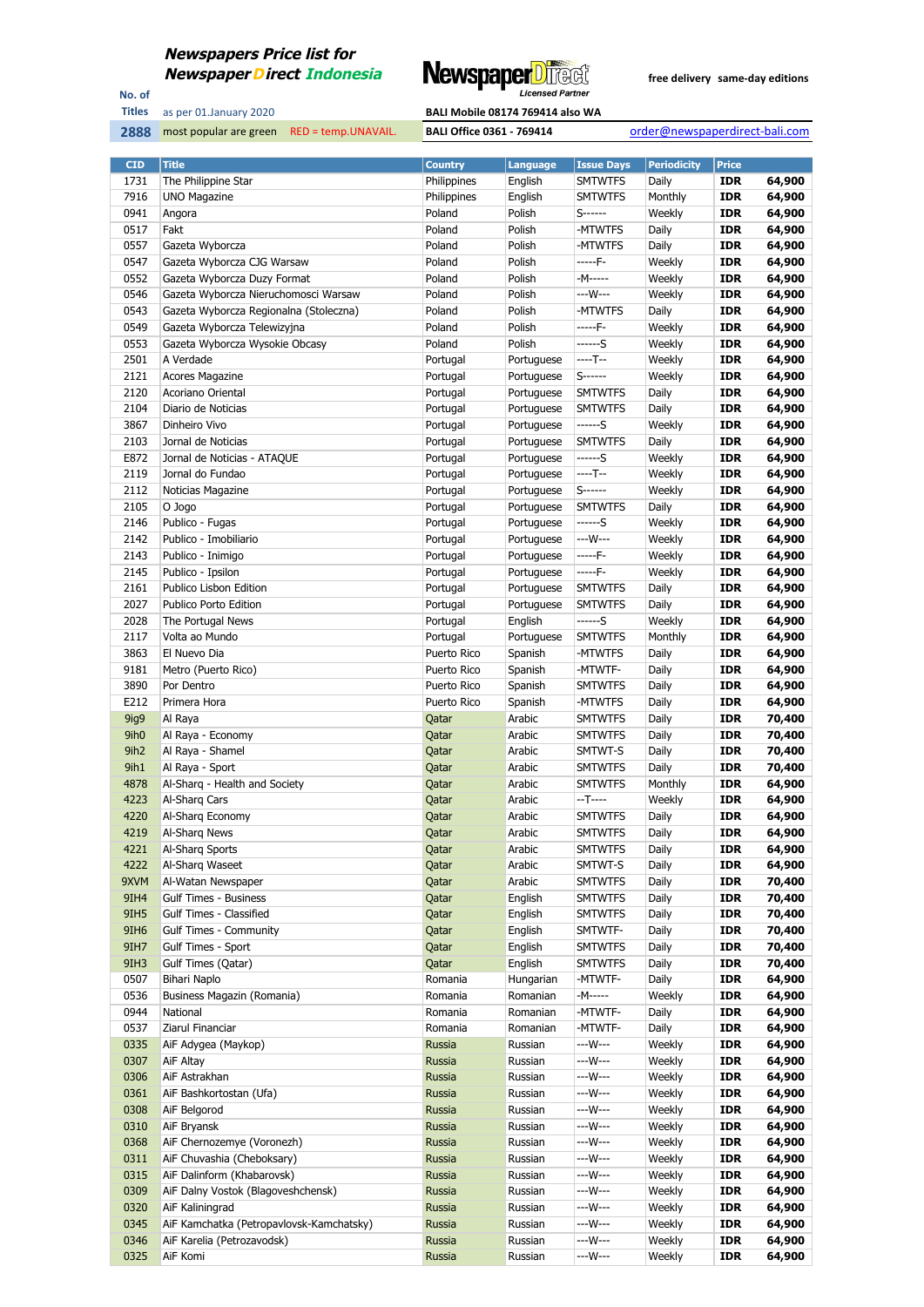

No. of **Titles**

most popular are green RED = temp.UNAVAIL. **BALI Office 0361 - 769414** order@newspaperdirect-bali.com

| <b>CID</b> | <b>Title</b>                                       | <b>Country</b> | Language | <b>Issue Days</b> | <b>Periodicity</b> | <b>Price</b> |        |
|------------|----------------------------------------------------|----------------|----------|-------------------|--------------------|--------------|--------|
| 0326       | AiF Kostroma                                       | Russia         | Russian  | ---W---           | Weekly             | <b>IDR</b>   | 64,900 |
| 0329       | AiF Krym (Crimea)                                  | <b>Russia</b>  | Russian  | ---W---           | Weekly             | <b>IDR</b>   | 64,900 |
| 0331       | AiF Kursk                                          | Russia         | Russian  | ---W---           | Weekly             | <b>IDR</b>   | 64,900 |
| 0323       | AiF Kuzbass (Kemerovo)                             | Russia         | Russian  | ---W---           | Weekly             | <b>IDR</b>   | 64,900 |
| 0332       | AiF Lipetsk                                        | Russia         | Russian  | ---W---           | Weekly             | <b>IDR</b>   | 64,900 |
| 0333       | AiF Magadan                                        | <b>Russia</b>  | Russian  | ---W---           | Weekly             | <b>IDR</b>   | 64,900 |
| 0349       | AiF na Donu (Rostov)                               | Russia         | Russian  | ---W---           | Weekly             | <b>IDR</b>   | 64,900 |
| 0337       | AiF na Murmane (Murmansk)                          | Russia         | Russian  | ---W---           | Weekly             | <b>IDR</b>   | 64,900 |
| 0339       | AiF na Obi (Novosibirsk)                           | Russia         | Russian  | $--W---$          | Weekly             | <b>IDR</b>   | 64,900 |
| 0328       | AiF na Yenisee (Krasnoyarsk)                       | <b>Russia</b>  | Russian  | ---W---           | Weekly             | <b>IDR</b>   | 64,900 |
| 0366       | AiF Nizhnee Povolzhye (Volgograd)                  | Russia         | Russian  | ---W---           | Weekly             | <b>IDR</b>   | 64,900 |
| 0338       | AiF Nizhny Novgorod                                | Russia         | Russian  | ---W---           | Weekly             | <b>IDR</b>   | 64,900 |
| 0341       |                                                    | Russia         |          | ---W---           | Weekly             | <b>IDR</b>   | 64,900 |
| 0343       | AiF Oryol<br>AiF Penza                             | <b>Russia</b>  | Russian  | ---W---           |                    | <b>IDR</b>   |        |
|            |                                                    |                | Russian  |                   | Weekly             |              | 64,900 |
| 0347       | AiF Peterburg (St. Petersburg)                     | Russia         | Russian  | ---W---           | Weekly             | <b>IDR</b>   | 64,900 |
| 0344       | AiF Prikamye (Perm)                                | Russia         | Russian  | ---W---           | Weekly             | <b>IDR</b>   | 64,900 |
| 0348       | AiF Pskov                                          | Russia         | Russian  | ---W---           | Weekly             | <b>IDR</b>   | 64,900 |
| 0322       | AiF Region (Kazan)                                 | <b>Russia</b>  | Russian  | ---W---           | Weekly             | <b>IDR</b>   | 64,900 |
| 0350       | AiF Ryazan                                         | Russia         | Russian  | $--W---$          | Weekly             | <b>IDR</b>   | 64,900 |
| 0372       | AiF Sakhalin-Kurily (Yuzhno-Sakhalinsk)            | Russia         | Russian  | ---W---           | Weekly             | <b>IDR</b>   | 64,900 |
| 0351       | AiF Samara                                         | Russia         | Russian  | ---W---           | Weekly             | <b>IDR</b>   | 64,900 |
| 0353       | AiF Saratov                                        | <b>Russia</b>  | Russian  | ---W---           | Weekly             | <b>IDR</b>   | 64,900 |
| 0355       | AiF Severny Kavkaz (Stavropol)                     | Russia         | Russian  | ---W---           | Weekly             | <b>IDR</b>   | 64,900 |
| 0354       | AiF Smolyensk                                      | Russia         | Russian  | ---W---           | Weekly             | <b>IDR</b>   | 64,900 |
| 0356       | AiF Tambov                                         | Russia         | Russian  | $--W---$          | Weekly             | <b>IDR</b>   | 64,900 |
| 0357       | AiF Tomsk                                          | <b>Russia</b>  | Russian  | ---W---           | Weekly             | <b>IDR</b>   | 64,900 |
| 0360       | AiF Tyumyen                                        | Russia         | Russian  | ---W---           | Weekly             | <b>IDR</b>   | 64,900 |
| 0314       | AiF Ural (Yekaterinburg)                           | Russia         | Russian  | ---W---           | Weekly             | <b>IDR</b>   | 64,900 |
| 0305       | AiF v Arkhangelske                                 | Russia         | Russian  | ---W---           | Weekly             | <b>IDR</b>   | 64,900 |
| 0363       | AiF v Buryatii (Ulan-Ude)                          | <b>Russia</b>  | Russian  | ---W---           | Weekly             | <b>IDR</b>   | 64,900 |
| 0319       | AiF v Ivanove (Ivanovo)                            | Russia         | Russian  | ---W---           | Weekly             | <b>IDR</b>   | 64,900 |
| 0340       | AiF v Omske (Omsk)                                 | Russia         | Russian  | ---W---           | Weekly             | <b>IDR</b>   | 64,900 |
| 0342       | AiF v Orenburzhye (Orenburg)                       | Russia         | Russian  | ---W---           | Weekly             | <b>IDR</b>   | 64,900 |
| 0358       | AiF v Tule (Tula)                                  | <b>Russia</b>  | Russian  | ---W---           | Weekly             | <b>IDR</b>   | 64,900 |
| 0359       | AiF v Tveri (Tver)                                 | Russia         | Russian  | ---W---           | Weekly             | <b>IDR</b>   | 64,900 |
| 0317       | AiF v Udmurtii (Izhevsk)                           | Russia         | Russian  | ---W---           | Weekly             | <b>IDR</b>   | 64,900 |
| 0362       | AiF v Ulyanovske (Ulyanovsk)                       | Russia         | Russian  | $--W---$          | Weekly             | <b>IDR</b>   | 64,900 |
| 0318       | AiF v Vostochnoy Sibiri (Irkutsk)                  | <b>Russia</b>  | Russian  | ---W---           | Weekly             | <b>IDR</b>   | 64,900 |
| 0364       | AiF Vladimir                                       | Russia         | Russian  | $--W---$          | Weekly             | <b>IDR</b>   | 64,900 |
| 0365       | AiF Vladivostok                                    | Russia         | Russian  | ---W---           | Weekly             | <b>IDR</b>   | 64,900 |
| 0367       | AiF Vologodskaya Oblast (Vologda)                  | Russia         | Russian  | ---W---           | Weekly             | <b>IDR</b>   | 64,900 |
| 0370       | AiF Yaroslavl                                      | Russia         | Russian  | $---T--$          | Weekly             | <b>IDR</b>   | 64,900 |
|            |                                                    |                |          | ---W---           |                    |              | 64,900 |
| 0327       | AiF Yug (Krasnodar)<br>AiF Yugra (Khanti-Mansiysk) | Russia         | Russian  | ---W---           | Weekly             | <b>IDR</b>   |        |
| 0316       |                                                    | Russia         | Russian  |                   | Weekly             | <b>IDR</b>   | 64,900 |
| 0313       | AiF Zabaykalye (Chita)                             | Russia         | Russian  | ---W---           | Weekly             | <b>IDR</b>   | 64,900 |
| 0002       | Argumenty I Facty (Full)                           | Russia         | Russian  | ---W---           | Weekly             | <b>IDR</b>   | 64,900 |
| 0036       | Argumenty I Facty (Regular)                        | Russia         | Russian  | ---W---           | Weekly             | <b>IDR</b>   | 64,900 |
| 0302       | Argumenty I Facty na dache                         | Russia         | Russian  | $-T---$           | Irregular          | <b>IDR</b>   | 64,900 |
| 6092       | <b>Business Mir</b>                                | Russia         | English  | <b>SMTWTFS</b>    | Monthly            | <b>IDR</b>   | 64,900 |
| 0091       | Cultura                                            | Russia         | Russian  | -----F-           | Daily              | <b>IDR</b>   | 64,900 |
| 0222       | <b>Express Gazeta</b>                              | Russia         | Russian  | -M-----           | Weekly             | <b>IDR</b>   | 64,900 |
| 0093       | Finansovaya Gazeta                                 | Russia         | Russian  | ----T--           | Weekly             | <b>IDR</b>   | 64,900 |
| 0085       | Gudok                                              | Russia         | Russian  | -MTWTF-           | Daily              | <b>IDR</b>   | 64,900 |
| 0039       | Izvestia                                           | Russia         | Russian  | -MTWTF-           | Daily              | <b>IDR</b>   | 64,900 |
| 0027       | Kommersant                                         | Russia         | Russian  | -MTWTF-           | Daily              | <b>IDR</b>   | 64,900 |
| 0064       | Kommersant Khabarovsk                              | Russia         | Russian  | --TWTF-           | Daily              | <b>IDR</b>   | 64,900 |
| 0065       | Kommersant Krasnoyarsk                             | Russia         | Russian  | --TWTF-           | Daily              | <b>IDR</b>   | 64,900 |
| 0066       | Kommersant Nizhni Novgorod                         | Russia         | Russian  | --TWTF-           | Daily              | <b>IDR</b>   | 64,900 |
| 0067       | Kommersant Novosibirsk                             | Russia         | Russian  | --TWTF-           | Daily              | <b>IDR</b>   | 64,900 |
| 0459       | Kommersant Saturday                                | Russia         | Russian  | ------S           | Weekly             | <b>IDR</b>   | 64,900 |
| 0070       | Kommersant St. Petersburg                          | Russia         | Russian  | -MTWTF-           | Daily              | <b>IDR</b>   | 64,900 |
| 0074       | Kommersant Voronezh                                | Russia         | Russian  | $-T-T-$           | Daily              | <b>IDR</b>   | 64,900 |
| 0060       | Kommersant Weekend                                 | Russia         | Russian  | -----F-           | Weekly             | <b>IDR</b>   | 64,900 |
| 0040       | Komsomolskaya Pravda                               | Russia         | Russian  | --TW-F-           | Daily              | <b>IDR</b>   | 64,900 |
| 0080       | Komsomolskaya Pravda Moscow Edition                | Russia         | Russian  | -MTWTFS           | Daily              | <b>IDR</b>   | 64,900 |
| 0045       | Komsomolskaya Pravda Weekly                        | Russia         | Russian  | ---W---           | Daily              | <b>IDR</b>   | 64,900 |
| 0090       | Komsomolskaya Pravda Weekly Moscow edition         | Russia         | Russian  | ----T--           | Daily              | <b>IDR</b>   | 64,900 |
|            |                                                    |                |          |                   |                    |              |        |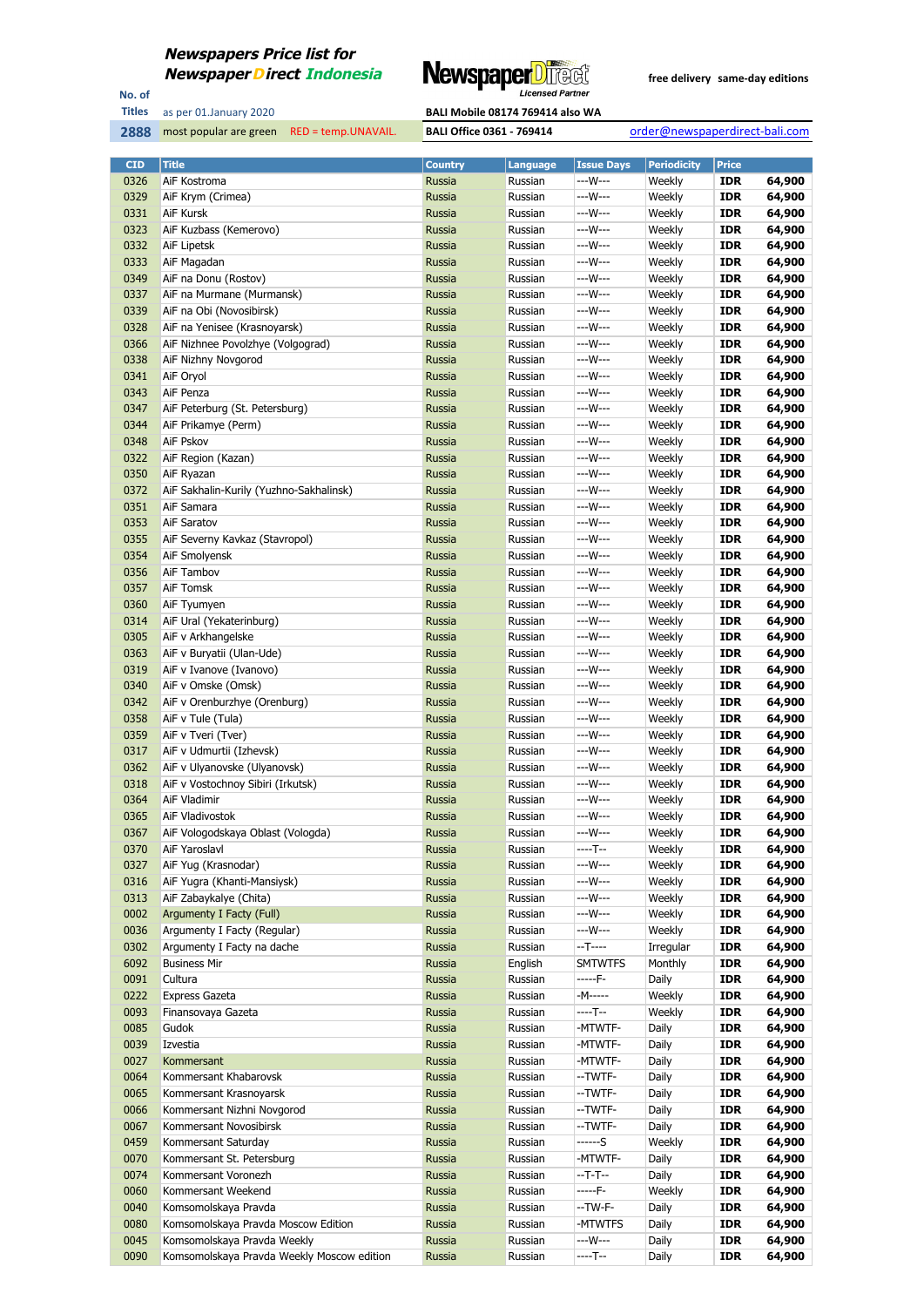

No. of **Titles**

as per 01.January 2020 **BALI Mobile 08174 769414 also WA** 

| <b>CID</b>   | <b>Title</b>                         | <b>Country</b>         | Language           | <b>Issue Days</b>                | <b>Periodicity</b> | <b>Price</b>             |                  |
|--------------|--------------------------------------|------------------------|--------------------|----------------------------------|--------------------|--------------------------|------------------|
| 0277         | KP-Teleprogramma                     | Russia                 | Russian            | ---W---                          | Weekly             | <b>IDR</b>               | 64,900           |
| 0043         | Literaturnaya Gazeta                 | <b>Russia</b>          | Russian            | $---T--$                         | Weekly             | <b>IDR</b>               | 64,900           |
| 0011         | Moscovskaya Pravda                   | Russia                 | Russian            | -MT-TF-                          | Daily              | <b>IDR</b>               | 64,900           |
| 0010         | Moskovski Komsomolets                | Russia                 | Russian            | -MTWTFS                          | Daily              | <b>IDR</b>               | 64,900           |
| 0015         | Nezavisimaya Gazeta                  | Russia                 | Russian            | -MTWTF-                          | Daily              | <b>IDR</b>               | 64,900           |
| 0016         | Nezavisimoye Voennoye Obozreniye     | Russia                 | Russian            | -----F-                          | Weekly             | <b>IDR</b>               | 64,900           |
| 0004         | Novaya Gazeta                        | Russia                 | Russian            | -M-W-F-                          | Daily              | IDR                      | 64,900           |
| 0287         | Ogonyok                              | Russia                 | Russian            | -M-----                          | Daily              | <b>IDR</b>               | 64,900           |
| 0023         | Okhotnichya Gazeta                   | Russia                 | Russian            | ---W---                          | Weekly             | <b>IDR</b>               | 64,900           |
| 0084         | Parlamentskaya Gazeta                | Russia                 | Russian            | $---F-$                          | Weekly             | <b>IDR</b>               | 64,900           |
| 0042         | Prayda of Russia                     | Russia                 | Russian            | --T-TF-                          | Daily              | <b>IDR</b>               | 64,900           |
| 0272         | Profil                               | Russia                 | Russian            | -M-----                          | Weekly             | <b>IDR</b>               | 64,900           |
| 0134         | Profile                              | Russia                 | Russian            | -M-----                          | Daily              | <b>IDR</b>               | 64,900           |
| 0112         | <b>RBC Daily</b>                     | Russia                 | Russian            | -MTWTF-                          | Daily              | <b>IDR</b>               | 64,900           |
| 0035         | <b>RBC Magazine</b>                  | Russia                 | Russian            | <b>SMTWTFS</b>                   | Monthly            | <b>IDR</b>               | 64,900           |
| 0008         | Rossiyskaya Gazeta                   | Russia                 | Russian            | -MTWTF-                          | Daily              | <b>IDR</b>               | 64,900           |
| 0087         | Rossiyskaya Gazeta - Soyuz           | Russia                 | Russian            | ----T--                          | Weekly             | <b>IDR</b>               | 64,900           |
| 0079         | Rossiyskaya Gazeta - Weekly          | Russia                 | Russian            | $---T--$                         | Weekly             | <b>IDR</b>               | 64,900           |
| 0280         | Russian Reporter                     | Russia                 | Russian            | ----T--                          | Monthly            | <b>IDR</b>               | 64,900           |
| 0436         | Souznoe Veche                        | Russia                 | Russian            | $---F-$                          | Weekly             | <b>IDR</b>               | 64,900           |
| 0415         | Sovershenno Sekretno                 | Russia                 | Russian            | <b>SMTWTFS</b>                   | Monthly            | <b>IDR</b>               | 64,900           |
| 0137         | Sovetskaya Rossiya                   | Russia                 | Russian            | $-T-T-S$                         | Daily              | <b>IDR</b>               | 64,900           |
| 0221         | Sovetskiy Sport                      | Russia                 | Russian            | -MTWTFS                          | Daily              | <b>IDR</b>               | 64,900           |
| 0266         | Sovetskiy Sport - Football           | Russia                 | Russian            | $-T$ -----                       | Weekly             | <b>IDR</b>               | 64,900           |
| 0461         | Terskie Vedomosti                    | Russia                 | Russian            | -----F-                          | Weekly             | <b>IDR</b>               | 64,900           |
| 0089         | The Company                          | Russia                 | Russian            | -M-----                          | Weekly             | <b>IDR</b>               | 64,900           |
| 0086         | The Expert                           | Russia                 | Russian            | -M-----                          | Weekly             | <b>IDR</b>               | 64,900           |
| 0141         | The Expert North-West                | Russia                 | Russian            | -M-----<br>-M-----               | Weekly             | <b>IDR</b>               | 64,900           |
| 0144<br>0279 | The Expert Siberia                   | Russia                 | Russian            | -M-----                          | Weekly<br>Daily    | <b>IDR</b><br><b>IDR</b> | 64,900<br>64,900 |
| 0278         | The Expert South<br>The Expert Ural  | Russia<br>Russia       | Russian<br>Russian | -M-----                          | Daily              | <b>IDR</b>               | 64,900           |
| 0032         | Trud                                 | Russia                 | Russian            | -----F-                          | Daily              | <b>IDR</b>               | 64,900           |
| 0237         | Vecherniy Ekaterinburg               | Russia                 | Russian            | --TWTFS                          | Daily              | <b>IDR</b>               | 64,900           |
| 0001         | Vedomosti                            | Russia                 | Russian            | -MTWTF-                          | Daily              | <b>IDR</b>               | 64,900           |
| 0029         | Vremya Buhgaltera                    | Russia                 | Russian            | ---W---                          | Weekly             | <b>IDR</b>               | 64,900           |
| 0007         | Zdorovye AIF                         | Russia                 | Russian            | -MT----                          | Weekly             | <b>IDR</b>               | 64,900           |
| 0210         | Zhizn                                | Russia                 | Russian            | ---W---                          | Weekly             | <b>IDR</b>               | 64,900           |
| 9F84         | Life Begins 2 Nite                   | Saint Lucia            | English            | $---S$                           | Daily              | <b>IDR</b>               | 64,900           |
| 9F97         | Sports and Health INC                | Saint Lucia            | English            | $---S$                           | Daily              | <b>IDR</b>               | 64,900           |
| 9F66         | The Star (St. Lusia)                 | Saint Lucia            | English            | ------S                          | Weekly             | <b>IDR</b>               | 64,900           |
| 4926         | Al Bilad                             | Saudi Arabia           | Arabic             | <b>SMTWTFS</b>                   | Daily              | <b>IDR</b>               | 64,900           |
| 4217         | Al Eqtisadiah                        | Saudi Arabia           | Arabic             | <b>SMTWTFS</b>                   | Daily              | <b>IDR</b>               | 64,900           |
| 4207         | Al Hayat Saudi edition               | Saudi Arabia           | Arabic             | <b>SMTWTFS</b>                   | Daily              | IDR                      | 64,900           |
| 4232         | Al Madina                            | Saudi Arabia           | Arabic             | <b>SMTWTFS</b>                   | Daily              | <b>IDR</b>               | 64,900           |
| 4216         | Al-Jazirah                           | Saudi Arabia           | Arabic             | <b>SMTWTFS</b>                   | Daily              | <b>IDR</b>               | 64,900           |
| 4234         | Alwatan (Saudi)                      | Saudi Arabia           | Arabic             | <b>SMTWTFS</b>                   | Daily              | <b>IDR</b>               | 64,900           |
| 4241         | Alyaum                               | Saudi Arabia           | Arabic             | <b>SMTWTFS</b>                   | Daily              | <b>IDR</b>               | 64,900           |
| 1104         | Arab News                            | Saudi Arabia           | English            | <b>SMTWTFS</b>                   | Daily              | <b>IDR</b>               | 64,900           |
| 4204         | Arriyadiyah                          | Saudi Arabia           | Arabic             | <b>SMTWTFS</b>                   | Daily              | IDR                      | 64,900           |
| 4205         | Asharg Al-Awsat Saudi edition        | Saudi Arabia           | Arabic             | <b>SMTWTFS</b>                   | Daily              | <b>IDR</b>               | 64,900           |
| 4470         | Makkah                               | Saudi Arabia           | Arabic             | <b>SMTWTFS</b>                   | Daily              | <b>IDR</b>               | 64,900           |
| 1212         | <b>Edinburgh Evening News</b>        | Scotland, Uk           | English            | -MTWTFS                          | Daily              | <b>IDR</b>               | 64,900           |
| 1900         | <b>Evening Times</b>                 | Scotland, Uk           | English            | -MTWTFS                          | Daily              | <b>IDR</b>               | 64,900           |
| 1160         | Scotland on Sunday                   | Scotland, Uk           | English            | S------                          | Weekly             | <b>IDR</b>               | 93,500           |
| 9WTK         | The Edinburgh Reporter               | Scotland, Uk           | English            | <b>SMTWTFS</b>                   | Monthly            | <b>IDR</b>               | 64,900           |
| 1285         | The Herald                           | Scotland, Uk           | English            | -MTWTFS                          | Daily              | <b>IDR</b>               | 64,900           |
| 1159         | The Scotsman                         | Scotland, Uk           | English            | -MTWTFS                          | Daily              | <b>IDR</b>               | 64,900           |
| 6101         | The Sunday Herald                    | Scotland, Uk           | English            | S-------                         | Weekly             | <b>IDR</b>               | 93,500           |
| 0923         | 24 Sata (Serbia)                     | Serbia                 | Serbian            | -MTWTF-                          | Daily              | IDR                      | 64,900           |
| 0936         | Alo!                                 | Serbia                 | Serbian            | <b>SMTWTFS</b>                   | Daily              | <b>IDR</b>               | 64,900           |
| 0535         | Blic                                 | Serbia                 | Serbian            | <b>SMTWTFS</b>                   | Daily              | <b>IDR</b>               | 64,900           |
| 0999         | Blic Zena                            | Serbia                 | Serbian            | ------S                          | Weekly             | <b>IDR</b>               | 64,900           |
| 0937         | Nin                                  | Serbia                 | Serbian            | ----T--                          | Weekly             | <b>IDR</b>               | 64,900           |
| 9336         | Berita Harian                        | Singapore              | Malay              | -MTWTFS                          | Daily              | <b>IDR</b>               | 64,900           |
| 9J74         | Lianhe Wanbao                        | Singapore              | English            | <b>SMTWTFS</b>                   | Daily              | <b>IDR</b>               | 64,900           |
| 5203<br>9J72 | Lianhe Zaobao<br>Shin Min Daily News | Singapore<br>Singapore | Chinese<br>Chinese | <b>SMTWTFS</b><br><b>SMTWTFS</b> | Daily<br>Daily     | <b>IDR</b><br><b>IDR</b> | 64,900<br>64,900 |
|              |                                      |                        |                    |                                  |                    |                          |                  |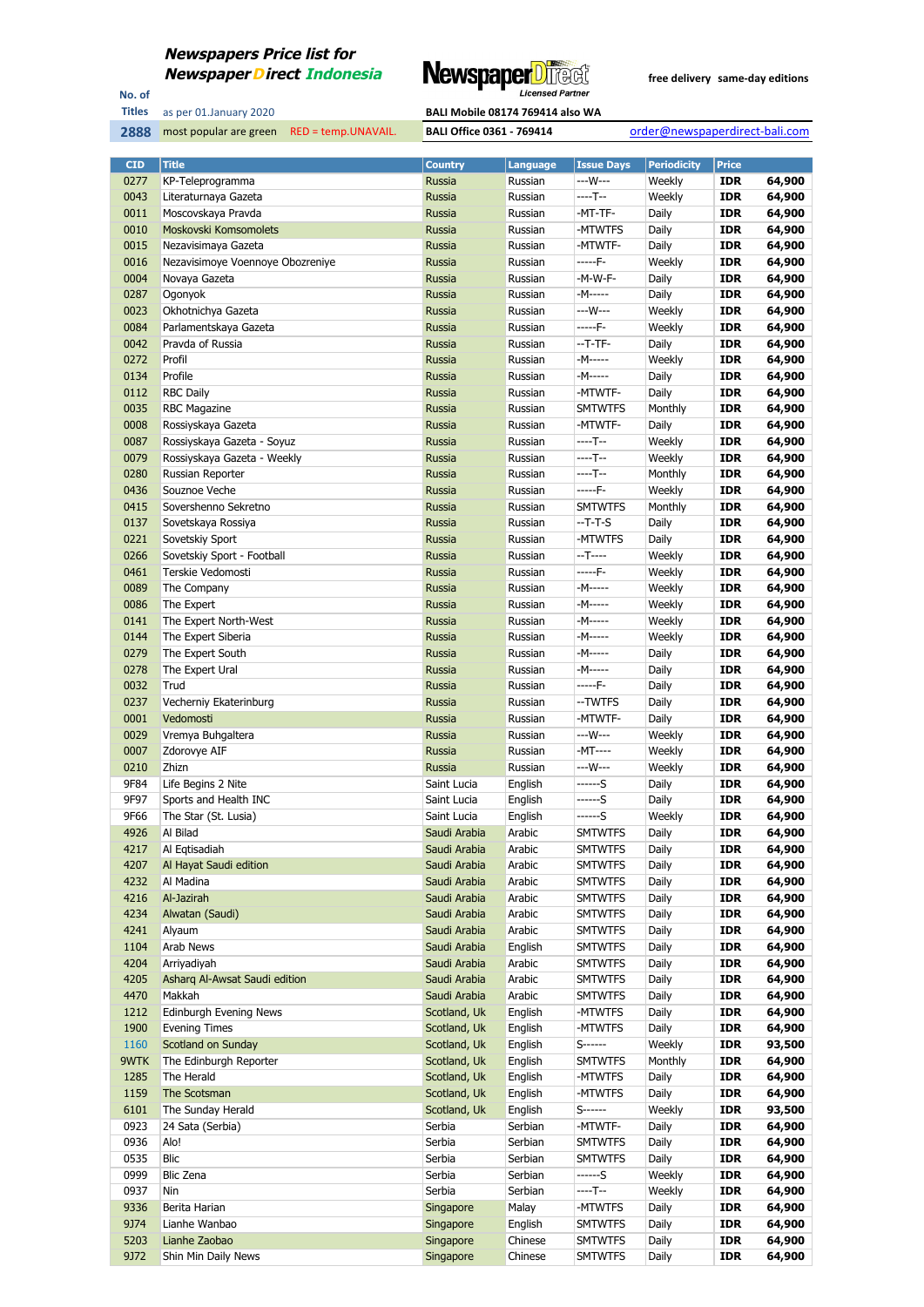

No. of **Titles**

| <b>BALI Mobile 08174 769414 also WA</b> |
|-----------------------------------------|
|                                         |
|                                         |

| <b>CID</b>  | <b>Title</b>                              | <b>Country</b> | <b>Language</b> | <b>Issue Days</b> | <b>Periodicity</b> | <b>Price</b> |         |
|-------------|-------------------------------------------|----------------|-----------------|-------------------|--------------------|--------------|---------|
| 9J73        | <b>Tamil Murasu</b>                       | Singapore      | English         | <b>SMTWTFS</b>    | Daily              | <b>IDR</b>   | 64,900  |
| 7415        | The Business Times                        | Singapore      | English         | -MTWTFS           | Daily              | <b>IDR</b>   | 64,900  |
| 9wud        | The Edge Singapore                        | Singapore      | English         | -M-----           | Weekly             | <b>IDR</b>   | 75,900  |
| 9J71        | The New Paper                             | Singapore      | English         | -MTWTFS           | Daily              | <b>IDR</b>   | 75,900  |
| 1105        | The Straits Times                         | Singapore      | English         | <b>SMTWTFS</b>    | Daily              | <b>IDR</b>   | 75,900  |
| 0512        | Pravda of Slovakia                        | Slovakia       | Slovak          | -MTWTFS           | Daily              | <b>IDR</b>   | 64,900  |
| 0541        | <b>SME</b>                                | Slovakia       | Slovak          | -MTWTFS           | Daily              | <b>IDR</b>   | 64,900  |
| 0539        | Uj Szo                                    | Slovakia       | Hungarian       | -MTWTFS           | Daily              | <b>IDR</b>   | 64,900  |
| 0942        | Dnevnik (Slovenija)                       | Slovenia       | Slovenian       | -MTWTFS           | Daily              | <b>IDR</b>   | 64,900  |
| 0943        | Nedeljski Dnevnik                         | Slovenia       | Slovenian       | $S$ ------        | Weekly             | <b>IDR</b>   | 64,900  |
| 0872        | Vecer                                     | Slovenia       | Slovenian       | <b>SMTWTFS</b>    | Daily              | <b>IDR</b>   | 64,900  |
| 3003        | Beeld                                     | South Africa   | Afrikaans       | -MTWTFS           | Daily              | <b>IDR</b>   | 64,900  |
| 8719        | Business Day (South Africa) Print Edition | South Africa   | English         | -MTWTF-           | Daily              | <b>IDR</b>   | 70,400  |
| 6256        | Cape Argus                                | South Africa   | English         | -MTWTF-           | Daily              | <b>IDR</b>   | 64,900  |
| 9054        | Cape Argus (PM Edition)                   | South Africa   | English         | -MTWTF-           | Daily              | <b>IDR</b>   | 64,900  |
| 6402        | Cape Times                                | South Africa   | English         | -MTWTF-           | Daily              | <b>IDR</b>   | 64,900  |
| 9D85        | <b>CityPress</b>                          | South Africa   | English         | S------           | Weekly             | <b>IDR</b>   | 64,900  |
| 7431        | Computaform                               | South Africa   | English         | <b>SMTWTFS</b>    | Daily              | <b>IDR</b>   | 64,900  |
| 8148        | Daily Dispatch                            | South Africa   | English         | -MTWTFS           | Daily              | <b>IDR</b>   | 64,900  |
| 6671        | Daily News (Durban)                       | South Africa   | English         | -MTWTF-           | Daily              | <b>IDR</b>   | 64,900  |
| 6323        | <b>DFA</b>                                | South Africa   | English         | -MTWTF-           | Daily              | <b>IDR</b>   | 64,900  |
| 3051        | Die Burger                                | South Africa   | Afrikaans       | -MTWTFS           | Daily              | <b>IDR</b>   | 64,900  |
| 1352        | FIN Week English edition                  | South Africa   | English         | ----T--           | Weekly             | <b>IDR</b>   | 64,900  |
| 1732        | Financial Mail (South Africa)             | South Africa   | English         | -----F-           | Weekly             | <b>IDR</b>   | 75,900  |
| 3056        | Finweek Afrikaans edition                 | South Africa   | Afrikaans       | ----T--           | Weekly             | <b>IDR</b>   | 64,900  |
| 9A91        | Go&Express                                | South Africa   | English         | ----T--           | Monthly            | <b>IDR</b>   | 64,900  |
| 8231        | Grocott's Mail                            | South Africa   | English         | -----F-           | Daily              | <b>IDR</b>   | 64,900  |
| 9J01        | Ilanga                                    | South Africa   | Zulu            | -M--T--           | Weekly             | <b>IDR</b>   | 64,900  |
| 9J05        | Ilanga langeSonto                         | South Africa   | Zulu            | -M-----           | Monthly            | <b>IDR</b>   | 64,900  |
| 4300        | Isolezwe                                  | South Africa   | Zulu            | -MTWTF-           | Daily              | <b>IDR</b>   | 64,900  |
| 4311        | Isolezwe Saturday                         | South Africa   | Zulu            | ------S           | Weekly             | <b>IDR</b>   | 64,900  |
| 4301        | Isolezwe Sunday                           | South Africa   | Zulu            | S------           | Weekly             | <b>IDR</b>   | 64,900  |
| 1113        | Mail & Guardian                           | South Africa   | English         | -----F-           | Weekly             | <b>IDR</b>   | 64,900  |
| 6325        | Pretoria News                             | South Africa   | English         | -MTWTF-           | Daily              | <b>IDR</b>   | 64,900  |
| 6987        | Pretoria News Weekend                     | South Africa   | English         | ------S           | Weekly             | <b>IDR</b>   | 64,900  |
| 6988        | Saturday Star                             | South Africa   | English         | ------S           | Weekly             | <b>IDR</b>   | 82,500  |
| 8838        | Sowetan                                   | South Africa   | English         | -MTWTF-           | Daily              | <b>IDR</b>   | 64,900  |
| 1107        | Sunday Times of Johannesburg              | South Africa   | English         | $S$ ------        | Weekly             | <b>IDR</b>   | 64,900  |
| 7053        | Sunday Tribune                            | South Africa   | English         | $S$ ------        | Weekly             | <b>IDR</b>   | 64,900  |
| 8839        | Sunday World (South Africa)               | South Africa   | English         | S------           | Weekly             | <b>IDR</b>   | 64,900  |
| 9A90        | Talk of the Town                          | South Africa   | English         | ----T--           | Daily              | <b>IDR</b>   | 64,900  |
| 1457        | The Citizen                               | South Africa   | English         | -MTWTFS           | Daily              | <b>IDR</b>   | 64,900  |
| 9674        | The Citizen (Gauteng)                     | South Africa   | English         | -MTWTFS           | Daily              | <b>IDR</b>   | 64,900  |
| 8147        | The Herald (South Africa)                 | South Africa   | English         | -MTWTF-           | Daily              | <b>IDR</b>   | 64,900  |
| 6986        | The Independent on Saturday               | South Africa   | English         | ------S           | Weekly             | <b>IDR</b>   | 64,900  |
| <b>SBDH</b> | The Independent on Saturday - Property    | South Africa   | English         | ------S           | Weekly             | <b>IDR</b>   | 64,900  |
| 6403        | The Mercury                               | South Africa   | English         | -MTWTF-           | Daily              | <b>IDR</b>   | 64,900  |
| 9386        | The New Age (Free State)                  | South Africa   | English         | -MTWTF-           | Daily              | <b>IDR</b>   | 64,900  |
| 9281        | The New Age (Gauteng)                     | South Africa   | English         | -MTWTF-           | Daily              | <b>IDR</b>   | 64,900  |
| 9282        | The New Age (KwaZulu Natal)               | South Africa   | English         | -MTWTF-           | Daily              | <b>IDR</b>   | 64,900  |
| 9G64        | The New Age (North West)                  | South Africa   | English         | -MTWTF-           | Daily              | <b>IDR</b>   | 64,900  |
| 9A52        | The New Age (Northern Cape)               | South Africa   | English         | -MTWTF-           | Daily              | <b>IDR</b>   | 64,900  |
| 9280        | The New Age (Western Cape)                | South Africa   | English         | -MTWTF-           | Daily              | <b>IDR</b>   | 64,900  |
| 7573        | The Post                                  | South Africa   | English         | ---W---           | Weekly             | <b>IDR</b>   | 64,900  |
| 9A92        | The Rep                                   | South Africa   | English         | -----F-           | Weekly             | <b>IDR</b>   | 64,900  |
| 6510        | The Star Early Edition                    | South Africa   | English         | -MTWTF-           | Daily              | <b>IDR</b>   | 64,900  |
| 6322        | The Star Late Edition                     | South Africa   | English         | -MTWTF-           | Daily              | <b>IDR</b>   | 64,900  |
| 7035        | The Sunday Independent                    | South Africa   | English         | $S$ ------        | Weekly             | <b>IDR</b>   | 64,900  |
| 8149        | The Times (South Africa)                  | South Africa   | English         | -MTWTF-           | Daily              | <b>IDR</b>   | 64,900  |
| 6912        | The Witness                               | South Africa   | English         | -MTWTF-           | Daily              | <b>IDR</b>   | 64,900  |
| 9G51        | The Witness - Wheels                      | South Africa   | English         | $---T--$          | Weekly             | <b>IDR</b>   | 64,900  |
| 3268        | Volksblad                                 | South Africa   | Afrikaans       | -MTWTFS           | Daily              | <b>IDR</b>   | 64,900  |
| 6985        | Weekend Argus (Saturday Edition)          | South Africa   | English         | ------S           | Weekly             | <b>IDR</b>   | 126,500 |
| 7067        | Weekend Argus (Sunday Edition)            | South Africa   | English         | S------           | Weekly             | <b>IDR</b>   | 75,900  |
| 9GGN        | Weekend Post (South Africa)               | South Africa   | English         | ------S           | Weekly             | <b>IDR</b>   | 64,900  |
| 6949        | Weekend Witness                           | South Africa   | English         | ------S           | Weekly             | <b>IDR</b>   | 64,900  |
| 5256        | AJU Business Daily                        | South Korea    | Korean          | -MTWTF-           | Daily              | <b>IDR</b>   | 64,900  |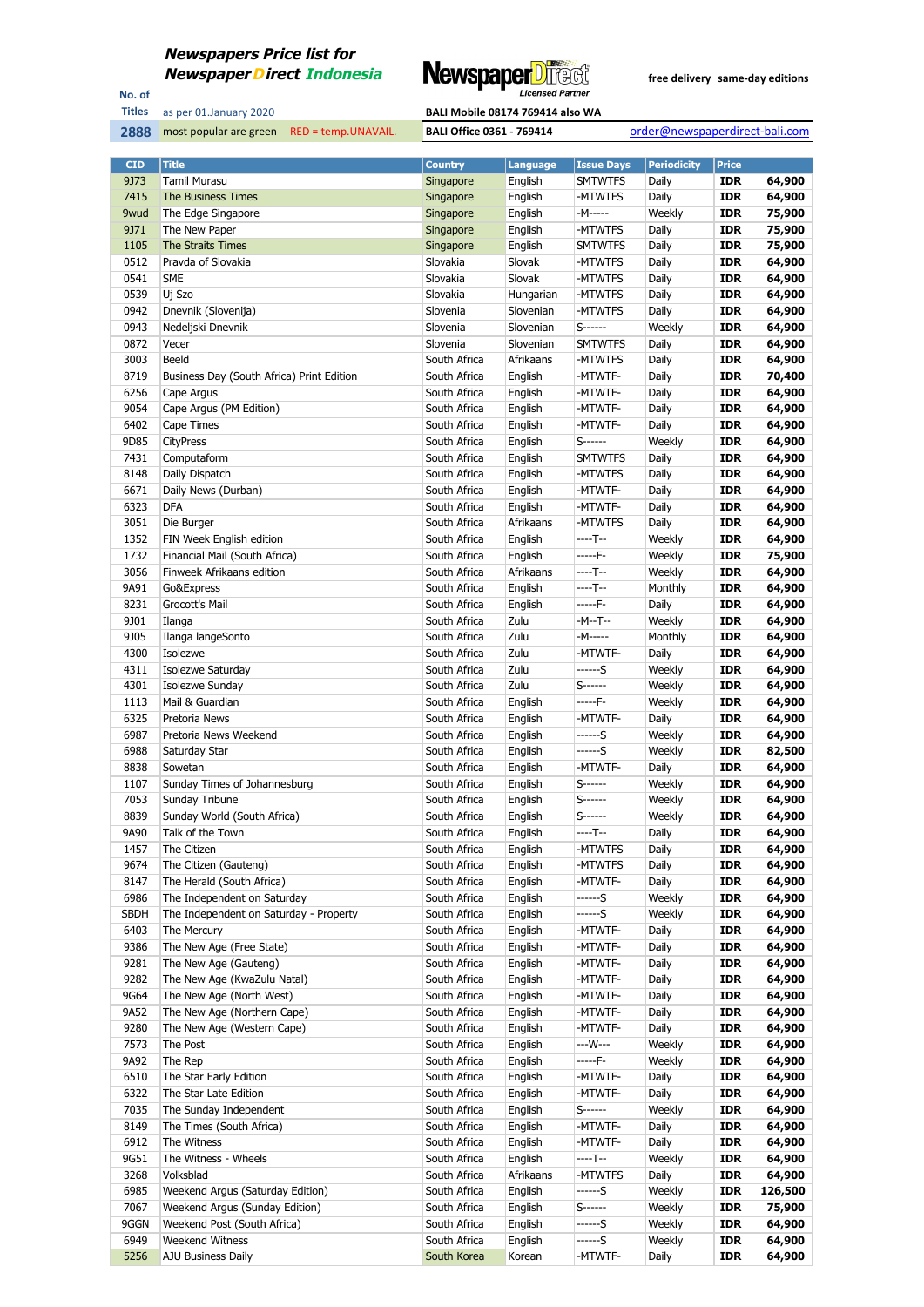

No. of **Titles**

most popular are green RED = temp.UNAVAIL. **BALI Office 0361 - 769414** order@newspaperdirect-bali.com

| <b>CID</b> | <b>Title</b>                                       | <b>Country</b> | <b>Language</b> | <b>Issue Days</b> | <b>Periodicity</b> | <b>Price</b> |        |
|------------|----------------------------------------------------|----------------|-----------------|-------------------|--------------------|--------------|--------|
| 5258       | AJU Business Daily (Chinese)                       | South Korea    | Chinese         | -M-W-F-           | Daily              | <b>IDR</b>   | 64,900 |
| 5500       | Dong-A Ilbo                                        | South Korea    | Korean          | -MTWTFS           | Daily              | <b>IDR</b>   | 64,900 |
| 5532       | Ilgan Sports                                       | South Korea    | Korean          | -MTWTF-           | Daily              | <b>IDR</b>   | 64,900 |
| 8145       | JoongAng Daily                                     | South Korea    | English         | -MTWTFS           | Daily              | <b>IDR</b>   | 64,900 |
| 5531       | JoongAng Ilbo                                      | South Korea    | Korean          | -MTWTF-           | Daily              | <b>IDR</b>   | 64,900 |
| 5505       | <b>Maeil Business Newspaper</b>                    | South Korea    | Korean          | -MTWTFS           | Daily              | <b>IDR</b>   | 64,900 |
| 9HZG       | Metro Seoul                                        | South Korea    | English         | -MTWTF-           | Daily              | <b>IDR</b>   | 64,900 |
| 9378       | The Korea Times                                    | South Korea    | English         | -MTWTFS           | Daily              | <b>IDR</b>   | 64,900 |
| 2238       | ABC - Alfa y Omega                                 | Spain          | Spanish         | ----T--           | Weekly             | <b>IDR</b>   | 70,400 |
| ed61       | ABC - Alfa y Omega Madrid                          | Spain          | Spanish         | ----T--           | Daily              | IDR          | 70,400 |
| 2209       | ABC - Cultural                                     | Spain          | Spanish         | $---S$            | Weekly             | <b>IDR</b>   | 70,400 |
| 2208       | ABC - Empresa                                      | Spain          | Spanish         | $S$ ------        | Weekly             | IDR          | 64,900 |
| 3868       | ABC - Especiales                                   | Spain          | Spanish         | Irregular         | Irregular          | <b>IDR</b>   | 64,900 |
| e613       | ABC - Especiales (Andalucia)                       | Spain          | Spanish         | Irregular         | Irregular          | <b>IDR</b>   | 64,900 |
| 2211       | ABC - Motor                                        | Spain          | Spanish         | -----F-           | Weekly             | <b>IDR</b>   | 64,900 |
| 2212       | ABC - Natural                                      | Spain          | Spanish         | -----F-           | Weekly             | IDR          | 64,900 |
| e152       | ABC - Pasion                                       | Spain          | Spanish         | $---T--$          | Weekly             | <b>IDR</b>   | 64,900 |
| 2214       | ABC - Salud                                        | Spain          | Spanish         | Irregular         | Irregular          | IDR          | 64,900 |
| 2207       | ABC - Vela                                         | Spain          | Spanish         | $---T--$          | Weekly             | <b>IDR</b>   | 64,900 |
| 2210       | ABC - Viajar                                       | Spain          | Spanish         | -----F-           | Monthly            | IDR          | 64,900 |
| 2036       | ABC (Andalucia)                                    | Spain          | Spanish         | <b>SMTWTFS</b>    | Daily              | <b>IDR</b>   | 64,900 |
| 2048       | ABC (Barcelona)                                    | Spain          | Spanish         | <b>SMTWTFS</b>    | Daily              | <b>IDR</b>   | 64,900 |
| 2250       | ABC (Castilla y León)                              | Spain          | Spanish         | <b>SMTWTFS</b>    | Daily              | <b>IDR</b>   | 64,900 |
| 2192       | ABC (Córdoba)                                      | Spain          | Spanish         | <b>SMTWTFS</b>    | Daily              | IDR          | 64,900 |
| 2252       | ABC (Galicia)                                      | Spain          | Spanish         | <b>SMTWTFS</b>    | Daily              | <b>IDR</b>   | 64,900 |
| 2019       | ABC (Madrid)                                       | Spain          | Spanish         | <b>SMTWTFS</b>    | Daily              | IDR          | 64,900 |
| e566       | ABC (Norte)                                        | Spain          | Spanish         | <b>SMTWTFS</b>    | Daily              | IDR          | 64,900 |
| 2194       | ABC (Primera)                                      | Spain          | Spanish         | <b>SMTWTFS</b>    | Daily              | IDR          | 70,400 |
| 2193       | ABC (Sevilla)                                      | Spain          | Spanish         | <b>SMTWTFS</b>    | Daily              | <b>IDR</b>   | 64,900 |
| 2026       | ABC (Toledo / Castilla La Mancha)                  | Spain          | Spanish         | <b>SMTWTFS</b>    | Daily              | <b>IDR</b>   | 64,900 |
| 2248       | Cinco Días                                         | Spain          | Spanish         | ----T--           | weekly             | <b>IDR</b>   | 64,900 |
| 2326       | Cordoba                                            | Spain          | Spanish         | <b>SMTWTFS</b>    | Daily              | IDR          | 64,900 |
| 3408       | Costa Blanca Nachrichten                           | Spain          | German          | -----F-           | weekly             | <b>IDR</b>   | 64,900 |
| 9A60       | Costa Blanca News (North Edition)                  | Spain          | English         | -----F-           | weekly             | <b>IDR</b>   | 64,900 |
| 9A61       | Costa Blanca News (South Edition)                  | Spain          | English         | -----F-           | weekly             | <b>IDR</b>   | 64,900 |
| 3407       | Costa Calida Nachrichten                           | Spain          | German          | -----F-           | weekly             | IDR          | 64,900 |
| 3401       | Costa del Sol Nachrichten                          | Spain          | German          | ----T--           | weekly             | <b>IDR</b>   | 64,900 |
| 9A59       | Costa Levante News                                 | Spain          | English         | -----F-           | weekly             | <b>IDR</b>   | 64,900 |
| 2099       | Diario AS                                          | Spain          | Spanish         | <b>SMTWTFS</b>    | Daily              | <b>IDR</b>   | 64,900 |
| 9vtz       | Diario de Almeria                                  | Spain          | Spanish         | <b>SMTWTFS</b>    | Daily              | <b>IDR</b>   | 70,400 |
| 9vtr       | Diario de Cadiz                                    | Spain          | Spanish         | <b>SMTWTFS</b>    | Daily              | <b>IDR</b>   | 70,400 |
| 9vts       | Diario de Jerez                                    | Spain          | Spanish         | <b>SMTWTFS</b>    | Daily              | IDR          | 70,400 |
| f660       | Diario de Noticias (Spain)                         | Spain          | Spanish         | <b>SMTWTFS</b>    | Daily              | <b>IDR</b>   | 75,900 |
| 9vtu       | Diario de Sevilla                                  | Spain          | Spanish         | <b>SMTWTFS</b>    | Daily              | <b>IDR</b>   | 70,400 |
| E357       | Diario La Grada                                    | Spain          | Spanish         | irregular         | irregular          | <b>IDR</b>   | 64,900 |
| 2473       | Diario Jaen                                        | Spain          | Spanish         | <b>SMTWTFS</b>    | Daily              | IDR          | 64,900 |
| E357       | Diario La Grada                                    | Spain          | Spanish         | <b>SMTWTFS</b>    | Monthly            | IDR          | 64,900 |
| 9vtv       | El Dia de Cordoba                                  | Spain          | Spanish         | <b>SMTWTFS</b>    | Daily              | IDR          | 64,900 |
| 3720       | El Economista - Ecobolsa                           | Spain          | Spanish         | ------S           | Weekly             | <b>IDR</b>   | 64,900 |
| 3776       | El Economista - Ecomotor                           | Spain          | Spanish         | <b>SMTWTFS</b>    | Monthly            | IDR          | 64,900 |
| ebjj       | El Economista - elEconomista Pensiones             | Spain          | Spanish         | <b>SMTWTFS</b>    | Monthly            | <b>IDR</b>   | 64,900 |
| 3778       | El Economista - Especiales                         | Spain          | Spanish         | <b>SMTWTFS</b>    | Monthly            | IDR          | 64,900 |
| 3717       | El Economista (Spain)                              | Spain          | Spanish         | -MTWTFS           | Daily              | <b>IDR</b>   | 70,400 |
| 2007       | El Pais - 1a edicion                               | Spain          | Spanish         | <b>SMTWTFS</b>    | Daily              | <b>IDR</b>   | 70,400 |
| 2313       | El Pais (Andalucia)                                | Spain          | Spanish         | <b>SMTWTFS</b>    | Daily              | <b>IDR</b>   | 70,400 |
| 2314       | El Pais (Cataluna)                                 | Spain          | Spanish         | <b>SMTWTFS</b>    | Daily              | <b>IDR</b>   | 70,400 |
| 2315       | El Pais (Galicia)                                  | Spain          | Spanish         | <b>SMTWTFS</b>    | Daily              | <b>IDR</b>   | 70,400 |
| 2317       | El Pais (Madrid)                                   | Spain          | Spanish         | <b>SMTWTFS</b>    | Daily              | <b>IDR</b>   | 70,400 |
| 2240       | El Pais (Nacional)                                 | Spain          | Spanish         | <b>SMTWTFS</b>    | Daily              | <b>IDR</b>   | 70,400 |
| 3725       | El Pais (National)                                 | Spain          | Spanish         | <b>SMTWTFS</b>    | Daily              | <b>IDR</b>   | 70,400 |
| 2316       | El Pais (Pais Vasco)                               | Spain          | Spanish         | <b>SMTWTFS</b>    | Daily              | <b>IDR</b>   | 70,400 |
| 2318       | El Pais (Valencia)                                 | Spain          | Spanish         | <b>SMTWTFS</b>    | Daily              | <b>IDR</b>   | 70,400 |
| 2324       | El Periódico de Aragón                             | Spain          | Spanish         | <b>SMTWTFS</b>    | Daily              | <b>IDR</b>   | 70,400 |
| 2337       | El Periodico de Catalunya (Catala)                 | Spain          | Catalan         | <b>SMTWTFS</b>    | Daily              | <b>IDR</b>   | 70,400 |
| 2336       | El Periódico de Catalunya (Catalán)                | Spain          | Catalán         | <b>SMTWTFS</b>    | Daily              | <b>IDR</b>   | 70,400 |
| E154       | El Periódico de Catalunya (Castellano) - Dominical | Spain          | Spanish         | $S$ ------        | Weekly             | <b>IDR</b>   | 64,900 |
| E231       | El Periódico de Catalunya (Castellano) - Dominical | Spain          | Spanish         | ------S           | weekly             | <b>IDR</b>   | 64,900 |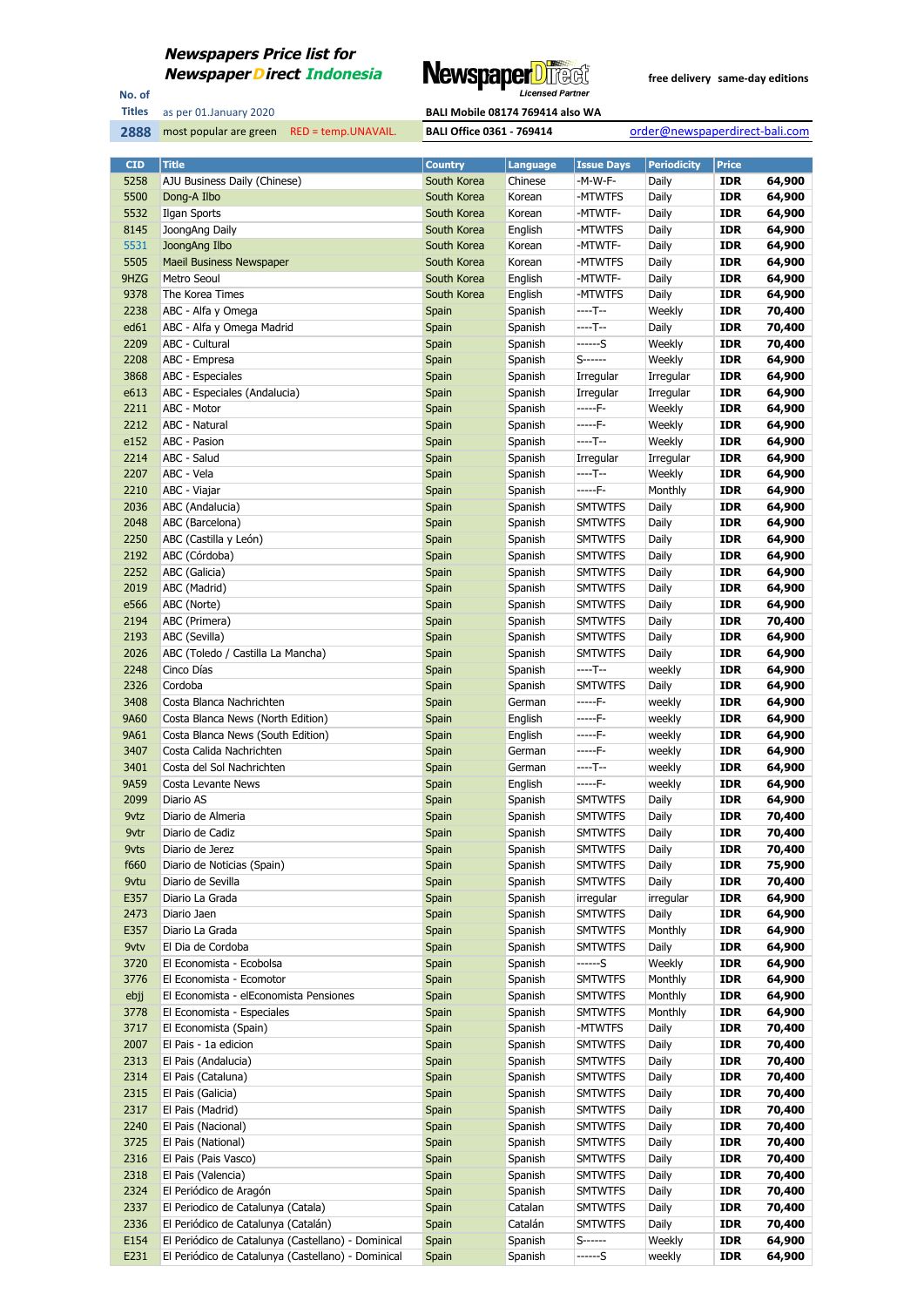

No. of **Titles**



| <b>CID</b>          | <b>Title</b>                                  | <b>Country</b> | <b>Language</b>    | <b>Issue Days</b>                | <b>Periodicity</b> | <b>Price</b>      |                  |
|---------------------|-----------------------------------------------|----------------|--------------------|----------------------------------|--------------------|-------------------|------------------|
| 2325                | El Periodico Extremadura                      | Spain          | Spanish            | <b>SMTWTFS</b>                   | Daily              | <b>IDR</b>        | 70,400           |
| e369                | elEconomista - Inversion a Fondo              | Spain          | Spanish            | ------S                          | Monthly            | <b>IDR</b>        | 70,400           |
| e993                | elEconomista - Agro                           | Spain          | Spanish            | <b>SMTWTFS</b>                   | Monthly            | <b>IDR</b>        | 70,400           |
| ed19                | elEconomista - Inmobiliaria                   | Spain          | Spanish            | <b>SMTWTFS</b>                   | Monthly            | IDR               | 70,400           |
| e653                | elEconomista Franquicias y Emprendedores      | Spain          | Spanish            | <b>SMTWTFS</b>                   | Monthly            | <b>IDR</b>        | 70,400           |
| e <sub>681</sub>    | elEconomista Pymes, Autónomos y Emprendedores | Spain          | Spanish            | <b>SMTWTFS</b>                   | Monthly            | <b>IDR</b>        | 70,400           |
| e453                | elEconomista Tecnologia                       | Spain          | Spanish            | ---W---                          | Monthly            | <b>IDR</b>        | 70,400           |
| e584                | Especiales2                                   | Spain          | Spanish            | <b>SMTWTFS</b>                   | Monthly            | IDR               | 70,400           |
| 9vtt                | Europa Sur                                    | Spain          | Spanish            | <b>SMTWTFS</b>                   | Daily              | <b>IDR</b>        | 70,400           |
| 9vtx                | Granada Hoy                                   | Spain          | Spanish            | <b>SMTWTFS</b>                   | Daily              | IDR               | 70,400           |
| 9vtw                | Huelva Informacion                            | Spain          | Spanish            | <b>SMTWTFS</b>                   | Daily              | IDR               | 70,400           |
| 340d                | La Razon (1ª Edicion) (BE)                    | Spain          | Spanish            | <b>SMTWTFS</b>                   | Daily              | IDR               | 70,400           |
| 340g                | La Razon (Andalucia) (BE)                     | Spain          | Spanish            | <b>SMTWTFS</b>                   | Daily              | IDR               | 70,400           |
| 340h                | La Razon (Castilla Y Leon) (BE)               | Spain          | Spanish            | <b>SMTWTFS</b>                   | Daily              | IDR               | 70,400           |
| 340f                |                                               |                | Spanish            | <b>SMTWTFS</b>                   | Daily              | IDR               | 70,400           |
|                     | La Razon (Cataluna) (BE)                      | Spain          |                    |                                  |                    |                   |                  |
| 340e                | La Razon (Levante) (BE)                       | Spain          | Spanish            | <b>SMTWTFS</b>                   | Daily              | IDR               | 70,400           |
| 340B                | La Razon (Madrid) (BE)                        | Spain          | Spanish            | <b>SMTWTFS</b>                   | Daily              | <b>IDR</b>        | 70,400           |
| 340c                | La Razon (Nacional) (BE)                      | Spain          | Spanish            | <b>SMTWTFS</b>                   | Daily              | IDR               | 70,400           |
| 2065                | La Vanguardia                                 | Spain          | Spanish            | <b>SMTWTFS</b>                   | Daily              | IDR               | 75,900           |
| 3754                | La Vanguardia - Cultura (Catalan)             | Spain          | Catalan            | ------S                          | weekly             | IDR               | 64,900           |
| 2182                | La Vanguardia - Culturas                      | Spain          | Spanish            | $---S$                           | weekly             | IDR               | 64,900           |
| 2189                | La Vanguardia - Dinero                        | Spain          | Spanish            | S-------                         | Weekly             | IDR               | 64,900           |
| 3757                | La Vanguardia - Dinero (Catalan)              | Spain          | Catalan            | S-------                         | Weekly             | IDR               | 64,900           |
| 2184                | La Vanguardia - ES                            | Spain          | Spanish            | ------S                          | Weekly             | IDR               | 64,900           |
| 3753                | La Vanguardia - ES (Catalan)                  | Spain          | Catalan            | ------S                          | Weekly             | <b>IDR</b>        | 64,900           |
| 2183                | La Vanguardia - Que Fem                       | Spain          | Spanish            | ----T--                          | Weekly             | IDR               | 64,900           |
| 3756                | La Vanguardia - Viure TV (Catalan)            | Spain          | Catalan            | ------S                          | Weekly             | IDR               | 64,900           |
| 2185                | La Vanguardia - Vivir TV                      | Spain          | Spanish            | ------S                          | Weekly             | IDR               | 64,900           |
| E258                | La Vanguardia (1st ed.)                       | Spain          | Spanish            | <b>SMTWTFS</b>                   | Daily              | IDR               | 64,900           |
| E259                | La Vanguardia (Catala-1st ed.)                | Spain          | Spanish            | <b>SMTWTFS</b>                   | Daily              | IDR               | 64,900           |
| 3752                | La Vanguardia (Catalan)                       | Spain          | Catalan            | <b>SMTWTFS</b>                   | Daily              | IDR               | 64,900           |
| <b>EE28</b>         | La Voz de Galicia - Axenda Deportiva (no ABC) | Spain          | Spanish            | ------S                          | Weekly             | IDR               | 64,900           |
| EB42                | La Voz de Galicia - Motor (no ABC)            | Spain          | Spanish            | S------                          | Weekly             | <b>IDR</b>        | 64,900           |
| EB41                | La Voz de Galicia - Salud (no ABC)            | Spain          | Spanish            | S------                          | Weekly             | IDR               | 64,900           |
| EBC5                | La Voz de Galicia (A Coruña- Local)           | Spain          | Spanish            | <b>SMTWTFS</b>                   | Monthly            | IDR               | 64,900           |
| E975                | La Voz de Galicia (A Coruna)                  | Spain          | Spanish            | <b>SMTWTFS</b>                   | Monthly            | IDR               | 64,900           |
| <b>EBCF</b>         | La Voz de Galicia (Arousa- Local)             | Spain          | Spanish            | <b>SMTWTFS</b>                   | Monthly            | IDR               | 64,900           |
| E985                | La Voz de Galicia (Arousa)                    | Spain          | Spanish            | <b>SMTWTFS</b>                   | Monthly            | IDR               | 64,900           |
| EBC <sub>9</sub>    | La Voz de Galicia (Barbanza- Local)           | Spain          | Spanish            | <b>SMTWTFS</b>                   | Monthly            | IDR               | 64,900           |
| E979                | La Voz de Galicia (Barbanza)                  | Spain          | Spanish            | <b>SMTWTFS</b>                   | Monthly            | IDR               | 64,900           |
| EBC6                | La Voz de Galicia (Carballo-Local)            | Spain          | Spanish            | <b>SMTWTFS</b>                   | Monthly            | <b>IDR</b>        | 64,900           |
| E976                | La Voz de Galicia (Carballo)                  | Spain          | Spanish            | <b>SMTWTFS</b>                   | Monthly            | <b>IDR</b>        | 64,900           |
| <b>EBCE</b>         | La Voz de Galicia (Deza- Local)               | Spain          | Spanish            | <b>SMTWTFS</b>                   | Monthly            | IDR               | 64,900           |
| E984                | La Voz de Galicia (Deza)                      | Spain          | Spanish            | <b>SMTWTFS</b>                   | Monthly            | IDR               | 64,900           |
| <b>EBCG</b>         | La Voz de Galicia (Espana- Local)             | Spain          | Spanish            | <b>SMTWTFS</b>                   | Monthly            | <b>IDR</b>        | 64,900           |
| E986                | La Voz de Galicia (Espana)                    | Spain          | Spanish            | <b>SMTWTFS</b>                   | Monthly            | IDR               | 64,900           |
| EBC7                | La Voz de Galicia (Ferrol- Local)             | Spain          | Spanish            | <b>SMTWTFS</b>                   | Monthly            | <b>IDR</b>        | 64,900           |
| E977                | La Voz de Galicia (Ferrol)                    | Spain          | Spanish            | <b>SMTWTFS</b>                   | Monthly            | IDR               | 64,900           |
| <b>EBCA</b>         | La Voz de Galicia (Lugo- Local)               | Spain          | Spanish            | <b>SMTWTFS</b>                   | Monthly            | <b>IDR</b>        | 64,900           |
| E980                | La Voz de Galicia (Lugo)                      | Spain          | Spanish            | <b>SMTWTFS</b>                   | Monthly            | IDR               | 64,900           |
| <b>EBCH</b>         | La Voz de Galicia (Monforte- Local) (Lemos)   | Spain          | Spanish            | <b>SMTWTFS</b>                   | Monthly            | <b>IDR</b>        | 64,900           |
|                     |                                               |                |                    |                                  |                    |                   |                  |
| E987<br><b>EBCB</b> | La Voz de Galicia (Monforte)                  | Spain          | Spanish<br>Spanish | <b>SMTWTFS</b><br><b>SMTWTFS</b> | Monthly<br>Monthly | IDR<br><b>IDR</b> | 64,900<br>64,900 |
|                     | La Voz de Galicia (Ourense- Local)            | Spain          |                    |                                  |                    |                   |                  |
| E981                | La Voz de Galicia (Ourense)                   | Spain          | Spanish            | <b>SMTWTFS</b>                   | Monthly            | IDR               | 64,900           |
| <b>EBCC</b>         | La Voz de Galicia (Pontevedra- Local)         | Spain          | Spanish            | <b>SMTWTFS</b>                   | Monthly            | <b>IDR</b>        | 64,900           |
| E982                | La Voz de Galicia (Pontevedra)                | Spain          | Spanish            | <b>SMTWTFS</b>                   | Monthly            | IDR               | 64,900           |
| EBC8                | La Voz de Galicia (Santiago- Local)           | Spain          | Spanish            | <b>SMTWTFS</b>                   | Monthly            | <b>IDR</b>        | 64,900           |
| E978                | La Voz de Galicia (Santiago)                  | Spain          | Spanish            | <b>SMTWTFS</b>                   | Monthly            | IDR               | 64,900           |
| <b>EBCD</b>         | La Voz de Galicia (Vigo- Local)               | Spain          | Spanish            | <b>SMTWTFS</b>                   | Monthly            | <b>IDR</b>        | 64,900           |
| E983                | La Voz de Galicia (Vigo)                      | Spain          | Spanish            | <b>SMTWTFS</b>                   | Monthly            | IDR               | 64,900           |
| EBCJ                | La Voz de Galicia (Viveiro- Local) (A Mariña) | Spain          | Spanish            | <b>SMTWTFS</b>                   | Monthly            | <b>IDR</b>        | 64,900           |
| E988                | La Voz de Galicia (Viveiro)                   | Spain          | Spanish            | <b>SMTWTFS</b>                   | Monthly            | IDR               | 64,900           |
| 9vty                | Malaga Hoy                                    | Spain          | Spanish            | <b>SMTWTFS</b>                   | Daily              | <b>IDR</b>        | 71,500           |
| 2327                | Mediterraneo                                  | Spain          | Spanish            | <b>SMTWTFS</b>                   | Daily              | IDR               | 71,500           |
| 2224                | Mundo Deportivo                               | Spain          | Spanish            | <b>SMTWTFS</b>                   | Daily              | <b>IDR</b>        | 71,500           |
| e255                | Mundo Deportivo (At. Madrid)                  | Spain          | Spanish            | <b>SMTWTFS</b>                   | Daily              | IDR               | 71,500           |
| e254                | Mundo Deportivo (Barcelona)                   | Spain          | Spanish            | <b>SMTWTFS</b>                   | Daily              | <b>IDR</b>        | 71,500           |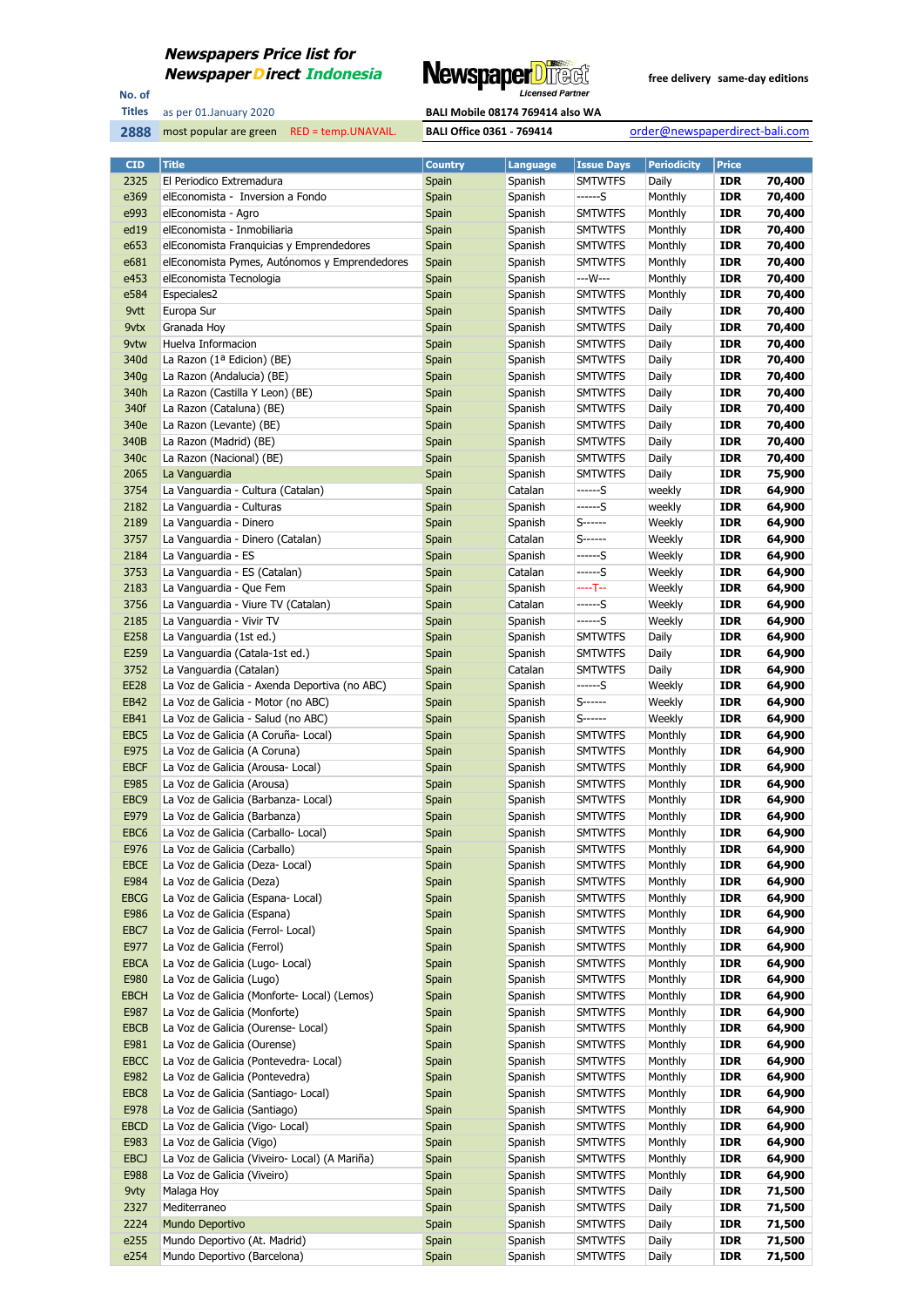

No. of **Titles**



| <b>CID</b> | <b>Title</b>                              | <b>Country</b>        | Language | <b>Issue Days</b> | <b>Periodicity</b> | <b>Price</b> |        |
|------------|-------------------------------------------|-----------------------|----------|-------------------|--------------------|--------------|--------|
| e256       | Mundo Deportivo (Bizkaia-Araba)           | Spain                 | Spanish  | <b>SMTWTFS</b>    | Daily              | <b>IDR</b>   | 71,500 |
| e257       | Mundo Deportivo (Gipuzkoa)                | Spain                 | Spanish  | <b>SMTWTFS</b>    | Daily              | <b>IDR</b>   | 71,500 |
| E873       | Nou Horta                                 | Spain                 | Spanish  | <b>SMTWTFS</b>    | Monthly            | <b>IDR</b>   | 64,900 |
| E856       | Nou Horta Oest                            | Spain                 | Spanish  | <b>SMTWTFS</b>    | Monthly            | <b>IDR</b>   | 64,900 |
| E855       | Nou Torrenti                              | Spain                 | Spanish  | <b>SMTWTFS</b>    | Monthly            | <b>IDR</b>   | 64,900 |
| 2328       | Sport                                     | Spain                 | Spanish  | <b>SMTWTFS</b>    | Monthly            | <b>IDR</b>   | 64,900 |
| 4836       | Daily Lankadeepa                          | Sri Lanka             | Sinhala  | -MTWTFS           | Daily              | <b>IDR</b>   | 64,900 |
| 8610       | Daily Mirror (Sri Lanka)                  | Sri Lanka             | English  | -MTWTFS           | Daily              | <b>IDR</b>   | 64,900 |
| 4837       | Sunday Lankadeepa                         | Sri Lanka             | Sinhala  | S------           | Weekly             | <b>IDR</b>   | 64,900 |
| 4842       | Sunday Lankadeepa - Diyatha               | Sri Lanka             | Sinhala  | S------           | Weekly             | <b>IDR</b>   | 64,900 |
| 4843       | Sunday Lankadeepa - Lahipita 1            | Sri Lanka             | Sinhala  | $S$ ------        | Weekly             | <b>IDR</b>   | 64,900 |
| 4844       | Sunday Lankadeepa - Lahipita 2            | Sri Lanka             | Sinhala  | S-------          | Weekly             | <b>IDR</b>   | 64,900 |
| 4860       | Sunday Lankadeepa - Lahipita 3            | Sri Lanka             | English  | S-------          | Weekly             | <b>IDR</b>   | 64,900 |
| 4841       | Sunday Lankadeepa - Sedalla               | Sri Lanka             | Sinhala  | S------           | Weekly             | <b>IDR</b>   | 64,900 |
| 4840       | Sunday Lankadeepa - Thaksalawa            | Sri Lanka             | Sinhala  | $S$ ------        | Weekly             | <b>IDR</b>   | 64,900 |
| 9041       | The Sunday Times (Sri Lanka) - Hitad      | Sri Lanka             | English  | S-------          | Weekly             | <b>IDR</b>   | 64,900 |
| 9042       | The Sunday Times (Sri Lanka) - Hitad 2    | Sri Lanka             | English  | S------           | Weekly             | <b>IDR</b>   | 64,900 |
| 1895       | Times of Suriname                         |                       | Dutch    | -MTWTFS           | Daily              | <b>IDR</b>   | 64,900 |
| 9f29       | Observer on Saturday                      | Suriname<br>Swaziland | English  | ------S           | Weekly             | <b>IDR</b>   | 64,900 |
|            |                                           |                       |          |                   | Weekly             |              |        |
| 9f34       | Sunday Observer                           | Swaziland             | English  | S------           |                    | <b>IDR</b>   | 64,900 |
| sa51       | Swazi Observer                            | Swaziland             | English  | -MTWTFS           | Daily              | <b>IDR</b>   | 64,900 |
| 34RN       | Affarsliv                                 | Sweden                | Swedish  | <b>SMTWTFS</b>    | Monthly            | <b>IDR</b>   | 70,400 |
| 3103       | Aftonbladet                               | Sweden                | Swedish  | <b>SMTWTFS</b>    | Daily              | <b>IDR</b>   | 64,900 |
| 34GH       | <b>BalstaDirekt</b>                       | Sweden                | Swedish  | ------S           | Weekly             | <b>IDR</b>   | 64,900 |
| 34RK       | Bil och Bostad                            | Sweden                | Swedish  | ---W---           | Daily              | <b>IDR</b>   | 70,400 |
| 9J03       | Bohusläningen                             | Sweden                | Swedish  | -MTWTFS           | Daily              | <b>IDR</b>   | 64,900 |
| 34NZ       | BotkyrkaDirekt Norra                      | Sweden                | Swedish  | ------S           | Weekly             | <b>IDR</b>   | 70,400 |
| 34P1       | BotkyrkaDirekt Södra                      | Sweden                | Swedish  | ------S           | Weekly             | <b>IDR</b>   | 70,400 |
| 349L       | <b>BrommaDirekt</b>                       | Sweden                | Swedish  | ------S           | Weekly             | <b>IDR</b>   | 64,900 |
| 3439       | Dagens Samhalle                           | Sweden                | Swedish  | ----T--           | Weekly             | <b>IDR</b>   | 75,900 |
| 349N       | Danderyds Nyheter                         | Sweden                | Swedish  | ------S           | Weekly             | <b>IDR</b>   | 64,900 |
| 34AX       | EnkopingDirekt                            | Sweden                | Swedish  | ------S           | Weekly             | <b>IDR</b>   | 64,900 |
| 34RH       | Folkbladet Vasterbotten                   | Sweden                | Swedish  | <b>SMTWTFS</b>    | Daily              | <b>IDR</b>   | 75,900 |
| 349X       | GöteborgDirekt – Angered - Ostra Göteborg | Sweden                | Swedish  | ------S           | Weekly             | <b>IDR</b>   | 64,900 |
| 34AG       | GöteborgDirekt - Askim - norra Halland    | Sweden                | Swedish  | $---S$            | Weekly             | <b>IDR</b>   | 64,900 |
| 349M       | GöteborgDirekt - Centrum-Majorna/Linné    | Sweden                | Swedish  | ------S           | Weekly             | <b>IDR</b>   | 64,900 |
| 34AN       | GöteborgDirekt - Frölunda - Högsbo        | Sweden                | Swedish  | ------S           | Weekly             | <b>IDR</b>   | 64,900 |
| 349S       | GöteborgDirekt - Hisingen                 | Sweden                | Swedish  | ------S           | Weekly             | <b>IDR</b>   | 64,900 |
| 3213       | Goteborgs-Posten                          | Sweden                | Swedish  | <b>SMTWTFS</b>    | Daily              | <b>IDR</b>   | 75,900 |
| 9J04       | Hallands Nyheter                          | Sweden                | Swedish  | -MTWTFS           | Daily              | <b>IDR</b>   | 64,900 |
| 9J04       | Hallandsposten                            | Sweden                | Swedish  | -MTWTFS           | Daily              | <b>IDR</b>   | 64,900 |
| 349R       | HasselbyDirekt                            | Sweden                | Swedish  |                   | Weekly             | <b>IDR</b>   | 64,900 |
| 34AB       | HuddingeDirekt                            | Sweden                | Swedish  | ------S           | Weekly             | <b>IDR</b>   | 70,400 |
| 349T       | <b>JarfallaDirekt</b>                     | Sweden                | Swedish  | ------S           | Weekly             | <b>IDR</b>   | 70,400 |
| 34CV       | Kistadirekt                               | Sweden                | Swedish  | ------S           | Weekly             | <b>IDR</b>   | 70,400 |
| 34AM       | KungsholmenDirekt                         | Sweden                | Swedish  | ------S           | Weekly             | <b>IDR</b>   | 70,400 |
| 349V       | MalaroDirekt                              | Sweden                | Swedish  | ------S           | Weekly             | <b>IDR</b>   | 70,400 |
| 349Y       | OstermalmDirekt                           | Sweden                | Swedish  | ------S           | Weekly             | <b>IDR</b>   | 70,400 |
| 34CX       | Rinkebydirekt                             | Sweden                | Swedish  | ------S           | Weekly             | <b>IDR</b>   | 70,400 |
| 34P2       | SkärholmenDirekt                          | Sweden                | Swedish  | ------S           | Weekly             | <b>IDR</b>   | 70,400 |
| 34AA       | SodermalmDirekt                           | Sweden                | Swedish  | ------S           | Weekly             | <b>IDR</b>   | 64,900 |
| 349G       | SoderortDirekt Arsta Enskede              | Sweden                | Swedish  | ------S           | Weekly             | <b>IDR</b>   | 70,400 |
| 349P       | SoderortDirekt Farsta Skondal             | Sweden                | Swedish  | ------S           | Weekly             | <b>IDR</b>   | 70,400 |
| 349Q       | SoderortDirekt Hammarby Skarpnack         | Sweden                | Swedish  | ------S           | Weekly             | <b>IDR</b>   | 70,400 |
| 349U       | SoderortDirekt Liljeholmen Alvsjo         | Sweden                | Swedish  | ------S           | Weekly             | <b>IDR</b>   | 70,400 |
| 34AC       | Sodra Sidan Ronninge                      | Sweden                | Swedish  | ------S           | Weekly             | <b>IDR</b>   | 70,400 |
| 34AE       | Sodra Sidan Tumba-Tullinge                | Sweden                | Swedish  | ------S           | Weekly             | <b>IDR</b>   | 70,400 |
| 34AP       | Sollentunadirekt                          | Sweden                | Swedish  | ------S           | Weekly             | <b>IDR</b>   | 70,400 |
| 34AQ       | Solnadirekt                               | Sweden                | Swedish  | ------S           | Weekly             | <b>IDR</b>   | 70,400 |
| 34AF       | SpangaDirekt                              | Sweden                | Swedish  | ------S           | Weekly             | <b>IDR</b>   | 70,400 |
| 9J06       | <b>Stromstads Tidning</b>                 | Sweden                | Swedish  | $-T-T-S$          | Weekly             | <b>IDR</b>   | 70,400 |
| 34AR       | Sundbybergdirekt                          | Sweden                | Swedish  | $---S$            | Weekly             | <b>IDR</b>   | 70,400 |
| 3494       | SvD Perfect Guide                         | Sweden                | Swedish  | ------S           | Weekly             | <b>IDR</b>   | 70,400 |
| 3233       | Svenska Dagbladet                         | Sweden                | Swedish  | <b>SMTWTFS</b>    | Daily              | <b>IDR</b>   | 82,500 |
| 34AH       | <b>TabyDirekt</b>                         | Sweden                | Swedish  | ------S           | Weekly             | <b>IDR</b>   | 64,900 |
| 34CY       | Tenstadirekt                              | Sweden                | English  | ------S           | Weekly             | <b>IDR</b>   | 64,900 |
| 3361       | The Baltic Guide (English)                | Sweden                | English  | <b>SMTWTFS</b>    | Monthly            | <b>IDR</b>   | 64,900 |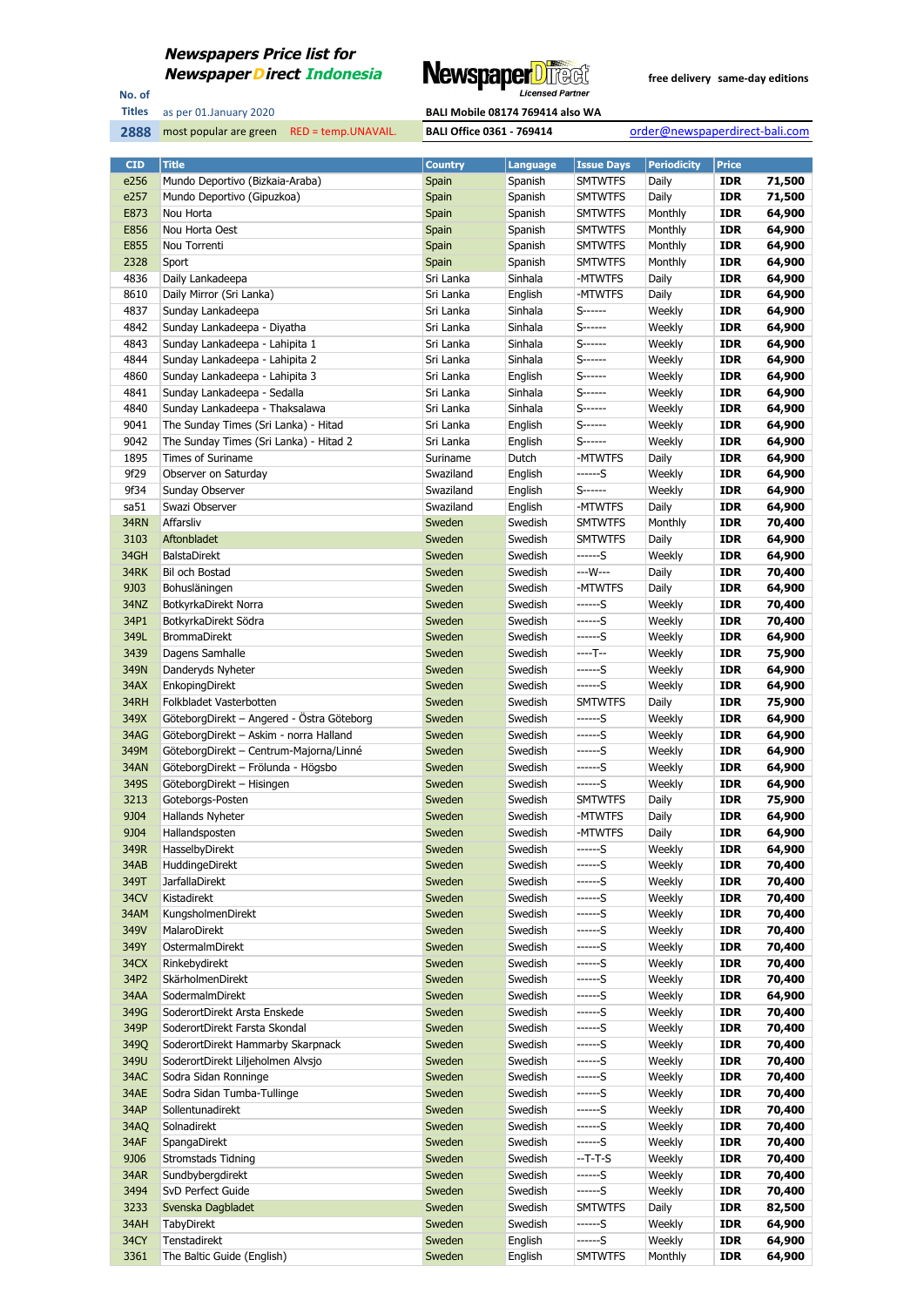

No. of **Titles**

#### as per 01.January 2020 **BALI Mobile 08174 769414 also WA**

| <b>CID</b>  | <b>Title</b>                       | <b>Country</b>  | <b>Language</b> | <b>Issue Days</b> | <b>Periodicity</b> | <b>Price</b> |        |
|-------------|------------------------------------|-----------------|-----------------|-------------------|--------------------|--------------|--------|
| 9J07        | Ttela                              | Sweden          | Swedish         | -MTWTFS           | Daily              | <b>IDR</b>   | 64,900 |
| 34AK        | VallentunaDirekt                   | Sweden          | Swedish         | ------S           | Weekly             | <b>IDR</b>   | 64,900 |
| 34AL        | VallingbyDirekt                    | Sweden          | Swedish         | ------S           | Weekly             | <b>IDR</b>   | 64,900 |
| 349H        | VasastanDirekt                     | Sweden          | Swedish         | ------S           | Weekly             | <b>IDR</b>   | 64,900 |
| 34RE        | Vasterbottens-Kuriren              | Sweden          | Swedish         | -MTWTFS           | Daily              | <b>IDR</b>   | 64,900 |
| <b>34AS</b> | Viivasbydirekt                     | Sweden          | Swedish         | ------S           | Weekly             | <b>IDR</b>   | 64,900 |
| 3111        | 20 Minuten - Basel                 | Switzerland     | German          | -MTWTF-           | Daily              | <b>IDR</b>   | 70,400 |
| 3110        | 20 Minuten - Bern                  | Switzerland     | German          | -MTWTF-           | Daily              | <b>IDR</b>   | 70,400 |
| 3112        | 20 Minuten - Luzern                | Switzerland     | German          | -MTWTF-           | Daily              | <b>IDR</b>   | 70,400 |
| 3113        | 20 Minuten - St. Gallen            | Switzerland     | German          | -MTWTF-           | Daily              | <b>IDR</b>   | 70,400 |
| 3114        | 20 Minuten - Zurich                |                 | German          | -MTWTF-           |                    | <b>IDR</b>   |        |
|             | 20 Minutes - Genève                | Switzerland     |                 |                   | Daily              |              | 70,400 |
| F664        |                                    | Switzerland     | French          | -MTWTF-           | Daily              | <b>IDR</b>   | 70,400 |
| F663        | 20 Minutes - Lausanne              | Switzerland     | French          | -MTWTF-           | Daily              | <b>IDR</b>   | 70,400 |
| 2518        | 24 Heures                          | Switzerland     | French          | -MTWTFS           | Daily              | <b>IDR</b>   | 70,400 |
| 3008        | Basler Zeitung                     | Switzerland     | German          | -MTWTFS           | Daily              | <b>IDR</b>   | 64,900 |
| 34QZ        | Berner Oberlaender                 | Switzerland     | German          | -MTWTFS           | Daily              | <b>IDR</b>   | 70,400 |
| 9VNG        | Berner Zeitung (Emmental)          | Switzerland     | German          | -MTWTFS           | Daily              | <b>IDR</b>   | 70,400 |
| 3099        | Berner Zeitung (Stadt)             | Switzerland     | German          | -MTWTFS           | Daily              | <b>IDR</b>   | 70,400 |
| 3088        | <b>Blick</b>                       | Switzerland     | German          | -MTWTFS           | Daily              | <b>IDR</b>   | 75,900 |
| 34QY        | BZ Langenthaler Tagblatt           | Switzerland     | German          | -MTWTFS           | Daily              | <b>IDR</b>   | 70,400 |
| 3010        | Der Bund                           | Switzerland     | German          | -MTWTFS           | Daily              | <b>IDR</b>   | 64,900 |
| 34QX        | Der Landbote                       | Switzerland     | German          | -MTWTFS           | Daily              | <b>IDR</b>   | 70,400 |
| 3077        | Finanz und Wirtschaft              | Switzerland     | German          | ---W--S           | Weekly             | <b>IDR</b>   | 70,400 |
| 3689        | laRegioneTicino                    | Switzerland     | Italian         | -MTWTFS           | Daily              | <b>IDR</b>   | 64,900 |
| F661        | Le Matin Dimanche                  | Switzerland     | French          | $S$ ------        | Weekly             | <b>IDR</b>   | 70,400 |
| F165        | Le Temps                           | Switzerland     | French          | -MTWTFS           | Daily              | <b>IDR</b>   | 64,900 |
| 3011        | Neue Zurcher Zeitung Sunday        | Switzerland     | German          | S-------          | Daily              | <b>IDR</b>   | 82,500 |
| 3119        | Neue Zurcher Zeitung Swiss Edition | Switzerland     | German          | -MTWTFS           | Daily              | <b>IDR</b>   | 77,000 |
| 3137        | Sonntags Blick                     | Switzerland     | German          | S------           | Weekly             | <b>IDR</b>   | 86,900 |
| 3139        | Sonntags Blick Magazin             | Switzerland     | German          | S-------          | Weekly             | <b>IDR</b>   | 64,900 |
| 3060        |                                    |                 | German          | S------           |                    | <b>IDR</b>   |        |
|             | SonntagsZeitung                    | Switzerland     |                 |                   | Daily              |              | 70,400 |
| 3015        | <b>Tages Anzeiger</b>              | Switzerland     | German          | -MTWTFS           | Daily              | <b>IDR</b>   | 70,400 |
| 36FL        | Ticino 7                           | Switzerland     | Italian         | -----F-           | Weekly             | <b>IDR</b>   | 70,400 |
| 2519        | Tribune De Geneve                  | Switzerland     | French          | -MTWTFS           | Daily              | <b>IDR</b>   | 70,400 |
| 34R3        | Zurcher Unterlander                | Switzerland     | German          | -MTWTFS           | Daily              | <b>IDR</b>   | 70,400 |
| 34R5        | Zurichsee-Zeitung (Horgen)         | Switzerland     | German          | -MTWTFS           | Daily              | <b>IDR</b>   | 70,400 |
| 34R4        | Zurichsee-Zeitung (Meilen)         | Switzerland     | German          | -MTWTFS           | Daily              | <b>IDR</b>   | 70,400 |
| 0054        | <b>ASIA-Plus</b>                   | Tajikistan      | Russian         | -M--T--           | Weekly             | <b>IDR</b>   | 64,900 |
| 0022        | VIPzone                            | Tajikistan      | Russian         | <b>SMTWTFS</b>    | Monthly            | <b>IDR</b>   | 64,900 |
| 4939        | Bingwa                             | Tanzania,       | Swahili         | -MT-TFS           | Daily              | <b>IDR</b>   | 64,900 |
| 4447        | <b>BURUDANI</b>                    | Tanzania,       | Swahili         | ----T--           | Daily              | <b>IDR</b>   | 64,900 |
| 4445        | Dimba                              | Tanzania,       | Swahili         | ---W---           | Weekly             | <b>IDR</b>   | 64,900 |
| 4444        | Mtanzania                          | Tanzania,       | Swahili         | <b>SMTWTFS</b>    | Daily              | <b>IDR</b>   | 64,900 |
| 4449        | <b>MZALENDO</b>                    | Tanzania,       | Swahili         | S-------          | Daily              | <b>IDR</b>   | 64,900 |
| 4938        | Rai                                | Tanzania,       | Swahili         | ----T--           | Weekly             | <b>IDR</b>   | 64,900 |
| 4302        | Uhuru                              | Tanzania,       | Swahili         | -MTWTFS           | Daily              | <b>IDR</b>   | 64,900 |
| 1264        | <b>Bangkok Post</b>                | Thailand        | English         | <b>SMTWTFS</b>    | Daily              | <b>IDR</b>   | 75,900 |
| 4863        | Daily News Thailand                | Thailand        | Thai            | <b>SMTWTFS</b>    | Daily              | <b>IDR</b>   | 64,900 |
| 3225        | Der Farang                         | Thailand        | German          | -----F-           | Weekly             | <b>IDR</b>   | 64,900 |
| 1894        | Guru Entertainment                 | <b>Thailand</b> | English         | -----F-           | Weekly             | <b>IDR</b>   | 64,900 |
| 4820        | Kom Chad Luek                      | Thailand        | Thai            | -MTWTFS           | Daily              | <b>IDR</b>   | 64,900 |
| 5261        | Krungthep Turakij                  | Thailand        | Thai            | SMTWTFS           | Daily              | <b>IDR</b>   | 64,900 |
| 9KF8        | Pattaya Mail                       | Thailand        | English         | -----F-           | Weekly             | <b>IDR</b>   | 64,900 |
| 4805        |                                    |                 |                 |                   |                    |              |        |
|             | Post Today                         | Thailand        | Thai            | <b>SMTWTFS</b>    | Daily              | <b>IDR</b>   | 64,900 |
| 9KGU        | Sydney Arena                       | Thailand        | English         | <b>SMTWTFS</b>    | Monthly            | <b>IDR</b>   | 70,400 |
| 3365        | Wochen Blitz                       | <b>Thailand</b> | German          | ---W---           | Weekly             | <b>IDR</b>   | 64,900 |
| 4918        | Al-Mijhar                          | Tunisia         | Arabic          | -----F-           | Weekly             | <b>IDR</b>   | 64,900 |
| 4560        | Assabah                            | Tunisia         | Arabic          | S-TWTFS           | Daily              | <b>IDR</b>   | 64,900 |
| F519        | Assabah Hebdo                      | Tunisia         | Arabic          | -M-----           | Weekly             | <b>IDR</b>   | 64,900 |
| 4461        | Essahafa                           | Tunisia         | Arabic          | S-TWTFS           | Daily              | <b>IDR</b>   | 64,900 |
| F31U        | La Presse (Tunisia)                | Tunisia         | French          | <b>SMTWTFS</b>    | Daily              | <b>IDR</b>   | 64,900 |
| F517        | Le Temps (Tunisia)                 | Tunisia         | French          | <b>SMTWTFS</b>    | Daily              | <b>IDR</b>   | 64,900 |
| 4A25        | Daily Sabah (Turkey)               | <b>Turkey</b>   | English         | -MTWTFS           | Daily              | <b>IDR</b>   | 64,900 |
| 4736        | Dunya Gazetesi                     | <b>Turkey</b>   | Turkish         | -MTWTFS           | Daily              | <b>IDR</b>   | 64,900 |
| 4922        | Ekmek ve Gui                       | <b>Turkey</b>   | Turkish         | <b>SMTWTFS</b>    | Monthly            | <b>IDR</b>   | 64,900 |
| 4919        | Evrensel Gazetesi                  | <b>Turkey</b>   | Turkish         | <b>SMTWTFS</b>    | Daily              | <b>IDR</b>   | 64,900 |
| 4921        | Genc Hayat                         | <b>Turkey</b>   | Turkish         | ---W---           | Weekly             | <b>IDR</b>   | 64,900 |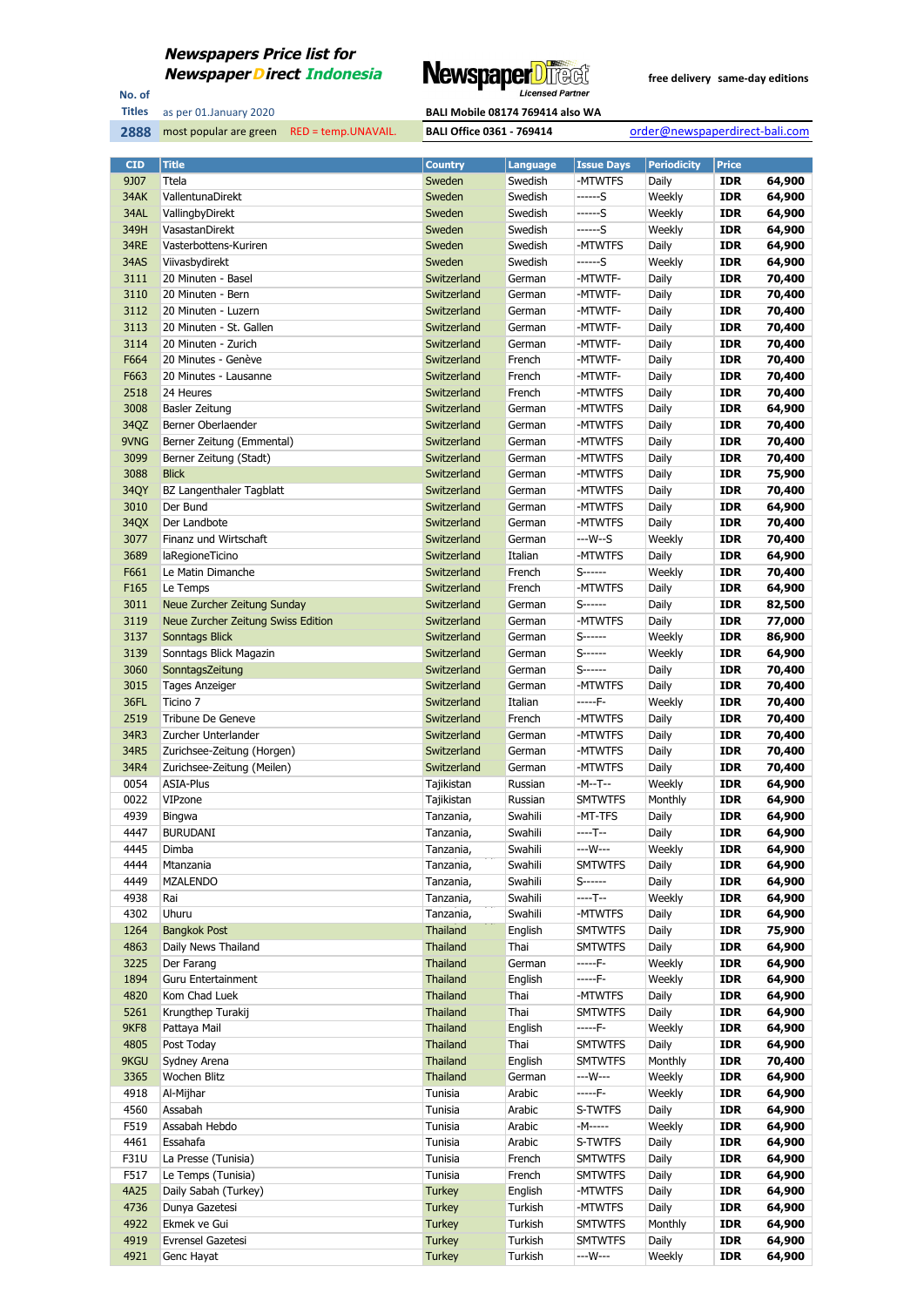

No. of **Titles**

**2888** most popular are green RED = temp.UNAVAIL. **BALI Office 0361 - 769414** order@newspaperdirect-bali.com

| <b>CID</b>  | <b>Title</b>                                 | <b>Country</b> | <b>Language</b> | <b>Issue Days</b> | <b>Periodicity</b> | <b>Price</b> |        |
|-------------|----------------------------------------------|----------------|-----------------|-------------------|--------------------|--------------|--------|
| 4735        | Hurriyet - Cumartesi Moda Yasam              | <b>Turkey</b>  | Turkish         | ------S           | Weekly             | <b>IDR</b>   | 64,900 |
| 4708        | Hurriyet - Kelebek                           | <b>Turkey</b>  | Turkish         | <b>SMTWTFS</b>    | Daily              | <b>IDR</b>   | 64,900 |
| 4711        | Hurriyet - Pazar                             | <b>Turkey</b>  | Turkish         | $S$ ------        | Daily              | <b>IDR</b>   | 64,900 |
| 8439        | Hurriyet Daily News and Economic Review      | <b>Turkey</b>  | English         | -MTWTFS           | Daily              | <b>IDR</b>   | 64,900 |
| 4700        | <b>Hurriyet Print Edition</b>                | <b>Turkey</b>  | Turkish         | <b>SMTWTFS</b>    | Daily              | <b>IDR</b>   | 64,900 |
| 4702        | Milliyet                                     | <b>Turkey</b>  | Turkish         | <b>SMTWTFS</b>    | Daily              | <b>IDR</b>   | 64,900 |
| 4715        | Sabah                                        | <b>Turkey</b>  | Turkish         | <b>SMTWTFS</b>    | Daily              | <b>IDR</b>   | 64,900 |
| 9YGH        | <b>Tarsus Haber</b>                          | <b>Turkey</b>  | Turkish         | <b>SMTWTFS</b>    | Monthly            | <b>IDR</b>   | 64,900 |
| 4705        | The Star (Turkey)                            | <b>Turkey</b>  | Turkish         | <b>SMTWTFS</b>    | Daily              | <b>IDR</b>   | 64,900 |
| 4706        | Turkiye                                      | <b>Turkey</b>  | Turkish         | <b>SMTWTFS</b>    | Daily              | <b>IDR</b>   | 64,900 |
| 470A        | Yeni Asya                                    | <b>Turkey</b>  | Turkish         | <b>SMTWTFS</b>    | Daily              | <b>IDR</b>   | 64,900 |
| 9GTG        | East African Business Week                   | Uganda         | English         | -M-----           | Weekly             | <b>IDR</b>   | 64,900 |
| 9c07        | <b>Accrington Observer</b>                   | <b>UK</b>      | English         | -----F-           | Weekly             | <b>IDR</b>   | 64,900 |
| 4206        | Al Hayat International edition               | <b>UK</b>      | Arabic          | <b>SMTWTFS</b>    | Daily              | <b>IDR</b>   | 70,400 |
| 9VKY        | Al-Quds Al-Arabi (UK)                        | <b>UK</b>      | Arabic          | <b>SMTWTFS</b>    | Daily              | <b>IDR</b>   | 70,400 |
| 9c02        | Aldershot News & Mail                        | UK             | English         | ---WT--           | Weekly             | <b>IDR</b>   | 64,900 |
| 9GL9        | Argyllshire Advertiser                       | <b>UK</b>      | English         | -----F-           | Weekly             | <b>IDR</b>   | 64,900 |
| 9VWP        | Ashbourne News Telegraph                     | UK             | English         | ---W---           | Weekly             | <b>IDR</b>   | 64,900 |
| 9c23        | Ayrshire Post                                | UK             | English         | -----F-           | Weekly             | <b>IDR</b>   | 64,900 |
| 9C24        | <b>Bangor Mail</b>                           | UK             | English         | ---W---           | Weekly             | <b>IDR</b>   | 64,900 |
| 9VTM        | <b>Bath Chronicle</b>                        | <b>UK</b>      | English         | ----T--           | Weekly             | <b>IDR</b>   | 70,400 |
| 6793        | Belfast Telegraph                            | UK             | English         | -MTWTFS           | Daily              | <b>IDR</b>   | 64,900 |
| 9gh1        | Belfast Telegraph - Business Telegraph       | <b>UK</b>      | English         | --T----           | Weekly             | <b>IDR</b>   | 64,900 |
| 9gh4        | Belfast Telegraph - NI Carfinder             | UK             | English         | ---W---           | Weekly             | <b>IDR</b>   | 64,900 |
| 9GHC        | Belfast Telegraph - NI Jobfinder             | UK             | English         | -----F-           | Weekly             | <b>IDR</b>   | 70,400 |
| 9gh7        | Belfast Telegraph - Propertynews             | UK             | English         | $---T--$          | Weekly             | <b>IDR</b>   | 64,900 |
| 9WD8        | Belfast Telegraph - Schools Cup              | UK             | English         | <b>SMTWTFS</b>    | Monthly            | <b>IDR</b>   | 64,900 |
| 9XWN        | Belfast Telegraph - Top 100 Northern Ireland | UK             | English         | <b>SMTWTFS</b>    | Monthly            | <b>IDR</b>   | 64,900 |
| 8615        | Belfast Telegraph - Weekend                  | <b>UK</b>      | English         | ------S           | Daily              | <b>IDR</b>   | 64,900 |
| 6365        | Birmingham Mail                              | UK             | English         | -MTWTFS           | Daily              | <b>IDR</b>   | 64,900 |
| 6427        | Birmingham Post - Property                   | UK             | English         | ----T--           | Weekly             | <b>IDR</b>   | 64,900 |
| 9VUV        | <b>Black Country Bugle</b>                   | UK             | English         | ---W---           | Weekly             | <b>IDR</b>   | 70,400 |
| 8478        | <b>Blackpool Gazette</b>                     | UK             | English         | -MTWTFS           | Daily              | <b>IDR</b>   | 64,900 |
| 9C25        | <b>Blairgrie Advertiser</b>                  | UK             | English         | -----F-           | Weekly             | <b>IDR</b>   | 64,900 |
| 9VT5        | <b>Bristol Post</b>                          | UK             | English         | -MTWTF-           | Daily              | <b>IDR</b>   | 70,400 |
| 9VT6        | <b>Burton Mail</b>                           | UK             | English         | -MTWTFS           | Monthly            | <b>IDR</b>   | 70,400 |
| 9c03        | <b>Caernarfon Herald</b>                     | <b>UK</b>      | English         | ---WT--           | Weekly             | <b>IDR</b>   | 64,900 |
| 9GLB        | Campbeltown Courier                          | UK             | English         | -----F-           | Weekly             | <b>IDR</b>   | 64,900 |
| 9VV1        | Carmarthen Journal                           | UK             | English         | ---W---           | Weekly             | IDR          | 70,400 |
| 9WTf        | Chichester Observer                          | UK             | English         | ----T--           | Weekly             | <b>IDR</b>   | 70,400 |
| 6364        | Coventry Telegraph                           | UK             | English         | -MTWTFS           | Daily              | <b>IDR</b>   | 64,900 |
| <b>9C33</b> | <b>Crewe Chronicle</b>                       | UK             | English         | ---W---           | Weekly             | <b>IDR</b>   | 64,900 |
| 9c35        | Cynon Valley                                 | <b>UK</b>      | English         | ----T--           | Weekly             | <b>IDR</b>   | 70,400 |
| 1043        | Daily Express                                | <b>UK</b>      | English         | -MTWTFS           | Daily              | <b>IDR</b>   | 75,900 |
| 1048        | Daily Mail                                   | <b>UK</b>      | English         | -MTWTFS           | Daily              | <b>IDR</b>   | 86,900 |
| 1861        | Daily Mail Print Optimized                   | <b>UK</b>      | English         | -MTWTFS           | Daily              | <b>IDR</b>   | 64,900 |
| 1295        | Daily Mail Weekend Magazine                  | <b>UK</b>      | English         | ------S           | Weekly             | <b>IDR</b>   | 64,900 |
| 1039        | Daily Mirror                                 | UK             | English         | -MTWTFS           | Daily              | <b>IDR</b>   | 75,900 |
| 9GTF        | Daily Mirror (Northern Ireland)              | <b>UK</b>      | English         | -MTWTFS           | Daily              | <b>IDR</b>   | 75,900 |
| 1349        | Daily Post (North Wales)                     | <b>UK</b>      | English         | -MTWTFS           | Daily              | <b>IDR</b>   | 64,900 |
| 1040        | Daily Record                                 | <b>UK</b>      | English         | -MTWTFS           | Daily              | IDR          | 64,900 |
| 1069        | Daily Star                                   | UK             | English         | -MTWTFS           | Daily              | <b>IDR</b>   | 64,900 |
| 1071        | Daily Star Sunday                            | <b>UK</b>      | English         | $S$ ------        | Daily              | <b>IDR</b>   | 64,900 |
| 1056        | The Daily Telegraph Print Edition            | <b>UK</b>      | English         | -MTWTF-           | Daily              | <b>IDR</b>   | 86,900 |
| 9vt8        | Derby Telegraph                              | <b>UK</b>      | English         | -MTWTFS           | Daily              | <b>IDR</b>   | 70,400 |
| 9c36        | Dumfries & Galloway Standard                 | <b>UK</b>      | English         | ---W-F-           | Weekly             | <b>IDR</b>   | 64,900 |
| <b>9C38</b> | East Kilbride News                           | <b>UK</b>      | English         | ---W---           | Weekly             | <b>IDR</b>   | 64,900 |
| 1294        | <b>ES Magazine</b>                           | <b>UK</b>      | English         | -----F-           | Weekly             | <b>IDR</b>   | 64,900 |
| 1291        | Evening Chronicle                            | <b>UK</b>      | English         | -MTWTFS           | Daily              | <b>IDR</b>   | 64,900 |
| 9G67        | Evening Express - 7                          | UK             | English         | ------S           | Weekly             | <b>IDR</b>   | 64,900 |
| 8522        | Evening Express - Home Life                  | <b>UK</b>      | English         | -----F-           | Weekly             | <b>IDR</b>   | 64,900 |
| 8516        | Evening Express - The Guide                  | <b>UK</b>      | English         | ----T--           | Weekly             | <b>IDR</b>   | 64,900 |
| 8515        | Evening Express (City Final)                 | <b>UK</b>      | English         | -MTWTFS           | Daily              | <b>IDR</b>   | 64,900 |
| 8514        | <b>Evening Express</b>                       | UK             | English         | -MTWTFS           | Daily              | <b>IDR</b>   | 64,900 |
| 1292        | <b>Evening Gazette</b>                       | <b>UK</b>      | English         | -MTWTFS           | Daily              | <b>IDR</b>   | 64,900 |
| 1049        | Evening Standard (West End Final Extra)      | <b>UK</b>      | English         | -MTWTF-           | Daily              | <b>IDR</b>   | 77,000 |
| 1237        | Evening Standard (West End Final)            | <b>UK</b>      | English         | -MTWTF-           | Daily              | <b>IDR</b>   | 70,400 |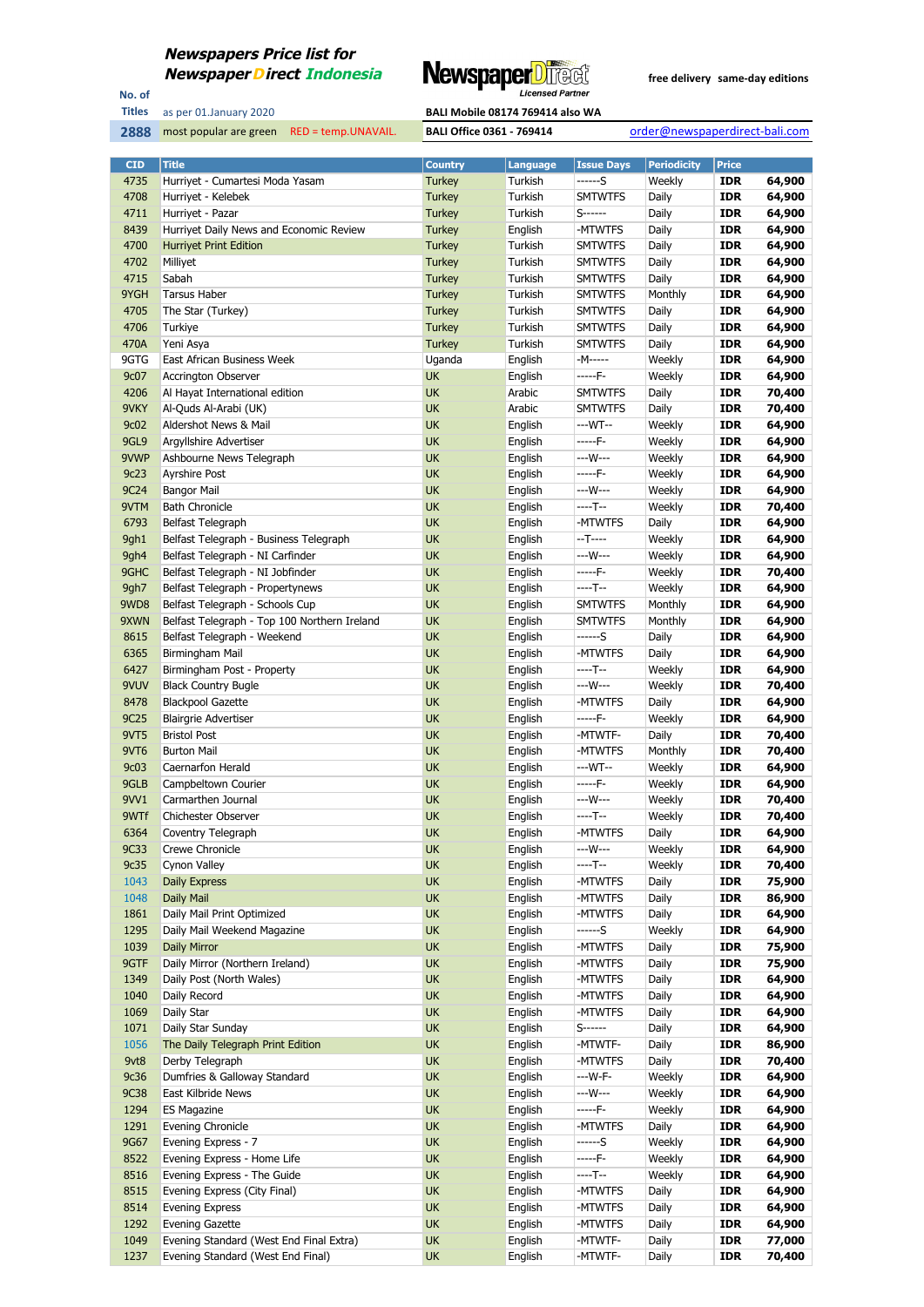

No. of **Titles**



| <b>CID</b>  | <b>Title</b>                           | <b>Country</b> | Language           | <b>Issue Days</b> | <b>Periodicity</b> | <b>Price</b> |         |
|-------------|----------------------------------------|----------------|--------------------|-------------------|--------------------|--------------|---------|
| 7890        | Evening Telegraph (First Edition)      | UK             | English            | -MTWTF-           | Daily              | <b>IDR</b>   | 64,900  |
| 8689        | Evening Telegraph (Late Extra Edition) | UK             | English            | -MTWTF-           | Daily              | <b>IDR</b>   | 64,900  |
| 1769        | <b>Financial News</b>                  | UK             | English            | -M-----           | Weekly             | <b>IDR</b>   | 64,900  |
| 1122        | <b>Financial Times Asia</b>            | UK             | English            | -MTWTF-           | Daily              | <b>IDR</b>   | 64,900  |
| 9441        | Financial Times Asia (Weekend)         | <b>UK</b>      | English            | ------S           | Weekly             | <b>IDR</b>   | 71,500  |
| 1389        | <b>Financial Times Europe</b>          | UK             | English            | -MTWTFS           | Daily              | <b>IDR</b>   | 64,900  |
| 1508        | <b>Financial Times UK</b>              | UK             | English            | -MTWTF-           | Daily              | <b>IDR</b>   | 71,500  |
| 9439        | Financial Times UK (Weekend)           | UK             | English            | ------S           | Weekly             | <b>IDR</b>   | 75,900  |
| 1009        | <b>Financial Times USA</b>             | UK             | English            | -MTWTF-           | Daily              | <b>IDR</b>   | 64,900  |
| 9440        | Financial Times USA (Weekend)          | UK             | English            | $---S$            | Weekly             | <b>IDR</b>   | 75,900  |
| 9502        | <b>First News</b>                      | UK             | English            | -----F-           | Daily              | <b>IDR</b>   | 64,900  |
| <b>9c06</b> | Glamorgan Gazette                      | UK             | English            | $---T--$          | Weekly             | <b>IDR</b>   | 64,900  |
| 9C43        | Glossop Advertiser                     | UK             | English            | $---T--$          | Weekly             | <b>IDR</b>   | 64,900  |
| 9VTL        | Gloucestershire Echo                   | UK             | English            | $---T--$          | Weekly             | <b>IDR</b>   | 70,400  |
| 9VUX        | Grimsby Telegraph                      | UK             | English            | -MTWTFS           | Daily              | <b>IDR</b>   | 70,400  |
| 7511        | <b>Halifax Courier</b>                 | UK             | English            | -----F-           | Weekly             | <b>IDR</b>   | 64,900  |
| <b>9c08</b> | <b>Hamilton Advertiser</b>             | UK             | English            | $---T--$          | Weekly             | <b>IDR</b>   | 64,900  |
| 9c45        | Harefield Gazette                      | UK             | English            | ---W---           | Weekly             | <b>IDR</b>   | 64,900  |
| 9c46        | Hayes & Harlington Gazette             | UK             | English            | ---W---           | Weekly             | <b>IDR</b>   | 64,900  |
| 9VWX        | <b>Herald Express</b>                  | UK             | English            | ---W---           | Weekly             | <b>IDR</b>   | 64,900  |
| 9C47        | Heywood Advertiser                     | UK             | English            | $---T--$          | Weekly             | <b>IDR</b>   | 64,900  |
| <b>9c48</b> | <b>Hinckley Times</b>                  | UK             | English            | ---WT--           | Weekly             | <b>IDR</b>   | 64,900  |
| 9C49        | Holyhead Mail                          | UK             | English            | ---W---           | Weekly             | <b>IDR</b>   | 64,900  |
| 9C51        | Huddersfield Daily Examiner            | UK             | English            | -MTWTFS           | Daily              | <b>IDR</b>   | 64,900  |
| 9VWU        | Hull Daily Mail                        | UK             | English            | -MTWTF-           | Daily              | <b>IDR</b>   | 70,400  |
| 8567        | i (from The Independent)               | UK             | English            | -MTWTFS           | Daily              | <b>IDR</b>   | 70,400  |
| 8044        | Insurance Day                          | UK             | English            | <b>SMTWTFS</b>    | Daily              | <b>IDR</b>   | 64,900  |
| 8949        | Irish Daily Mail                       | UK             | English            | -MTWTFS           | Daily              | <b>IDR</b>   | 82,500  |
| 9005        | Irish Daily Mail - YOU                 | UK             | English            | ------S           | Weekly             | <b>IDR</b>   | 64,900  |
| 1267        | Kent Messenger                         | UK             | English            | $---F-$           | Weekly             | <b>IDR</b>   | 64,900  |
| 1268        | Kentish Express                        | UK             | English            | $---T--$          | Weekly             | <b>IDR</b>   | 64,900  |
| 1293        | Kentish Gazette                        | UK             |                    | $---T--$          | Weekly             | <b>IDR</b>   | 64,900  |
| 8479        | Lancashire Evening Post                | UK             | English<br>English | -MTWTFS           | Daily              | <b>IDR</b>   | 64,900  |
| 9194        | Late Tackle Football Magazine          | UK             | English            | <b>SMTWTFS</b>    | Monthly            | <b>IDR</b>   | 86,900  |
| 9VWQ        | Leek Post & Times                      | UK             | English            | ---W---           | Weekly             | <b>IDR</b>   | 70,400  |
| 9vt9        | Leicester Mercury                      | UK             | English            | -MTWTFS           | Daily              | <b>IDR</b>   | 70,400  |
| 9C53        | Lennox Herald                          | UK             | English            | -----F-           | Weekly             | <b>IDR</b>   | 64,900  |
| 7771        | Liverpool Echo                         | UK             | English            | -MTWTFS           | Daily              | <b>IDR</b>   | 64,900  |
| 9VVY        | Llanelli Star                          | UK             | English            | ---W---           | Weekly             | <b>IDR</b>   | 70,400  |
| 1904        | Lloyds List                            | UK             | English            | <b>SMTWTFS</b>    | Daily              | <b>IDR</b>   | 64,900  |
| 9c11        | Loughborough Echo                      | <b>UK</b>      | English            | ---M---           | Weekly             | <b>IDR</b>   | 64,900  |
| 9c54        | Macclesfield Express                   | UK             | English            | ---W---           | Weekly             | <b>IDR</b>   | 64,900  |
| 9LB4        | Maidenhead Advertiser                  | UK             | English            | $---T--$          | Weekly             | <b>IDR</b>   | 70,400  |
| 9c55        | Manchester Evening News                | UK             | English            | -MTWTFS           | Daily              | <b>IDR</b>   | 64,900  |
| 4807        | Mann Jitt Weekly                       | UK             | Punjabi            | $---T--$          | Weekly             | <b>IDR</b>   | 64,900  |
| 9XVZ        |                                        | UK             | English            | -MTWTF-           | Daily              | <b>IDR</b>   | 64,900  |
| 9WTH        | Metro (UK)<br>Mid Sussex Times         | UK             | English            | $---T--$          | Weekly             | <b>IDR</b>   | 64,900  |
| 9C57        | Middlesbrough Herald & Post            | UK             | English            | $---T--$          | Weekly             | <b>IDR</b>   | 64,900  |
| 9c58        | Middleton Guardian                     | UK             | English            | $---T--$          | Weekly             | <b>IDR</b>   | 64,900  |
| 8750        | Midweek Sport                          | UK             | English            | ---W---           | Weekly             | <b>IDR</b>   | 64,900  |
| 9C59        | Midweek Visiter                        | UK             | English            | $-T$ -----        | Weekly             | <b>IDR</b>   | 64,900  |
| 9C60        | Nantwich Chronicle                     | UK             | English            | ---W---           | Weekly             | <b>IDR</b>   | 64,900  |
| 9c61        | North Wales Weekly News                | UK             | English            | $---T--$          | Daily              | <b>IDR</b>   | 64,900  |
| 7738        | Northants Evening Telegraph            | UK             | English            | $---T--$          | Weekly             | <b>IDR</b>   | 64,900  |
| 9vtn        | Nottingham Post                        | UK             | English            | -MTWTFS           | Daily              | <b>IDR</b>   | 70,400  |
| 9488        | Nuneaton Telegraph                     | UK             | English            | -MTWTFS           | Daily              | <b>IDR</b>   | 64,900  |
| 9c63        | Ormskirk Advertiser                    | UK             | English            | $---T--$          | Daily              | <b>IDR</b>   | 64,900  |
| 9c64        | Paisley Daily Express                  | UK             | English            | -MTWTF-           | Daily              | <b>IDR</b>   | 64,900  |
| 9c65        | Perthshire Advertiser                  | UK             | English            | $-T-T$            | Weekly             | <b>IDR</b>   | 64,900  |
| 9WTJ        | Portsmouth News                        | UK             | English            | -MTWTFS           | Daily              | <b>IDR</b>   | 64,900  |
| 9WU9        | Portsmouth Sportsmail                  | UK             | English            | ------S           | Weekly             | <b>IDR</b>   | 64,900  |
| 9495        | Racing Ahead                           | UK             | English            | <b>SMTWTFS</b>    | Monthly            | <b>IDR</b>   | 86,900  |
| 1149        | Racing Post                            | UK             | English            | <b>SMTWTFS</b>    | Daily              | <b>IDR</b>   | 108,900 |
| <b>9c69</b> | Rochdale Observer                      | UK             | English            | $--W--S$          | Weekly             | <b>IDR</b>   | 64,900  |
| 9c15        | Rossendale Free Press                  | UK             | English            | $---F-$           | Weekly             | <b>IDR</b>   | 64,900  |
| 9c71        | Ruislip & Eastcote & Northwood Gazette | UK             | English            | ---W---           | Weekly             | <b>IDR</b>   | 64,900  |
| 9c72        | Runcorn & Widnes Weekly News           | UK             | English            | $---T--$          | Daily              | <b>IDR</b>   | 64,900  |
|             |                                        |                |                    |                   |                    |              |         |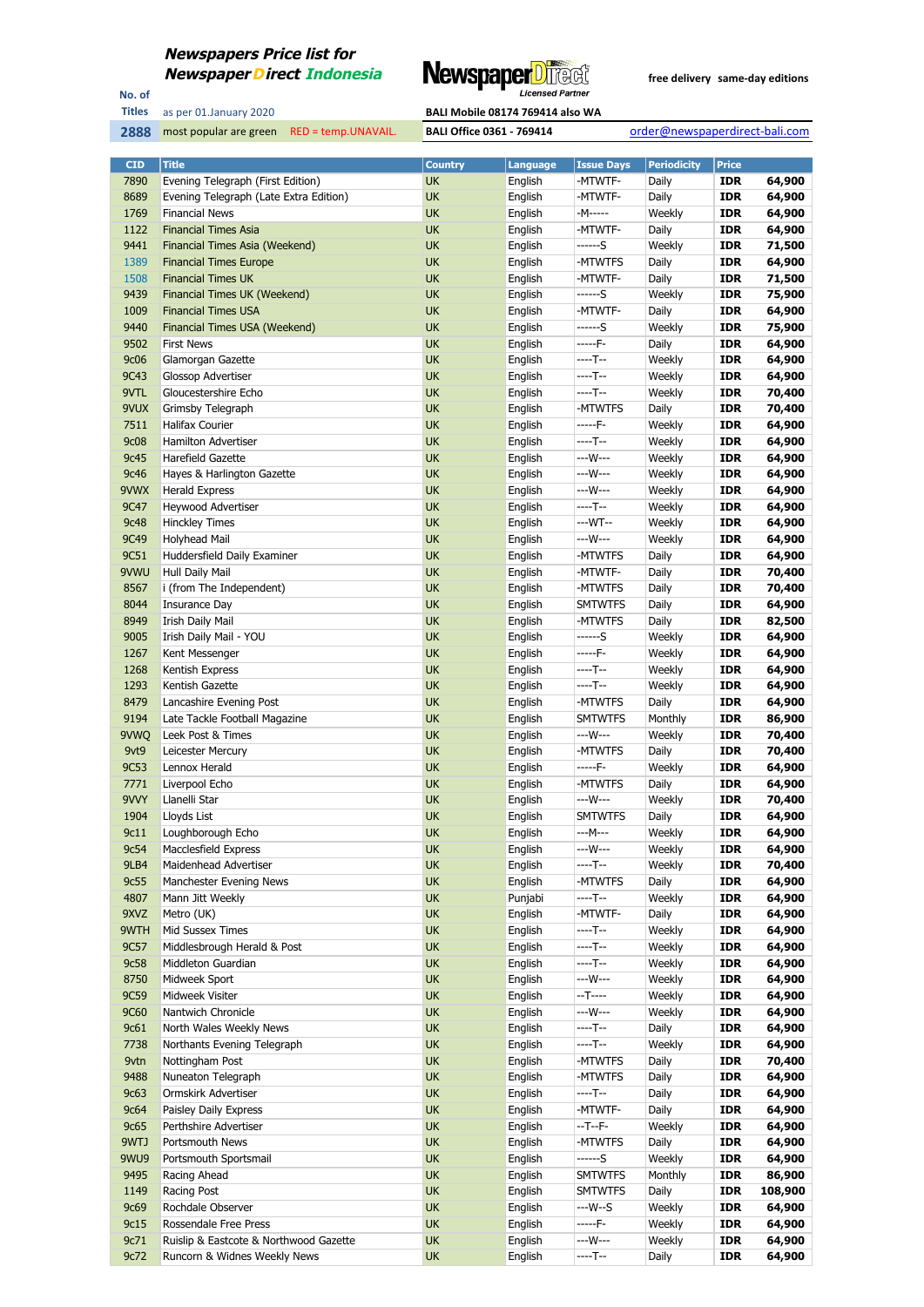

No. of **Titles**

most popular are green RED = temp.UNAVAIL. **BALI Office 0361 - 769414** order@newspaperdirect-bali.com

| <b>CID</b>  | <b>Title</b>                                    | <b>Country</b> | Language | <b>Issue Days</b> | <b>Periodicity</b> | <b>Price</b> |        |
|-------------|-------------------------------------------------|----------------|----------|-------------------|--------------------|--------------|--------|
| 9c73        | Rutherglen Reformer                             | <b>UK</b>      | English  | ---W---           | Weekly             | <b>IDR</b>   | 64,900 |
| 8948        | Scottish Daily Mail                             | <b>UK</b>      | English  | -MTWTFS           | Daily              | <b>IDR</b>   | 82,500 |
| 9lb6        | Slough Express                                  | UK             | English  | $---F-$           | Weekly             | <b>IDR</b>   | 70,400 |
| 9c78        | Solihull News                                   | <b>UK</b>      | English  | $---F-$           | Daily              | <b>IDR</b>   | 64,900 |
| <b>9c80</b> | South Wales Echo                                | <b>UK</b>      | English  | -MTWTFS           | Daily              | <b>IDR</b>   | 64,900 |
| 9VUY        | South Wales Evening Post                        | <b>UK</b>      | English  | -MTWTFS           | Daily              | <b>IDR</b>   | 70,400 |
| 9c81        | Southport Visiter                               | <b>UK</b>      | English  | $---T--$          | Weekly             | <b>IDR</b>   | 64,900 |
| 9055        | Sportcal                                        | UK             | English  | <b>SMTWTFS</b>    | Monthly            | <b>IDR</b>   | 64,900 |
| <b>9C83</b> | Star Courier (Surrey & Hants)                   | <b>UK</b>      |          | ----T--           | Weekly             | <b>IDR</b>   | 64,900 |
|             |                                                 | <b>UK</b>      | English  | $--W-F-$          |                    |              |        |
| 9c84        | Stirling Observer                               |                | English  | ---W---           | Weekly             | <b>IDR</b>   | 64,900 |
| <b>9c85</b> | <b>Stockport Express</b>                        | <b>UK</b>      | English  |                   | Weekly             | <b>IDR</b>   | 64,900 |
| <b>9c88</b> | Strathearn Herald                               | UK             | English  | $---F-$           | Weekly             | <b>IDR</b>   | 64,900 |
| 1070        | <b>Sunday Express</b>                           | <b>UK</b>      | English  | $S$ ------        | Weekly             | <b>IDR</b>   | 86,900 |
| 9A89        | Sunday Mail (UK)                                | <b>UK</b>      | English  | S------           | Weekly             | <b>IDR</b>   | 88,000 |
| 1351        | <b>Sunday Mercury</b>                           | <b>UK</b>      | English  | $S$ ------        | Weekly             | <b>IDR</b>   | 64,900 |
| 6390        | Sunday Mercury - 7 Days                         | UK             | English  | $S$ ------        | Weekly             | <b>IDR</b>   | 64,900 |
| 1259        | Sunday Mirror                                   | <b>UK</b>      | English  | $S$ ------        | Weekly             | <b>IDR</b>   | 64,900 |
| 9GTH        | Sunday Mirror (Northern Ireland)                | <b>UK</b>      | English  | S------           | Daily              | <b>IDR</b>   | 86,900 |
| 1098        | Sunday Sport                                    | <b>UK</b>      | English  | S------           | Daily              | <b>IDR</b>   | 64,900 |
| 1304        | <b>Sunday Sun</b>                               | <b>UK</b>      | English  | S-------          | Weekly             | <b>IDR</b>   | 81,400 |
| 7512        | Sunderland Echo                                 | <b>UK</b>      | English  | -MTWTFS           | Daily              | <b>IDR</b>   | 64,900 |
| 9C91        | Surrey Advertiser                               | <b>UK</b>      | English  | $---T--$          | Weekly             | <b>IDR</b>   | 64,900 |
| 9GLA        | The Arran Banner                                | <b>UK</b>      | English  | ------S           | Weekly             | <b>IDR</b>   | 64,900 |
| 1348        | The Birmingham Post                             | UK             | English  | $---T--$          | Weekly             | <b>IDR</b>   | 64,900 |
| <b>9C96</b> | The Chronicle (UK)                              | <b>UK</b>      | English  | -MTWTFS           | Daily              | <b>IDR</b>   | 64,900 |
| 8871        | The Church of England                           | <b>UK</b>      | English  | $---F-$           | Weekly             | <b>IDR</b>   | 64,900 |
| 8679        | The Courier & Advertiser (Angus and Dundee)     | UK             | English  | -MTWTFS           | Daily              | <b>IDR</b>   | 64,900 |
| 8672        | The Courier & Advertiser (Fife)                 | <b>UK</b>      | English  | -MTWTFS           | Daily              | <b>IDR</b>   | 64,900 |
| 8676        | The Courier & Advertiser (Perth and Perthshire) | <b>UK</b>      | English  | -MTWTFS           | Daily              | <b>IDR</b>   | 64,900 |
| 9192        | The Cricket Paper                               | <b>UK</b>      | English  | $---F-$           | Weekly             | <b>IDR</b>   | 64,900 |
| 9570        | The Daily Telegraph (Saturday Edition)          | <b>UK</b>      | English  | ------S           | Weekly             | <b>IDR</b>   | 86,900 |
| 9191        | The Football League Paper                       | UK             | English  | S------           | Weekly             | <b>IDR</b>   | 64,900 |
| 9c97        | The Galloway News                               | <b>UK</b>      |          | ----T--           | Weekly             | <b>IDR</b>   | 64,900 |
|             |                                                 | <b>UK</b>      | English  | $---S$            |                    |              |        |
| 1818        | The Guardian - Guide                            |                | English  |                   | Weekly             | <b>IDR</b>   | 64,900 |
| 1833        | The Guardian - Weekend                          | <b>UK</b>      | English  | ------S           | Weekly             | <b>IDR</b>   | 64,900 |
| 6992        | The Guardian Domestic edition                   | <b>UK</b>      | English  | -MTWTFS           | Daily              | <b>IDR</b>   | 81,400 |
| 6957        | The Guardian Weekly                             | <b>UK</b>      | English  | -----F-           | Weekly             | IDR          | 75,900 |
| 8951        | The Irish Mail on Sunday                        | <b>UK</b>      | English  | S------           | Weekly             | <b>IDR</b>   | 86,900 |
| 1307        | The Jewish Chronicle                            | UK             | English  | $---F-$           | Weekly             | <b>IDR</b>   | 64,900 |
| 9247        | The Jewish Chronicle - JC Magazine              | UK             | English  | <b>SMTWTFS</b>    | Monthly            | <b>IDR</b>   | 64,900 |
| 1216        | The Journal                                     | <b>UK</b>      | English  | -MTWTFS           | Daily              | <b>IDR</b>   | 64,900 |
| 1238        | The Journal - Culture                           | UK             | English  | -M-----           | Monthly            | <b>IDR</b>   | 64,900 |
| 1341        | The Mail on Sunday                              | <b>UK</b>      | English  | $S$ ------        | Weekly             | IDR          | 88,000 |
| 9290        | The Mail on Sunday - Event                      | <b>UK</b>      | English  | $S$ ------        | Weekly             | <b>IDR</b>   | 64,900 |
| 9KWC        | The New European                                | <b>UK</b>      | English  | $---T--$          | Weekly             | <b>IDR</b>   | 77,000 |
| 9193        | The Non-League Football Paper                   | <b>UK</b>      | English  | $S$ ------        | Weekly             | <b>IDR</b>   | 64,900 |
| 7626        | The Northampton Chronicle and Echo              | UK             | English  | $---T--$          | Weekly             | <b>IDR</b>   | 64,900 |
| 9GLC        | The Oban Times                                  | <b>UK</b>      | English  | $---T--$          | Weekly             | <b>IDR</b>   | 64,900 |
| 6993        | The Observer Domestic edition                   | <b>UK</b>      | English  | $S$ ------        | Weekly             | <b>IDR</b>   | 93,500 |
| 1821        | The Observer Food Monthly                       | <b>UK</b>      | English  | <b>SMTWTFS</b>    | Monthly            | <b>IDR</b>   | 64,900 |
| 1817        | The Observer Magazine                           | UK             | English  | S------           | Weekly             | <b>IDR</b>   | 64,900 |
| 1260        | The People                                      | <b>UK</b>      | English  | S------           | Weekly             | <b>IDR</b>   | 82,500 |
| 7628        | The Peterborough Evening Telegraph              | <b>UK</b>      | English  | $---T--$          | Weekly             | <b>IDR</b>   | 64,900 |
| 8527        | The Press and Journal - Your Car                | <b>UK</b>      | English  | $--W---$          | Weekly             | <b>IDR</b>   | 64,900 |
| 8528        | The Press and Journal - Your Weekend            | UK             | English  | ------S           | Weekly             | <b>IDR</b>   | 64,900 |
| 9VPQ        | The Racing Paper                                | <b>UK</b>      | English  | $---S$            | Weekly             | <b>IDR</b>   | 77,000 |
| 9189        | The Rugby Paper                                 | <b>UK</b>      | English  | $S$ ------        | Weekly             | <b>IDR</b>   | 64,900 |
| 7516        | The Scarborough Evening News                    | <b>UK</b>      | English  | $---T--$          | Weekly             | <b>IDR</b>   | 64,900 |
| 8950        | The Scottish Mail on Sunday                     | UK             | English  | S------           | Weekly             | <b>IDR</b>   | 64,900 |
| 9VUW        | The Sentinel (Stoke)                            | <b>UK</b>      | English  | -MTWTFS           | Daily              | <b>IDR</b>   | 70,400 |
| 1072        | The Sun                                         | <b>UK</b>      | English  | <b>SMTWTFS</b>    | Daily              | <b>IDR</b>   | 75,900 |
| 9123        | The Sunday Post (Central Edition)               | <b>UK</b>      | English  | $S$ ------        | Weekly             | <b>IDR</b>   | 64,900 |
|             | The Sunday Post (Dundee)                        |                |          | $S$ ------        |                    |              |        |
| 8688        |                                                 | UK             | English  |                   | Weekly             | <b>IDR</b>   | 64,900 |
| 8686        | The Sunday Post (Inverness)                     | <b>UK</b>      | English  | S-------          | Weekly             | <b>IDR</b>   | 64,900 |
| 9571        | The Sunday Telegraph                            | <b>UK</b>      | English  | $S$ ------        | Weekly             | <b>IDR</b>   | 97,900 |
| 1094        | The Sunday Times                                | <b>UK</b>      | English  | $S$ ------        | Weekly             | <b>IDR</b>   | 97,900 |
| 8941        | The Sunday Times (National Edition)             | <b>UK</b>      | English  | $S$ ------        | Weekly             | <b>IDR</b>   | 97,900 |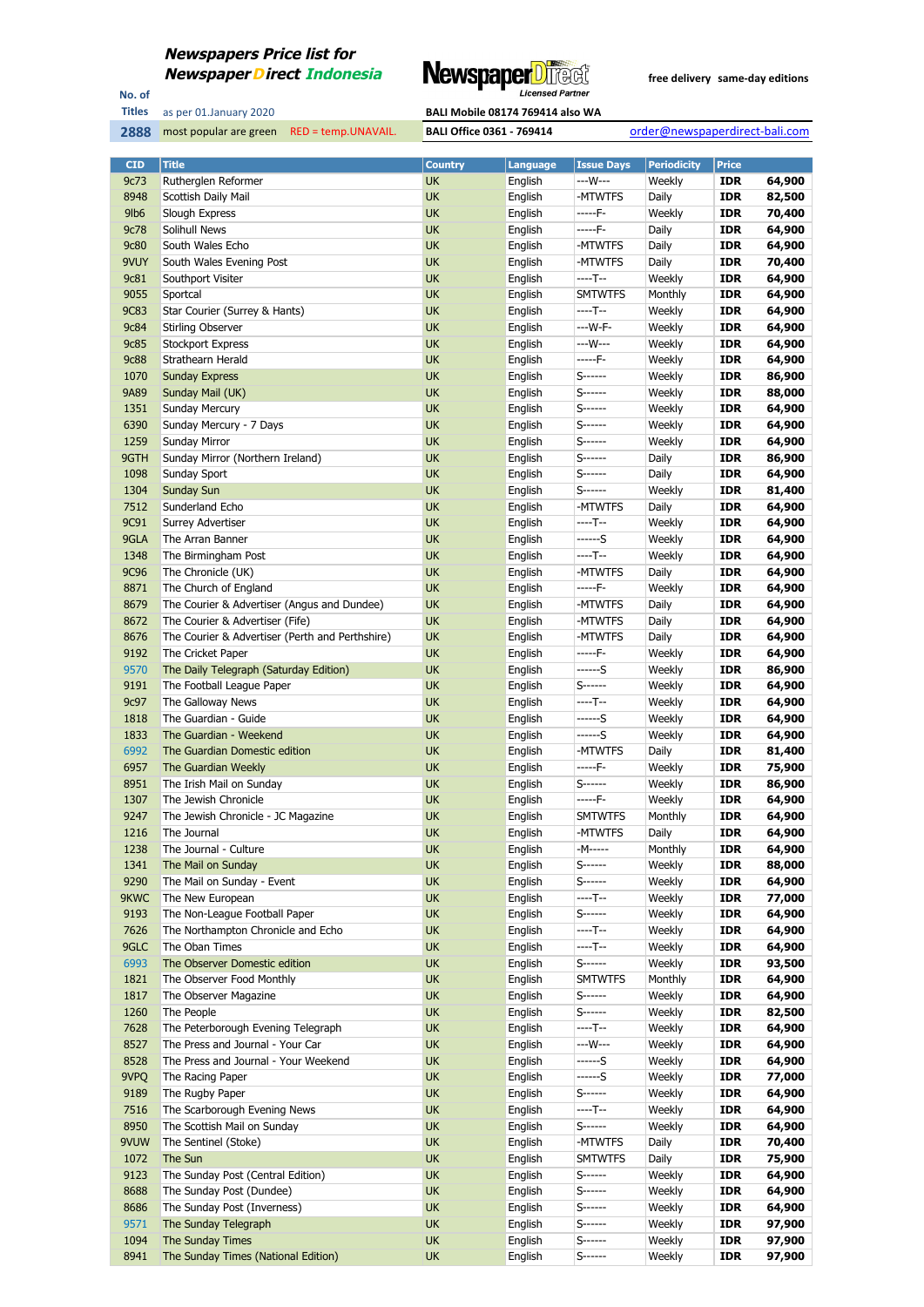

No. of **Titles**

**2888** most popular are green RED = temp.UNAVAIL. **BALI Office 0361 - 769414** order@newspaperdirect-bali.com

| <b>CID</b>       | <b>Title</b>                          | <b>Country</b>                           | <b>Language</b>      | <b>Issue Days</b>         | <b>Periodicity</b> | <b>Price</b>             |                  |
|------------------|---------------------------------------|------------------------------------------|----------------------|---------------------------|--------------------|--------------------------|------------------|
| 1037             | The Times                             | <b>UK</b>                                | English              | -MTWTF-                   | Daily              | <b>IDR</b>               | 75,900           |
| 7086             | The Times Saturday                    | <b>UK</b>                                | English              | ------S                   | Weekly             | <b>IDR</b>               | 86,900           |
| 34kl             | The Wokingham Paper                   | <b>UK</b>                                | English              | $---T--$                  | Daily              | <b>IDR</b>               | 70,400           |
| 9D00             | Uxbridge Gazette                      | <b>UK</b>                                | English              | ---W---                   | Weekly             | <b>IDR</b>               | 64,900           |
| 9d03             | Wales On Sunday                       | <b>UK</b>                                | English              | $S$ ------                | Weekly             | <b>IDR</b>               | 64,900           |
| 9489             | Warwickshire Telegraph                | <b>UK</b>                                | English              | -MTWTFS                   | Daily              | <b>IDR</b>               | 64,900           |
| 8920             | Weekend Sport                         | <b>UK</b>                                | English              | -----F-                   | Weekly             | <b>IDR</b>               | 64,900           |
| 9d05             | West Lothian Courier                  | <b>UK</b>                                | English              | $---T--$                  | Weekly             | <b>IDR</b>               | 64,900           |
| 9VTP             | <b>Western Daily Press</b>            | <b>UK</b>                                | English              | -MTWTF-                   | Daily              | <b>IDR</b>               | 70,400           |
| 9VTQ             | Western Daily Press (Saturday)        | <b>UK</b>                                | English              | ------S                   | Weekly             | <b>IDR</b>               | 70,400           |
| 9d06             | Western Mail                          | <b>UK</b>                                | English              | -MTWTFS                   | Daily              | <b>IDR</b>               | 64,900           |
| 9VWE             | <b>Western Morning News</b>           | <b>UK</b>                                | English              | -MTWTF-                   | Daily              | <b>IDR</b>               | 64,900           |
| 9VWF             | Western Morning News (Saturday)       | <b>UK</b>                                | English              | ------S                   | Weekly             | <b>IDR</b>               | 64,900           |
| 8480             | Wigan Evening Post                    | <b>UK</b>                                | English              | -MTWTFS                   | Daily              | <b>IDR</b>               | 64,900           |
| 9 <sub>lb5</sub> | Windsor & Eton Express                | <b>UK</b>                                | English              | -----F-                   | Weekly             | <b>IDR</b>               | 70,400           |
| 9d12             | <b>Wishaw Press</b>                   | <b>UK</b>                                | English              | ---W---                   | Weekly             | <b>IDR</b>               | 64,900           |
| 7681             | Yorkshire Evening Post                | <b>UK</b>                                | English              | -MTWTFS                   | Daily              | <b>IDR</b>               | 64,900           |
| 7382<br>1297     | <b>Yorkshire Post</b>                 | <b>UK</b><br><b>UK</b>                   | English              | -MTWTFS<br>$S$ ------     | Daily              | <b>IDR</b>               | 64,900           |
| 0407             | You                                   |                                          | English<br>Ukrainian |                           | Weekly             | <b>IDR</b>               | 64,900           |
| 0197             | AgroMarket<br>Den                     | <b>Ukraine</b><br><b>Ukraine</b>         | Russian              | <b>SMTWTFS</b><br>--TWTF- | Monthly<br>Daily   | <b>IDR</b><br><b>IDR</b> | 64,900<br>64,900 |
| 0230             | Den (Ukrainian)                       | <b>Ukraine</b>                           | Ukrainian            | --TWTF-                   | Daily              | <b>IDR</b>               | 64,900           |
| 0388             | Fakty                                 | <b>Ukraine</b>                           | Russian              | --TWTFS                   | Daily              | <b>IDR</b>               | 64,900           |
| 0429             | Focus                                 | <b>Ukraine</b>                           | Russian              | -----F-                   | Weekly             | <b>IDR</b>               | 64,900           |
| 0375             | Gazeta po-ukrainsky                   | <b>Ukraine</b>                           | Ukrainian            | $-T-F-$                   | Daily              | <b>IDR</b>               | 64,900           |
| 0396             | Kommentarii                           | <b>Ukraine</b>                           | Russian              | -M-----                   | Weekly             | <b>IDR</b>               | 64,900           |
| 0226             | Kyiv Post                             | <b>Ukraine</b>                           | English              | -----F-                   | Weekly             | <b>IDR</b>               | 64,900           |
| 0377             | Lichniy Schet                         | <b>Ukraine</b>                           | Russian              | <b>SMTWTFS</b>            | Monthly            | <b>IDR</b>               | 64,900           |
| 0393             | Pravoviy tyzhden                      | <b>Ukraine</b>                           | Ukrainian            | <b>SMTWTFS</b>            | Monthly            | <b>IDR</b>               | 64,900           |
| 0044             | RIA (Ternopil)                        | <b>Ukraine</b>                           | Ukranian             | ---W---                   | Weekly             | <b>IDR</b>               | 64,900           |
| 0046             | RIA (Vinnytsya)                       | <b>Ukraine</b>                           | Ukranian             | ---W---                   | Weekly             | <b>IDR</b>               | 64,900           |
| 0382             | Segodnya                              | <b>Ukraine</b>                           | Russian              | -MTWTF-                   | Daily              | <b>IDR</b>               | 64,900           |
| 0383             | Segodnya (National)                   | <b>Ukraine</b>                           | Russian              | --TWTF-                   | Daily              | <b>IDR</b>               | 64,900           |
| 9J10             | SHLYAH PEREMOGY UKRAINE               | <b>Ukraine</b>                           | Russian              | ---W---                   | Weekly             | <b>IDR</b>               | 64,900           |
| 0232             | Telenedelya                           | <b>Ukraine</b>                           | Russian              | ---W---                   | Weekly             | <b>IDR</b>               | 64,900           |
| 7725             | The Day (Ukraine)                     | <b>Ukraine</b>                           | English              | $-T-T-$                   | Daily              | <b>IDR</b>               | 64,900           |
| 0390             | Ukraina Moloda                        | <b>Ukraine</b>                           | Ukrainian            | --TWTF-                   | Daily              | <b>IDR</b>               | 64,900           |
| 0394             | <b>Ukraine Business Review</b>        | <b>Ukraine</b>                           | Ukrainian            | -M-----                   | Weekly             | <b>IDR</b>               | 64,900           |
| 0391             | Ukrainskiy Futbol                     | <b>Ukraine</b>                           | Ukrainian            | $-T-T-$                   | Daily              | <b>IDR</b>               | 64,900           |
| 9E82             | Ukrainskiy Tyzhden                    | <b>Ukraine</b>                           | Ukrainian            | -----F-                   | Weekly             | <b>IDR</b>               | 64,900           |
| 0387             | Vesti                                 | <b>Ukraine</b>                           | Russian              | -MTWTF-                   | Daily              | <b>IDR</b>               | 64,900           |
| 0381             | Yurydychna Gazeta                     | Ukraine                                  | Ukrainian            | $-T---$                   | Weekly             | <b>IDR</b>               | 64,900           |
| 0213             | Zerkalo Nedeli (Rus)                  | <b>Ukraine</b>                           | Russian              | ------S                   | Weekly             | <b>IDR</b>               | 64,900           |
| 0214             | Zerkalo Nedeli (Ukr)                  | <b>Ukraine</b>                           | Ukrainian            | ------S                   | Weekly             | <b>IDR</b>               | 64,900           |
| 4275             | Al-Ittihad                            | <b>United Arab</b>                       | Arabic               | <b>SMTWTFS</b>            | Daily              | <b>IDR</b>               | 64,900           |
| 4286             | Al-Ittihad - Culture                  | <b>United Arab</b>                       | Arabic               | ----T--                   | Weekly             | <b>IDR</b>               | 64,900           |
| 4284             | Al-Ittihad - Economy                  | <b>United Arab</b>                       | Arabic               | <b>SMTWTFS</b>            | Daily              | <b>IDR</b>               | 64,900           |
| 4283             | Al-Ittihad - Sports                   | <b>United Arab</b>                       | Arabic               | <b>SMTWTFS</b>            | Daily              | IDR                      | 64,900           |
| 4237             | Albayan                               | <b>United Arab</b>                       | Arabic               | <b>SMTWTFS</b>            | Daily              | <b>IDR</b>               | 64,900           |
| 9ie1             | Alkhaleej - Economy                   | <b>United Arab</b>                       | Arabic               | <b>SMTWTFS</b>            | Daily              | <b>IDR</b>               | 70,400           |
| 9IE2             | Alkhaleej - Sports                    | <b>United Arab</b>                       | Arabic               | <b>SMTWTFS</b>            | Daily              | <b>IDR</b>               | 70,400           |
| 9172<br>4240     | Alkhaleej Newspaper<br>Emarat Al Youm | <b>United Arab</b><br><b>United Arab</b> | Arabic<br>Arabic     | <b>SMTWTFS</b><br>-MTWTFS | Daily<br>Daily     | <b>IDR</b><br><b>IDR</b> | 64,900<br>64,900 |
| 1125             | <b>Gulf News</b>                      | <b>United Arab</b>                       | English              | <b>SMTWTFS</b>            | Daily              | <b>IDR</b>               | 64,900           |
| 9F24             | Sport360                              | <b>United Arab</b>                       | English              | SMTWT-S                   | Daily              | <b>IDR</b>               | 64,900           |
| 7393             | Khaleej Times                         | <b>United Arab</b>                       | English              | <b>SMTWTFS</b>            | Daily              | <b>IDR</b>               | 64,900           |
| 7429             | Khaleej Times - City Times            | <b>United Arab</b>                       | English              | SMTWT-S                   | Daily              | <b>IDR</b>               | 64,900           |
| 9id9             | The Gulf Today                        | <b>United Arab</b>                       | English              | <b>SMTWTFS</b>            | Daily              | <b>IDR</b>               | 70,400           |
| 9ie0             | The Gulf Today - Business             | <b>United Arab</b>                       | English              | <b>SMTWTFS</b>            | Daily              | <b>IDR</b>               | 70,400           |
| 1218             | The National - Luxury                 | <b>United Arab</b>                       | English              | <b>SMTWTFS</b>            | Monthly            | <b>IDR</b>               | 64,900           |
| 8968             | The National - Ultratravel            | <b>United Arab</b>                       | English              | <b>SMTWTFS</b>            | Monthly            | <b>IDR</b>               | 64,900           |
| 6111             | The National Print edition            | <b>United Arab</b>                       | English              | <b>SMTWTFS</b>            | Daily              | <b>IDR</b>               | 64,900           |
| EE20             | Busquada                              | Uruguay                                  | Spanish              | ----T--                   | Weekly             | <b>IDR</b>               | 64,900           |
| EAA2             | La Gente d Italia                     | Uruguay                                  | Spanish              | <b>SMTWTFS</b>            | Daily              | <b>IDR</b>               | 64,900           |
| EAA1             | La Republica (Uruguay)                | Uruguay                                  | Spanish              | <b>SMTWTFS</b>            | Daily              | <b>IDR</b>               | 64,900           |
| 6625             | Aerotech News and Review              | <b>USA</b>                               | English              | -----F-                   | Weekly             | <b>IDR</b>               | 64,900           |
| 909a             | Albany Times Union                    | <b>USA</b>                               | English              | -MTWTFS                   | Daily              | <b>IDR</b>               | 70,400           |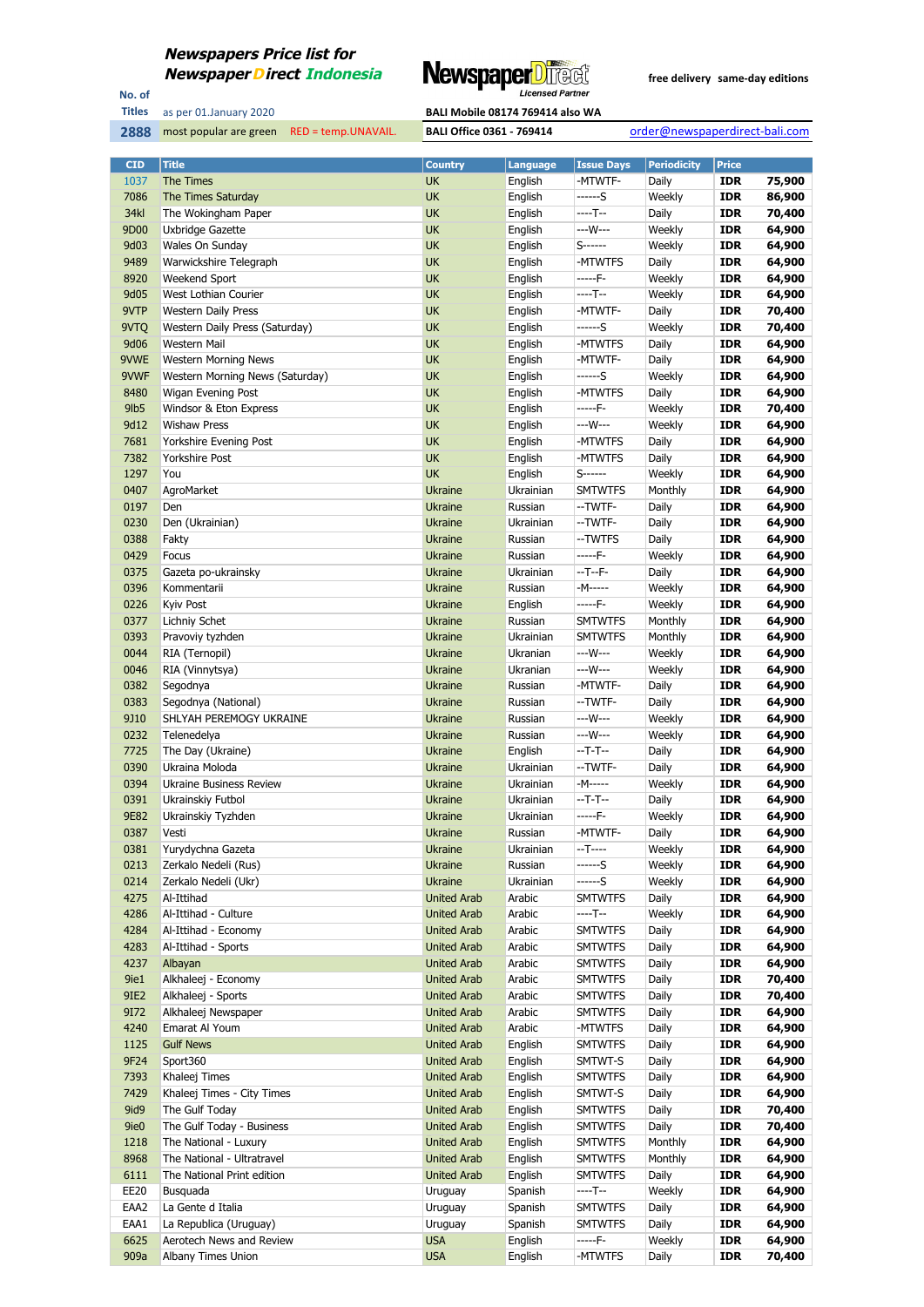

No. of **Titles**



| <b>CID</b>   | <b>Title</b>                                                    | <b>Country</b>           | <b>Language</b>    | <b>Issue Days</b>  | <b>Periodicity</b> | <b>Price</b>             |                  |
|--------------|-----------------------------------------------------------------|--------------------------|--------------------|--------------------|--------------------|--------------------------|------------------|
| 909b         | Albany Times Union - Sunday                                     | <b>USA</b>               | English            | S------            | Daily              | <b>IDR</b>               | 75,900           |
| 1369         | Albuquerque Journal                                             | <b>USA</b>               | English            | <b>SMTWTFS</b>     | Daily              | <b>IDR</b>               | 64,900           |
| 8768         | Albuquerque Journal                                             | <b>USA</b>               | English            | <b>SMTWTFS</b>     | Daily              | <b>IDR</b>               | 64,900           |
| 0228         | <b>ALEF</b>                                                     | <b>USA</b>               | Russian            | <b>SMTWTFS</b>     | Monthly            | <b>IDR</b>               | 64,900           |
| 1150         | American Banker                                                 | <b>USA</b>               | English            | -MTWTF-            | Daily              | <b>IDR</b>               | 64,900           |
| 3014         | Amerika Woche                                                   | <b>USA</b>               | German             | -M-----            | Weekly             | <b>IDR</b>               | 64,900           |
| 1074         | Arkansas Democrat-Gazette                                       | <b>USA</b>               | English            | <b>SMTWTFS</b>     | Daily              | <b>IDR</b>               | 64,900           |
| 1016         | Austin American-Statesman                                       | <b>USA</b>               | English            | -MTWTFS            | Daily              | <b>IDR</b>               | 64,900           |
| 1258         | Austin American-Statesman Sunday                                | <b>USA</b>               | English            | S------            | Daily              | <b>IDR</b>               | 92,400           |
| 1116         | <b>Baltimore Sun</b>                                            | <b>USA</b>               | English            | -MTWTFS            | Daily              | <b>IDR</b>               | 64,900           |
| 1209         | Baltimore Sun Sunday                                            | <b>USA</b>               | English            | S------            | Daily              | <b>IDR</b>               | 64,900           |
| 1265         | Barron's                                                        | <b>USA</b>               | English            | -M-----            | Weekly             | <b>IDR</b>               | 64,900           |
| 1089         | <b>Boston Herald</b>                                            | <b>USA</b>               | English            | <b>SMTWTFS</b>     | Daily              | <b>IDR</b>               | 64,900           |
| 1733         | <b>Buffalo News</b>                                             | <b>USA</b>               | English            | <b>SMTWTFS</b>     | Daily              | <b>IDR</b>               | 64,900           |
| 1586         | <b>Calhoun Times</b>                                            | <b>USA</b>               | English            | ---W--S            | Daily              | <b>IDR</b>               | 64,900           |
| 9D82         | <b>Catron Courier</b>                                           | <b>USA</b>               | English            | <b>SMTWTFS</b>     | Monthly            | <b>IDR</b>               | 64,900           |
| 9HNM         | Cecil Whig                                                      | <b>USA</b>               | English            | -M-W-F-            | Daily              | <b>IDR</b>               | 64,900           |
| 9VTE         | Centre Daily Times                                              | <b>USA</b>               | English            | -MTWTFS            | Daily              | <b>IDR</b>               | 70,400           |
| 9AMS         | Centre Daily Times (Sunday)                                     | <b>USA</b>               | English            | S------            | Weekly             | <b>IDR</b>               | 64,900           |
| 8431         | Chattanooga Times Free Press                                    | <b>USA</b>               | English            | <b>SMTWTFS</b>     | Daily              | <b>IDR</b>               | 64,900           |
| 9073         | Chattanooga Times Free Press - ChattanoogaNow                   | <b>USA</b><br><b>USA</b> | English            | ----T--<br>S------ | Weekly             | <b>IDR</b><br><b>IDR</b> | 64,900           |
| 9072<br>1594 | Chattanooga Times Free Press - Parade<br>Cherokee County Herald | <b>USA</b>               | English            | ---W---            | Weekly             | <b>IDR</b>               | 64,900<br>64,900 |
| 1221         |                                                                 | <b>USA</b>               | English<br>English | <b>SMTWTFS</b>     | Weekly<br>Daily    | <b>IDR</b>               | 64,900           |
| 1055         | Chicago Sun-Times<br>Chicago Tribune                            | <b>USA</b>               | English            | -MTWTFS            | Daily              | <b>IDR</b>               | 64,900           |
| 9AMF         | Chicago Tribune (Sunday)                                        | <b>USA</b>               | English            | S------            | Weekly             | <b>IDR</b>               | 70,400           |
| 6040         | Community Marketplace Central West                              | <b>USA</b>               | English            | -----F-            | Weekly             | <b>IDR</b>               | 64,900           |
| 6045         | <b>Community Marketplace Northeast</b>                          | <b>USA</b>               | English            | -----F-            | Weekly             | <b>IDR</b>               | 64,900           |
| 6037         | Community Marketplace Northwest                                 | <b>USA</b>               | English            | -----F-            | Weekly             | <b>IDR</b>               | 64,900           |
| 6038         | Community Marketplace Palm Central                              | <b>USA</b>               | English            | -----F-            | Weekly             | <b>IDR</b>               | 64,900           |
| 6036         | Community Marketplace Palm South                                | <b>USA</b>               | English            | -----F-            | Weekly             | <b>IDR</b>               | 64,900           |
| 6035         | Community Marketplace South Broward                             | <b>USA</b>               | English            | -----F-            | Weekly             | <b>IDR</b>               | 64,900           |
| 9FGQ         | Connecticut Post                                                | <b>USA</b>               | English            | -MTWTFS            | Daily              | <b>IDR</b>               | 70,400           |
| 9FGS         | Connecticut Post (Sunday)                                       | <b>USA</b>               | English            | S------            | Weekly             | <b>IDR</b>               | 75,900           |
| 8525         | Daily Freeman (Kingston, NY)                                    | <b>USA</b>               | English            | <b>SMTWTFS</b>     | Daily              | <b>IDR</b>               | 64,900           |
| 8481         | Daily Local News (West Chester, PA)                             | <b>USA</b>               | English            | <b>SMTWTFS</b>     | Daily              | <b>IDR</b>               | 64,900           |
| 9KYQ         | Daily Press                                                     | <b>USA</b>               | English            | -MTWTFS            | Daily              | <b>IDR</b>               | 70,400           |
| 9KYW         | Daily Press (Sunday)                                            | <b>USA</b>               | English            | S------            | Weekly             | <b>IDR</b>               | 75,900           |
| <b>9GB6</b>  | Daily Racing Form National Digital Edition                      | <b>USA</b>               | English            | <b>SMTWTFS</b>     | Daily              | <b>IDR</b>               | 86,900           |
| <b>9GB7</b>  | Daily Racing Form Saturday Stakes Preview                       | <b>USA</b>               | English            | ------S            | Weekly             | <b>IDR</b>               | 86,900           |
| 9kys         | Daily Southtown                                                 | <b>USA</b>               | English            | -MTWTFS            | Daily              | <b>IDR</b>               | 70,400           |
| 9kgc         | Daily Southtown (Sunday)                                        | <b>USA</b>               | English            | S------            | Weekly             | <b>IDR</b>               | 75,900           |
| 8524         | Daily Times (Primos, PA)                                        | <b>USA</b>               | English            | SMTWTFS            | Daily              | <b>IDR</b>               | 64,900           |
| 7330         | Dayton Daily News                                               | <b>USA</b>               | English            | SMTWTFS            | Daily              | <b>IDR</b>               | 64,900           |
| 1453         | Detroit Free Press                                              | <b>USA</b>               | English            | -MTWTFS            | Daily              | <b>IDR</b>               | 64,900           |
| 9HP5         | Dorchester Star                                                 | <b>USA</b>               | English            | -----F-            | Weekly             | <b>IDR</b>               | 64,900           |
| 2075         | El Diario                                                       | <b>USA</b>               | Spanish            | <b>SMTWTFS</b>     | Daily              | <b>IDR</b>               | 64,900           |
| E804         | El Diario de El Paso                                            | <b>USA</b>               | Spanish            | SMTWTFS            | Daily              | <b>IDR</b>               | 64,900           |
| 9166         | El Dorado News-Times                                            | <b>USA</b>               | English            | <b>SMTWTFS</b>     | Daily              | <b>IDR</b>               | 64,900           |
| 2023         | El Nuevo Herald                                                 | <b>USA</b>               | Spanish            | <b>SMTWTFS</b>     | Daily              | <b>IDR</b>               | 64,900           |
| 9G59         | <b>Escalon Times</b>                                            | <b>USA</b>               | English            | ---W---            | Weekly             | <b>IDR</b>               | 64,900           |
| 7062         | Forward Magazine                                                | <b>USA</b>               | English            | <b>SMTWTFS</b>     | Weekly             | <b>IDR</b>               | 64,900           |
| 3091         | Forward (Yiddish Edition)                                       | <b>USA</b>               | Yiddish            | <b>SMTWTFS</b>     | Weekly             | <b>IDR</b>               | 64,900           |
| 9229         | <b>GA Voice</b>                                                 | <b>USA</b>               | English            | -----F-            | Weekly             | <b>IDR</b>               | 64,900           |
| 9228<br>1779 | Global Times US Edition                                         | <b>USA</b><br><b>USA</b> | English<br>English | -MTWTF-<br>-----F- | Daily<br>Weekly    | <b>IDR</b><br><b>IDR</b> | 64,900<br>64,900 |
| 0196         | Go Memphis<br>Gorizont                                          | <b>USA</b>               | Russian            | $---F-$            | Weekly             | <b>IDR</b>               | 64,900           |
| 9FGR         | Greenwich Time                                                  | <b>USA</b>               | English            | -MTWTFS            | Daily              | <b>IDR</b>               | 70,400           |
| 9FGT         | Greenwich Time (Sunday)                                         | <b>USA</b>               | English            | S-------           | Weekly             | <b>IDR</b>               | 75,900           |
| 7374         | Hamilton Journal News                                           | <b>USA</b>               | English            | <b>SMTWTFS</b>     | Daily              | <b>IDR</b>               | 64,900           |
| 9KYR         | Hartford Courant                                                | <b>USA</b>               | English            | -MTWTFS            | Daily              | <b>IDR</b>               | 64,900           |
| 9KYU         | Hartford Courant (Sunday)                                       | <b>USA</b>               | English            | S-------           | Weekly             | <b>IDR</b>               | 64,900           |
| 6049         | Homespot Broward East                                           | <b>USA</b>               | English            | S------            | Weekly             | <b>IDR</b>               | 64,900           |
| 1534         | Houston Chronicle                                               | <b>USA</b>               | English            | -MTWTFS            | Daily              | <b>IDR</b>               | 64,900           |
| 1535         | Houston Chronicle Sunday                                        | <b>USA</b>               | English            | S------            | Daily              | <b>IDR</b>               | 64,900           |
| 1086         | <b>IBD Weekly</b>                                               | <b>USA</b>               | English            | -M-----            | Daily              | <b>IDR</b>               | 70,400           |
| 9GMU         | <b>Imperial Valley Press</b>                                    | <b>USA</b>               | English            | <b>SMTWTFS</b>     | Daily              | <b>IDR</b>               | 64,900           |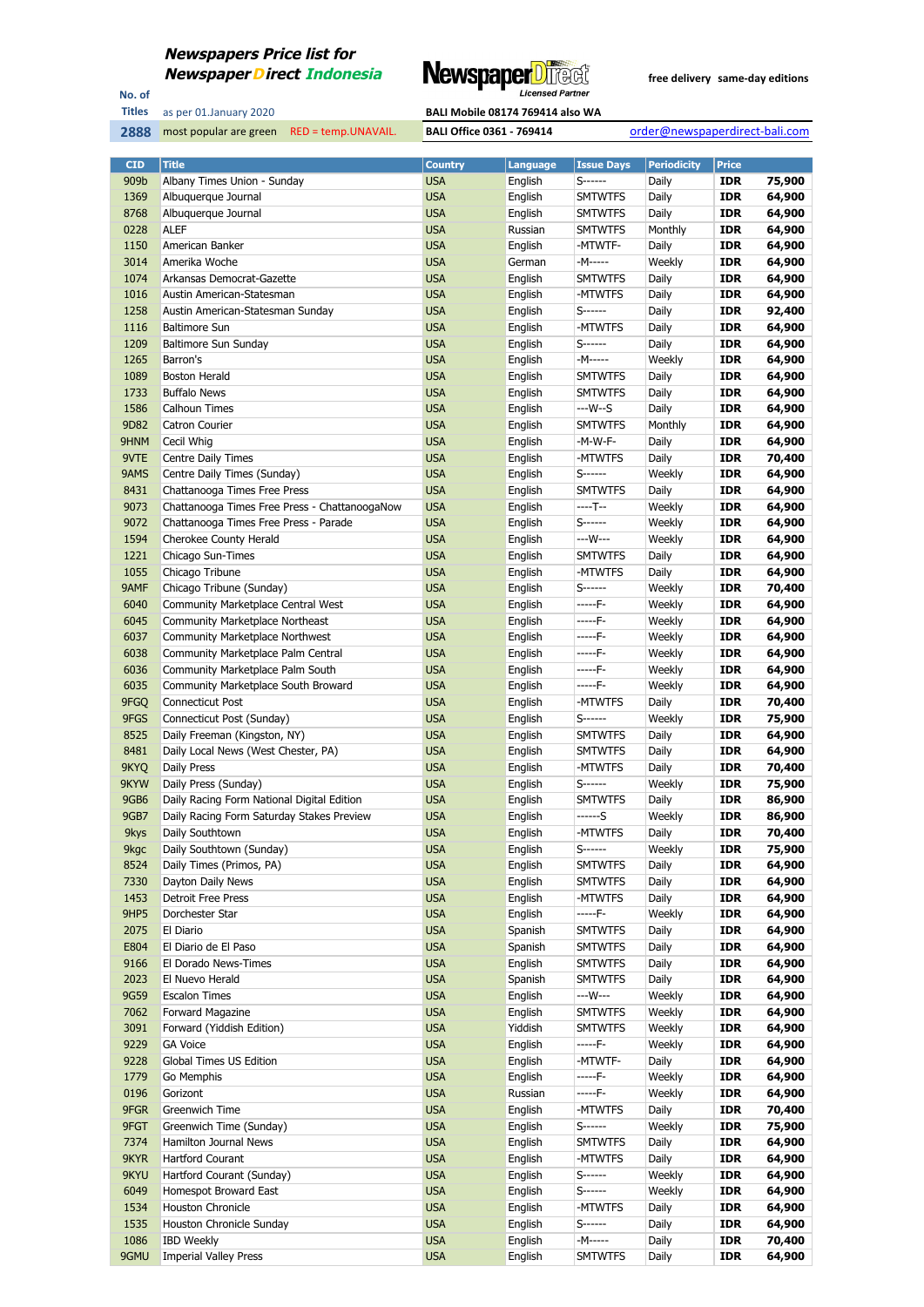

No. of **Titles**

**2888** most popular are green RED = temp.UNAVAIL. **BALI Office 0361 - 769414** order@newspaperdirect-bali.com

| <b>CID</b>  | <b>Title</b>                                   | <b>Country</b> | <b>Language</b> | <b>Issue Days</b> | <b>Periodicity</b> | <b>Price</b> |        |
|-------------|------------------------------------------------|----------------|-----------------|-------------------|--------------------|--------------|--------|
| 9HP7        | Kent County News                               | <b>USA</b>     | English         | $---T--$          | Weekly             | <b>IDR</b>   | 64,900 |
| 2078        | La Opinion                                     | <b>USA</b>     | Spanish         | <b>SMTWTFS</b>    | Daily              | <b>IDR</b>   | 64,900 |
| 2087        | La Opinion de la Bahia                         | <b>USA</b>     | Spanish         | S------           | Weekly             | <b>IDR</b>   | 64,900 |
| 2080        | La Prensa - Orlando                            | <b>USA</b>     | Spanish         | $---T--$          | Weekly             | <b>IDR</b>   | 64,900 |
| 2091        | La Raza Chicago                                | <b>USA</b>     | Spanish         | $S$ ------        | Weekly             | <b>IDR</b>   | 64,900 |
| 9576        | La Semana                                      | <b>USA</b>     | English         | ---W---           | Weekly             | <b>IDR</b>   | 64,900 |
| 59at        | Las Vegas Chinese Newspaper                    | <b>USA</b>     | Chinese         | $-T - F -$        | Daily              | <b>IDR</b>   | 70,400 |
|             |                                                |                |                 |                   |                    |              |        |
| 1075        | Las Vegas Review-Journal                       | <b>USA</b>     | English         | -MTWTFS           | Daily              | <b>IDR</b>   | 64,900 |
| 9C41        | Las Vegas Review-Journal Sunday                | <b>USA</b>     | English         | S------           | Weekly             | <b>IDR</b>   | 64,900 |
| 9als        | Ledger-Enquirer                                | <b>USA</b>     | English         | -MTWTFS           | Daily              | <b>IDR</b>   | 70,400 |
| 9GVX        | Ledger-Enquirer (Sunday)                       | <b>USA</b>     | English         | S------           | Weekly             | <b>IDR</b>   | 70,400 |
| 9aly        | Lexington Herald-Leader                        | <b>USA</b>     | English         | -MTWTFS           | Daily              | <b>IDR</b>   | 70,400 |
| 9ANE        | Lexington Herald-Leader (Sunday)               | <b>USA</b>     | English         | S------           | Weekly             | <b>IDR</b>   | 70,400 |
| 9FBH        | Lodi News-Sentinel                             | <b>USA</b>     | English         | --TWTFS           | Daily              | <b>IDR</b>   | 64,900 |
| 1156        | Los Angeles Times Metro                        | <b>USA</b>     | English         | -MTWTFS           | Daily              | <b>IDR</b>   | 64,900 |
| 1156        | Los Angeles Times Metro Sunday Ed.             | <b>USA</b>     | English         | S------           | Weekly             | <b>IDR</b>   | 93,500 |
| 1244        | Los Angeles Times Section A                    | <b>USA</b>     | English         | <b>SMTWTFS</b>    | Daily              | <b>IDR</b>   | 64,900 |
| 1250        | Los Angeles Times Sections A & B               | <b>USA</b>     | English         | <b>SMTWTFS</b>    | Daily              | <b>IDR</b>   | 64,900 |
| 9GCX        | Manteca Bulletin                               | <b>USA</b>     | English         | -MTWTFS           | Daily              | <b>IDR</b>   | 64,900 |
| 9HNK        | Maryland Independent                           | <b>USA</b>     | English         | ---W-F-           | Daily              | <b>IDR</b>   | 64,900 |
| 9G13        | Marysville Appeal-Democrat                     | <b>USA</b>     | English         | <b>SMTWTFS</b>    | Daily              | <b>IDR</b>   | 64,900 |
| 8494        | <b>McDonald County Press</b>                   | <b>USA</b>     | English         | ----T--           | Weekly             | <b>IDR</b>   | 64,900 |
| <b>9AM4</b> | Merced Sun-Star                                | <b>USA</b>     | English         | -MTWTF-           | Daily              | <b>IDR</b>   | 70,400 |
| 9ANF        |                                                |                |                 |                   |                    |              |        |
|             | Merced Sun-Star (Saturday)                     | <b>USA</b>     | English         | ------S           | Weekly             | <b>IDR</b>   | 64,900 |
| 9410        | Metro USA (Boston)                             | <b>USA</b>     | English         | -MTWTF-           | Daily              | <b>IDR</b>   | 64,900 |
| 9411        | Metro USA (New York)                           | <b>USA</b>     | English         | -MTWTF-           | Daily              | <b>IDR</b>   | 64,900 |
| 9412        | Metro USA (Philadelphia)                       | <b>USA</b>     | English         | -MTWTF-           | Daily              | <b>IDR</b>   | 64,900 |
| 1023        | Miami Herald                                   | <b>USA</b>     | English         | -MTWTFS           | Daily              | <b>IDR</b>   | 64,900 |
| 9GVY        | Miami Herald (Sunday)                          | <b>USA</b>     | English         | S------           | Weekly             | <b>IDR</b>   | 70,400 |
| 9b80        | Milwaukee Journal Sentinel                     | <b>USA</b>     | English         | <b>SMTWTFS</b>    | Daily              | <b>IDR</b>   | 64,900 |
| <b>9B88</b> | Milwaukee Journal Sentinel - Packer Plus       | <b>USA</b>     | English         | $---T--$          | Weekly             | <b>IDR</b>   | 64,900 |
| 7826        | Neighborhood Post - Central Palm Beach County  | <b>USA</b>     | English         | ----T--           | Weekly             | <b>IDR</b>   | 64,900 |
| 7822        | Neighborhood Post - Northern Palm Beach County | <b>USA</b>     | English         | ----T--           | Weekly             | <b>IDR</b>   | 64,900 |
| 7823        | Neighborhood Post - Southern Palm Beach County | <b>USA</b>     | English         | $---T--$          | Weekly             | <b>IDR</b>   | 64,900 |
| 7825        | Neighborhood Post - Western Palm Beach County  | <b>USA</b>     | English         | $---T--$          | Weekly             | <b>IDR</b>   | 64,900 |
| 909G        | New Haven Register (New Haven, CT)             | <b>USA</b>     | English         | -MTWTFS           | Daily              | <b>IDR</b>   | 64,900 |
| 909D        | New Haven Register (Sunday) (New Haven, CT)    | <b>USA</b>     | English         | S------           | Daily              | <b>IDR</b>   | 70,400 |
| 1024        | New York Daily News                            | <b>USA</b>     | English         | -MTWTFS           | Daily              | <b>IDR</b>   | 64,900 |
| 1024        | New York Daily News SUNDAY ed.                 | <b>USA</b>     | English         | S------           | Weekly             | <b>IDR</b>   | 86,900 |
|             |                                                |                |                 |                   |                    |              |        |
| 1001        | New York Post                                  | <b>USA</b>     | English         | <b>SMTWTFS</b>    | Daily              | <b>IDR</b>   | 64,900 |
| 9HP8        | Newark Post                                    | <b>USA</b>     | English         | -----F-           | Weekly             | <b>IDR</b>   | 64,900 |
| 9060        | News-Herald (Perkasie, PA)                     | <b>USA</b>     | English         | $S$ -------       | Weekly             | <b>IDR</b>   | 64,900 |
| 7264        | Newsday Nassau                                 | <b>USA</b>     | English         | <b>SMTWTFS</b>    | Daily              | IDR          | 64,900 |
| 6423        | Newsday Queens                                 | <b>USA</b>     | English         | <b>SMTWTFS</b>    | Daily              | <b>IDR</b>   | 64,900 |
| 7265        | Newsday Suffolk                                | <b>USA</b>     | English         | <b>SMTWTFS</b>    | Daily              | <b>IDR</b>   | 64,900 |
| 1512        | Newspapers & Technology Magazine               | <b>USA</b>     | English         | <b>SMTWTFS</b>    | Monthly            | <b>IDR</b>   | 64,900 |
| 8899        | Northern Berks Patriot Item                    | <b>USA</b>     | English         | ----T--           | Weekly             | <b>IDR</b>   | 64,900 |
| 8475        | Northwest Arkansas Democrat-Gazette            | <b>USA</b>     | English         | <b>SMTWTFS</b>    | Daily              | <b>IDR</b>   | 64,900 |
| 7068        | Orlando Sentinel - Orange East (Print Edition) | <b>USA</b>     | English         | -MTWTFS           | Daily              | <b>IDR</b>   | 64,900 |
| 9AMW        | Orlando Sentinel (Sunday)                      | <b>USA</b>     | English         | $S$ ------        | Weekly             | <b>IDR</b>   | 70,400 |
| 7757        | Palm Beach Daily News                          | <b>USA</b>     | English         | <b>SMTWTFS</b>    | Daily              | <b>IDR</b>   | 64,900 |
| 6162        | Pasatiempo                                     | <b>USA</b>     | English         | -----F-           | Weekly             | <b>IDR</b>   | 64,900 |
| 9G20        | Pawtucket Times                                | <b>USA</b>     | English         | -MTWTFS           | Daily              | <b>IDR</b>   | 64,900 |
| 8369        | Philadelphia Daily News                        | <b>USA</b>     | English         | -MTWTFS           | Daily              | <b>IDR</b>   | 64,900 |
| 1014        | Philadelphia Inquirer                          | <b>USA</b>     | English         | <b>SMTWTFS</b>    | Daily              | <b>IDR</b>   | 64,900 |
| 1313        | Pittsburgh Post-Gazette                        | <b>USA</b>     | English         | <b>SMTWTFS</b>    | Daily              | <b>IDR</b>   | 64,900 |
| 1511        | Playbook (Basketball)                          | <b>USA</b>     | English         | ---W---           | Weekly             | <b>IDR</b>   | 64,900 |
|             |                                                |                |                 | $--W---$          | Weekly             |              |        |
| 1400        | Playbook Football (Midweek Alert)              | <b>USA</b>     | English         |                   |                    | <b>IDR</b>   | 64,900 |
| 9G14        | Porterville Recorder                           | <b>USA</b>     | English         | -MTWTFS           | Daily              | <b>IDR</b>   | 64,900 |
| 9357        | Post-Tribune                                   | <b>USA</b>     | English         | -MTWTFS           | Daily              | <b>IDR</b>   | 70,400 |
| 9kyx        | Post-Tribune (Sunday)                          | <b>USA</b>     | English         | S------           | Weekly             | <b>IDR</b>   | 75,900 |
| 9GHF        | Public News (Houston)                          | <b>USA</b>     | English         | $---T--$          | Daily              | <b>IDR</b>   | 64,900 |
| 7477        | Rappahannock News                              | <b>USA</b>     | English         | ---WT--           | Weekly             | <b>IDR</b>   | 64,900 |
| 9HP9        | Record Observer                                | <b>USA</b>     | English         | -----F-           | Weekly             | <b>IDR</b>   | 64,900 |
| 1153        | Red Eye Chicago                                | <b>USA</b>     | English         | -MTWTF-           | Daily              | <b>IDR</b>   | 64,900 |
| 1097        | Richmond Times-Dispatch                        | <b>USA</b>     | English         | -MTWTF-           | Daily              | <b>IDR</b>   | 64,900 |
| 1124        | Richmond Times-Dispatch Weekend                | <b>USA</b>     | English         | $S$ ----- $S$     | Daily              | <b>IDR</b>   | 64,900 |
|             |                                                |                |                 |                   |                    |              |        |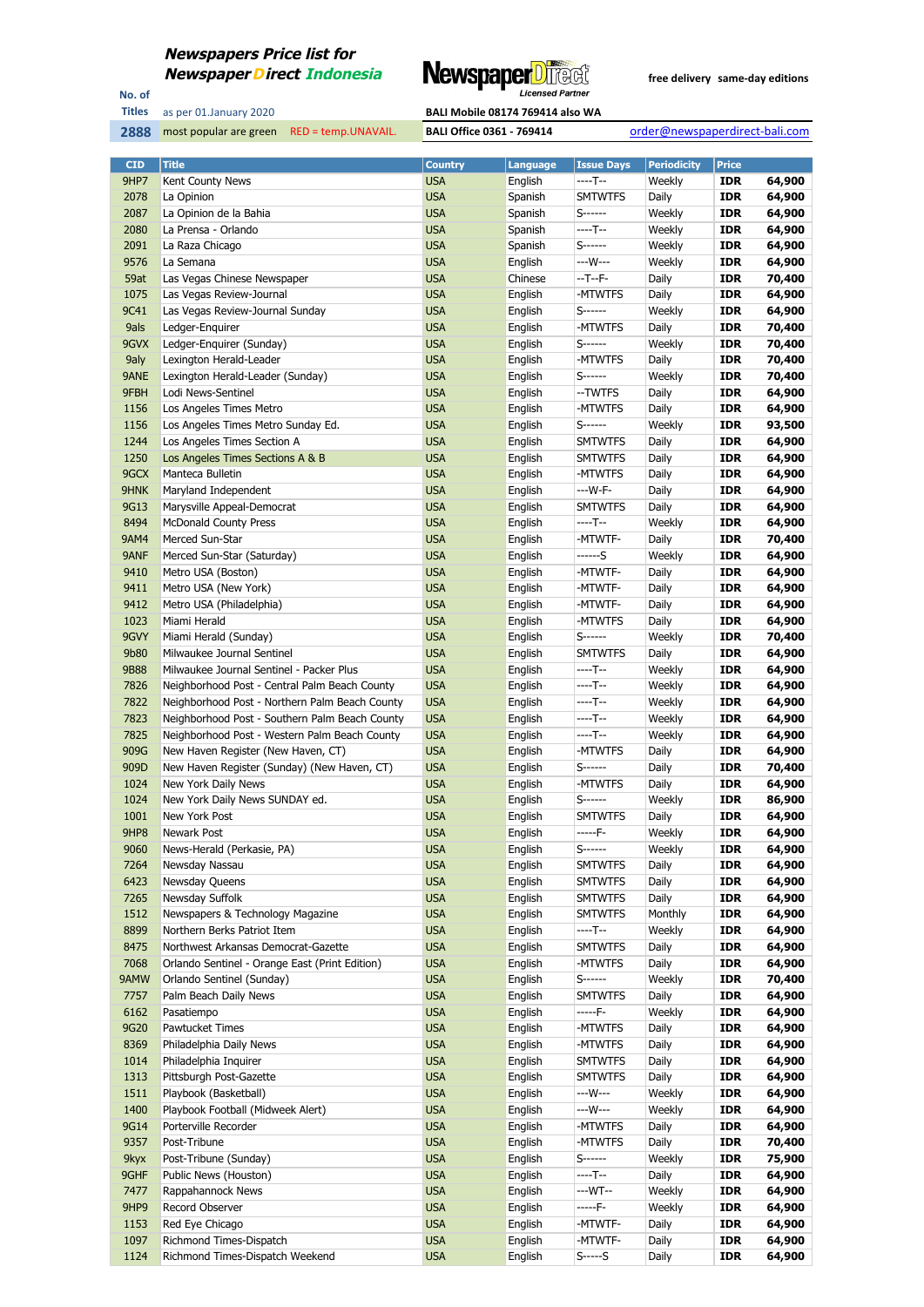

No. of **Titles**



| <b>CID</b>       | <b>Title</b>                                    | <b>Country</b> | Language | <b>Issue Days</b> | <b>Periodicity</b> | <b>Price</b> |         |
|------------------|-------------------------------------------------|----------------|----------|-------------------|--------------------|--------------|---------|
| 9GP1             | Ripon Bulletin                                  | <b>USA</b>     | English  | -MTWTFS           | Daily              | <b>IDR</b>   | 64,900  |
| 9G60             | <b>Riverbank News</b>                           | <b>USA</b>     | English  | ---W---           | Weekly             | <b>IDR</b>   | 64,900  |
| 1343             | Rome News-Tribune                               | <b>USA</b>     | English  | <b>SMTWTFS</b>    | Daily              | <b>IDR</b>   | 64,900  |
| 1085             | Sacramento Bee (Sunday)                         | <b>USA</b>     | English  | S------           | Weekly             | <b>IDR</b>   | 70,400  |
| 9JG3             | San Antonio Express-News                        | <b>USA</b>     | English  | -MTWTFS           | Daily              | <b>IDR</b>   | 70,400  |
| 9JG4             | San Antonio Express-News (Sunday)               | <b>USA</b>     | English  | S------           | Daily              | <b>IDR</b>   | 75,900  |
| 1033             | San Francisco Chronicle                         | <b>USA</b>     | English  | -MTWTFS           | Daily              | <b>IDR</b>   | 70,400  |
| 8342             | San Francisco Chronicle - Late Edition          | <b>USA</b>     | English  | <b>SMTWTFS</b>    | Daily              | <b>IDR</b>   | 70,400  |
| 909F             | San Francisco Chronicle - Late Edition (Sunday) | <b>USA</b>     | English  | S------           | Weekly             | <b>IDR</b>   | 77,000  |
| 909C             | San Francisco Chronicle Sunday                  | <b>USA</b>     | English  | $S$ ------        | Weekly             | <b>IDR</b>   | 104,500 |
| 9D76             | Santa Fe New Mexican                            | <b>USA</b>     | English  | <b>SMTWTFS</b>    | Daily              | <b>IDR</b>   | 64,900  |
| 9A40             | Serve Daily                                     | <b>USA</b>     | English  | <b>SMTWTFS</b>    | Monthly            | IDR          | 64,900  |
| 6046             | Showtime Broward                                | <b>USA</b>     | English  | -----F-           | Weekly             | <b>IDR</b>   | 64,900  |
| 6047             | Showtime Palm                                   | <b>USA</b>     | English  | $---F-$           | Weekly             | <b>IDR</b>   | 64,900  |
| 8496             | Siloam Springs Herald Leader                    | <b>USA</b>     | English  | S--W---           | Daily              | <b>IDR</b>   | 64,900  |
| 6052             | Society Scene - Broward                         | <b>USA</b>     | English  | ---W---           | Weekly             | <b>IDR</b>   | 64,900  |
| 6053             | Society Scene - Palm Beach                      | <b>USA</b>     | English  | ---W---           | Weekly             | <b>IDR</b>   | 64,900  |
|                  |                                                 | <b>USA</b>     |          | $S$ ------        |                    | <b>IDR</b>   |         |
| 9059             | Souderton Independent                           |                | English  | <b>SMTWTFS</b>    | Weekly             |              | 64,900  |
| 7003             | South Florida Parenting                         | <b>USA</b>     | English  |                   | Monthly            | <b>IDR</b>   | 64,900  |
| 9AMK             | South Florida Sun-Sentinel (Sunday)             | <b>USA</b>     | English  | $S$ ------        | Weekly             | <b>IDR</b>   | 70,400  |
| 1975             | South Florida Sun-Sentinel Broward              | <b>USA</b>     | English  | <b>SMTWTFS</b>    | Daily              | <b>IDR</b>   | 64,900  |
| 6093             | South Florida Sun-Sentinel Palm Beach           | <b>USA</b>     | English  | <b>SMTWTFS</b>    | Daily              | <b>IDR</b>   | 64,900  |
| 1866             | South Florida Times                             | <b>USA</b>     | English  | ----T--           | Weekly             | <b>IDR</b>   | 64,900  |
| 9HP4             | Southern Maryland Automotive Trends             | <b>USA</b>     | English  | -----F-           | Weekly             | <b>IDR</b>   | 64,900  |
| 7376             | Springfield News-Sun                            | <b>USA</b>     | English  | <b>SMTWTFS</b>    | Daily              | <b>IDR</b>   | 64,900  |
| 9FGW             | Stamford Advocate                               | <b>USA</b>     | English  | -MTWTFS           | Daily              | <b>IDR</b>   | 70,400  |
| 9FGX             | Stamford Advocate (Sunday)                      | <b>USA</b>     | English  | S------           | Daily              | <b>IDR</b>   | 75,900  |
| 1246             | Star-Telegram                                   | <b>USA</b>     | English  | -MTWTFS           | Daily              | IDR          | 64,900  |
| 9HUK             | <b>Starkville Daily News</b>                    | <b>USA</b>     | English  | <b>SMTWTFS</b>    | Daily              | <b>IDR</b>   | 64,900  |
| 1115             | Stars and Stripes (Middle East Edition)         | <b>USA</b>     | English  | $S$ ----FS        | Daily              | <b>IDR</b>   | 64,900  |
| 6699             | Sun-Sentinel - City & Shore                     | <b>USA</b>     | English  | <b>SMTWTFS</b>    | Monthly            | <b>IDR</b>   | 64,900  |
| 1373             | <b>Sunday Free Press</b>                        | <b>USA</b>     | English  | S------           | Weekly             | <b>IDR</b>   | 64,900  |
| 9HPA             | Sunday Star                                     | <b>USA</b>     | English  | $S$ ------        | Weekly             | <b>IDR</b>   | 64,900  |
| 7089             | Tampa Bay Times                                 | <b>USA</b>     | English  | <b>SMTWTFS</b>    | Daily              | <b>IDR</b>   | 64,900  |
| 9050             | Texarkana Gazette                               | <b>USA</b>     | English  | <b>SMTWTFS</b>    | Daily              | <b>IDR</b>   | 64,900  |
| 8585             | The Abington Suburban                           | <b>USA</b>     | English  | ----T--           | Weekly             | IDR          | 64,900  |
| 9071             | The Advance of Bucks County                     | <b>USA</b>     | English  | S------           | Weekly             | <b>IDR</b>   | 64,900  |
| 9056             | The Ambler Gazette                              | <b>USA</b>     | English  | S------           | Weekly             | <b>IDR</b>   | 64,900  |
| 1012             | The Arizona Republic                            | <b>USA</b>     | English  | <b>SMTWTFS</b>    | Daily              | <b>IDR</b>   | 64,900  |
| 1028             | The Atlanta Journal-Constitution                | <b>USA</b>     | English  | -MTWTFS           | Daily              | <b>IDR</b>   | 64,900  |
| 7096             | The Atlanta Journal-Constitution Sunday         | <b>USA</b>     | English  | $S$ ------        | Weekly             | <b>IDR</b>   | 64,900  |
| 9HP <sub>2</sub> | The Avenue News                                 | <b>USA</b>     | English  | $---T--$          | Weekly             | <b>IDR</b>   | 64,900  |
| 9alr             | The Beaufort Gazette                            | <b>USA</b>     | English  | -MTWTFS           | Daily              | IDR          | 70,400  |
| 9amv             | The Beaufort Gazette (Sunday)                   | <b>USA</b>     | English  | S------           | Daily              | <b>IDR</b>   | 70,400  |
| 9AMB             | The Bellingham Herald                           | <b>USA</b>     | English  | -MTWTFS           | Daily              | <b>IDR</b>   | 70,400  |
| 9AMP             | The Bellingham Herald (Sunday)                  | <b>USA</b>     | English  | S-------          | Weekly             | <b>IDR</b>   | 70,400  |
| 8895             | The Boyertown Area Times                        | <b>USA</b>     | English  | ----T--           | Weekly             | <b>IDR</b>   | 70,400  |
| 9ALV             | The Bradenton Herald                            | <b>USA</b>     | English  | -MTWTFS           | Daily              | <b>IDR</b>   | 64,900  |
| <b>9AN1</b>      | The Bradenton Herald (Sunday)                   | <b>USA</b>     | English  | S------           | Daily              | <b>IDR</b>   | 64,900  |
| 9HNG             | The Calvert Recorder                            | <b>USA</b>     | English  | $--W-F-$          | Daily              | <b>IDR</b>   | 64,900  |
| 9kyt             | The Capital                                     | <b>USA</b>     | English  | <b>SMTWTFS</b>    | Daily              | <b>IDR</b>   | 70,400  |
| 1592             | The Catoosa County News                         | <b>USA</b>     | English  | ---W---           | Daily              | <b>IDR</b>   | 64,900  |
| 9gex             | The Ceres Courier                               | <b>USA</b>     | English  | ---W---           | Weekly             | <b>IDR</b>   | 64,900  |
| 1155             | The Charlotte Observer                          | <b>USA</b>     | English  | -MTWTFS           | Daily              | <b>IDR</b>   | 75,900  |
| 9VTB             | The Charlotte Observer (Sunday)                 | <b>USA</b>     | English  | S------           | Weekly             | <b>IDR</b>   | 70,400  |
| 1010             | The Christian Science Monitor                   | <b>USA</b>     | English  | -M-----           | Weekly             | <b>IDR</b>   | 64,900  |
| 1140             | The Cincinnati Enquirer                         | <b>USA</b>     | English  | <b>SMTWTFS</b>    | Daily              | <b>IDR</b>   | 64,900  |
| <b>SB43</b>      | The Citizens Voice - Gameface                   | <b>USA</b>     | English  | -----F-           | Weekly             | <b>IDR</b>   | 64,900  |
| 1206             | The Columbus Dispatch                           | <b>USA</b>     | English  | <b>SMTWTFS</b>    | Daily              | <b>IDR</b>   | 64,900  |
| 1416             | The Commercial Appeal                           | <b>USA</b>     | English  | <b>SMTWTFS</b>    | Daily              | <b>IDR</b>   | 64,900  |
| 8897             | The Community Connection                        | <b>USA</b>     | English  | -----F-           | Weekly             | <b>IDR</b>   | 64,900  |
| 1898             | The Courier-Journal (Louisville)                | <b>USA</b>     | English  | <b>SMTWTFS</b>    | Daily              | <b>IDR</b>   | 64,900  |
| 1424             | The Covington News                              | <b>USA</b>     | English  | S------           | Daily              | <b>IDR</b>   | 64,900  |
| 8086             | The Daily Herald                                | <b>USA</b>     | English  | <b>SMTWTFS</b>    | Daily              | <b>IDR</b>   | 64,900  |
| 8095             | The Daily Herald - Arts and Entertainment       | <b>USA</b>     | English  | -----F-           | Daily              | <b>IDR</b>   | 64,900  |
| 8096             | The Daily Herald - TV Week                      | <b>USA</b>     | English  | S------           | Daily              | <b>IDR</b>   | 64,900  |
| 1151             | The Dallas Morning News                         | <b>USA</b>     | English  | <b>SMTWTFS</b>    | Daily              | <b>IDR</b>   | 64,900  |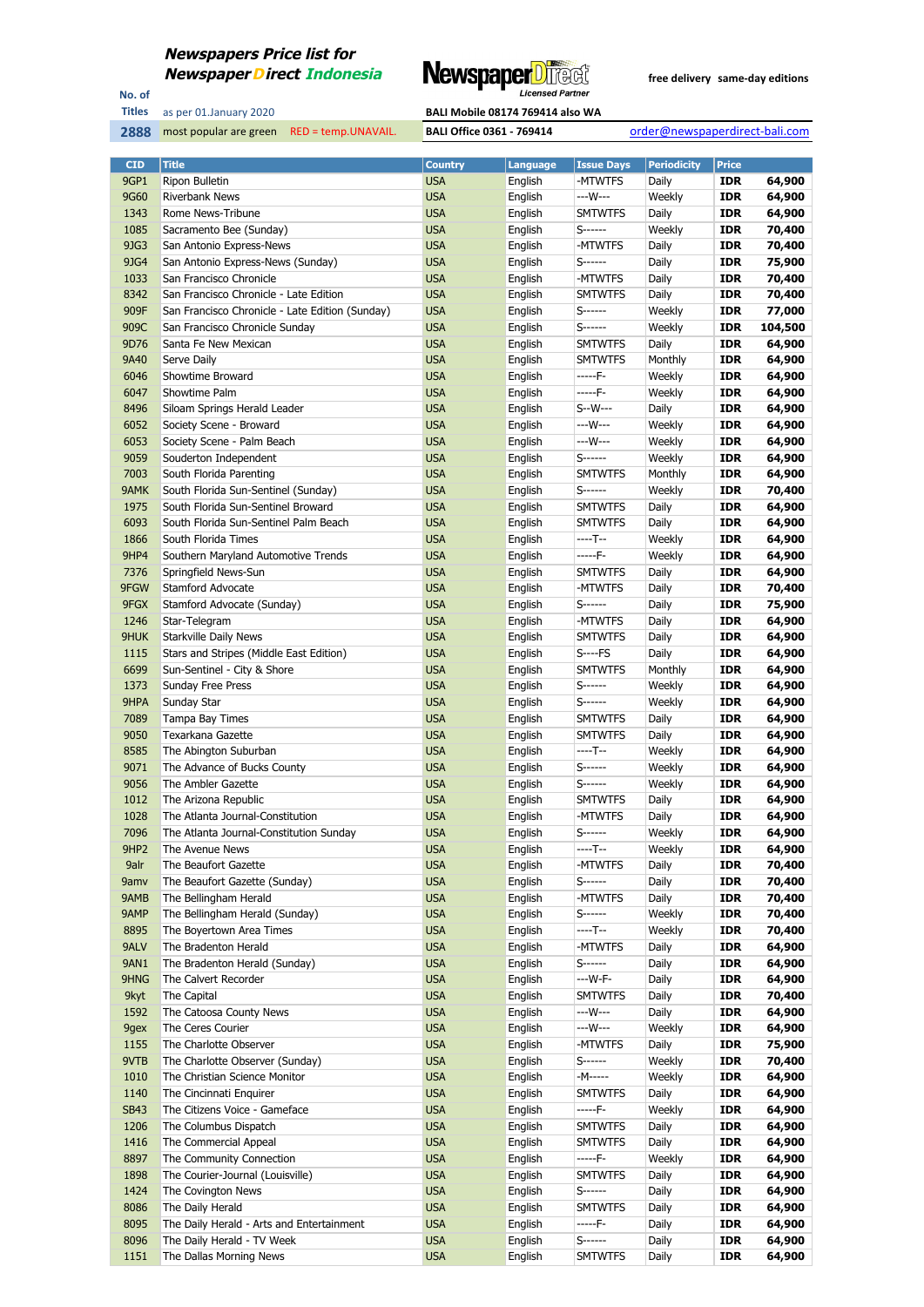

No. of **Titles**

as per 01.January 2020 **BALI Mobile 08174 769414 also WA** 

| <b>CID</b>   | <b>Title</b>                                   | <b>Country</b> | <b>Language</b>    | <b>Issue Days</b>   | <b>Periodicity</b> | <b>Price</b> |                  |
|--------------|------------------------------------------------|----------------|--------------------|---------------------|--------------------|--------------|------------------|
| 1995         | The Day                                        | <b>USA</b>     | English            | <b>SMTWTFS</b>      | Daily              | <b>IDR</b>   | 64,900           |
| 6290         | The Day - Grace                                | <b>USA</b>     | English            | <b>SMTWTFS</b>      | Monthly            | <b>IDR</b>   | 64,900           |
| 6265         | The Day - Home Source                          | <b>USA</b>     | English            | -----F-             | Weekly             | <b>IDR</b>   | 64,900           |
| 6287         | The Day - Night & Day                          | <b>USA</b>     | English            | ----T--             | Weekly             | <b>IDR</b>   | 64,900           |
| 6293         | The Day - Sound & Country                      | <b>USA</b>     | English            | <b>SMTWTFS</b>      | Monthly            | <b>IDR</b>   | 64,900           |
| 7769         | The Denver Post                                | <b>USA</b>     | English            | <b>SMTWTFS</b>      | Daily              | <b>IDR</b>   | 64,900           |
| 1454         | The Detroit News                               | <b>USA</b>     | English            | -MTWTFS             | Daily              | <b>IDR</b>   | 64,900           |
| 9HP3         | The Dundalk Eagle                              | <b>USA</b>     | English            | ----T--             | Weekly             | <b>IDR</b>   | 64,900           |
| 9HP6         | The Enguire-Gazette                            |                |                    | ----T--             |                    | <b>IDR</b>   |                  |
|              |                                                | <b>USA</b>     | English<br>English | ---W-F-             | Weekly             |              | 64,900           |
| 9HNJ         | The Enterprise                                 | <b>USA</b>     |                    |                     | Daily              | <b>IDR</b>   | 64,900<br>70,400 |
| <b>9AM5</b>  | The Fresno Bee                                 | <b>USA</b>     | English            | -MTWTFS<br>S------- | Daily              | <b>IDR</b>   |                  |
| 9VVX         | The Fresno Bee (Sunday)                        | <b>USA</b>     | English            |                     | Weekly             | <b>IDR</b>   | 64,900           |
| 8858         | The Glenrock Bird                              | <b>USA</b>     | English            | S------             | Weekly             | <b>IDR</b>   | 64,900           |
| 8099         | The Hazleton Standard-Speaker                  | <b>USA</b>     | English            | <b>SMTWTFS</b>      | Daily              | <b>IDR</b>   | 64,900           |
| 9VTG<br>9VTC | The Herald (Rock Hill)                         | <b>USA</b>     | English            | <b>SMTWTFS</b>      | Daily              | <b>IDR</b>   | 70,400           |
|              | The Herald Sun                                 | <b>USA</b>     | English            | -MTWTFS             | Daily              | <b>IDR</b>   | 70,400           |
| 9AMQ         | The Herald-Sun (Sunday)                        | <b>USA</b>     | English            | S------             | Weekly             | <b>IDR</b>   | 70,400           |
| 9am1         | The Idaho Statesman                            | <b>USA</b>     | English            | -MTWTFS             | Daily              | <b>IDR</b>   | 70,400           |
| 9AM8         | The Idaho Statesman (Sunday)                   | <b>USA</b>     | English            | S------             | Daily              | <b>IDR</b>   | 64,900           |
| 1302         | The Indianapolis Star                          | <b>USA</b>     | English            | -MTWTFS             | Daily              | <b>IDR</b>   | 64,900           |
| 1423         | The Indianapolis Star Sunday                   | <b>USA</b>     | English            | S-------            | Daily              | <b>IDR</b>   | 64,900           |
| 9alq         | The Island Packet                              | <b>USA</b>     | English            | -MTWTFS             | Daily              | <b>IDR</b>   | 70,400           |
| 9amu         | The Island Packet (Sunday)                     | <b>USA</b>     | English            | S-------            | Daily              | <b>IDR</b>   | 70,400           |
| 9170         | The Jewish Voice                               | <b>USA</b>     | English            | -----F-             | Weekly             | <b>IDR</b>   | 64,900           |
| 9ALW         | The Kansas City Star                           | <b>USA</b>     | English            | -MTWTFS             | Daily              | <b>IDR</b>   | 70,400           |
| 1208         | The Kansas City Star (Sunday)                  | <b>USA</b>     | English            | S------             | Weekly             | <b>IDR</b>   | 70,400           |
| 9HNF         | The Kent Island Bay Times                      | <b>USA</b>     | English            | ---W---             | Weekly             | <b>IDR</b>   | 64,900           |
| 1513         | The Kentucky Enquirer                          | <b>USA</b>     | English            | <b>SMTWTFS</b>      | Daily              | <b>IDR</b>   | 64,900           |
| 5501         | The Korea Daily                                | <b>USA</b>     | Korean             | -MTWTFS             | Daily              | <b>IDR</b>   | 64,900           |
| 9IC1         | The Maui News                                  | <b>USA</b>     | English            | -MTWTFS             | Daily              | <b>IDR</b>   | 70,400           |
| 9KJY         | The Maui News - Sunday edition                 | <b>USA</b>     | English            | S------             | Daily              | <b>IDR</b>   | 64,900           |
| 8484         | The Mercury (Pottstown, PA)                    | <b>USA</b>     | English            | <b>SMTWTFS</b>      | Daily              | <b>IDR</b>   | 64,900           |
| 1013         | The Mercury News                               | <b>USA</b>     | English            | SMTWT-S             | Daily              | <b>IDR</b>   | 64,900           |
| 1036         | The Mercury News Weekend                       | <b>USA</b>     | English            | -----F-             | Weekly             | <b>IDR</b>   | 64,900           |
| 8482         | The Middletown Press (Middletown, CT)          | <b>USA</b>     | English            | <b>SMTWTFS</b>      | Daily              | <b>IDR</b>   | 64,900           |
| <b>9AM3</b>  | The Modesto Bee                                | <b>USA</b>     | English            | -MTWTFS             | Daily              | <b>IDR</b>   | 70,400           |
| 9AMX         | The Modesto Bee (Sunday)                       | <b>USA</b>     | English            | S------             | Daily              | <b>IDR</b>   | 70,400           |
| 8544         | The Morning Journal (Lorain, OH)               | <b>USA</b>     | English            | <b>SMTWTFS</b>      | Daily              | <b>IDR</b>   | 64,900           |
| 1050         | The New York Times                             | <b>USA</b>     | English            | -MTWTFS             | Daily              | <b>IDR</b>   | 77,000           |
| 9VTA         | The News & Observer                            | <b>USA</b>     | English            | -MTWTFS             | Daily              | <b>IDR</b>   | 70,400           |
| <b>9AM7</b>  | The News & Observer (Sunday)                   | <b>USA</b>     | English            | S------             | Weekly             | <b>IDR</b>   | 70,400           |
| 8486         | The News Herald (Willoughby, OH)               | <b>USA</b>     | English            | <b>SMTWTFS</b>      | Daily              | <b>IDR</b>   | 64,900           |
| 9FGU         | The News-Times                                 | <b>USA</b>     | English            | -MTWTFS             | Monthly            | <b>IDR</b>   | 70,400           |
| 9FGV         | The News-Times (Sunday)                        | <b>USA</b>     | English            | S-------            | Daily              | <b>IDR</b>   | 75,900           |
| 909E         | The Norwalk Hour                               | <b>USA</b>     | English            | <b>SMTWTFS</b>      | Daily              | <b>IDR</b>   | 70,400           |
| 9G58         | The Oakdale Leader                             | <b>USA</b>     | English            | ---W---             | Weekly             | <b>IDR</b>   | 64,900           |
| 1682         | The Oklahoman                                  | <b>USA</b>     | English            | <b>SMTWTFS</b>      | Daily              | <b>IDR</b>   | 64,900           |
| 9K05         | The Oklahoman (Sunday)                         | <b>USA</b>     | English            | S-------            | Daily              | <b>IDR</b>   | 75,900           |
| 9VVW         | The Olympian                                   | <b>USA</b>     | English            | <b>SMTWTFS</b>      | Daily              | <b>IDR</b>   | 70,400           |
| 8523         | The Oneida Daily Dispatch (Oneida, NY)         | <b>USA</b>     | English            | $S-T-T-$            | Daily              | <b>IDR</b>   | 64,900           |
| 7647         | The Palm Beach Post                            | <b>USA</b>     | English            | <b>SMTWTFS</b>      | Daily              | <b>IDR</b>   | 64,900           |
| 7827         | The Palm Beach Post - Residences               | <b>USA</b>     | English            | S------             | Weekly             | <b>IDR</b>   | 64,900           |
| 7820         | The Palm Beach Post - TV Post                  | <b>USA</b>     | English            | S-------            | Weekly             | <b>IDR</b>   | 64,900           |
| 1489         | The Philadelphia Inquirer South Jersey Edition | <b>USA</b>     | English            | <b>SMTWTFS</b>      | Daily              | <b>IDR</b>   | 64,900           |
| 8902         | The Phoenix                                    | <b>USA</b>     | English            | S-------            | Weekly             | <b>IDR</b>   | 64,900           |
| 8128         | The Progress-Index                             | <b>USA</b>     | English            | -MTWTF-             | Daily              | <b>IDR</b>   | 64,900           |
| 8557         | The Progress-Index Weekend                     | <b>USA</b>     | English            | S-----S             | Daily              | <b>IDR</b>   | 64,900           |
| 8487         | The Record (Troy, NY)                          | <b>USA</b>     | English            | <b>SMTWTFS</b>      | Daily              | <b>IDR</b>   | 64,900           |
| 8421         | The Register Citizen (Torrington, CT)          | <b>USA</b>     | English            | <b>SMTWTFS</b>      | Daily              | <b>IDR</b>   | 64,900           |
| 8422         | The Reporter (Lansdale, PA)                    | <b>USA</b>     | English            | <b>SMTWTFS</b>      | Daily              | <b>IDR</b>   | 64,900           |
| 8539         | The Republican Herald                          | <b>USA</b>     | English            | <b>SMTWTFS</b>      | Daily              | <b>IDR</b>   | 64,900           |
| 9B02         | The Republican Herald - This Weekend           | <b>USA</b>     | English            | -----F-             | Daily              | <b>IDR</b>   | 64,900           |
| 9070         | The Review                                     | <b>USA</b>     | English            | ---W---             | Weekly             | <b>IDR</b>   | 64,900           |
| <b>9AM2</b>  | The Sacramento Bee                             | <b>USA</b>     | English            | -MTWTFS             | Daily              | <b>IDR</b>   | 70,400           |
| 8488         | The Saratogian (Saratoga, NY)                  | <b>USA</b>     | English            | <b>SMTWTFS</b>      | Daily              | <b>IDR</b>   | 64,900           |
| 7805         | The Saturday Post                              | <b>USA</b>     | English            | ------S             | Weekly             | <b>IDR</b>   | 64,900           |
| 8970         | The Sentinel-Record                            | <b>USA</b>     | English            | <b>SMTWTFS</b>      | Daily              | <b>IDR</b>   | 64,900           |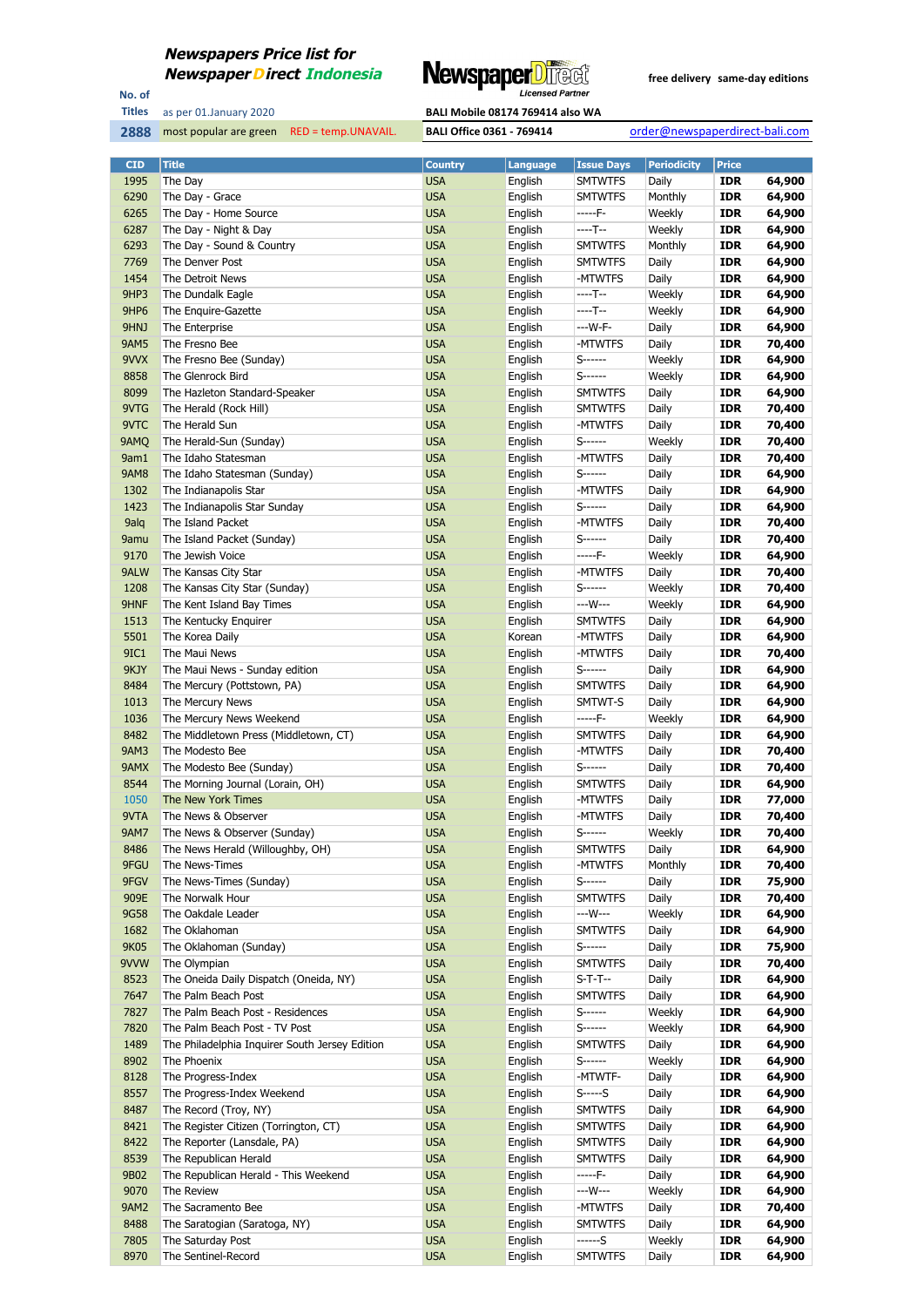

No. of **Titles**

most popular are green RED = temp.UNAVAIL. **BALI Office 0361 - 769414** order@newspaperdirect-bali.com

| <b>CID</b>  | <b>Title</b>                                | <b>Country</b> | Language   | <b>Issue Days</b> | <b>Periodicity</b> | Price      |        |
|-------------|---------------------------------------------|----------------|------------|-------------------|--------------------|------------|--------|
| 8971        | The Sentinel-Record - Hot Springs on the go | <b>USA</b>     | English    | <b>SMTWTFS</b>    | Monthly            | <b>IDR</b> | 64,900 |
| 6703        | The Signal                                  | <b>USA</b>     | English    | --TWTFS           | Daily              | <b>IDR</b> | 64,900 |
| 8901        | The Southern Berks News                     | <b>USA</b>     | English    | ---W---           | Weekly             | <b>IDR</b> | 64,900 |
| 1579        | The Spokesman-Review (Spokane)              | <b>USA</b>     | English    | <b>SMTWTFS</b>    | Daily              | <b>IDR</b> | 64,900 |
| 9A44        | The Standard Journal                        | <b>USA</b>     | English    | ---W---           | Daily              | <b>IDR</b> | 64,900 |
|             |                                             |                |            |                   |                    |            |        |
| 9HNH        | The Star Democrat                           | <b>USA</b>     | English    | -MTWTF-           | Daily              | <b>IDR</b> | 64,900 |
| 9VTD        | The State                                   | <b>USA</b>     | English    | -MTWTFS           | Daily              | <b>IDR</b> | 70,400 |
| 9AMR        | The State (Sunday)                          | <b>USA</b>     | English    | S-------          | Daily              | <b>IDR</b> | 70,400 |
| 9ALU        | The Sun Herald                              | <b>USA</b>     | English    | -MTWTFS           | Daily              | <b>IDR</b> | 70,400 |
| <b>9AN2</b> | The Sun Herald (Sunday)                     | <b>USA</b>     | English    | S-------          | Daily              | <b>IDR</b> | 70,400 |
| 9VTF        | The Sun News                                | <b>USA</b>     | English    | -MTWTFS           | Daily              | <b>IDR</b> | 70,400 |
| 9AMT        | The Sun News (Sunday)                       | <b>USA</b>     | English    | S------           | Weekly             | <b>IDR</b> | 70,400 |
| 7806        | The Sunday Denver Post                      | <b>USA</b>     | English    | $S$ ------        | Weekly             | <b>IDR</b> | 64,900 |
|             |                                             |                |            | ----T--           |                    |            |        |
| 9KYF        | The Taos News                               | <b>USA</b>     | English    |                   | Weekly             | <b>IDR</b> | 70,400 |
| 9KYG        | The Taos News - Tempo                       | <b>USA</b>     | English    | ----T--           | Weekly             | <b>IDR</b> | 70,400 |
| 9ALT        | The Telegraph (Macon)                       | <b>USA</b>     | English    | -MTWTFS           | Daily              | <b>IDR</b> | 70,400 |
| <b>9AN3</b> | The Telegraph (Macon) (Sunday)              | <b>USA</b>     | English    | $S$ ------        | Weekly             | <b>IDR</b> | 70,400 |
| 1445        | The Tennessean                              | <b>USA</b>     | English    | <b>SMTWTFS</b>    | Daily              | <b>IDR</b> | 64,900 |
| 8495        | The Times (Northeast Benton County)         | <b>USA</b>     | English    | ---W---           | Weekly             | <b>IDR</b> | 64,900 |
| 8423        | The Times Herald (Norristown, PA)           | <b>USA</b>     | English    | <b>SMTWTFS</b>    | Daily              | <b>IDR</b> | 64,900 |
| 7523        | The Times-Tribune                           | <b>USA</b>     | English    | <b>SMTWTFS</b>    | Daily              | <b>IDR</b> | 64,900 |
|             |                                             |                |            |                   |                    |            |        |
| 9E42        | The Times-Tribune - GameFace                | <b>USA</b>     | English    | -----F-           | Weekly             | <b>IDR</b> | 64,900 |
| 8167        | The Times-Tribune - Home Source             | <b>USA</b>     | English    | ---W---           | Weekly             | <b>IDR</b> | 64,900 |
| 8114        | The Times-Tribune - TV Weekly               | <b>USA</b>     | English    | $S$ ------        | Weekly             | <b>IDR</b> | 64,900 |
| 8424        | The Trentonian (Trenton, NJ)                | <b>USA</b>     | English    | <b>SMTWTFS</b>    | Daily              | <b>IDR</b> | 64,900 |
| 8584        | The Triboro Banner                          | <b>USA</b>     | English    | ----T--           | Weekly             | <b>IDR</b> | 64,900 |
| 8586        | The Valley Advantage                        | <b>USA</b>     | English    | -----F-           | Weekly             | <b>IDR</b> | 64,900 |
| 9GVA        | The Wall Street Journal (Intern.Ed.)        | <b>USA</b>     | English    | -MTWTFS           | Daily              | <b>IDR</b> | 75,900 |
| 8493        | The Weekly Vista                            | <b>USA</b>     | English    | ---W---           | Weekly             | <b>IDR</b> | 64,900 |
| 9alx        |                                             |                |            | -MTWTFS           |                    | <b>IDR</b> |        |
|             | The Wichita Eagle                           | <b>USA</b>     | English    |                   | Daily              |            | 70,400 |
| <b>9AN4</b> | The Wichita Eagle (Sunday)                  | <b>USA</b>     | English    | S-------          | Weekly             | <b>IDR</b> | 64,900 |
| 9057        | Times Chronicle & Public Spirit             | <b>USA</b>     | English    | S-------          | Weekly             | <b>IDR</b> | 64,900 |
| 9HNL        | Times-Record                                | <b>USA</b>     | English    | ---W---           | Weekly             | <b>IDR</b> | 64,900 |
| 8900        | <b>Tri County Record</b>                    | <b>USA</b>     | English    | $-T$ -----        | Weekly             | <b>IDR</b> | 64,900 |
| 8038        | Tulsa World                                 | <b>USA</b>     | English    | <b>SMTWTFS</b>    | Daily              | <b>IDR</b> | 64,900 |
| 8107        | Tulsa World - World of Homes                | <b>USA</b>     | English    | ------S           | Weekly             | <b>IDR</b> | 64,900 |
| 9gez        | Turlock Journal                             | <b>USA</b>     | English    | ---W-FS           | Weekly             | <b>IDR</b> | 64,900 |
| 1021        | <b>USA Today</b>                            | <b>USA</b>     | English    | -MTWTF-           | Daily              | <b>IDR</b> | 64,900 |
|             |                                             |                |            |                   |                    |            |        |
| 6456        | USA Today Bahamas Edition                   | <b>USA</b>     | English    | -MTWTF-           | Daily              | <b>IDR</b> | 64,900 |
| 1152        | <b>USA Today Domestic Edition</b>           | <b>USA</b>     | English    | -MTWTF-           | Daily              | <b>IDR</b> | 64,900 |
| 6972        | <b>USA Today Sports Weekly</b>              | <b>USA</b>     | English    | ---W---           | Weekly             | <b>IDR</b> | 64,900 |
| 7136        | USA Today Weekend Extra                     | <b>USA</b>     | English    | $S$ ----- $S$     | Weekly             | <b>IDR</b> | 64,900 |
| 0288        | V Novom Svete                               | <b>USA</b>     | Russian    | -----F-           | Weekly             | IDR        | 64,900 |
| 1596        | <b>Walker County Messenger</b>              | <b>USA</b>     | English    | ---W---           | Daily              | <b>IDR</b> | 64,900 |
| 8497        | Washington County Enterprise-Leader         | <b>USA</b>     | English    | ---W---           | Weekly             | <b>IDR</b> | 64,900 |
| 1314        | <b>Washington Post</b>                      | <b>USA</b>     | English    | -MTWTFS           | Daily              | <b>IDR</b> | 75,900 |
| 1315        | Washington Post Sunday                      | <b>USA</b>     | English    | S-------          | Weekly             | <b>IDR</b> | 64,900 |
| 1062        |                                             |                |            | -MTWTF-           |                    |            |        |
|             | Washington Times Daily                      | <b>USA</b>     | English    |                   | Daily              | <b>IDR</b> | 64,900 |
| 1002        | Washington Times Weekly                     | <b>USA</b>     | English    | -M-----           | Weekly             | <b>IDR</b> | 64,900 |
| 8498        | Westside Eagle-Observer                     | <b>USA</b>     | English    | ---W---           | Weekly             | <b>IDR</b> | 64,900 |
| 9GK7        | Wisconsin Gazette                           | <b>USA</b>     | English    | ----T--           | Weekly             | <b>IDR</b> | 70,400 |
| 9G19        | Woonsocket Call                             | <b>USA</b>     | English    | <b>SMTWTFS</b>    | Daily              | <b>IDR</b> | 64,900 |
| 5224        | World Journal (Atlanta)                     | <b>USA</b>     | Chinese    | <b>SMTWTFS</b>    | Daily              | <b>IDR</b> | 64,900 |
| 5225        | World Journal (Boston)                      | <b>USA</b>     | Chinese    | <b>SMTWTFS</b>    | Daily              | <b>IDR</b> | 64,900 |
| 5226        | World Journal (Chicago)                     | <b>USA</b>     | Chinese    | <b>SMTWTFS</b>    | Daily              | <b>IDR</b> | 64,900 |
| 5232        | World Journal (Los Angeles)                 | <b>USA</b>     | Chinese    | <b>SMTWTFS</b>    | Daily              | <b>IDR</b> | 64,900 |
| 5228        |                                             |                |            |                   |                    |            |        |
|             | World Journal (New Jersey)                  | <b>USA</b>     | Chinese    | <b>SMTWTFS</b>    | Daily              | <b>IDR</b> | 64,900 |
| 5207        | World Journal (New York)                    | <b>USA</b>     | Chinese    | <b>SMTWTFS</b>    | Daily              | <b>IDR</b> | 64,900 |
| 5230        | World Journal (San Francisco)               | <b>USA</b>     | Chinese    | <b>SMTWTFS</b>    | Daily              | <b>IDR</b> | 64,900 |
| 5231        | World Journal (Seattle/Hawaii)              | <b>USA</b>     | Chinese    | <b>SMTWTFS</b>    | Daily              | <b>IDR</b> | 64,900 |
| 5227        | World Journal (Washington DC)               | <b>USA</b>     | Chinese    | <b>SMTWTFS</b>    | Daily              | <b>IDR</b> | 64,900 |
| 9G12        | Yuma Sun                                    | <b>USA</b>     | English    | <b>SMTWTFS</b>    | Daily              | <b>IDR</b> | 64,900 |
| E971        | Notitarde                                   | Venezuela      | Spanish    | <b>SMTWTFS</b>    | Daily              | <b>IDR</b> | 64,900 |
| 2851        | Le Courrier du Vietnam                      | Viet Nam       | French     | -----F-           | Weekly             | <b>IDR</b> | 64,900 |
| 9457        | Outlook                                     | Viet Nam       | English    | <b>SMTWTFS</b>    | Monthly            | <b>IDR</b> | 64,900 |
| 5507        | The Thao and Van Hoa                        | Viet Nam       | Vietnamese | -MTWTF-           | Daily              | <b>IDR</b> | 64,900 |
|             |                                             |                |            |                   |                    |            |        |
| 5547        | Tin Tuc                                     | Viet Nam       | Vietnamese | -MTWTFS           | Daily              | <b>IDR</b> | 64,900 |